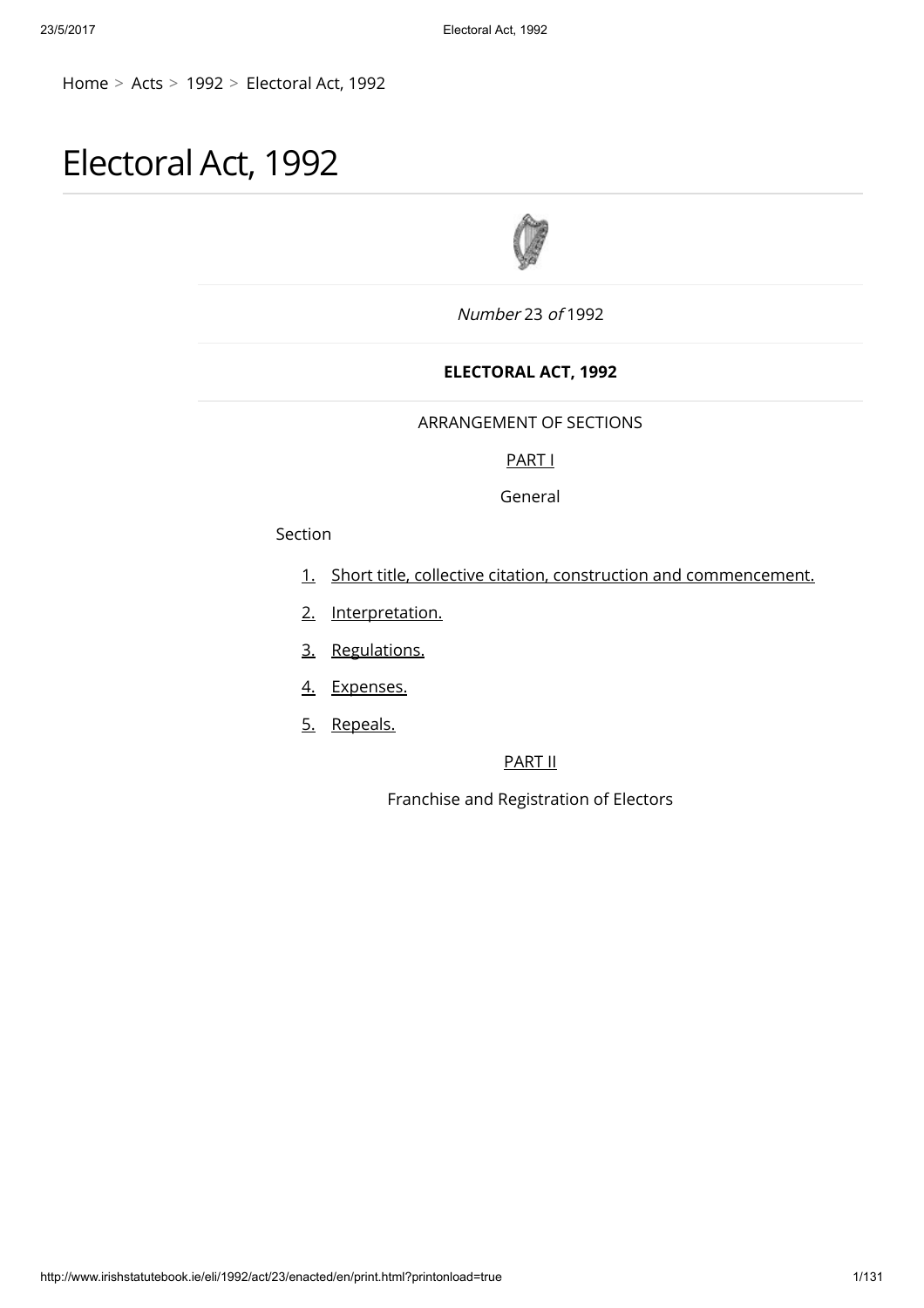- [6.](http://www.irishstatutebook.ie/1992/en/act/pub/0023/print.html#sec6) [Interpretation](http://www.irishstatutebook.ie/1992/en/act/pub/0023/print.html#sec6) (Part II).
- [7.](http://www.irishstatutebook.ie/1992/en/act/pub/0023/print.html#sec7) [Registration](http://www.irishstatutebook.ie/1992/en/act/pub/0023/print.html#sec7) of presidential electors.
- [8.](http://www.irishstatutebook.ie/1992/en/act/pub/0023/print.html#sec8) [Registration](http://www.irishstatutebook.ie/1992/en/act/pub/0023/print.html#sec8) of Dáil electors.
- [9.](http://www.irishstatutebook.ie/1992/en/act/pub/0023/print.html#sec9) [Registration](http://www.irishstatutebook.ie/1992/en/act/pub/0023/print.html#sec9) of European electors.
- [10.](http://www.irishstatutebook.ie/1992/en/act/pub/0023/print.html#sec10) Registration of local [government](http://www.irishstatutebook.ie/1992/en/act/pub/0023/print.html#sec10) electors.
- [11.](http://www.irishstatutebook.ie/1992/en/act/pub/0023/print.html#sec11) General provisions relating to the [registration](http://www.irishstatutebook.ie/1992/en/act/pub/0023/print.html#sec11) of electors.
- [12.](http://www.irishstatutebook.ie/1992/en/act/pub/0023/print.html#sec12) Certain persons deemed to be [ordinarily](http://www.irishstatutebook.ie/1992/en/act/pub/0023/print.html#sec12) resident in the State.
- [13.](http://www.irishstatutebook.ie/1992/en/act/pub/0023/print.html#sec13) The register of [electors.](http://www.irishstatutebook.ie/1992/en/act/pub/0023/print.html#sec13)
- [14.](http://www.irishstatutebook.ie/1992/en/act/pub/0023/print.html#sec14) Entry of [names](http://www.irishstatutebook.ie/1992/en/act/pub/0023/print.html#sec14) in postal voters list.
- [15.](http://www.irishstatutebook.ie/1992/en/act/pub/0023/print.html#sec15) [Supplement](http://www.irishstatutebook.ie/1992/en/act/pub/0023/print.html#sec15) to the register of electors.
- [16.](http://www.irishstatutebook.ie/1992/en/act/pub/0023/print.html#sec16) Electors lists to replace draft register in the case of specified [registration](http://www.irishstatutebook.ie/1992/en/act/pub/0023/print.html#sec16) authorities.
- [17.](http://www.irishstatutebook.ie/1992/en/act/pub/0023/print.html#sec17) [Special](http://www.irishstatutebook.ie/1992/en/act/pub/0023/print.html#sec17) voters list.
- [18.](http://www.irishstatutebook.ie/1992/en/act/pub/0023/print.html#sec18) Issuing of [instructions.](http://www.irishstatutebook.ie/1992/en/act/pub/0023/print.html#sec18)
- [19.](http://www.irishstatutebook.ie/1992/en/act/pub/0023/print.html#sec19) Entry in register of name of revised [constituency.](http://www.irishstatutebook.ie/1992/en/act/pub/0023/print.html#sec19)
- [20.](http://www.irishstatutebook.ie/1992/en/act/pub/0023/print.html#sec20) [Registration](http://www.irishstatutebook.ie/1992/en/act/pub/0023/print.html#sec20) duties.
- [21.](http://www.irishstatutebook.ie/1992/en/act/pub/0023/print.html#sec21) [Appeals.](http://www.irishstatutebook.ie/1992/en/act/pub/0023/print.html#sec21)
- [22.](http://www.irishstatutebook.ie/1992/en/act/pub/0023/print.html#sec22) [Amendment](http://www.irishstatutebook.ie/1992/en/act/pub/0023/print.html#sec22) of section 40 of Court Officers Act, 1926.
- [23.](http://www.irishstatutebook.ie/1992/en/act/pub/0023/print.html#sec23) [Amendment](http://www.irishstatutebook.ie/1992/en/act/pub/0023/print.html#sec23) of section 1 of European Assembly Elections Act, 1977.
- [24.](http://www.irishstatutebook.ie/1992/en/act/pub/0023/print.html#sec24) Amendment of Electoral [\(Amendment\)](http://www.irishstatutebook.ie/1992/en/act/pub/0023/print.html#sec24) (No. 2) Act, 1986.

# [PART](http://www.irishstatutebook.ie/1992/en/act/pub/0023/print.html#partiii) III

Registration of Political Parties

- [25.](http://www.irishstatutebook.ie/1992/en/act/pub/0023/print.html#sec25) [Register](http://www.irishstatutebook.ie/1992/en/act/pub/0023/print.html#sec25) of political parties.
- [26.](http://www.irishstatutebook.ie/1992/en/act/pub/0023/print.html#sec26) [Amendment](http://www.irishstatutebook.ie/1992/en/act/pub/0023/print.html#sec26) of European Assembly Elections Acts, 1977 and 1984.

### [PART](http://www.irishstatutebook.ie/1992/en/act/pub/0023/print.html#partiv) IV

# Polling Districts and Polling Places

- [27.](http://www.irishstatutebook.ie/1992/en/act/pub/0023/print.html#sec27) [Interpretation](http://www.irishstatutebook.ie/1992/en/act/pub/0023/print.html#sec27) (Part IV).
- [28.](http://www.irishstatutebook.ie/1992/en/act/pub/0023/print.html#sec28) Polling [districts](http://www.irishstatutebook.ie/1992/en/act/pub/0023/print.html#sec28) and polling places.
- [29.](http://www.irishstatutebook.ie/1992/en/act/pub/0023/print.html#sec29) Temporary [arrangements](http://www.irishstatutebook.ie/1992/en/act/pub/0023/print.html#sec29) with respect to certain polling districts.

# [PART](http://www.irishstatutebook.ie/1992/en/act/pub/0023/print.html#partv) V

# Returning Officers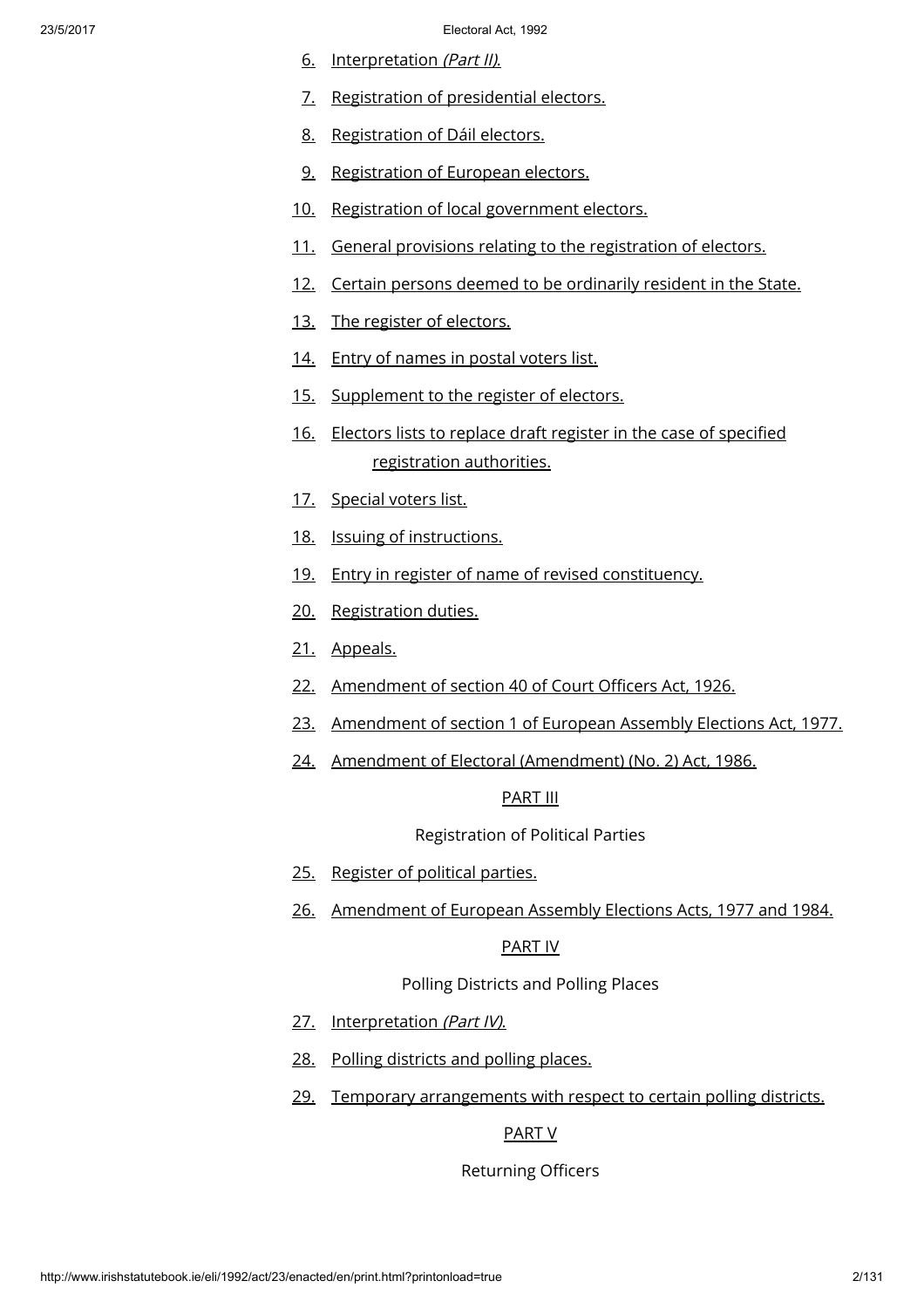- [30.](http://www.irishstatutebook.ie/1992/en/act/pub/0023/print.html#sec30) [Returning](http://www.irishstatutebook.ie/1992/en/act/pub/0023/print.html#sec30) officers and assistant, deputy and acting returning officers.
- [31.](http://www.irishstatutebook.ie/1992/en/act/pub/0023/print.html#sec31) General duty of [returning](http://www.irishstatutebook.ie/1992/en/act/pub/0023/print.html#sec31) officer.
- [32.](http://www.irishstatutebook.ie/1992/en/act/pub/0023/print.html#sec32) Payment of returning officers' [expenses.](http://www.irishstatutebook.ie/1992/en/act/pub/0023/print.html#sec32)

# [PART](http://www.irishstatutebook.ie/1992/en/act/pub/0023/print.html#partvi) VI

# Duration and Membership of Dáil

- [33.](http://www.irishstatutebook.ie/1992/en/act/pub/0023/print.html#sec33) [Maximum](http://www.irishstatutebook.ie/1992/en/act/pub/0023/print.html#sec33) duration of Dáil.
- [34.](http://www.irishstatutebook.ie/1992/en/act/pub/0023/print.html#sec34) Resignation of [membership](http://www.irishstatutebook.ie/1992/en/act/pub/0023/print.html#sec34) of Dáil.
- [35.](http://www.irishstatutebook.ie/1992/en/act/pub/0023/print.html#sec35) Person returned for two or more [constituencies.](http://www.irishstatutebook.ie/1992/en/act/pub/0023/print.html#sec35)
- [36.](http://www.irishstatutebook.ie/1992/en/act/pub/0023/print.html#sec36) [Re-election](http://www.irishstatutebook.ie/1992/en/act/pub/0023/print.html#sec36) of outgoing Chairman of Dáil.

## [PART](http://www.irishstatutebook.ie/1992/en/act/pub/0023/print.html#partvii) VII

# Method of Election

- [37.](http://www.irishstatutebook.ie/1992/en/act/pub/0023/print.html#sec37) The [electoral](http://www.irishstatutebook.ie/1992/en/act/pub/0023/print.html#sec37) system.
- [38.](http://www.irishstatutebook.ie/1992/en/act/pub/0023/print.html#sec38) [Manner](http://www.irishstatutebook.ie/1992/en/act/pub/0023/print.html#sec38) of voting.

# [PART](http://www.irishstatutebook.ie/1992/en/act/pub/0023/print.html#partviii) VIII

The Writ at a Dáil Election

- [39.](http://www.irishstatutebook.ie/1992/en/act/pub/0023/print.html#sec39) Issue and [return](http://www.irishstatutebook.ie/1992/en/act/pub/0023/print.html#sec39) of writs.
- [40.](http://www.irishstatutebook.ie/1992/en/act/pub/0023/print.html#sec40) Effect of [dissolution](http://www.irishstatutebook.ie/1992/en/act/pub/0023/print.html#sec40) of Dáil on certain writs.

# [PART](http://www.irishstatutebook.ie/1992/en/act/pub/0023/print.html#partix) IX

Disqualification for Membership of Dáil

- [41.](http://www.irishstatutebook.ie/1992/en/act/pub/0023/print.html#sec41) [Disqualification](http://www.irishstatutebook.ie/1992/en/act/pub/0023/print.html#sec41) for membership of Dáil.
- [42.](http://www.irishstatutebook.ie/1992/en/act/pub/0023/print.html#sec42) Cesser of membership of Dáil in certain [circumstances.](http://www.irishstatutebook.ie/1992/en/act/pub/0023/print.html#sec42)
- [43.](http://www.irishstatutebook.ie/1992/en/act/pub/0023/print.html#sec43) Candidates at [bye-elections.](http://www.irishstatutebook.ie/1992/en/act/pub/0023/print.html#sec43)

### [PART](http://www.irishstatutebook.ie/1992/en/act/pub/0023/print.html#partx) X

Nominations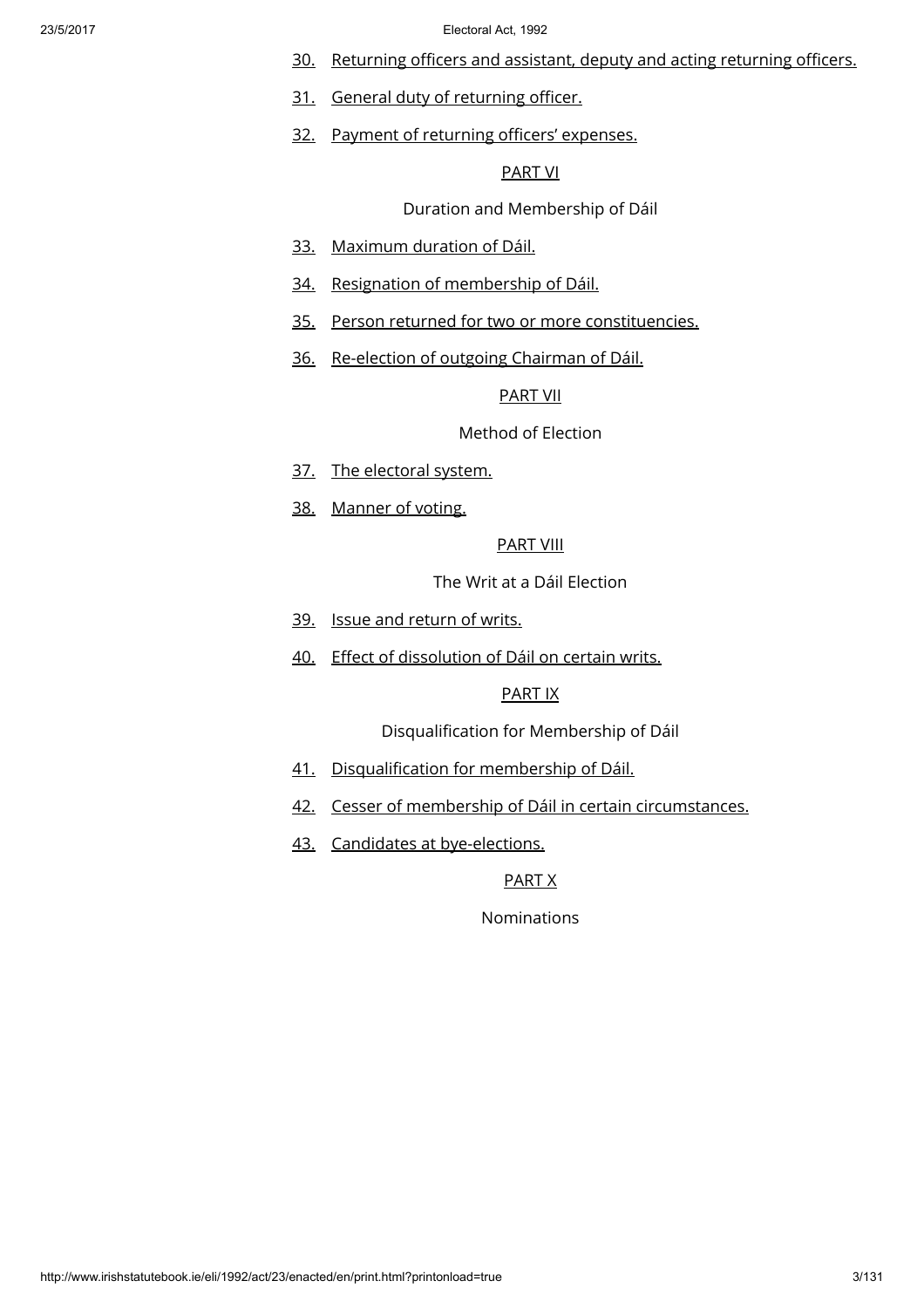- [44.](http://www.irishstatutebook.ie/1992/en/act/pub/0023/print.html#sec44) Notice of [election.](http://www.irishstatutebook.ie/1992/en/act/pub/0023/print.html#sec44)
- [45.](http://www.irishstatutebook.ie/1992/en/act/pub/0023/print.html#sec45) Necessity for [nomination.](http://www.irishstatutebook.ie/1992/en/act/pub/0023/print.html#sec45)
- [46.](http://www.irishstatutebook.ie/1992/en/act/pub/0023/print.html#sec46) [Nomination](http://www.irishstatutebook.ie/1992/en/act/pub/0023/print.html#sec46) of candidates.
- [47.](http://www.irishstatutebook.ie/1992/en/act/pub/0023/print.html#sec47) Deposit by [candidates.](http://www.irishstatutebook.ie/1992/en/act/pub/0023/print.html#sec47)
- [48.](http://www.irishstatutebook.ie/1992/en/act/pub/0023/print.html#sec48) Return or [disposal](http://www.irishstatutebook.ie/1992/en/act/pub/0023/print.html#sec48) of deposit.
- [49.](http://www.irishstatutebook.ie/1992/en/act/pub/0023/print.html#sec49) Times for receiving [nominations.](http://www.irishstatutebook.ie/1992/en/act/pub/0023/print.html#sec49)
- [50.](http://www.irishstatutebook.ie/1992/en/act/pub/0023/print.html#sec50) Delivery of [nomination](http://www.irishstatutebook.ie/1992/en/act/pub/0023/print.html#sec50) papers.
- [51.](http://www.irishstatutebook.ie/1992/en/act/pub/0023/print.html#sec51) Selection of [nomination](http://www.irishstatutebook.ie/1992/en/act/pub/0023/print.html#sec51) papers.
- [52.](http://www.irishstatutebook.ie/1992/en/act/pub/0023/print.html#sec52) Ruling on validity of [nomination](http://www.irishstatutebook.ie/1992/en/act/pub/0023/print.html#sec52) papers.
- [53.](http://www.irishstatutebook.ie/1992/en/act/pub/0023/print.html#sec53) Publication of [nominations.](http://www.irishstatutebook.ie/1992/en/act/pub/0023/print.html#sec53)
- [54.](http://www.irishstatutebook.ie/1992/en/act/pub/0023/print.html#sec54) Withdrawal of [candidature.](http://www.irishstatutebook.ie/1992/en/act/pub/0023/print.html#sec54)
- [55.](http://www.irishstatutebook.ie/1992/en/act/pub/0023/print.html#sec55) Publication of [withdrawal.](http://www.irishstatutebook.ie/1992/en/act/pub/0023/print.html#sec55)
- [56.](http://www.irishstatutebook.ie/1992/en/act/pub/0023/print.html#sec56) Obstruction of [nominations.](http://www.irishstatutebook.ie/1992/en/act/pub/0023/print.html#sec56)
- [57.](http://www.irishstatutebook.ie/1992/en/act/pub/0023/print.html#sec57) [Candidates](http://www.irishstatutebook.ie/1992/en/act/pub/0023/print.html#sec57) entitled to free postage.
- [58.](http://www.irishstatutebook.ie/1992/en/act/pub/0023/print.html#sec58) Procedure after [nominations.](http://www.irishstatutebook.ie/1992/en/act/pub/0023/print.html#sec58)

[PART](http://www.irishstatutebook.ie/1992/en/act/pub/0023/print.html#partxi) XI

Agents of Candidates

- [59.](http://www.irishstatutebook.ie/1992/en/act/pub/0023/print.html#sec59) [Appointment](http://www.irishstatutebook.ie/1992/en/act/pub/0023/print.html#sec59) of agents.
- [60.](http://www.irishstatutebook.ie/1992/en/act/pub/0023/print.html#sec60) General [provisions](http://www.irishstatutebook.ie/1992/en/act/pub/0023/print.html#sec60) as to agents.
- [61.](http://www.irishstatutebook.ie/1992/en/act/pub/0023/print.html#sec61) Officers not to act as agents of candidates, further [candidatures](http://www.irishstatutebook.ie/1992/en/act/pub/0023/print.html#sec61) etc.

# [PART](http://www.irishstatutebook.ie/1992/en/act/pub/0023/print.html#partxii) XII

Death of Candidate or Outgoing Chairman of Dáil

- [62.](http://www.irishstatutebook.ie/1992/en/act/pub/0023/print.html#sec62) Death of a [candidate.](http://www.irishstatutebook.ie/1992/en/act/pub/0023/print.html#sec62)
- [63.](http://www.irishstatutebook.ie/1992/en/act/pub/0023/print.html#sec63) Death of outgoing [Chairman](http://www.irishstatutebook.ie/1992/en/act/pub/0023/print.html#sec63) of Dáil.

# [PART](http://www.irishstatutebook.ie/1992/en/act/pub/0023/print.html#partxiii) XIII

Postal Voting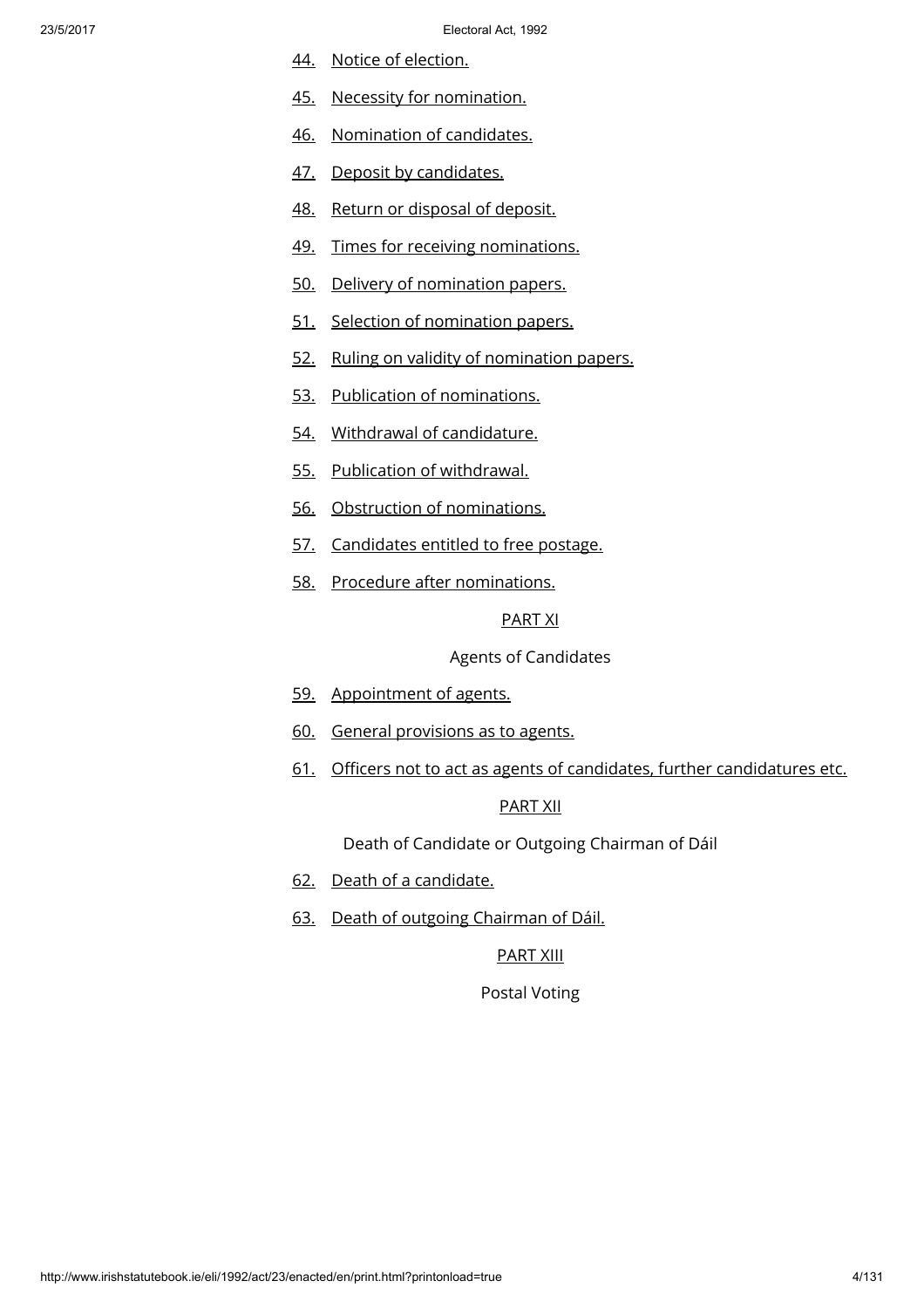- [64.](http://www.irishstatutebook.ie/1992/en/act/pub/0023/print.html#sec64) [Voting](http://www.irishstatutebook.ie/1992/en/act/pub/0023/print.html#sec64) by post.
- [65.](http://www.irishstatutebook.ie/1992/en/act/pub/0023/print.html#sec65) Voting by electors [referred](http://www.irishstatutebook.ie/1992/en/act/pub/0023/print.html#sec65) to in section 12.
- [66.](http://www.irishstatutebook.ie/1992/en/act/pub/0023/print.html#sec66) Form of ballot paper and [receipt.](http://www.irishstatutebook.ie/1992/en/act/pub/0023/print.html#sec66)
- [67.](http://www.irishstatutebook.ie/1992/en/act/pub/0023/print.html#sec67) [Presence](http://www.irishstatutebook.ie/1992/en/act/pub/0023/print.html#sec67) of agents.
- [68.](http://www.irishstatutebook.ie/1992/en/act/pub/0023/print.html#sec68) Issue of postal ballot [papers.](http://www.irishstatutebook.ie/1992/en/act/pub/0023/print.html#sec68)
- [69.](http://www.irishstatutebook.ie/1992/en/act/pub/0023/print.html#sec69) [Provision](http://www.irishstatutebook.ie/1992/en/act/pub/0023/print.html#sec69) of postal voters ballot boxes.
- [70.](http://www.irishstatutebook.ie/1992/en/act/pub/0023/print.html#sec70) [Envelopes](http://www.irishstatutebook.ie/1992/en/act/pub/0023/print.html#sec70) to be placed in postal voters ballot boxes.
- [71.](http://www.irishstatutebook.ie/1992/en/act/pub/0023/print.html#sec71) Envelopes to be treated as covering [envelopes.](http://www.irishstatutebook.ie/1992/en/act/pub/0023/print.html#sec71)
- [72.](http://www.irishstatutebook.ie/1992/en/act/pub/0023/print.html#sec72) [Procedure](http://www.irishstatutebook.ie/1992/en/act/pub/0023/print.html#sec72) at close of poll.
- [73.](http://www.irishstatutebook.ie/1992/en/act/pub/0023/print.html#sec73) [Opening](http://www.irishstatutebook.ie/1992/en/act/pub/0023/print.html#sec73) of postal voters ballot boxes.
- [74.](http://www.irishstatutebook.ie/1992/en/act/pub/0023/print.html#sec74) Rejected [receipts.](http://www.irishstatutebook.ie/1992/en/act/pub/0023/print.html#sec74)
- [75.](http://www.irishstatutebook.ie/1992/en/act/pub/0023/print.html#sec75) Ballot [papers](http://www.irishstatutebook.ie/1992/en/act/pub/0023/print.html#sec75) to be placed in ballot boxes.
- [76.](http://www.irishstatutebook.ie/1992/en/act/pub/0023/print.html#sec76) Duties of returning officer in relation to [documents](http://www.irishstatutebook.ie/1992/en/act/pub/0023/print.html#sec76) relating to postal voters.
- [77.](http://www.irishstatutebook.ie/1992/en/act/pub/0023/print.html#sec77) [Definition](http://www.irishstatutebook.ie/1992/en/act/pub/0023/print.html#sec77) of agent.

### [PART](http://www.irishstatutebook.ie/1992/en/act/pub/0023/print.html#partxiv) XIV

Voting by Special Voters

- [78.](http://www.irishstatutebook.ie/1992/en/act/pub/0023/print.html#sec78) [Interpretation](http://www.irishstatutebook.ie/1992/en/act/pub/0023/print.html#sec78) (Part XIV).
- [79.](http://www.irishstatutebook.ie/1992/en/act/pub/0023/print.html#sec79) Voting by [special](http://www.irishstatutebook.ie/1992/en/act/pub/0023/print.html#sec79) voters.
- [80.](http://www.irishstatutebook.ie/1992/en/act/pub/0023/print.html#sec80) Special [presiding](http://www.irishstatutebook.ie/1992/en/act/pub/0023/print.html#sec80) officers.
- [81.](http://www.irishstatutebook.ie/1992/en/act/pub/0023/print.html#sec81) Ballot paper etc. for [special](http://www.irishstatutebook.ie/1992/en/act/pub/0023/print.html#sec81) voters.
- [82.](http://www.irishstatutebook.ie/1992/en/act/pub/0023/print.html#sec82) [Method](http://www.irishstatutebook.ie/1992/en/act/pub/0023/print.html#sec82) of voting by special voters.
- [83.](http://www.irishstatutebook.ie/1992/en/act/pub/0023/print.html#sec83) Duties of special presiding officer in relation to covering envelopes and other [documents.](http://www.irishstatutebook.ie/1992/en/act/pub/0023/print.html#sec83)
- [84.](http://www.irishstatutebook.ie/1992/en/act/pub/0023/print.html#sec84) Duties of returning officer in relation to [documents](http://www.irishstatutebook.ie/1992/en/act/pub/0023/print.html#sec84) relating to special voters.

### [PART](http://www.irishstatutebook.ie/1992/en/act/pub/0023/print.html#partxv) XV

Polling on Islands

- [85.](http://www.irishstatutebook.ie/1992/en/act/pub/0023/print.html#sec85) [Advance](http://www.irishstatutebook.ie/1992/en/act/pub/0023/print.html#sec85) polling on islands.
- [86.](http://www.irishstatutebook.ie/1992/en/act/pub/0023/print.html#sec86) Polling on islands; further [provisions.](http://www.irishstatutebook.ie/1992/en/act/pub/0023/print.html#sec86)

# [PART](http://www.irishstatutebook.ie/1992/en/act/pub/0023/print.html#partxvi) XVI

Arrangements for the Poll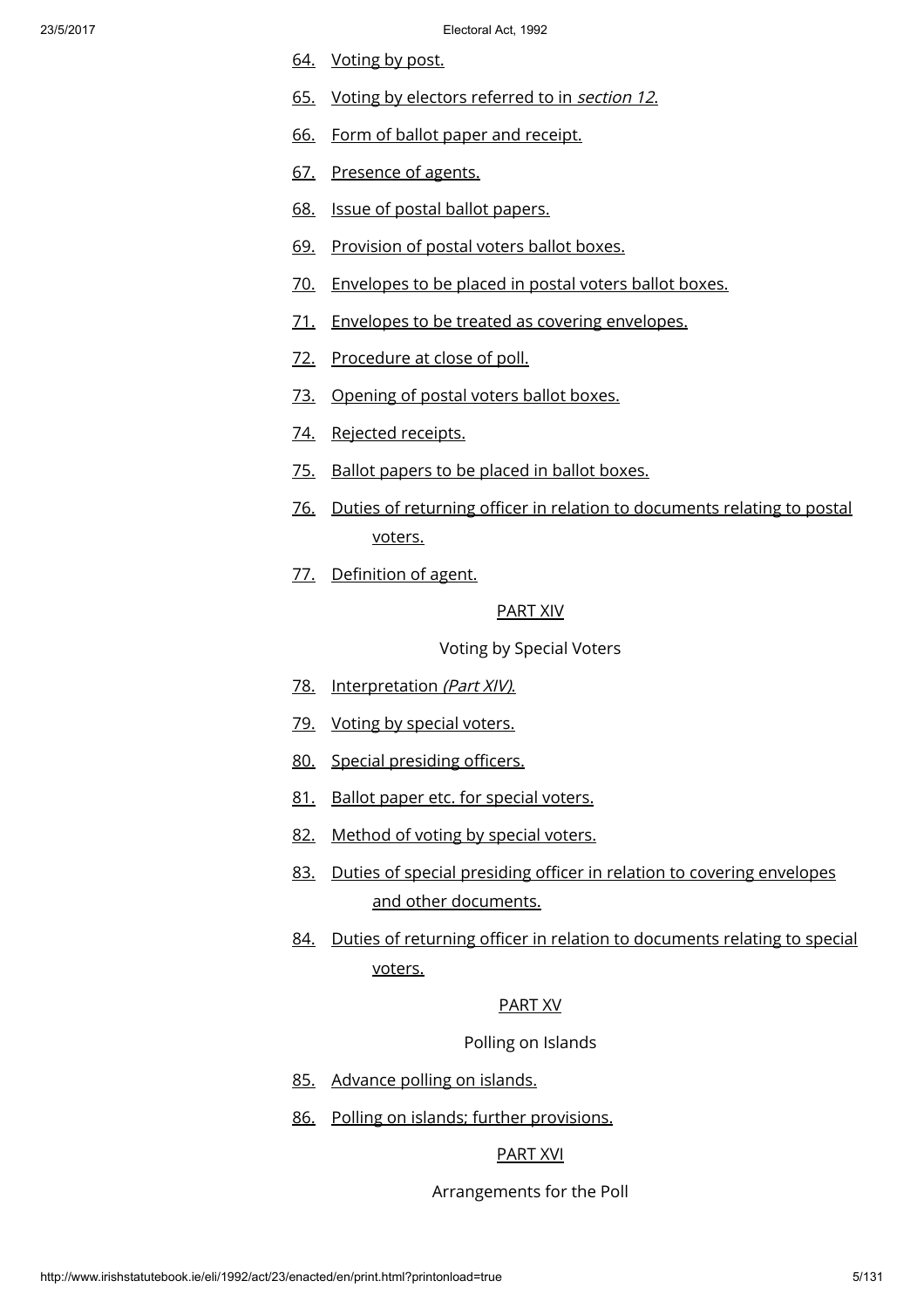- [87.](http://www.irishstatutebook.ie/1992/en/act/pub/0023/print.html#sec87) [Notice](http://www.irishstatutebook.ie/1992/en/act/pub/0023/print.html#sec87) of the poll.
- [88.](http://www.irishstatutebook.ie/1992/en/act/pub/0023/print.html#sec88) Ballot [papers.](http://www.irishstatutebook.ie/1992/en/act/pub/0023/print.html#sec88)
- [89.](http://www.irishstatutebook.ie/1992/en/act/pub/0023/print.html#sec89) The [official](http://www.irishstatutebook.ie/1992/en/act/pub/0023/print.html#sec89) mark.
- [90.](http://www.irishstatutebook.ie/1992/en/act/pub/0023/print.html#sec90) Ballot [boxes.](http://www.irishstatutebook.ie/1992/en/act/pub/0023/print.html#sec90)
- [91.](http://www.irishstatutebook.ie/1992/en/act/pub/0023/print.html#sec91) Use of local [elections](http://www.irishstatutebook.ie/1992/en/act/pub/0023/print.html#sec91) ballot boxes etc.
- [92.](http://www.irishstatutebook.ie/1992/en/act/pub/0023/print.html#sec92) Polling [information](http://www.irishstatutebook.ie/1992/en/act/pub/0023/print.html#sec92) cards.
- [93.](http://www.irishstatutebook.ie/1992/en/act/pub/0023/print.html#sec93) Use of schools and public [premises.](http://www.irishstatutebook.ie/1992/en/act/pub/0023/print.html#sec93)
- [94.](http://www.irishstatutebook.ie/1992/en/act/pub/0023/print.html#sec94) Polling [stations.](http://www.irishstatutebook.ie/1992/en/act/pub/0023/print.html#sec94)
- [95.](http://www.irishstatutebook.ie/1992/en/act/pub/0023/print.html#sec95) [Presiding](http://www.irishstatutebook.ie/1992/en/act/pub/0023/print.html#sec95) officers and poll clerks.

[PART](http://www.irishstatutebook.ie/1992/en/act/pub/0023/print.html#partxvii) XVII

The Poll

- [96.](http://www.irishstatutebook.ie/1992/en/act/pub/0023/print.html#sec96) [Times](http://www.irishstatutebook.ie/1992/en/act/pub/0023/print.html#sec96) of poll.
- [97.](http://www.irishstatutebook.ie/1992/en/act/pub/0023/print.html#sec97) [Opening](http://www.irishstatutebook.ie/1992/en/act/pub/0023/print.html#sec97) of the poll.
- [98.](http://www.irishstatutebook.ie/1992/en/act/pub/0023/print.html#sec98) [Admission](http://www.irishstatutebook.ie/1992/en/act/pub/0023/print.html#sec98) to polling station.
- [99.](http://www.irishstatutebook.ie/1992/en/act/pub/0023/print.html#sec99) Voting by persons in the [employment](http://www.irishstatutebook.ie/1992/en/act/pub/0023/print.html#sec99) of returning officers.
- [100.](http://www.irishstatutebook.ie/1992/en/act/pub/0023/print.html#sec100) [Authorisation](http://www.irishstatutebook.ie/1992/en/act/pub/0023/print.html#sec100) of physically ill or physically disabled elector to vote at another polling station.
- [101.](http://www.irishstatutebook.ie/1992/en/act/pub/0023/print.html#sec101) [Procedure](http://www.irishstatutebook.ie/1992/en/act/pub/0023/print.html#sec101) for voting.
- [102.](http://www.irishstatutebook.ie/1992/en/act/pub/0023/print.html#sec102) Spoilt ballot [papers.](http://www.irishstatutebook.ie/1992/en/act/pub/0023/print.html#sec102)
- [103.](http://www.irishstatutebook.ie/1992/en/act/pub/0023/print.html#sec103) Voting by blind, [incapacitated](http://www.irishstatutebook.ie/1992/en/act/pub/0023/print.html#sec103) and illiterate electors.
- [104.](http://www.irishstatutebook.ie/1992/en/act/pub/0023/print.html#sec104) Alleged [personation.](http://www.irishstatutebook.ie/1992/en/act/pub/0023/print.html#sec104)
- [105.](http://www.irishstatutebook.ie/1992/en/act/pub/0023/print.html#sec105) Arrest of person committing [personation.](http://www.irishstatutebook.ie/1992/en/act/pub/0023/print.html#sec105)
- [106.](http://www.irishstatutebook.ie/1992/en/act/pub/0023/print.html#sec106) [Maintenance](http://www.irishstatutebook.ie/1992/en/act/pub/0023/print.html#sec106) of order in polling station.
- [107.](http://www.irishstatutebook.ie/1992/en/act/pub/0023/print.html#sec107) [Obstruction](http://www.irishstatutebook.ie/1992/en/act/pub/0023/print.html#sec107) of the poll.
- [108.](http://www.irishstatutebook.ie/1992/en/act/pub/0023/print.html#sec108) Damage to polling [stations.](http://www.irishstatutebook.ie/1992/en/act/pub/0023/print.html#sec108)
- [109.](http://www.irishstatutebook.ie/1992/en/act/pub/0023/print.html#sec109) [Destruction](http://www.irishstatutebook.ie/1992/en/act/pub/0023/print.html#sec109) etc. of ballot boxes or ballot papers.
- [110.](http://www.irishstatutebook.ie/1992/en/act/pub/0023/print.html#sec110) Duties of [presiding](http://www.irishstatutebook.ie/1992/en/act/pub/0023/print.html#sec110) officer at close of poll.
- [111.](http://www.irishstatutebook.ie/1992/en/act/pub/0023/print.html#sec111) [Right](http://www.irishstatutebook.ie/1992/en/act/pub/0023/print.html#sec111) to vote.

# [PART](http://www.irishstatutebook.ie/1992/en/act/pub/0023/print.html#partxviii) XVIII

Arrangements for the Counting of the Votes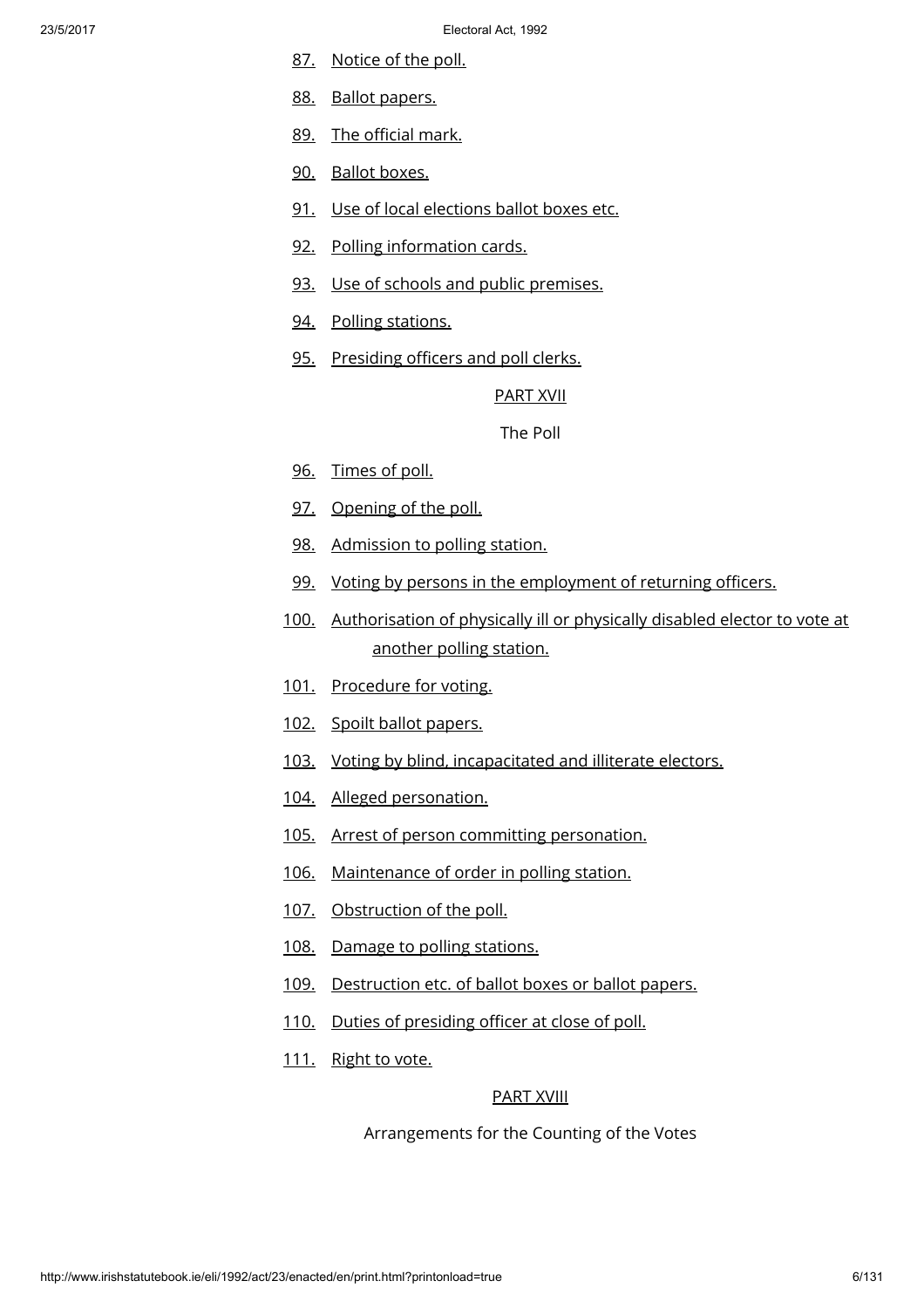- [112.](http://www.irishstatutebook.ie/1992/en/act/pub/0023/print.html#sec112) Place for the [counting](http://www.irishstatutebook.ie/1992/en/act/pub/0023/print.html#sec112) of the votes.
- [113.](http://www.irishstatutebook.ie/1992/en/act/pub/0023/print.html#sec113) [Attendance](http://www.irishstatutebook.ie/1992/en/act/pub/0023/print.html#sec113) at the counting of the votes.
- [114.](http://www.irishstatutebook.ie/1992/en/act/pub/0023/print.html#sec114) Preliminary [proceedings.](http://www.irishstatutebook.ie/1992/en/act/pub/0023/print.html#sec114)
- [115.](http://www.irishstatutebook.ie/1992/en/act/pub/0023/print.html#sec115) Time for the [counting](http://www.irishstatutebook.ie/1992/en/act/pub/0023/print.html#sec115) of the votes.
- [116.](http://www.irishstatutebook.ie/1992/en/act/pub/0023/print.html#sec116) Conduct of the [counting](http://www.irishstatutebook.ie/1992/en/act/pub/0023/print.html#sec116) of the votes.
- [117.](http://www.irishstatutebook.ie/1992/en/act/pub/0023/print.html#sec117) Handling of ballot papers by [candidates](http://www.irishstatutebook.ie/1992/en/act/pub/0023/print.html#sec117) or agents.

# [PART](http://www.irishstatutebook.ie/1992/en/act/pub/0023/print.html#partxix) XIX

Rules for the Counting of the Votes

- [118.](http://www.irishstatutebook.ie/1992/en/act/pub/0023/print.html#sec118) [Interpretation](http://www.irishstatutebook.ie/1992/en/act/pub/0023/print.html#sec118) (Part XIX).
- [119.](http://www.irishstatutebook.ie/1992/en/act/pub/0023/print.html#sec119) First [count.](http://www.irishstatutebook.ie/1992/en/act/pub/0023/print.html#sec119)
- [120.](http://www.irishstatutebook.ie/1992/en/act/pub/0023/print.html#sec120) The [quota.](http://www.irishstatutebook.ie/1992/en/act/pub/0023/print.html#sec120)
- [121.](http://www.irishstatutebook.ie/1992/en/act/pub/0023/print.html#sec121) [Transfer](http://www.irishstatutebook.ie/1992/en/act/pub/0023/print.html#sec121) of surplus.
- [122.](http://www.irishstatutebook.ie/1992/en/act/pub/0023/print.html#sec122) Exclusion of [candidate.](http://www.irishstatutebook.ie/1992/en/act/pub/0023/print.html#sec122)
- [123.](http://www.irishstatutebook.ie/1992/en/act/pub/0023/print.html#sec123) [Transfer](http://www.irishstatutebook.ie/1992/en/act/pub/0023/print.html#sec123) of votes.
- [124.](http://www.irishstatutebook.ie/1992/en/act/pub/0023/print.html#sec124) Filling of last [vacancies.](http://www.irishstatutebook.ie/1992/en/act/pub/0023/print.html#sec124)
- [125.](http://www.irishstatutebook.ie/1992/en/act/pub/0023/print.html#sec125) [Recount.](http://www.irishstatutebook.ie/1992/en/act/pub/0023/print.html#sec125)
- [126.](http://www.irishstatutebook.ie/1992/en/act/pub/0023/print.html#sec126) [Declaration](http://www.irishstatutebook.ie/1992/en/act/pub/0023/print.html#sec126) of result of the poll.
- [127.](http://www.irishstatutebook.ie/1992/en/act/pub/0023/print.html#sec127) Notice of result of [election.](http://www.irishstatutebook.ie/1992/en/act/pub/0023/print.html#sec127)
- [128.](http://www.irishstatutebook.ie/1992/en/act/pub/0023/print.html#sec128) Decision of [returning](http://www.irishstatutebook.ie/1992/en/act/pub/0023/print.html#sec128) officer.

# [PART](http://www.irishstatutebook.ie/1992/en/act/pub/0023/print.html#partxx) XX

Retention, Inspection and Disposal of Documents

- [129.](http://www.irishstatutebook.ie/1992/en/act/pub/0023/print.html#sec129) Retention and disposal of [documents.](http://www.irishstatutebook.ie/1992/en/act/pub/0023/print.html#sec129)
- [130.](http://www.irishstatutebook.ie/1992/en/act/pub/0023/print.html#sec130) [Inspection](http://www.irishstatutebook.ie/1992/en/act/pub/0023/print.html#sec130) of ballot papers etc.
- [131.](http://www.irishstatutebook.ie/1992/en/act/pub/0023/print.html#sec131) Inspection of certain other [documents.](http://www.irishstatutebook.ie/1992/en/act/pub/0023/print.html#sec131)

### [PART](http://www.irishstatutebook.ie/1992/en/act/pub/0023/print.html#partxxi) XXI

Dáil Election Petitions

[132.](http://www.irishstatutebook.ie/1992/en/act/pub/0023/print.html#sec132) Ouestioning of Dáil elections.

# [PART](http://www.irishstatutebook.ie/1992/en/act/pub/0023/print.html#partxxii) XXII

Electoral Offences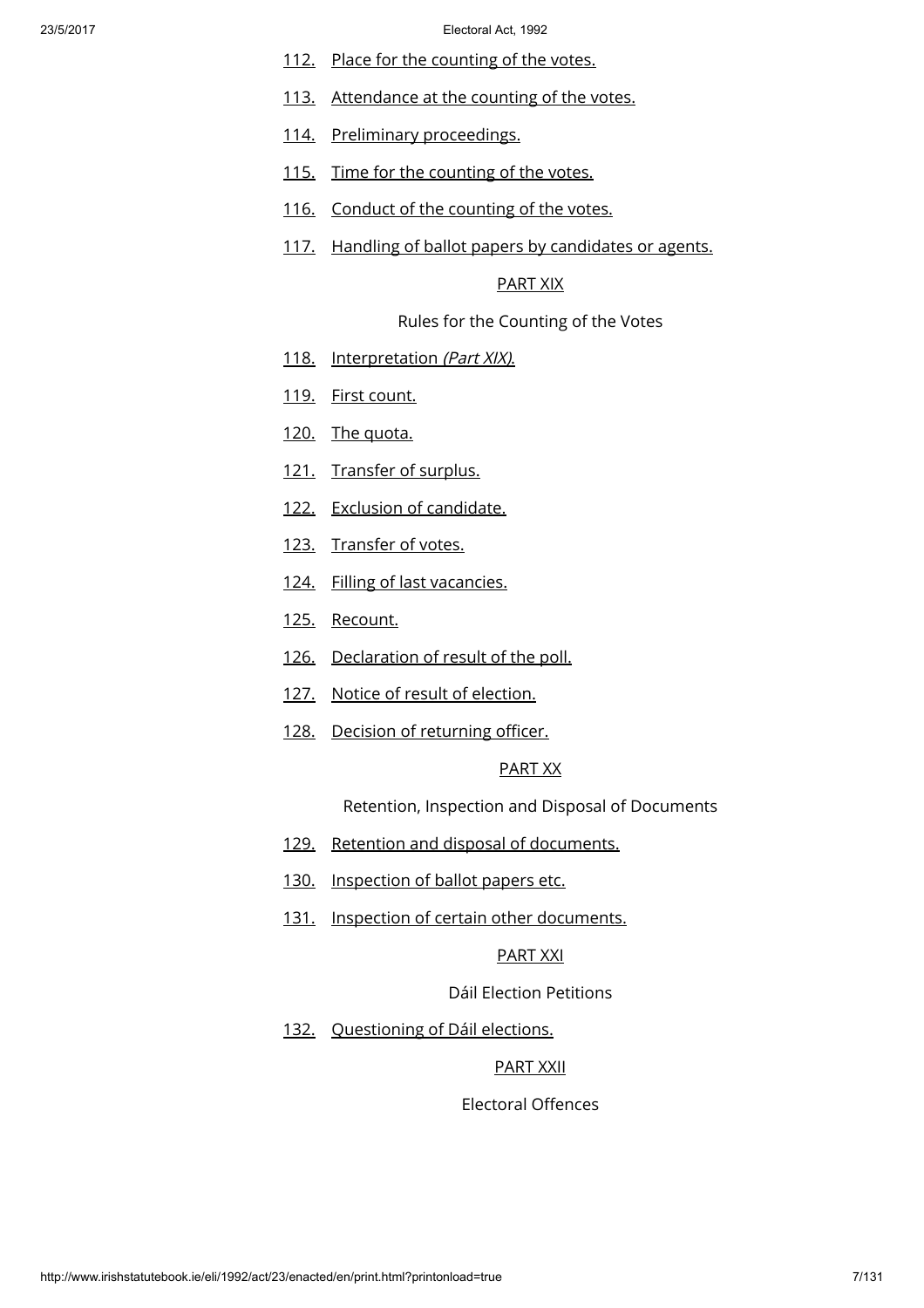- [133.](http://www.irishstatutebook.ie/1992/en/act/pub/0023/print.html#sec133) Offences in relation to [registration](http://www.irishstatutebook.ie/1992/en/act/pub/0023/print.html#sec133) of electors.
- [134.](http://www.irishstatutebook.ie/1992/en/act/pub/0023/print.html#sec134) [Personation.](http://www.irishstatutebook.ie/1992/en/act/pub/0023/print.html#sec134)
- [135.](http://www.irishstatutebook.ie/1992/en/act/pub/0023/print.html#sec135) [Bribery.](http://www.irishstatutebook.ie/1992/en/act/pub/0023/print.html#sec135)
- [136.](http://www.irishstatutebook.ie/1992/en/act/pub/0023/print.html#sec136) Undue [influence.](http://www.irishstatutebook.ie/1992/en/act/pub/0023/print.html#sec136)
- [137.](http://www.irishstatutebook.ie/1992/en/act/pub/0023/print.html#sec137) Breach of [secrecy.](http://www.irishstatutebook.ie/1992/en/act/pub/0023/print.html#sec137)
- [138.](http://www.irishstatutebook.ie/1992/en/act/pub/0023/print.html#sec138) Offences relating to ballot boxes, ballot papers, [nomination](http://www.irishstatutebook.ie/1992/en/act/pub/0023/print.html#sec138) papers, certificates of political affiliation, official marks etc.
- [139.](http://www.irishstatutebook.ie/1992/en/act/pub/0023/print.html#sec139) [Disorderly](http://www.irishstatutebook.ie/1992/en/act/pub/0023/print.html#sec139) conduct at election meeting.
- [140.](http://www.irishstatutebook.ie/1992/en/act/pub/0023/print.html#sec140) Omission of name and address of printer and publisher from Dáil election [documents.](http://www.irishstatutebook.ie/1992/en/act/pub/0023/print.html#sec140)
- [141.](http://www.irishstatutebook.ie/1992/en/act/pub/0023/print.html#sec141) Nominating or [withdrawing](http://www.irishstatutebook.ie/1992/en/act/pub/0023/print.html#sec141) a candidate without consent.
- [142.](http://www.irishstatutebook.ie/1992/en/act/pub/0023/print.html#sec142) Forged certificate of political [affiliation.](http://www.irishstatutebook.ie/1992/en/act/pub/0023/print.html#sec142)
- [143.](http://www.irishstatutebook.ie/1992/en/act/pub/0023/print.html#sec143) False declaration on [nomination](http://www.irishstatutebook.ie/1992/en/act/pub/0023/print.html#sec143) paper.
- [144.](http://www.irishstatutebook.ie/1992/en/act/pub/0023/print.html#sec144) Officer acting as agent of candidate or furthering a [candidature.](http://www.irishstatutebook.ie/1992/en/act/pub/0023/print.html#sec144)
- [145.](http://www.irishstatutebook.ie/1992/en/act/pub/0023/print.html#sec145) [Obstruction](http://www.irishstatutebook.ie/1992/en/act/pub/0023/print.html#sec145) of nomination or poll.
- [146.](http://www.irishstatutebook.ie/1992/en/act/pub/0023/print.html#sec146) [Interference](http://www.irishstatutebook.ie/1992/en/act/pub/0023/print.html#sec146) with or destruction of postal ballot papers.
- [147.](http://www.irishstatutebook.ie/1992/en/act/pub/0023/print.html#sec147) Obstruction of or [interference](http://www.irishstatutebook.ie/1992/en/act/pub/0023/print.html#sec147) with electors.
- [148.](http://www.irishstatutebook.ie/1992/en/act/pub/0023/print.html#sec148) [Personation](http://www.irishstatutebook.ie/1992/en/act/pub/0023/print.html#sec148) agent leaving polling station without permission.
- [149.](http://www.irishstatutebook.ie/1992/en/act/pub/0023/print.html#sec149) [Prohibition](http://www.irishstatutebook.ie/1992/en/act/pub/0023/print.html#sec149) on voting by person registered as elector when not entitled to be so registered.
- [150.](http://www.irishstatutebook.ie/1992/en/act/pub/0023/print.html#sec150) Unlawful marking of ballot papers by persons acting as [companions.](http://www.irishstatutebook.ie/1992/en/act/pub/0023/print.html#sec150)
- [151.](http://www.irishstatutebook.ie/1992/en/act/pub/0023/print.html#sec151) False statement of [withdrawal](http://www.irishstatutebook.ie/1992/en/act/pub/0023/print.html#sec151) or death of a candidate.
- [152.](http://www.irishstatutebook.ie/1992/en/act/pub/0023/print.html#sec152) [Misleading](http://www.irishstatutebook.ie/1992/en/act/pub/0023/print.html#sec152) statement as to process of voting.
- [153.](http://www.irishstatutebook.ie/1992/en/act/pub/0023/print.html#sec153) Handling of ballot papers by [candidates](http://www.irishstatutebook.ie/1992/en/act/pub/0023/print.html#sec153) or agents.
- [154.](http://www.irishstatutebook.ie/1992/en/act/pub/0023/print.html#sec154) [Unauthorised](http://www.irishstatutebook.ie/1992/en/act/pub/0023/print.html#sec154) inspection of documents.
- [155.](http://www.irishstatutebook.ie/1992/en/act/pub/0023/print.html#sec155) Corrupt [withdrawal](http://www.irishstatutebook.ie/1992/en/act/pub/0023/print.html#sec155) of petition.
- [156.](http://www.irishstatutebook.ie/1992/en/act/pub/0023/print.html#sec156) Limitation of time for [prosecution](http://www.irishstatutebook.ie/1992/en/act/pub/0023/print.html#sec156) of offence.
- [157.](http://www.irishstatutebook.ie/1992/en/act/pub/0023/print.html#sec157) [Penalties.](http://www.irishstatutebook.ie/1992/en/act/pub/0023/print.html#sec157)
- [158.](http://www.irishstatutebook.ie/1992/en/act/pub/0023/print.html#sec158) [Compensation](http://www.irishstatutebook.ie/1992/en/act/pub/0023/print.html#sec158) where certain charge is unjustly made or not prosecuted.
- [159.](http://www.irishstatutebook.ie/1992/en/act/pub/0023/print.html#sec159) [Damages](http://www.irishstatutebook.ie/1992/en/act/pub/0023/print.html#sec159) for breach of duty by officers etc.
- [160.](http://www.irishstatutebook.ie/1992/en/act/pub/0023/print.html#sec160) [Certificate](http://www.irishstatutebook.ie/1992/en/act/pub/0023/print.html#sec160) of returning officer to be *prima facie* evidence.

### [PART](http://www.irishstatutebook.ie/1992/en/act/pub/0023/print.html#partxxiii) XXIII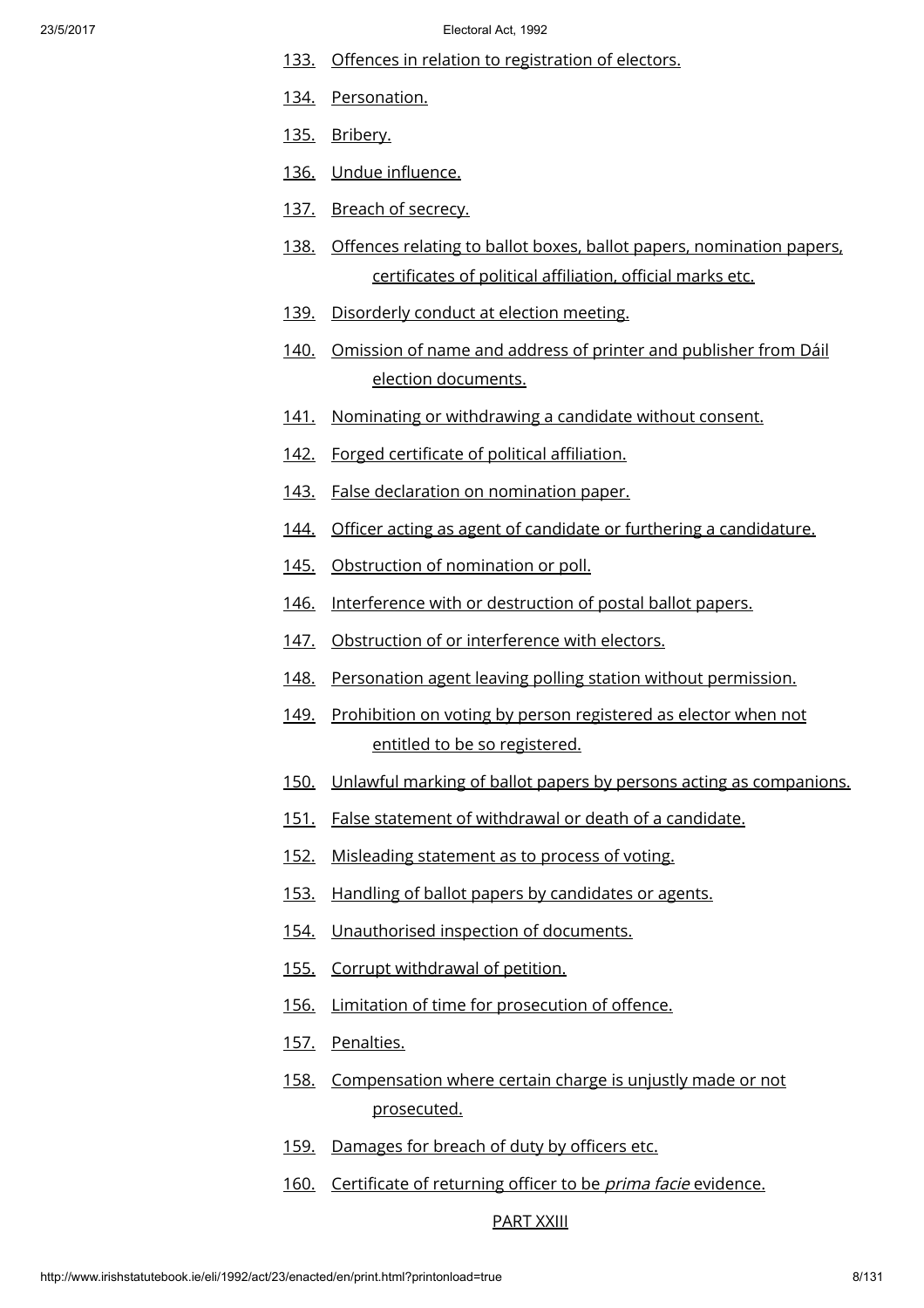Miscellaneous

- [161.](http://www.irishstatutebook.ie/1992/en/act/pub/0023/print.html#sec161) [Secrecy.](http://www.irishstatutebook.ie/1992/en/act/pub/0023/print.html#sec161)
- [162.](http://www.irishstatutebook.ie/1992/en/act/pub/0023/print.html#sec162) [Prohibition](http://www.irishstatutebook.ie/1992/en/act/pub/0023/print.html#sec162) of disclosure of vote.
- [163.](http://www.irishstatutebook.ie/1992/en/act/pub/0023/print.html#sec163) [Publication](http://www.irishstatutebook.ie/1992/en/act/pub/0023/print.html#sec163) of notices.
- [164.](http://www.irishstatutebook.ie/1992/en/act/pub/0023/print.html#sec164) Adaptation or [modification](http://www.irishstatutebook.ie/1992/en/act/pub/0023/print.html#sec164) where there is emergency or special difficulty.
- [165.](http://www.irishstatutebook.ie/1992/en/act/pub/0023/print.html#sec165) Special [provisions](http://www.irishstatutebook.ie/1992/en/act/pub/0023/print.html#sec165) where two or more elections have same polling day.
- [166.](http://www.irishstatutebook.ie/1992/en/act/pub/0023/print.html#sec166) [Amendment](http://www.irishstatutebook.ie/1992/en/act/pub/0023/print.html#sec166) of Seanad Electoral (University Members) Act, 1937.
- [167.](http://www.irishstatutebook.ie/1992/en/act/pub/0023/print.html#sec167) [Amendment](http://www.irishstatutebook.ie/1992/en/act/pub/0023/print.html#sec167) of Presidential Elections Act, 1937.
- [168.](http://www.irishstatutebook.ie/1992/en/act/pub/0023/print.html#sec168) Amendment of [Referendum](http://www.irishstatutebook.ie/1992/en/act/pub/0023/print.html#sec168) Act, 1942.
- [169.](http://www.irishstatutebook.ie/1992/en/act/pub/0023/print.html#sec169) [Amendment](http://www.irishstatutebook.ie/1992/en/act/pub/0023/print.html#sec169) of Seanad Electoral (Panel Members) Act, 1947.
- [170.](http://www.irishstatutebook.ie/1992/en/act/pub/0023/print.html#sec170) [Amendment](http://www.irishstatutebook.ie/1992/en/act/pub/0023/print.html#sec170) of Electoral Act, 1963.
- [171.](http://www.irishstatutebook.ie/1992/en/act/pub/0023/print.html#sec171) [Construction](http://www.irishstatutebook.ie/1992/en/act/pub/0023/print.html#sec171) of references in European Assembly Elections Acts, 1977 to 1992.
- [172.](http://www.irishstatutebook.ie/1992/en/act/pub/0023/print.html#sec172) [Amendment](http://www.irishstatutebook.ie/1992/en/act/pub/0023/print.html#sec172) of European Assembly Elections Act, 1977.
- [173.](http://www.irishstatutebook.ie/1992/en/act/pub/0023/print.html#sec173) Amendment of Postal and [Telecommunications](http://www.irishstatutebook.ie/1992/en/act/pub/0023/print.html#sec173) Services Act, 1983.
- [174.](http://www.irishstatutebook.ie/1992/en/act/pub/0023/print.html#sec174) [Amendment](http://www.irishstatutebook.ie/1992/en/act/pub/0023/print.html#sec174) of Local Elections Regulations, 1965.

# FIRST [SCHEDULE](http://www.irishstatutebook.ie/1992/en/act/pub/0023/print.html#sched1)

Enactments Repealed and Regulations Revoked

# [Part](http://www.irishstatutebook.ie/1992/en/act/pub/0023/print.html#sched1-parti) I

Enactments Repealed

# [Part](http://www.irishstatutebook.ie/1992/en/act/pub/0023/print.html#sched1-partii) II

Regulations Revoked

# SECOND [SCHEDULE](http://www.irishstatutebook.ie/1992/en/act/pub/0023/print.html#sched2)

Registration of Electors

# [Part](http://www.irishstatutebook.ie/1992/en/act/pub/0023/print.html#sched2-parti) I

The Register of Electors

# [Part](http://www.irishstatutebook.ie/1992/en/act/pub/0023/print.html#sched2-partii) II

Supplement to the Register of Electors

# [Part](http://www.irishstatutebook.ie/1992/en/act/pub/0023/print.html#sched2-partiii) III

Special Voters List

# [Part](http://www.irishstatutebook.ie/1992/en/act/pub/0023/print.html#sched2-partiv) IV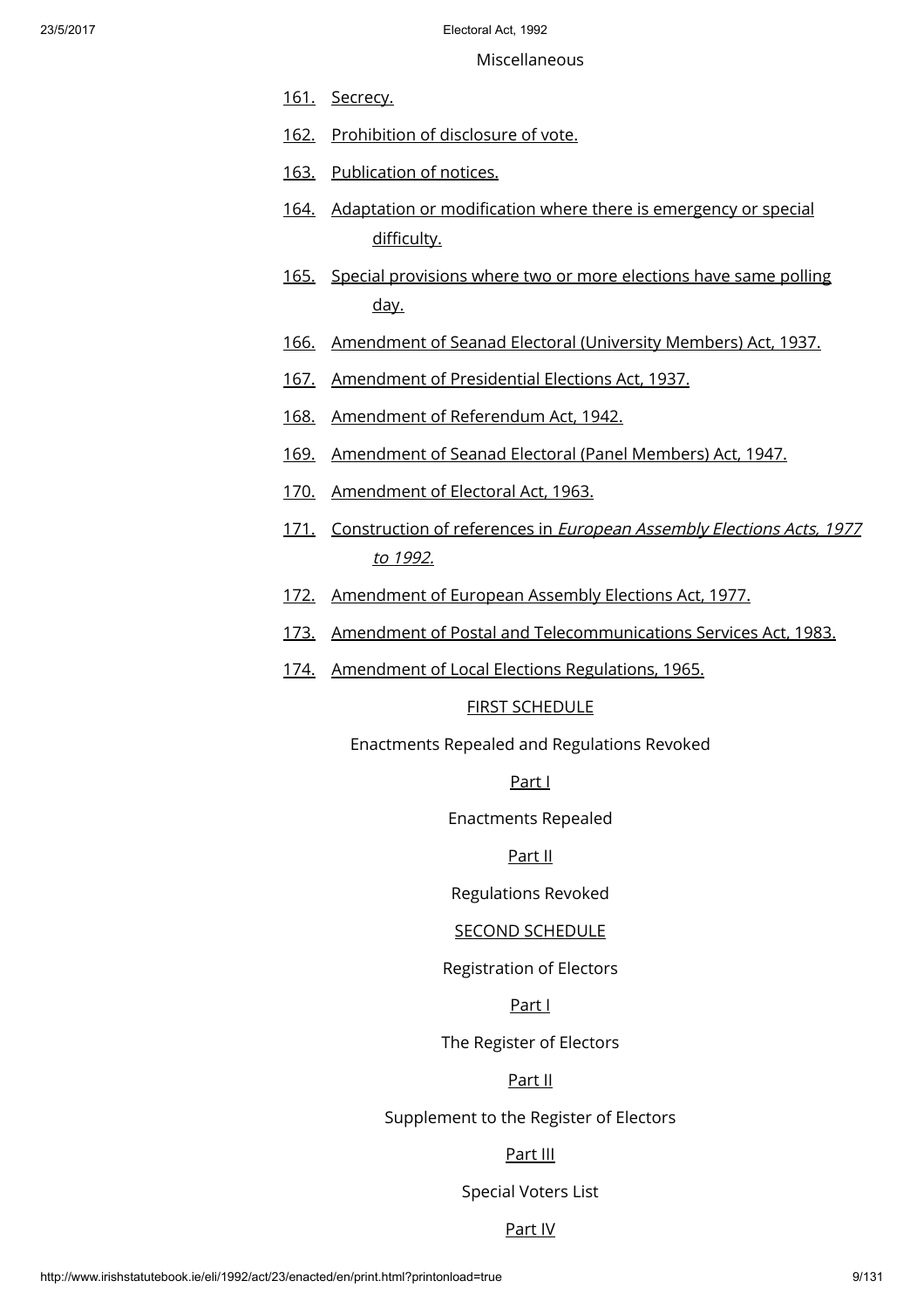General

# THIRD [SCHEDULE](http://www.irishstatutebook.ie/1992/en/act/pub/0023/print.html#sched3)

Dáil Election Petitions

# FOURTH [SCHEDULE](http://www.irishstatutebook.ie/1992/en/act/pub/0023/print.html#sched4)

Forms

# [Part](http://www.irishstatutebook.ie/1992/en/act/pub/0023/print.html#sched4-parti) I

Forms of Writ

# [Part](http://www.irishstatutebook.ie/1992/en/act/pub/0023/print.html#sched4-partii) II

# Form of Ballot Paper

| Acts Referred to                                         |                      |
|----------------------------------------------------------|----------------------|
| Petty Sessions (Ireland) Act, 1851                       | 14 & 15 Vict., c. 93 |
| Election Commissioners Act, 1852                         | 15 & 16 Vict., c. 57 |
| Supreme Court of Judicature Act (Ireland) 1877           | 40 & 41 Vict., c. 57 |
| Parliamentary Elections and Corrupt Practices Act, 1879  | 42 & 43 Vict., c. 75 |
| Corrupt and Illegal Practices (Prevention) Act, 1883     | 46 & 47 Vict., c. 51 |
| Electoral Act, 1923                                      | 1923, No. 12         |
| Prevention of Electoral Abuses Act, 1923                 | 1923, No. 38         |
| Court Officers Act, 1926                                 | 1926, No. 27         |
| Electoral (Amendment) Act, 1933                          | 1933, No. 14         |
| Seanad Electoral (University Members) Act, 1937          | 1937, No. 30         |
| Seanad Electoral (University Members) Acts, 1937 to 1973 |                      |
| Presidential Elections Act, 1937                         | 1937, No. 32         |
| County Management Acts, 1940 to 1991                     |                      |
| Local Government Act, 1941                               | 1941, No. 23         |
| Referendum Act, 1942                                     | 1942, No. 8          |
| Seanad Electoral (Panel Members) Act, 1947               | 1947, No. 42         |
| Seanad Electoral (Panel Members) Acts, 1947 to 1972      |                      |
| Defence Act, 1954                                        | 1954, No. 18         |
| Civil Service Regulation Act, 1956                       | 1956, No. 46         |
| Staff of the Houses of the Oireachtas Act, 1959          | 1959, No. 38         |
| Electoral Act, 1960                                      | 1960, No. 43         |
| Electoral Act, 1963                                      | 1963, No. 19         |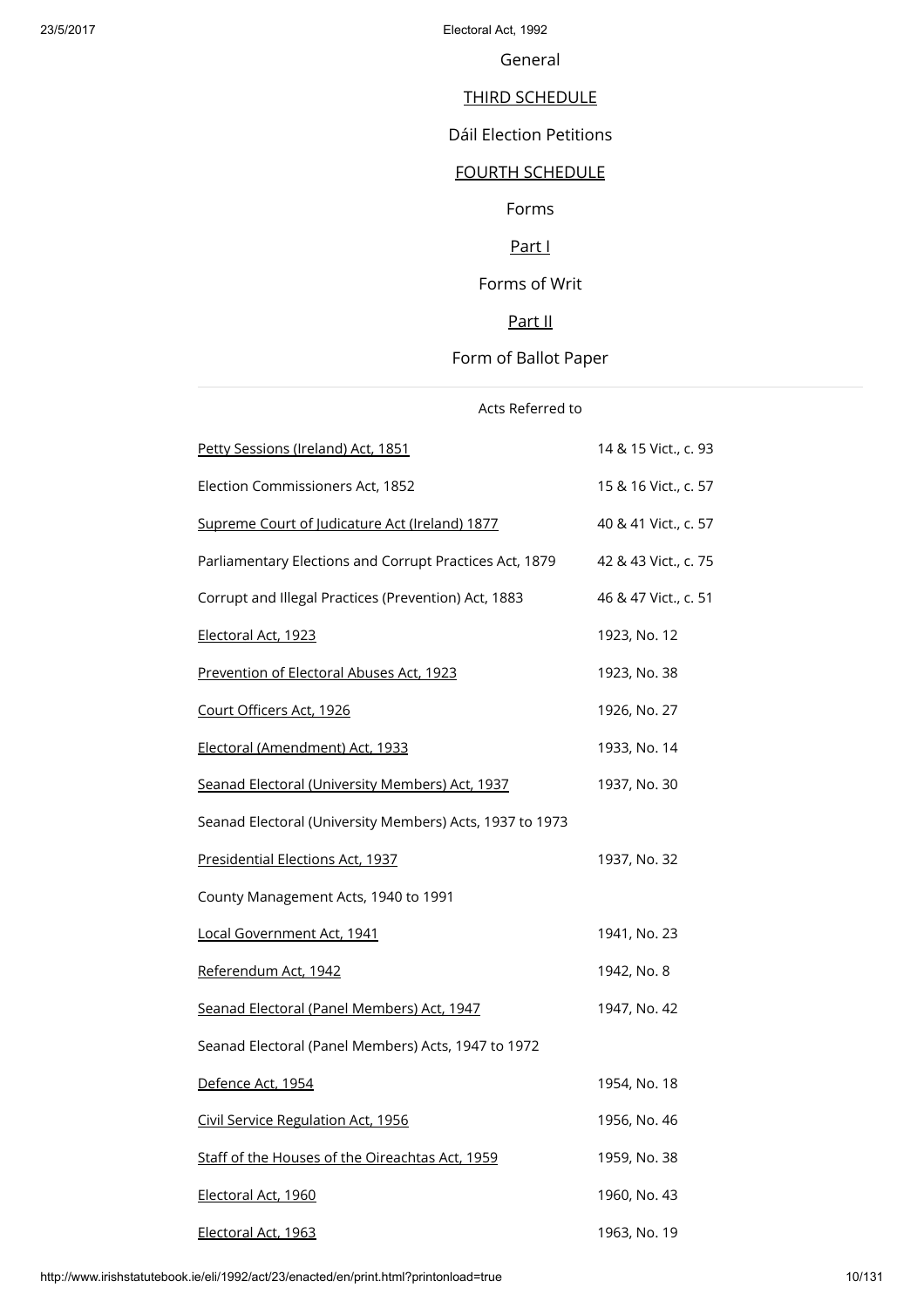| Succession Act, 1965                             | 1965, No. 27 |
|--------------------------------------------------|--------------|
| Electoral (Amendment) Act, 1966                  | 1966, No. 1  |
| Diplomatic Relations and Immunities Act, 1967    | 1967, No. 8  |
| Electoral (Amendment) Act, 1972                  | 1972, No. 4  |
| Local Elections Act, 1972                        | 1972, No. 12 |
| European Communities Acts, 1972 to 1986          |              |
| Electoral (Amendment) Act, 1973                  | 1973, No. 3  |
| Holidays (Employees) Act, 1973                   | 1973, No. 25 |
| European Assembly Elections Act, 1977            | 1977, No. 30 |
| <b>Medical Practitioners Act, 1978</b>           | 1978, No. 4  |
| Electoral (Amendment) (No. 2) Act, 1980          | 1980, No. 40 |
| Prevention of Electoral Abuses Act, 1982         | 1982, No. 5  |
| Postal and Telecommunications Services Act, 1983 | 1983, No. 24 |
| European Assembly Elections Act, 1984            | 1984, No. 6  |
| Electoral (Amendment) Act, 1985                  | 1985, No. 12 |
| Electoral (Amendment) Act, 1986                  | 1986, No. 12 |
| Electoral (Amendment) (No. 2) Act, 1986          | 1986, No. 35 |
| Bankruptcy Act, 1988                             | 1988, No. 27 |
| Electoral (Amendment) Act, 1989                  | 1989, No. 8  |



Number 23 of 1992

### ELECTORAL ACT, 1992

AN ACT TO PROVIDE FOR THE REGISTRATION OF ELECTORS AND THE CONDUCT OF ELECTIONS TO DÁIL ÉIREANN AND TO AMEND AND EXTEND THE PRESIDENTIAL ELECTIONS ACTS, 1937 TO 1986, THE EUROPEAN ASSEMBLY ELECTIONS ACTS, 1977 TO 1986, THE REFERENDUM ACTS, 1942 TO 1992, THE SEANAD ELECTORAL (UNIVERSITY MEMBERS) ACTS, 1937 TO 1973, THE SEANAD ELECTORAL (PANEL MEMBERS) ACTS, 1947 TO 1972, THE LOCAL ELECTIONS ACTS, 1963 TO 1991, AND TO PROVIDE FOR RELATED MATTERS. [5th November, 1992]

BE IT ENACTED BY THE OIREACHTAS AS FOLLOWS: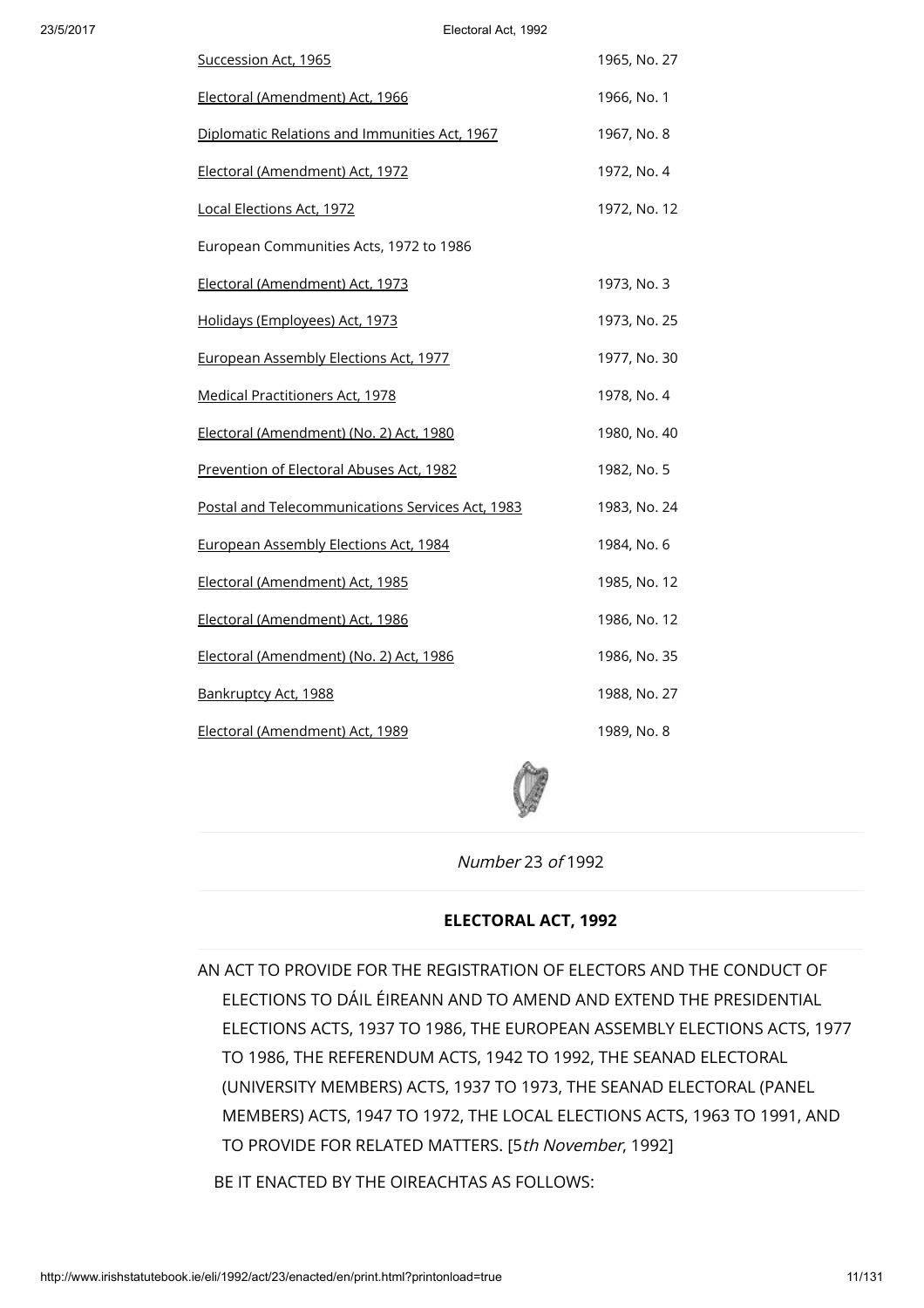### PART I

### General

Short title, collective 1.—(1) This Act may be cited as the Electoral Act, 1992.

citation,

construction and

commencement.

(2) The Presidential Elections Acts, 1937 to 1986 and [Part](http://www.irishstatutebook.ie/1992/en/act/pub/0023/print.html#partii) II insofar as it relates to presidential electors and *Part [XXIII](http://www.irishstatutebook.ie/1992/en/act/pub/0023/print.html#partxxiii)* insofar as it relates to presidential elections may be cited together as the Presidential Elections Acts, 1937 to 1992, and shall be construed together as one Act.

(3) The European Assembly Elections Acts, 1977 to 1986 and *[Part](http://www.irishstatutebook.ie/1992/en/act/pub/0023/print.html#partii) II* insofar as it relates to European electors and *[Parts](http://www.irishstatutebook.ie/1992/en/act/pub/0023/print.html#partiii) III* and *[XXIII](http://www.irishstatutebook.ie/1992/en/act/pub/0023/print.html#partxxiii)* insofar as they relate to European elections may be cited together as the European Assembly Elections Acts, 1977 to 1992, and shall be construed together as one Act.

(4) The collective citation "the Referendum Acts 1942 to 1992" shall include [Part](http://www.irishstatutebook.ie/1992/en/act/pub/0023/print.html#partxxiii) XXIII insofar as it relates to referenda and the Referendum Acts 1942 to 1992 shall be construed together as one Act.

(5) The Local Elections Acts, 1963 to 1991 and *[Part](http://www.irishstatutebook.ie/1992/en/act/pub/0023/print.html#partii) II* insofar as it relates to local government electors and *Part [XXIII](http://www.irishstatutebook.ie/1992/en/act/pub/0023/print.html#partxxiii)* insofar as it relates to local elections may be cited together as the Local Elections Acts, 1963 to 1992, and shall be construed together as one Act.

(6) This Act, other than this section, shall come into operation on such day or days as may be fixed therefor by order or orders of the Minister either generally or with reference to any particular purpose or provision and different days may be so fixed for different purposes and different provisions of this Act.

(7) An order made under subsection (6) shall be laid before each House of the Oireachtas as soon as possible after it is made.

Interpretation. **2.**—(1) In this Act—

"ballot paper" has the meaning assigned to it by [section](http://www.irishstatutebook.ie/1992/en/act/pub/0023/print.html#sec88) 88;

"bye-election" means an election of a member of the Dáil to fill a vacancy occasioned by a person having ceased to be a member of the Dáil otherwise than in consequence of a dissolution;

"certificate of political affiliation" has the meaning assigned to it by [section](http://www.irishstatutebook.ie/1992/en/act/pub/0023/print.html#sec46)  $46$ ;

"civil servant" and "civil service" have the same meaning, [respectively,](http://www.irishstatutebook.ie/1956/en/act/pub/0046/index.html) as in the Civil Service Regulation Act, 1956 as amended by [section](http://www.irishstatutebook.ie/1959/en/act/pub/0038/sec0017.html#sec17) 17 of the Staff of the Houses of the [Oireachtas](http://www.irishstatutebook.ie/1959/en/act/pub/0038/index.html) Act, 1959 ;

"covering envelope" has the meaning assigned to it by [sections](http://www.irishstatutebook.ie/1992/en/act/pub/0023/print.html#sec68) 68 and [81](http://www.irishstatutebook.ie/1992/en/act/pub/0023/print.html#sec81) ;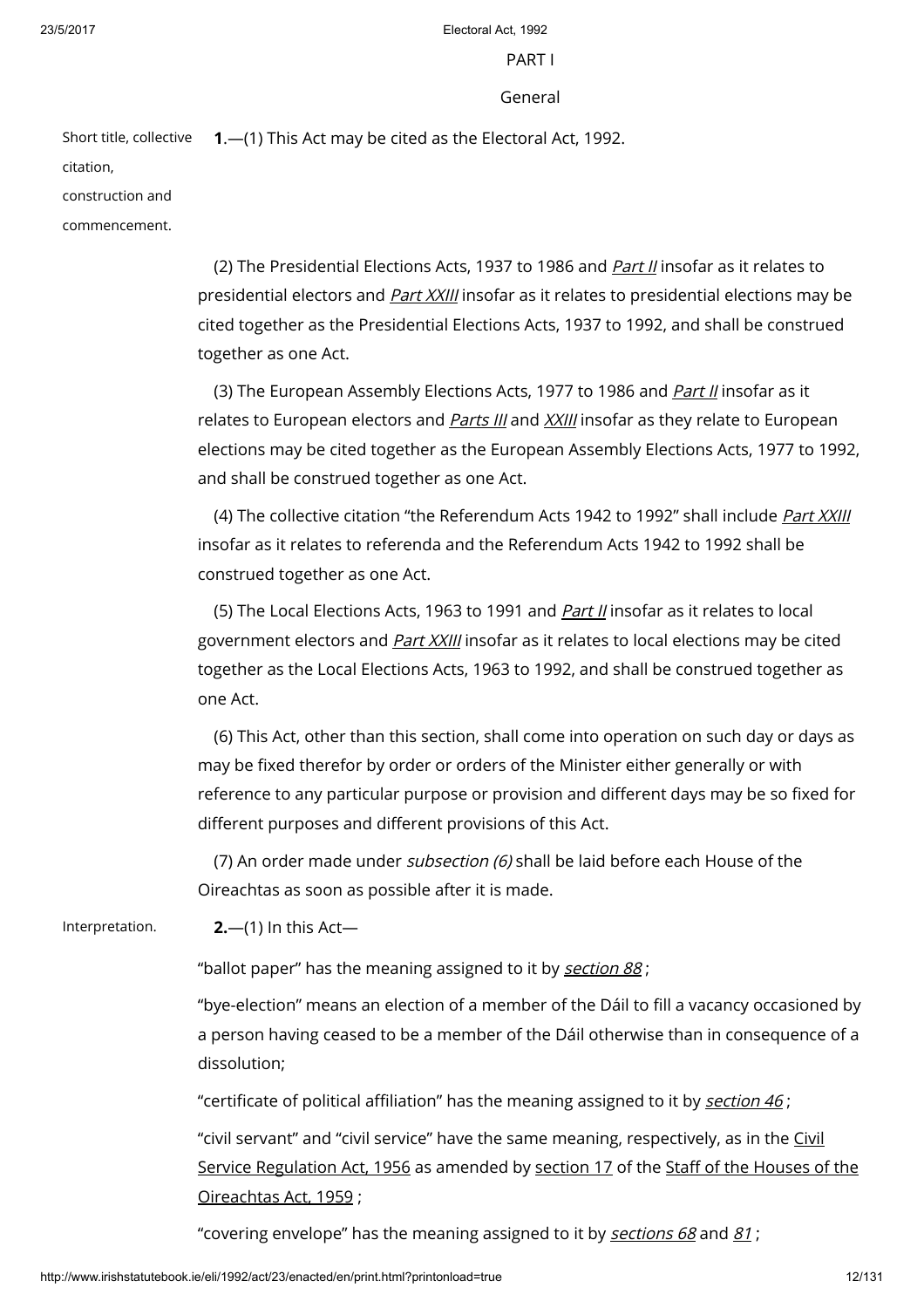"Dáil" means Dáil Éireann;

"Dáil election" means an election of a member or members to serve in the Dáil and includes a bye-election as well as a general election;

"Dáil elector" means a person entitled to vote at a Dáil election;

"the Defence Forces" has the meaning [assigned](http://www.irishstatutebook.ie/1954/en/act/pub/0018/index.html) to it by [section](http://www.irishstatutebook.ie/1954/en/act/pub/0018/sec0002.html#sec2) 2 of the Defence Act, 1954 ;

"election", except where the context otherwise requires, means a Dáil election;

"elector", except where the context otherwise requires, means a Dáil elector;

"European Communities" has the same meaning as in the European Communities Acts, 1972 to 1986;

"European election" means an election in the State of members to the European Parliament and "European elector" means a person entitled to vote at such election;

"European Parliament" means the Parliament of the European Communities;

"excluded day" means a day which is a Sunday, Good Friday or a day which is declared to be a public holiday by the Holidays [\(Employees\)](http://www.irishstatutebook.ie/1973/en/act/pub/0025/index.html) Act, 1973, or a day which by virtue of a statute or proclamation is a public holiday;

"general election" means a general election for members of the Dáil held in accordance with subsection 2° of section 3 of Article 16 of the Constitution;

"local electoral area" means the area or any of the areas (as may be appropriate) by reference to which a local election is held;

"local election" means an election held pursuant to [section](http://www.irishstatutebook.ie/1963/en/act/pub/0019/sec0081.html#sec81) 81 of the [Electoral](http://www.irishstatutebook.ie/1963/en/act/pub/0019/index.html) Act, 1963 , or a new election within the meaning of [Part](http://www.irishstatutebook.ie/1941/en/act/pub/0023/index.html) IV of the Local [Government](http://www.irishstatutebook.ie/1941/en/act/pub/0023/index.html) Act, 1941;

"local government elector" means a person entitled to vote at a local election;

"Member State" means, except in *[section](http://www.irishstatutebook.ie/1992/en/act/pub/0023/print.html#sec8) 8, a* Member State of the European Communities;

"the Minister" means the Minister for the Environment;

"national of a Member State", except in  $section 8$  $section 8$ , has the meaning assigned to it in the treaties governing the European Communities;

"notice of election" has the meaning assigned to it by [section](http://www.irishstatutebook.ie/1992/en/act/pub/0023/print.html#sec44) 44 ;

"notice of poll" has the meaning assigned to it by [section](http://www.irishstatutebook.ie/1992/en/act/pub/0023/print.html#sec87) 87;

"the official mark" has the meaning assigned to it by [section](http://www.irishstatutebook.ie/1992/en/act/pub/0023/print.html#sec89) 89;

"personation agent" has the meaning assigned to it by [section](http://www.irishstatutebook.ie/1992/en/act/pub/0023/print.html#sec60)  $60$ ;

"petition" means a petition presented to the High Court under this Act;

"postal voter" means a person whose name is entered in the postal voters list;

"postal voters ballot box" has the meaning assigned to it by [section](http://www.irishstatutebook.ie/1992/en/act/pub/0023/print.html#sec69) 69 ;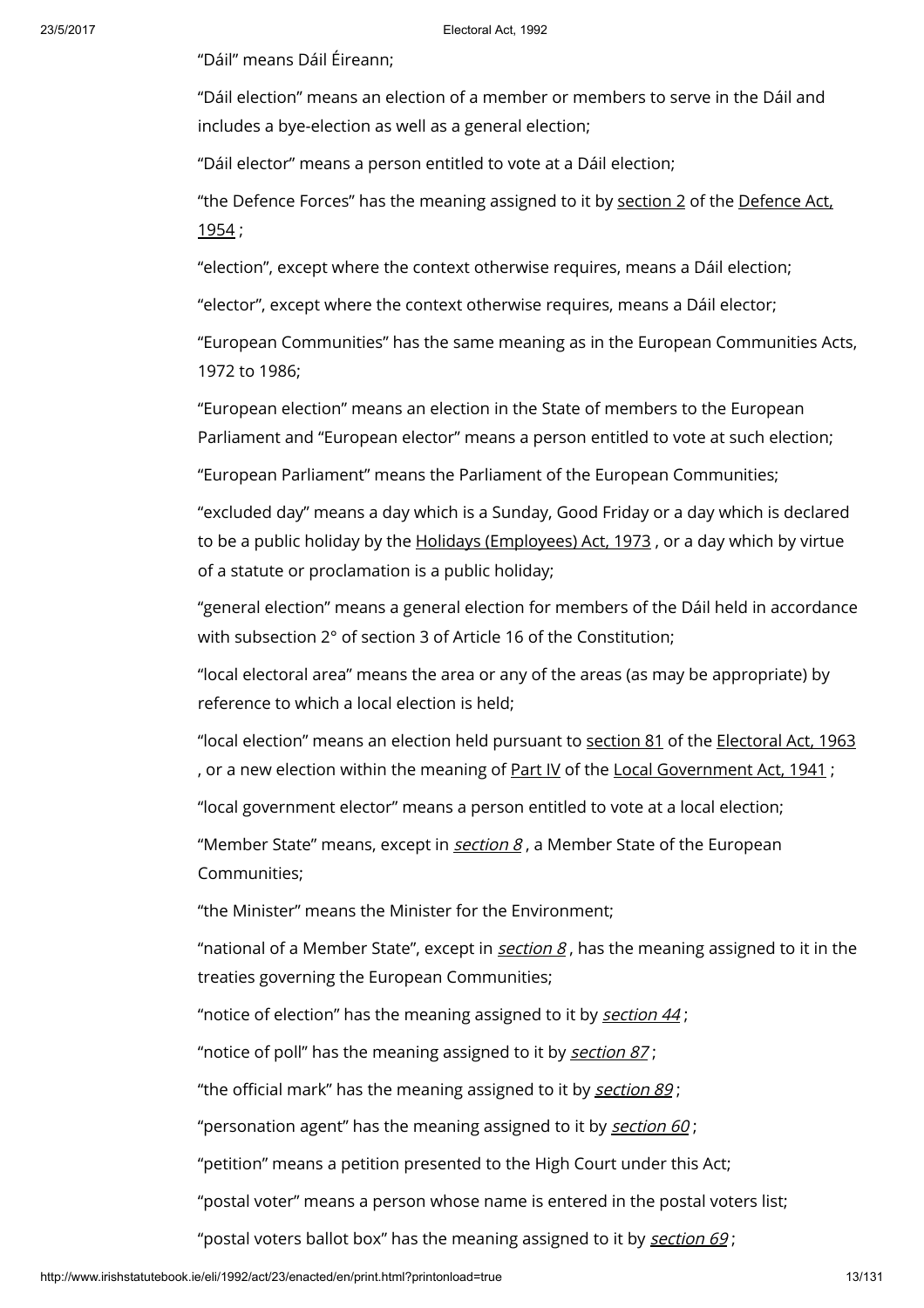"postal voters list" means the list prepared pursuant to [section](http://www.irishstatutebook.ie/1992/en/act/pub/0023/print.html#sec14) 14 ;

"presidential election" means an election of a person to the office of President of Ireland;

"presidential elector" has the meaning assigned to it by [section](http://www.irishstatutebook.ie/1992/en/act/pub/0023/print.html#sec7)  $Z$ ;

"the quota" has the meaning assigned to it by [section](http://www.irishstatutebook.ie/1992/en/act/pub/0023/print.html#sec120) 120;

"Seanad" means Seanad Éireann;

"special voter" means a person whose name is included in the special voters list;

"special voters list" means the list of voters prepared by the registration authority pursuant to [section](http://www.irishstatutebook.ie/1992/en/act/pub/0023/print.html#sec17) 17;

"the treaties governing the European Communities" has the same meaning as in the European Communities Acts, 1972 to 1986.

(2) In this Act—

- (a) a reference to a Part, section, Schedule or part of a Schedule is to a Part or section of or a Schedule or part of a Schedule to this Act, unless it is indicated that reference to some other enactment is intended;
- (b) a reference to a subsection, paragraph, subparagraph or rule is to a subsection, paragraph, subparagraph or rule of the provision (including a Schedule) in which the reference occurs, unless it is indicated that reference to some other provision is intended;
- (c) a reference to any enactment shall be construed as a reference to that enactment as amended, adapted or extended by or under any subsequent enactment including this Act.
- Regulations. **3.**—(1) The Minister may make regulations prescribing any matter or thing that is referred to in this Act as prescribed.

(2) Every regulation made under this Act (other than [regulations](http://www.irishstatutebook.ie/1992/en/act/pub/0023/print.html#sec20) made under section  $20$ ) shall be laid before each House of the Oireachtas as soon as may be after it is made and, if a resolution annulling the regulation is passed by either such House within the next twenty-one days on which that House has sat after the regulation is laid before it, the regulation shall be annulled accordingly but without prejudice to the validity of anything previously done thereunder.

Expenses. 4.—(1) The expenses incurred by the Minister in the administration of this Act shall, to such extent as may be sanctioned by the Minister for Finance, be paid out of moneys provided by the Oireachtas.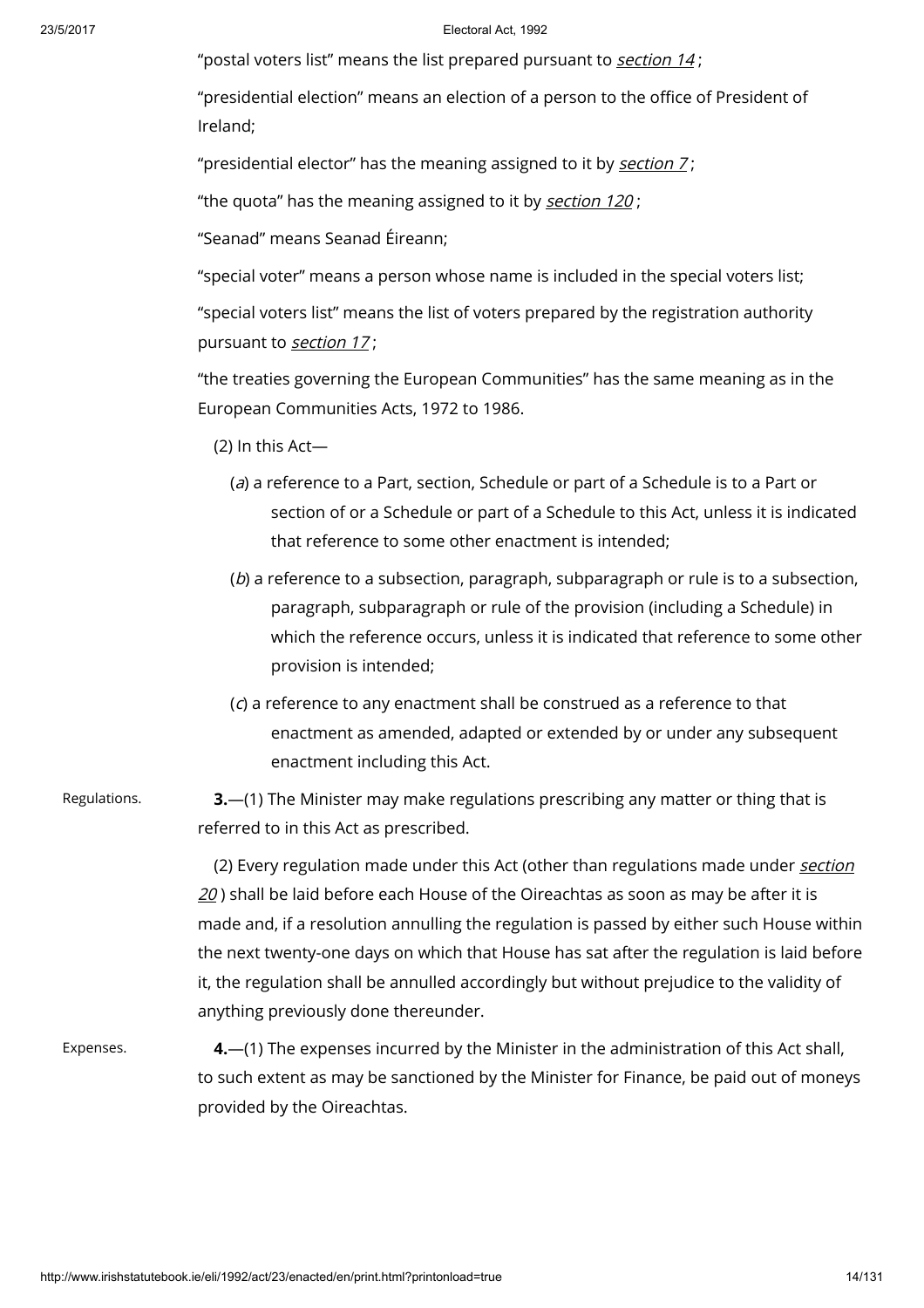(2) The expenses incurred by reason of this Act by An Post (whether such expenses relate to the exercise by candidates of the right of free postage conferred by [section](http://www.irishstatutebook.ie/1992/en/act/pub/0023/print.html#sec57) 57 or are otherwise so incurred in relation to a Dáil election) shall, to such extent as may be sanctioned by the Minister for Finance, be paid out of the Central Fund or the growing produce thereof.

Repeals. **5.—The enactments mentioned in [Part](http://www.irishstatutebook.ie/1992/en/act/pub/0023/print.html#sched1-parti) I of the First [Schedule](http://www.irishstatutebook.ie/1992/en/act/pub/0023/print.html#sched1) are hereby repealed,** and the regulations mentioned in Part II of the said Schedule are hereby revoked, to the extent specified in the third column of that Schedule.

### PART II

# Franchise and Registration of Electors

Interpretation (Part **6.**—In this Part, and in the **Second [Schedule](http://www.irishstatutebook.ie/1992/en/act/pub/0023/print.html#sched2)** —

II).

"constituency" means, as the context may require, a constituency for which candidates may be elected at a Dáil election or a European election;

"Dáil constituency" means a constituency for which candidates may be elected at a Dáil election;

"elector" means, as the context may require, a presidential elector, a Dáil elector, a European elector or a local government elector;

"local authority" means the council of a county, the corporation of a county or other borough, the council of an urban district and the commissioners of a town;

"medical practitioner" means a person whose name is entered in the General Register of Medical Practitioners established under the Medical [Practitioners](http://www.irishstatutebook.ie/1978/en/act/pub/0004/index.html) Act, 1978 ;

"polling district" means a polling district in a scheme in force under [section](http://www.irishstatutebook.ie/1992/en/act/pub/0023/print.html#sec28) 28;

"the register" means, as the context may require, the register of presidential, Dáil, European and local government electors or the register of presidential electors or the register of Dáil electors or the register of European electors or the register of local government electors and, where the context so requires, includes the supplement to the register, the postal voters list and the special voters list;

"registration area" means an administrative county or county borough;

"registration authority" means the council of a county or the corporation of a county borough;

"the county registrar" means the county registrar for the county, county borough or other area coterminous with or contained in a registration area or a person appointed or designated under Rule 24 of the Second [Schedule](http://www.irishstatutebook.ie/1992/en/act/pub/0023/print.html#sched2) to perform the duties of a county registrar;

"qualifying date" has the meaning assigned to it in [section](http://www.irishstatutebook.ie/1992/en/act/pub/0023/print.html#sec11) 11 (2);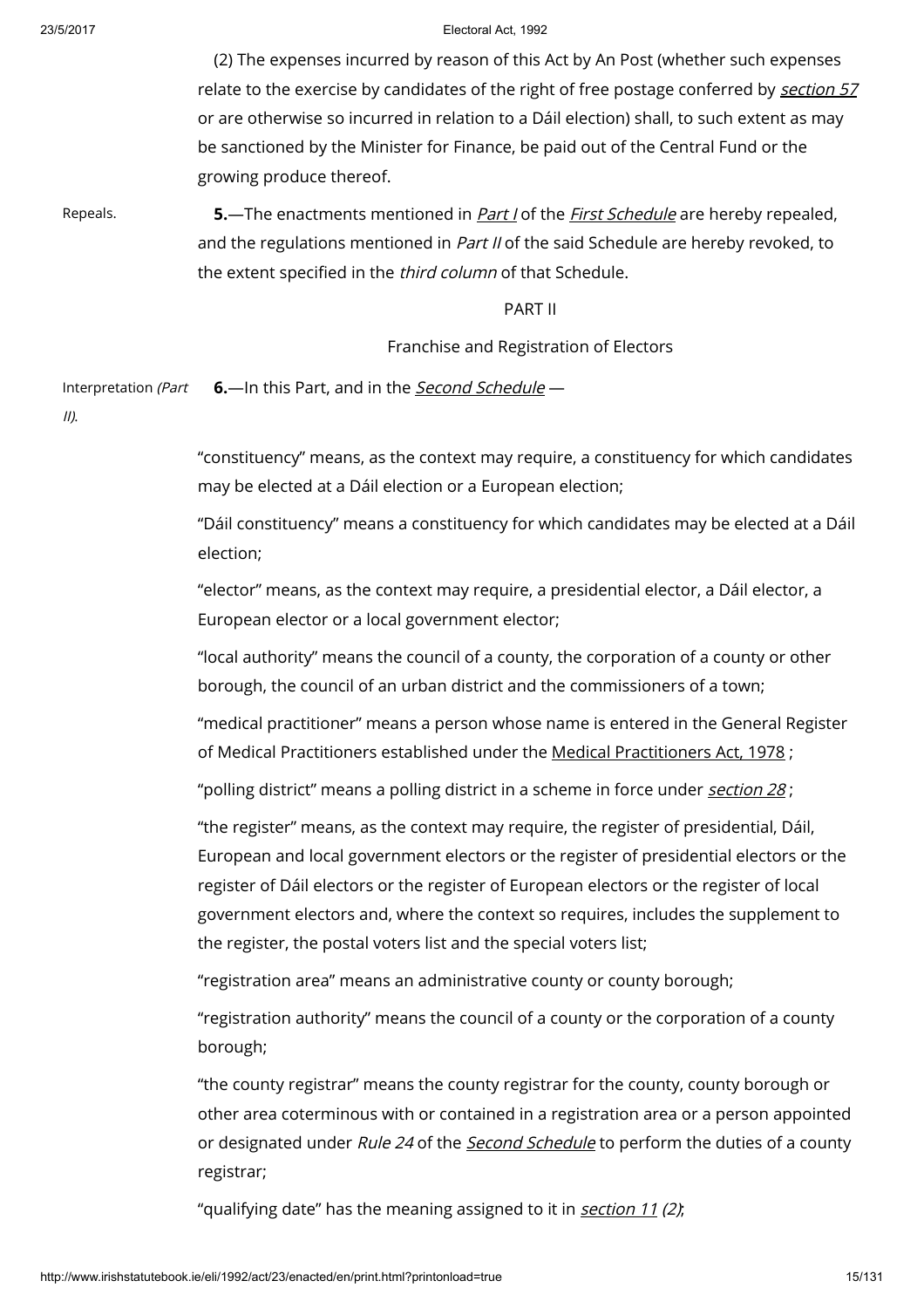"the specified date" means, in relation to any purpose, the date specified in the Second Schedule as the specified date for that [purpose.](http://www.irishstatutebook.ie/1992/en/act/pub/0023/print.html#sched2)

Registration of presidential electors. constituency if he has reached the age of eighteen years and if he was, on the 7.—(1) A person shall be entitled to be registered as a presidential elector in a qualifying date—

(a) a citizen of Ireland, and

(b) ordinarily resident in that constituency.

(2) For the purposes of—

(i) the Presidential Elections Acts, 1937 to 1992,

(ii) the Referendum Acts, 1942 to 1992, and

(iii) this Act,

"presidential elector" means a person entitled to vote at an election of a person to the office of President of Ireland.

(3) In the Presidential Elections Acts, 1937 to 1992 "elector", when used alone, means a person described in subsection (1).

Registration of Dáil electors. 8.—(1) A person shall be entitled to be registered as a Dáil elector in a constituency if he has reached the age of eighteen years and he was, on the qualifying date—

(a) a citizen of Ireland, and

(b) ordinarily resident in that constituency.

(2) (a) In addition to those entitled to be registered under *subsection* (1) a person shall be entitled to be registered as a Dáil elector in a constituency if he is a person who has reached the age of eighteen years and who on the qualifying date—

(i) complied with the requirement of *subsection (1) (b)*, and

(ii) was either—

(I) a British citizen, or

- (II) a national of a Member State to which this subsection applied on that date.
- (b) This subsection applies to a Member State which is for the time being the subject of a declaration under subsection (3).

(3) Where the Minister is of opinion that—

(a) the law of a Member State relating to the election of members of, or deputies or other representatives in or to, the National Parliament of that Member State enables citizens of Ireland, by reason of their being such citizens and being resident in that Member State, to vote at such an election, and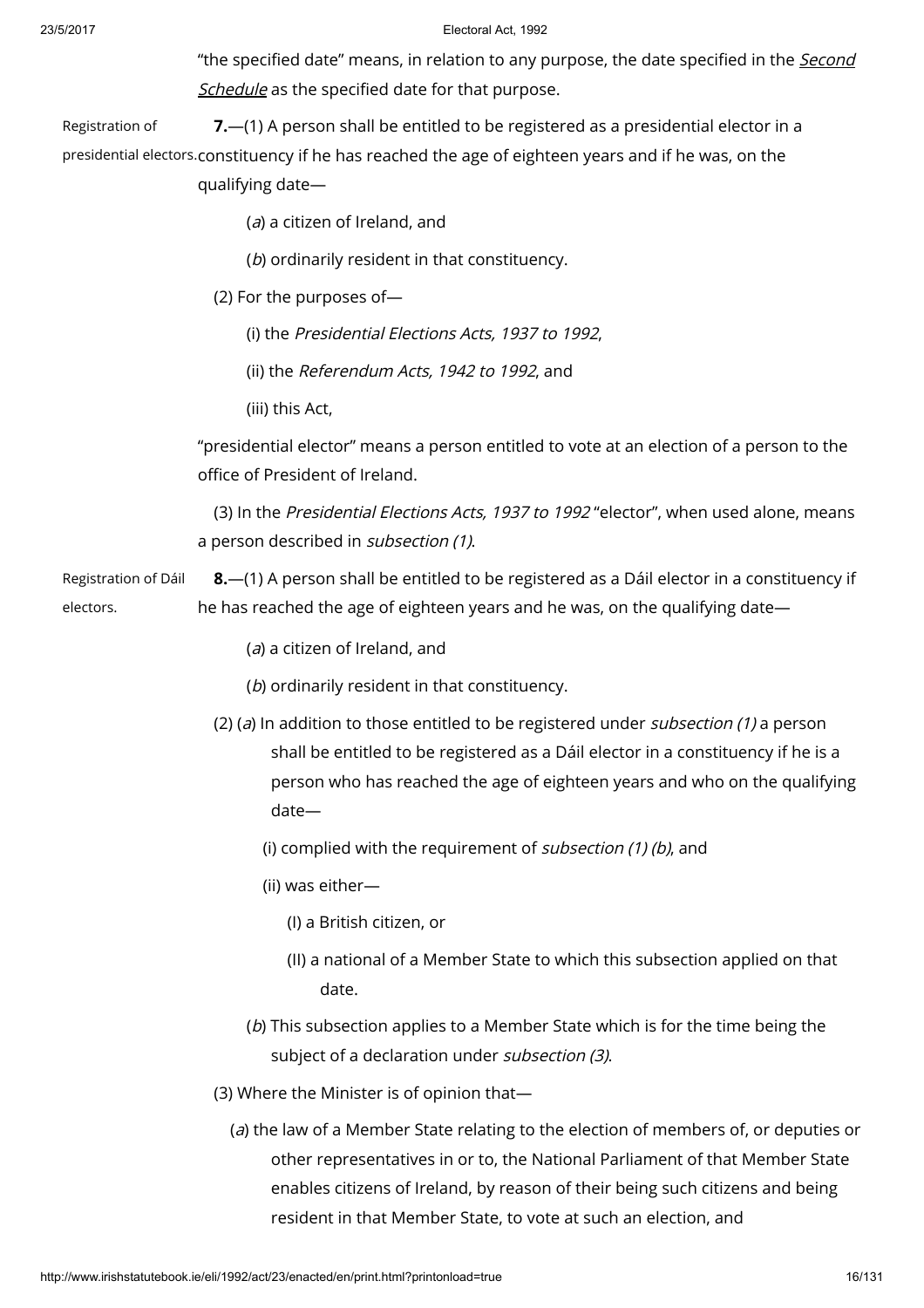(b) the provisions of that law enabling citizens of Ireland who are so resident so to vote are the same, or are substantially the same, as those enabling nationals of that Member State so to vote,

the Minister may by order declare that Member State to be a Member State to which subsection (2) applies.

- (4) ( $a$ ) The Minister may by order specify criteria or other matters to which regard shall be had in order to determine whether or not a person is for the purpose of this section a national of a Member State and such order may provide that the provisions of the order shall relate to all Member States or to such one or more Member States as are specified in the order.
	- (b) An order under this subsection may amend the definition of "a British citizen" in *paragraph (a)* of *subsection (7)* or the provisions of *paragraph (b)* of the said subsection (7).
	- $(d)$  In this subsection-

"Member State" means a Member State of the European Communities other than the State;

"national of a Member State" shall not be construed as referring to the State, or as including a citizen of the State.

- (5) Where—
	- (a) an order under *subsection* (4) is for the time being in force, and
	- (b) a Member State to which the order applies is for the time being a Member State to which *subsection (2)* applies,

clause (II) of subsection (2) (a) (ii) shall be construed and have effect subject to the provisions of the order.

- (6) (a) The Minister may revoke or amend an order under this section (including an order under this subsection).
	- (b) Where an order under this section (including an order under this subsection) is proposed to be made, a draft thereof shall be laid before each House of the Oireachtas and the order shall not be made until a resolution approving of the draft has been passed by each such House.
	- (7) (a) Subject to *subsection (4)*, in this section-

"a British citizen" means a person who under the Act of the British Parliament entitled the British Nationality Act 1981 is a British citizen;

"Member State", except in subsection (4), means a Member State other than the State or the United Kingdom;

"national of a Member State", except in *subsection (4)*, shall not be construed as referring to the United Kingdom or as including a British citizen.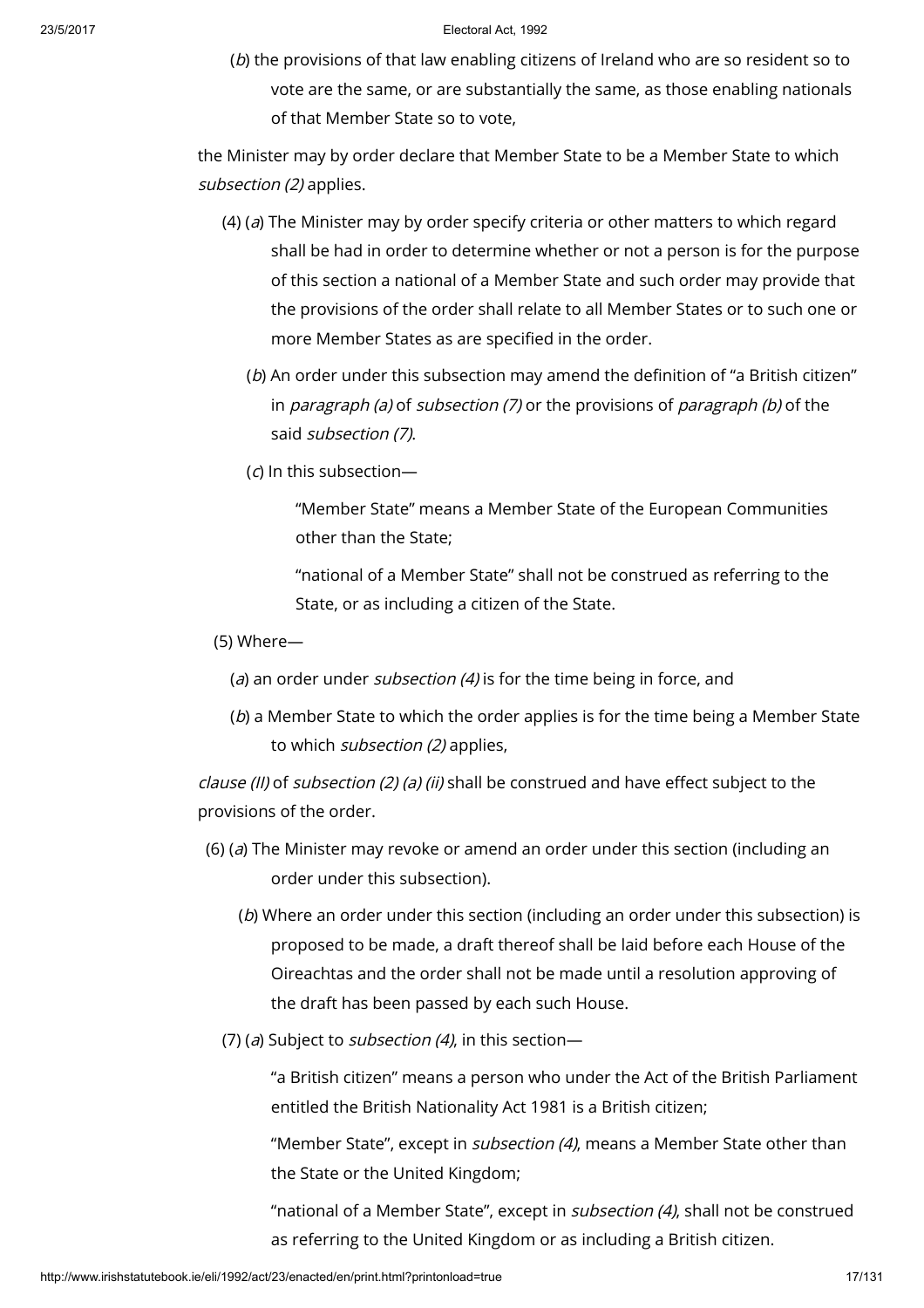(b) The reference in *paragraph (a)* to the Act of the British Parliament mentioned in that paragraph is a reference to that Act as enacted by that Parliament on the 30th day of October, 1981.

Registration of European electors. constituency if he has reached the age of eighteen years and if, on the qualifying date, 9.—A person shall be entitled to be registered as a European elector in a he was ordinarily resident in that constituency and was either—

(a) a citizen of Ireland, or

(b) a national of a Member State other than the State.

Registration of local government electors. 10.—A person shall be entitled to be registered as a local government elector in a local electoral area if he has reached the age ofeighteen years and he was, on the qualifying date, ordinarily resident in that area.

General provisions **1.**—(1) (*a*) A person shall not be registered as an elector more than once in any relating to the registration area nor in more than one such area.

registration of

electors.

- (b) Where it appears that a person may, *prima facie*, be eligible for registration in respect of two or more premises, the question of which of such premises he shall be registered for shall, subject to any expression of choice by such person, be determined by the registration authority.
- (c) Where the premises referred to in *paragraph (b)* are situated in two or more registration areas, the registration authority for each such area shall take such steps as it considers necessary to ensure that the person is not registered in respect of more than one such registration area.
- (d) The provisions of [sections](http://www.irishstatutebook.ie/1992/en/act/pub/0023/print.html#sec7)  $7, 8, 9$  $7, 8, 9$  $7, 8, 9$  $7, 8, 9$  and [10](http://www.irishstatutebook.ie/1992/en/act/pub/0023/print.html#sec10) shall have effect subject to the provisions of this subsection.
- (2) (a) The qualifying date for every register of electors shall be the date specified for that purpose in the **Second [Schedule](http://www.irishstatutebook.ie/1992/en/act/pub/0023/print.html#sched2)**.
	- (b) For the purposes of this Part, a person's age shall be taken to be that person's age on the date specified for that purpose in the Second [Schedule](http://www.irishstatutebook.ie/1992/en/act/pub/0023/print.html#sched2).
- (3) For the purposes of this Part—
	- (a) a person shall be deemed not to have given up ordinary residence if he intends to resume residence within eighteen months after giving it up,
	- $(b)$  a written statement by a person that he intends to resume residence within eighteen months after giving it up shall, in the absence of evidence to the contrary, be accepted as a correct statement.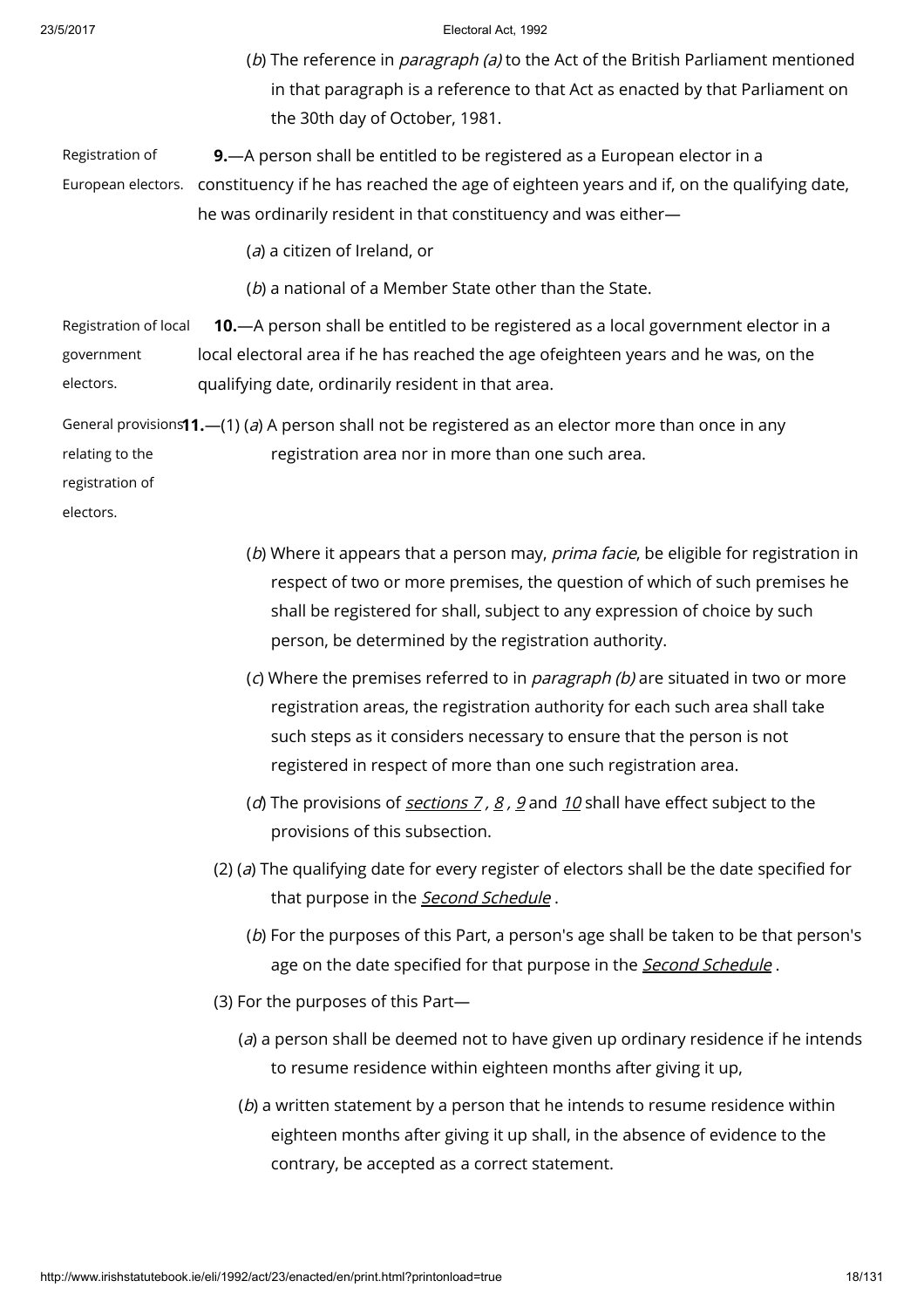- (4) (a) Where an elector who is a whole time member of the Defence Forces is resident in any barrack or other premises used for military purposes and there are premises in which he would, but for his service, be ordinarily resident on the qualifying date and, not later than the last day for making claims for registration, he furnishes to the registration authority for the registration area in which the last-mentioned premises are situate, a statement of such premises the statement shall, in the absence of evidence to the contrary, be accepted as a correct statement and he shall be registered in respect of those premises.
	- (b) (i) In this subsection "a whole time member of the Defence Forces" means—
		- (I) a member of the Permanent Defence Force, or
		- (II) an officer of the Reserve Defence Force employed continuously on military service or duty during a period during which a proclamation authorising the calling out of reservists on permanent service is in force, or during a period during which reservists are called out on permanent service under [section](http://www.irishstatutebook.ie/1954/en/act/pub/0018/sec0088.html#sec88) 88 of the [Defence](http://www.irishstatutebook.ie/1954/en/act/pub/0018/index.html) Act, 1954 , or
		- (III) a reservist called out on permanent service.
		- (ii) In the foregoing subparagraph "the Permanent Defence Force", "officer", "the Reserve Defence Force", "proclamation authorising the calling out of reservists on permanent service" and "reservist" have the same meanings respectively as they have in the [Defence](http://www.irishstatutebook.ie/1954/en/act/pub/0018/index.html) Act, 1954 .

(5) Where on the qualifying date, a person is detained in any premises in legal custody, he shall be deemed for the purposes of this section to be ordinarily resident in the place where he would have been residing but for his having been so detained in legal custody.

(6) Where on the qualifying date, a person is a patient or inmate in any hospital or home for persons suffering from mental disability or similar institution, he shall be deemed for the purposes of this section to be ordinarily resident in—

- (a) in case the place where he would have been residing but for his having been such a patient or inmate can be ascertained by the registration authority that place,
- (b) in case the place mentioned in *paragraph (a)* cannot be ascertained by the registration authority — the place where he last resided before he became such a patient or inmate.

Certain persons deemed to be ordinarily resident in the State.

12.—(1) In this section—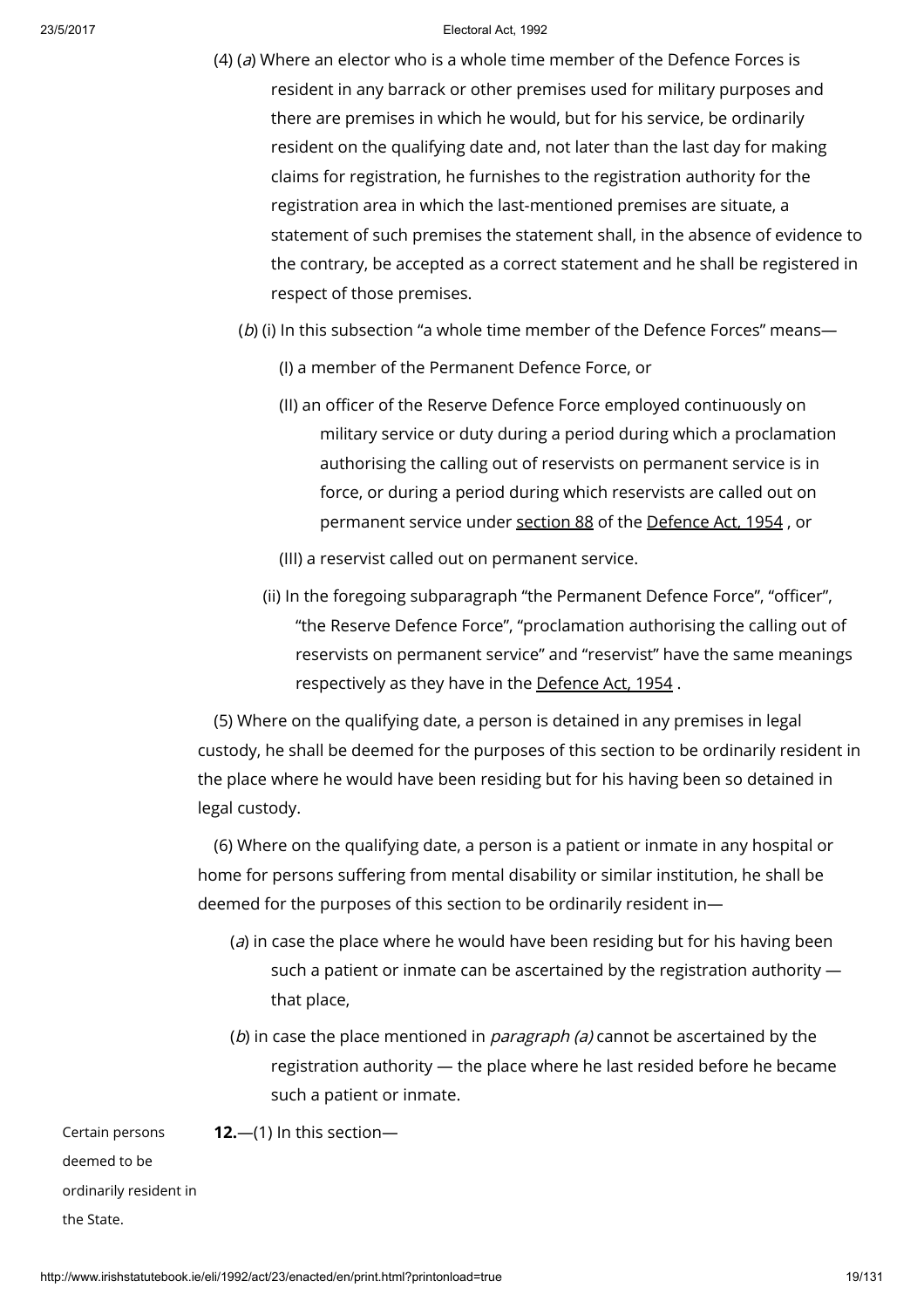"appropriate registration authority" means the registration authority for the area in which the premises referred to in  $subsection (3)$  (a) are situate;

"qualified person" means a citizen of Ireland who has reached the age of 18 years and is a civil servant and is a member of a mission and who, for the time being, because of the requirements of his duties, is serving outside the State;

"member of a mission" means a person—

- (a) falling within the definition of "members of the mission" contained in the Vienna Convention on Diplomatic Relations done at Vienna on the eighteenth day of April, 1961, as set out in the First [Schedule](http://www.irishstatutebook.ie/1967/en/act/pub/0008/index.html) to the Diplomatic Relations and [Immunities](http://www.irishstatutebook.ie/1967/en/act/pub/0008/index.html) Act, 1967 , or
- (b) falling within the definition of "members of the consular post" contained in the Vienna Convention on Consular Relations done at Vienna on the twentyfourth day ofApril, 1963, as set out in the Second Schedule to the said Act, or
- (c) who is a member of a Permanent Mission of Ireland to an international organisation;

"spouse" means a person who is the spouse of a qualified person and is a citizen of Ireland and has reached the age of 18 years and is residing with the qualified person outside the State.

(2) A person, who satisfies the appropriate registration authority that he is a qualified person, and the spouse of such person shall, for the purposes of this Part be deemed to be ordinarily resident on the qualifying date in the premises in the State in which, but for the requirements of his duties, the qualified person would be resident.

(3) A qualified person may, not later than the date specified for that purpose in the Second [Schedule](http://www.irishstatutebook.ie/1992/en/act/pub/0023/print.html#sched2), send to the appropriate registration authority a statement in the form directed by the Minister providing the following information—

- (a) the address of the premises in the State in which, but for the requirements of his duties, he would be resident on the qualifying date; and
- (b) particulars of his spouse (if any).

(4) Every statement by a person pursuant to subsection (3) shall be accompanied by a certificate in the form directed by the Minister from the Secretary of the Department of Foreign Affairs certifying that such person is a qualified person.

(5) A statement by a qualified person as to the premises in the State in which he would be resident on the qualifying date shall, in the absence of evidence to the contrary, be accepted as a correct statement, and he and his spouse (if any) shall be registered in respect of those premises.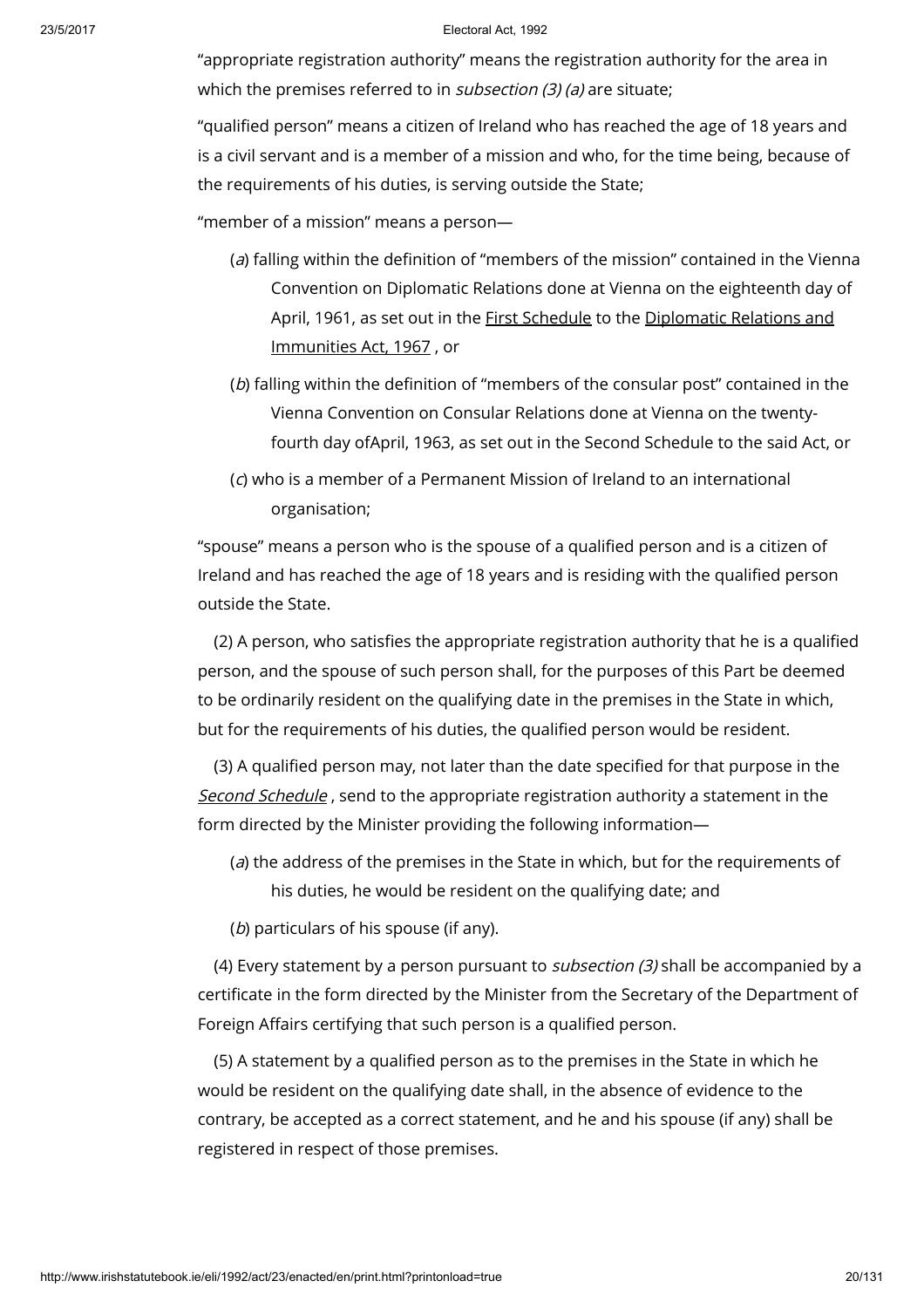(6) A person who submits a statement to a registration authority pursuant to subsection (3) shall supply to the registration authority any information which such registration authority may require for the purposes of this section and the provisions of [section](http://www.irishstatutebook.ie/1992/en/act/pub/0023/print.html#sec133) 133 (1) shall apply to a requirement by a registration authority under this section.

The register of electors.

13.—(1) A register by reference to registration areas consisting of administrative counties and county boroughs shall be prepared and published in every year of persons who were entitled to be registered as electors on the qualifying date and, in so far as it relates to presidential electors, it shall be the register of presidential electors, in so far as it relates to Dáil electors, it shall be the register of Dáil electors, in so far as it relates to European electors, it shall be the register of European electors and, in so far as it relates to persons entitled to vote at local elections, it shall be the register of local government electors.

(2) Every register of electors shall come into force on the date specified for this purpose in the *Second [Schedule](http://www.irishstatutebook.ie/1992/en/act/pub/0023/print.html#sched2)* and shall remain in force until the day before the date on which the next register comes into force.

(3) A reference in any existing enactment (other than this Act) to the electors lists shall, as the case may require, be construed as areference to the draft register prepared for the purposes of this Part, or the electors lists prepared, under [section](http://www.irishstatutebook.ie/1992/en/act/pub/0023/print.html#sec16) 16, by a registration authority the subject of a direction under that section.

(4) For the purposes of subsection (3) "existing enactment" means an enactment in operation at the time of the passing of this Act.

Entry of names in postal voters list.

14.—An elector shall be entered in the postal voters list if he is—

- (a) a member of the Garda Síochána who not later than the last day for making claims for registration applies to be so entered, or
- (b) a whole time member of the Defence Forces (as defined in *paragraph (b)* of sub[section](http://www.irishstatutebook.ie/1992/en/act/pub/0023/print.html#sec11) (4) of section 11), or
- (c) a person who is deemed by virtue of *[section](http://www.irishstatutebook.ie/1992/en/act/pub/0023/print.html#sec12) 12* to be ordinarily resident in premises in the State on the qualifying date.

Supplement to the register of electors. entitled to be registered as an elector, but was not so registered in that register, may 15.—(1) A person who, on the qualifying date in respect of a register of electors, was apply to the registration authority to have his name entered in a supplement to the register which the registration authority is hereby empowered to prepare and publish.

- (2) The provisions of *[Part](http://www.irishstatutebook.ie/1992/en/act/pub/0023/print.html#sched2-partii) II* of the *Second [Schedule](http://www.irishstatutebook.ie/1992/en/act/pub/0023/print.html#sched2)* shall apply to-
	- (a) consideration of applications under *subsection*  $(1)$  by the registration authority and the ruling on such applications by the registration authority,
	- (b) the ruling on an appeal against the decision of the registration authority, and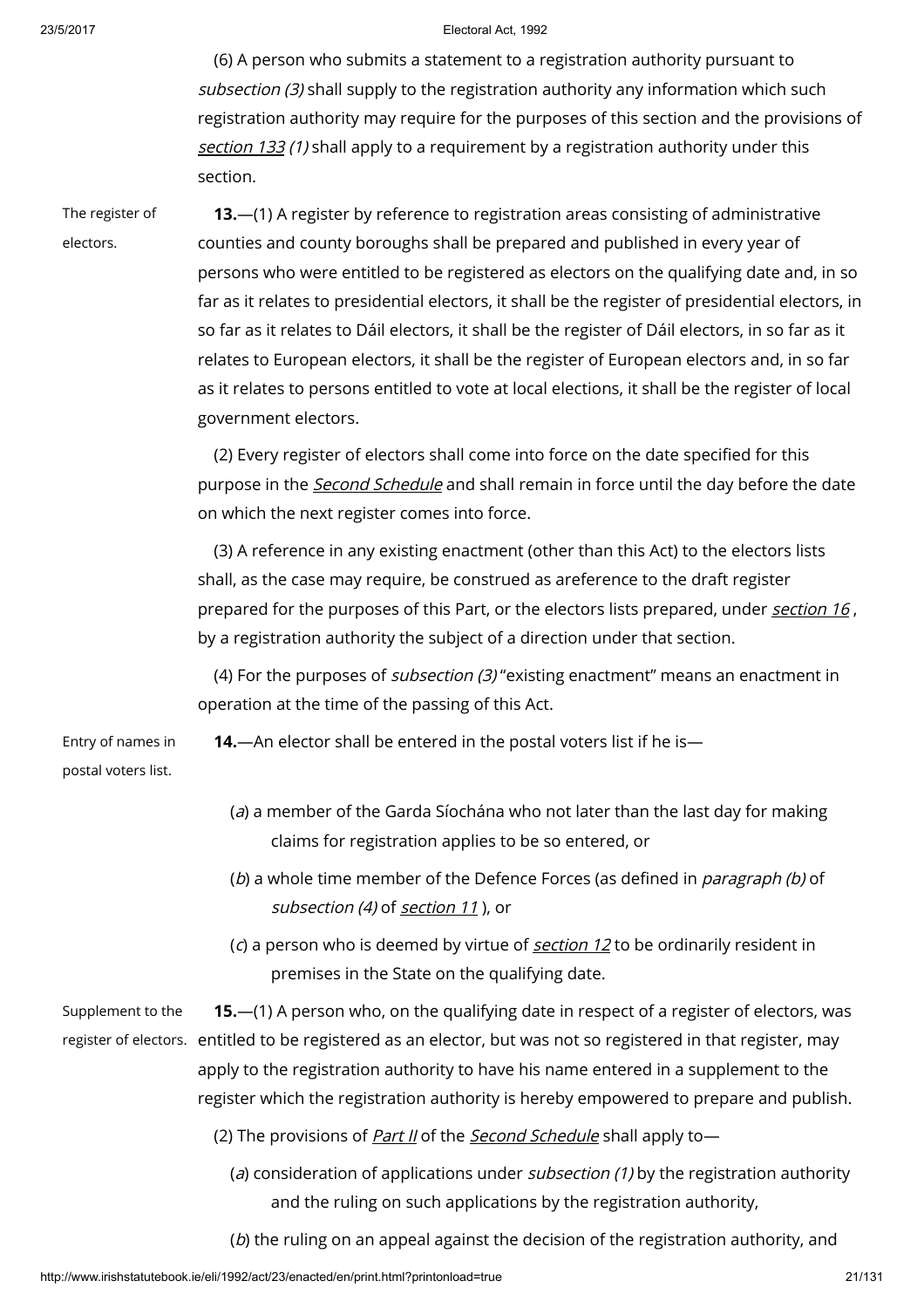(c) the preparation and publication by the registration authority of a supplement to the register of electors.

(3) The registration authority shall, within the period after the publication of the register of electors specified for that purpose in the **Second [Schedule](http://www.irishstatutebook.ie/1992/en/act/pub/0023/print.html#sched2)**, ascertain if any corrections in the register are necessary because of errors of a clerical or typographical nature or because of misnomers or inaccurate descriptions and, if any such corrections are ascertained to be necessary, the registration authority shall publish a list of them and such list shall be deemed to form part of the register of electors and may form part of any supplement prepared pursuant to subsection (1).

(4) A supplement to the register of electors published by the registration authority under *subsection (1)* shall be deemed to form part of the register of electors.

(5) An application by a person to have his name entered in the supplement to the register, received by the registration authority on or after the twelfth day (disregarding any excluded day) before polling day at an election or referendum shall not have effect in relation to that election or referendum.

Electors lists to replace draft of specified registration authorities.

register in the case *rule 5 (6)* of <u>*[Part](http://www.irishstatutebook.ie/1992/en/act/pub/0023/print.html#sched1-parti) I*</u> of the <u>*Second [Schedule](http://www.irishstatutebook.ie/1992/en/act/pub/0023/print.html#sched2)</u> .*</u> 16.—(1) The Minister may, by direction, specify a registration authority or registration authorities which shall publish electors lists in place of the draft register referred to in

(2) The electors lists shall consist of—

- (a) the register of electors in force at the time of publication of the electors lists (in this Act referred to as List A),
- (b) a list (in this Act referred to as List B) of persons entitled on the qualifying date to be registered as electors in respect of particular premises and whose names are not included in List A in respect of such premises, and
- (c) a list (in this Act referred to as List C) of persons whose names appear on List A, and who, on the qualifying date were not entitled to be registered as electors in respect of the premises stated in List A.
- (3) The Minister may give a direction under this section as often as he thinks fit.
- (4) ( $a$ ) The Minister may amend or revoke a direction under this section.
	- (b) Without prejudice to the generality of *paragraph (a)*, a direction under this subsection may provide for the discontinuance of the publication of electors lists by a registration authority the subject of a direction under *subsection (1)*, and for the publication by that registration authority of a draft register.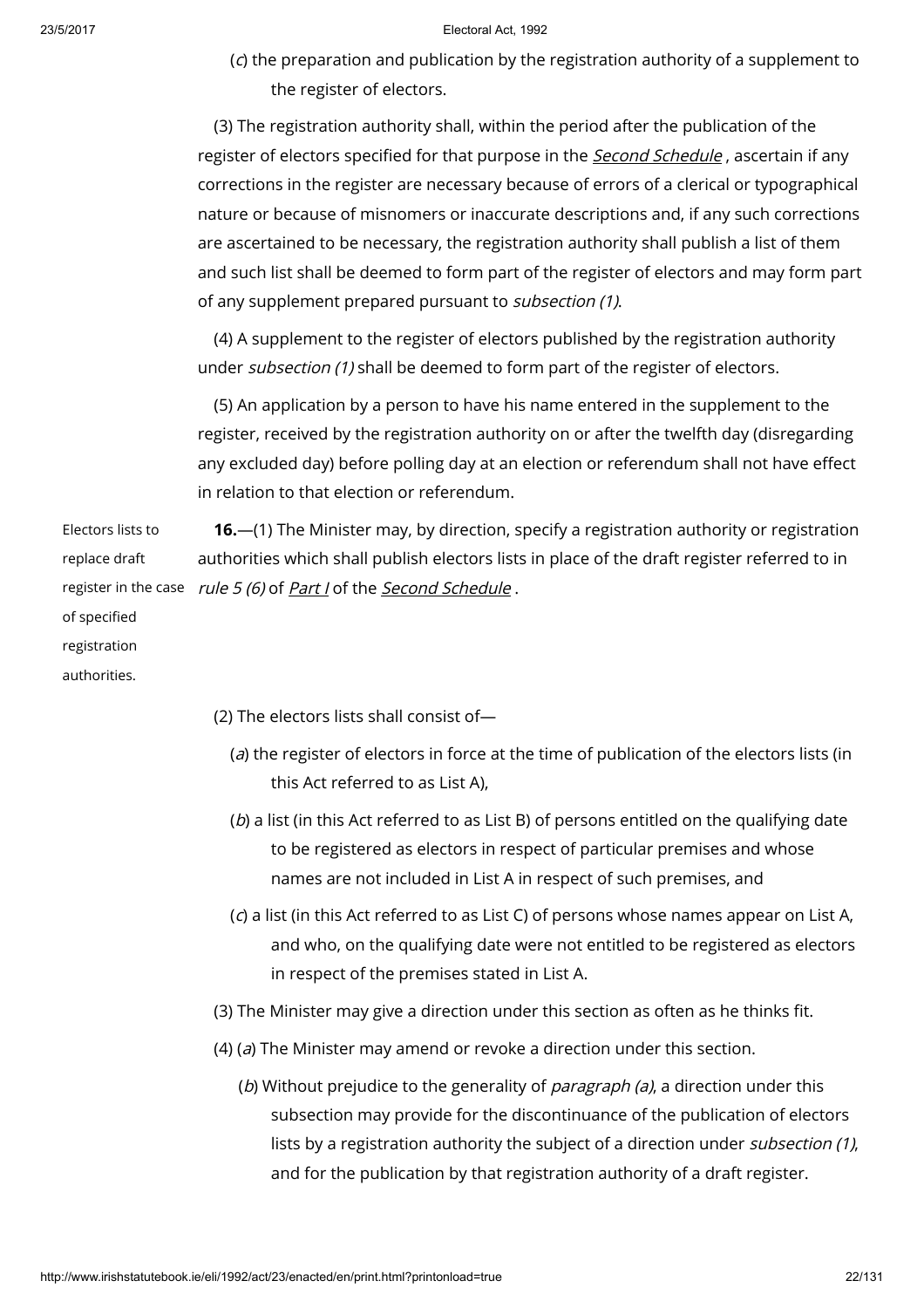(5) Where a direction under *subsection* (1) is in force in respect of a registration authority, a reference in this Act or in any other enactment to the draft register shall be construed as a reference to electors lists insofar as it applies to the said registration authority.

Issuing of instructions.

Special voters list. **17.**—(1) The registration authority shall prepare a list (in this Act referred to as the "special voters list") of persons (in this Act referred to as "special voters") entitled to vote at a Dáil election in accordance with the provisions of [Part](http://www.irishstatutebook.ie/1992/en/act/pub/0023/print.html#partxiv) XIV or at any other election or referendum in accordance with the Electoral [\(Amendment\)](http://www.irishstatutebook.ie/1986/en/act/pub/0035/index.html) (No. 2) Act, 1986 without removing the names of the special voters from the register of electors.

> (2) The registration authority shall enter in the special voters list the name of every elector who applies to be so entered and who satisfies the registration authority that—

- $(a)$  he is unable to go in person to vote at the polling place for his polling district by reason of his physical illness or physical disability; and
- (b) the physical illness or physical disability is likely to continue for the period of continuance in force of the register of electors in respect of which the application to be entered as a special voter is made.

(3) The special voters list shall be in such form as the Minister may direct.

(4) [Part](http://www.irishstatutebook.ie/1992/en/act/pub/0023/print.html#sched2-partiii) III of the Second [Schedule](http://www.irishstatutebook.ie/1992/en/act/pub/0023/print.html#sched2) shall apply to an application to be entered in the special voters list pursuant to subsection (2).

18.—(1) The Minister may, whenever he thinks proper so to do, issue to all or any registration authorities or authority such instructions in relation to the registration of electors as he shall consider necessary or expedient in order to ensure the smooth and efficient registration of electors and to secure uniformity of procedure in regard thereto in all registration areas.

(2) Subject to *subsection (3)*, it shall be the duty of every registration authority to observe and comply with all instructions given to them by the Minister.

(3) No registration authority shall be required or authorised by an instruction given by the Minister under this section to do any act (whether of commission or omission) which is contrary to this Act.

Entry in register of name of revised constituency. 19.—Where by reason of a revision of constituencies, a polling district or part of a polling district is situate in a new constituency, which is identical in area and name with none of the constituencies existing immediately before such revision, the Minister may by direction provide for the entry of the name of that new constituency in respect of the polling district or the part of the polling district in the register of electors in force at the time of the revision and in every such register coming into force subsequent to such revision.

Registration duties. 20.—(1) It shall be the duty of each registration authority to prepare and publish the register of electors in accordance with the provisions of the **Second [Schedule](http://www.irishstatutebook.ie/1992/en/act/pub/0023/print.html#sched2)**.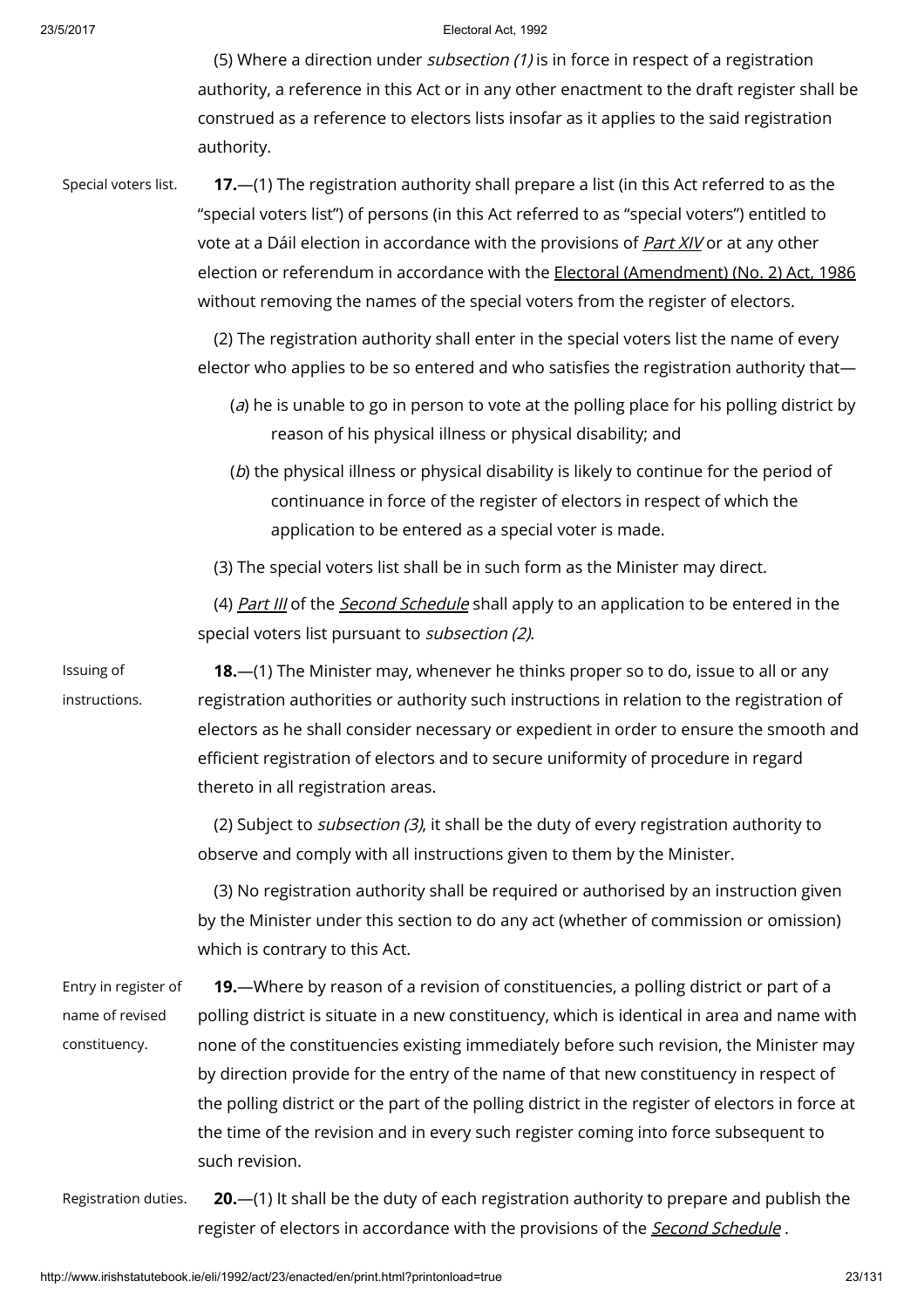(2) The Minister may, by regulations, amend the provisions of the *Second [Schedule](http://www.irishstatutebook.ie/1992/en/act/pub/0023/print.html#sched2)* whenever and as often as he thinks fit.

(3) Where regulations under this section are proposed to be made, a draft thereof shall be laid before each House of the Oireachtas and the regulations shall not be made until a resolution approving of the draft has been passed by each such House.

- (4) (a) The Minister shall procure all printing or other reproduction required for registration purposes to be done in such manner as he considers proper.
	- (b) The Minister may, by arrangements made with the sanction of the Minister for Finance, secure that three quarters of the total cost of preparing and publishing the register of electors shall be borne by the State and, subject to the foregoing, the cost shall be borne by registration authorities.
- (5) (a) Notwithstanding the provisions of *paragraph (b)* of *subsection (4)*, where, in the opinion of the Minister, there are reasonable grounds for doing so, he may cause a greater proportion of the total cost of preparing and publishing the register to be borne by a registration authority than provided for in the said paragraph (b).
	- (b) Without prejudice to the generality of *paragraph (a)*, the Minister may under this subsection cause a greater proportion of the cost of preparing and publishing the registerto be borne by the registration authority than that provided for under subsection (4) if in his opinion—
		- (i) there is undue delay attributable to the registration authority in the publication of the draft register or the register or the list of claims, or
		- (ii) there are deficiencies attributable to the registration authority in the register.
	- (c) Where the Minister proposes under this subsection to cause a greater proportion of the cost of preparing and publishing the register to be borne by the registration authority than provided for under subsection (4), he shall cause the reason for doing so to be furnished to the registration authority.

Appeals. 21.—(1) An appeal shall lie to the Circuit Court from any decision on any claim or objection which has been considered under *[Part](http://www.irishstatutebook.ie/1992/en/act/pub/0023/print.html#sched2-parti) I* of the *Second [Schedule](http://www.irishstatutebook.ie/1992/en/act/pub/0023/print.html#sched2)*, or any application or objection which has been [considered](http://www.irishstatutebook.ie/1992/en/act/pub/0023/print.html#sched2) under [Part](http://www.irishstatutebook.ie/1992/en/act/pub/0023/print.html#sched2-partii) II of the said Second Schedule .

> (2) Subsection (1) shall be subject to the proviso that an appeal shall not lie where a claimant or objector or applicant has not availed himself of an opportunity provided in the **Second [Schedule](http://www.irishstatutebook.ie/1992/en/act/pub/0023/print.html#sched2)** of having his claim or objection or application decided in the first instance by the authority specified in that behalf in the said Schedule.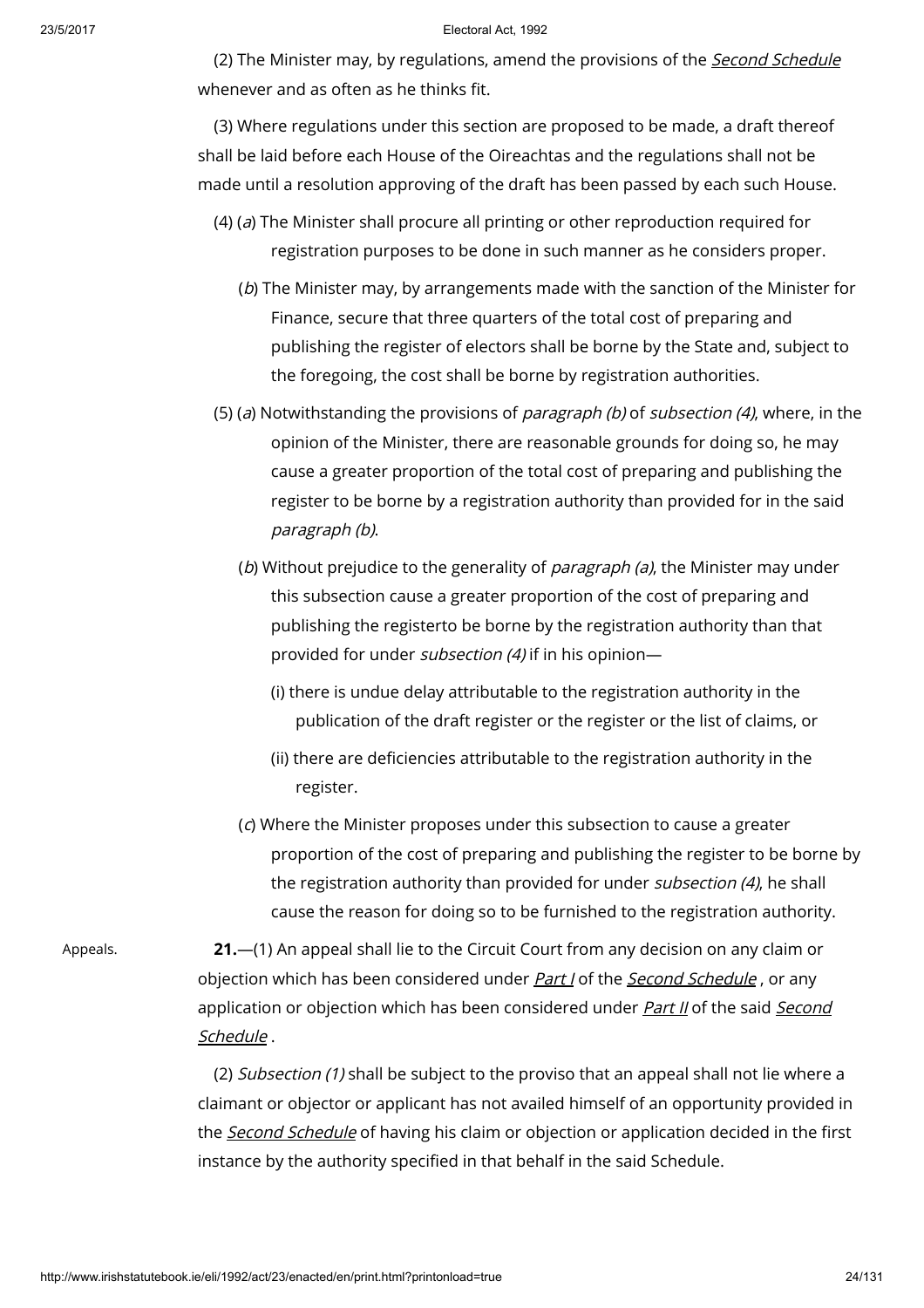(3) An appeal to the Supreme Court shall lie on any point of law from a decision of the Circuit Court on any such appeal, but, save as aforesaid, there shall be no appeal from any such decision.

(4) The right of voting of any person whose name is for the time being on the register of electors shall not be prejudiced by an appeal pending under this section, and any vote given in pursuance of that right shall be as good as if no such appeal were pending, and shall not be affected by the subsequent decision on the appeal.

(5) Notice shall be sent to the registration authority in manner provided by rules of court of the decision of the Circuit Court or the Supreme Court on any appeal under this section, and the registration authority shall make such alterations in the register of electors as may be required to give effect to the decision.

Amendment of section 40 of Court  $\,$  the <u>[Electoral](http://www.irishstatutebook.ie/1963/en/act/pub/0019/index.html) Act, 1963</u> , is hereby amended by the substitution for "under the Officers Act, 1926. 22.— [Section](http://www.irishstatutebook.ie/1926/en/act/pub/0027/sec0040.html#sec40) 40 (6) of the Court [Officers](http://www.irishstatutebook.ie/1926/en/act/pub/0027/index.html) Act, 1926 , as amended by [section](http://www.irishstatutebook.ie/1963/en/act/pub/0019/sec0007.html#sec7) 7 (7) of regulations made pursuant to [section](http://www.irishstatutebook.ie/1963/en/act/pub/0019/sec0007.html#sec7) 7 of the [Electoral](http://www.irishstatutebook.ie/1963/en/act/pub/0019/index.html) Act, 1963" of "pursuant to the Second [Schedule](http://www.irishstatutebook.ie/1992/en/act/pub/0023/print.html#sched2) to the Electoral Act, 1992".

Amendment of section 1 of European Assembly substitution for the definition of "the postal voters list" of the following definition: Elections Act, 1977. 23. [Section](http://www.irishstatutebook.ie/1977/en/act/pub/0030/sec0001.html#sec1) 1 of the [European](http://www.irishstatutebook.ie/1977/en/act/pub/0030/index.html) Assembly Elections Act, 1977, as amended by [section](http://www.irishstatutebook.ie/1986/en/act/pub/0035/sec0023.html#sec23) 23 of the Electoral [\(Amendment\)](http://www.irishstatutebook.ie/1986/en/act/pub/0035/index.html) (No. 2) Act, 1986 , is hereby amended by the

> "'the postal voters list' means the list prepared pursuant to [section](http://www.irishstatutebook.ie/1992/en/act/pub/0023/print.html#sec14) 14 of the Electoral Act, 1992;".

Amendment of Electoral (Amendment) (No. 2) 24.—(1) [Section](http://www.irishstatutebook.ie/1986/en/act/pub/0035/sec0001.html#sec1) 1 of the Electoral [\(Amendment\)](http://www.irishstatutebook.ie/1986/en/act/pub/0035/index.html) (No. 2) Act, 1986 , is hereby amended by the substitution for the definition of "special voters list" of the following definition:

Act, 1986.

"'special voters list' means the list of voters prepared by the registration authority pursuant to [section](http://www.irishstatutebook.ie/1992/en/act/pub/0023/print.html#sec17) 17 of the Electoral Act, 1992.".

(2) [Section](http://www.irishstatutebook.ie/1986/en/act/pub/0035/sec0016.html#sec16) 16 (1) of the Electoral [\(Amendment\)](http://www.irishstatutebook.ie/1986/en/act/pub/0035/index.html) (No. 2) Act, 1986 , is hereby amended by the substitution for " [section](http://www.irishstatutebook.ie/1992/en/act/pub/0023/print.html#sec15) 15 of this Act" of " [section](http://www.irishstatutebook.ie/1992/en/act/pub/0023/print.html#sec12) 12 of the Electoral Act, 1992".

# PART III

Registration of Political Parties

Register of politica**25.—(**1) (*a*) The person who for the time being holds the office of Clerk of the Dáil shall be parties. the Registrar of Political Parties for the purposes of this section.

> (b) If and so long as the office of Clerk of the Dáil is vacant or the holder of that office is unable through illness, absence or other cause to fulfil his duties, the Clerk-Assistant of the Dáil shall act as Registrar of Political Parties for the purposes of this section.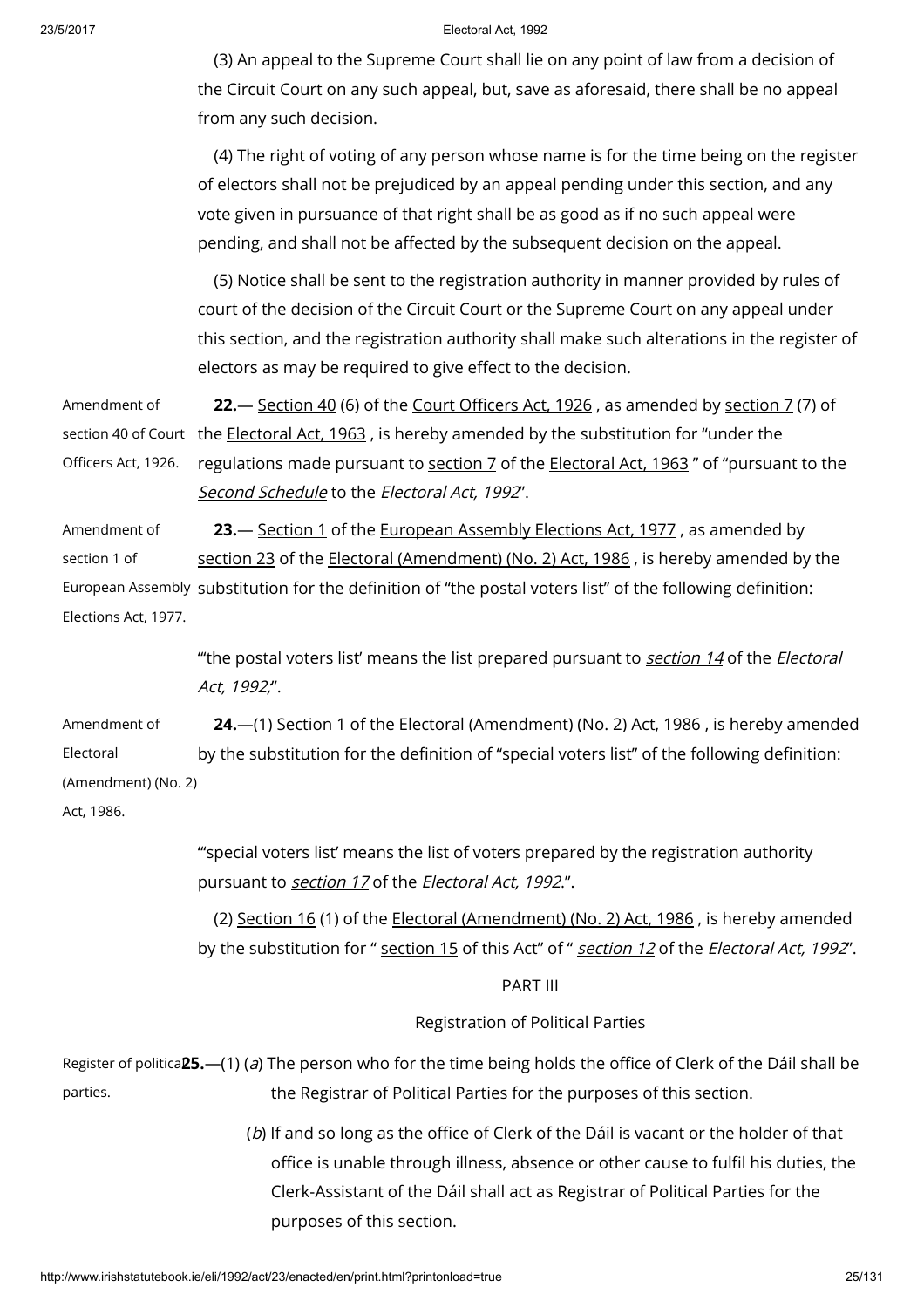(c) In the subsequent subsections of this section, "the Registrar" means the Registrar of Political Parties for the purposes of this section or the Clerk-Assistant of the Dáil acting as such Registrar (as may be appropriate).

(2) A political party may apply to the Registrar to be registered in the Register of Political Parties as a party—

- (a) organised in the State to contest a Dáil election or a European election or a local election, or
- (b) organised in a part of the State specified in the application to contest a Dáil election or a European election or a local election.

(3) The Registrar shall prepare and maintain a register (to be known as the Register of Political Parties) in which, subject to the subsequent provisions of this section, he shall register any political party—

- (a) which applies to him for registration, and
- $(b)$  which is in his opinion—
	- (i) a genuine political party, and
	- (ii) organised in the State or a part thereof to contest a Dáil election or a European election or a local election.

(4) The following particulars shall be entered in the Register of Political Parties in respect of a political party registered therein—

 $(a)$  the name of the party,

- (b) the address of the party's headquarters,
- (c) the name or names of the officer or officers of the party authorised to sign certificates authenticating the candidature of candidates of the party at elections,
- $(d)$  the type or types of election for which the party is registered as being organised to contest,
- (e) where a party is registered as organised to contest an election in a particular part of the State, a reference to that fact.

(5) Where a party which is registered in the Register of Political Parties as a party organised to contest a European election satisfies the Registrar that a member of the party who is a representative in the European Parliament is a member of a political group formed in accordance with the rules of procedure of the Parliament, the Registrar shall note on the Register, in relation to the party, the name of the group.

(6) A political party shall not be registered in the Register of Political Parties if its name—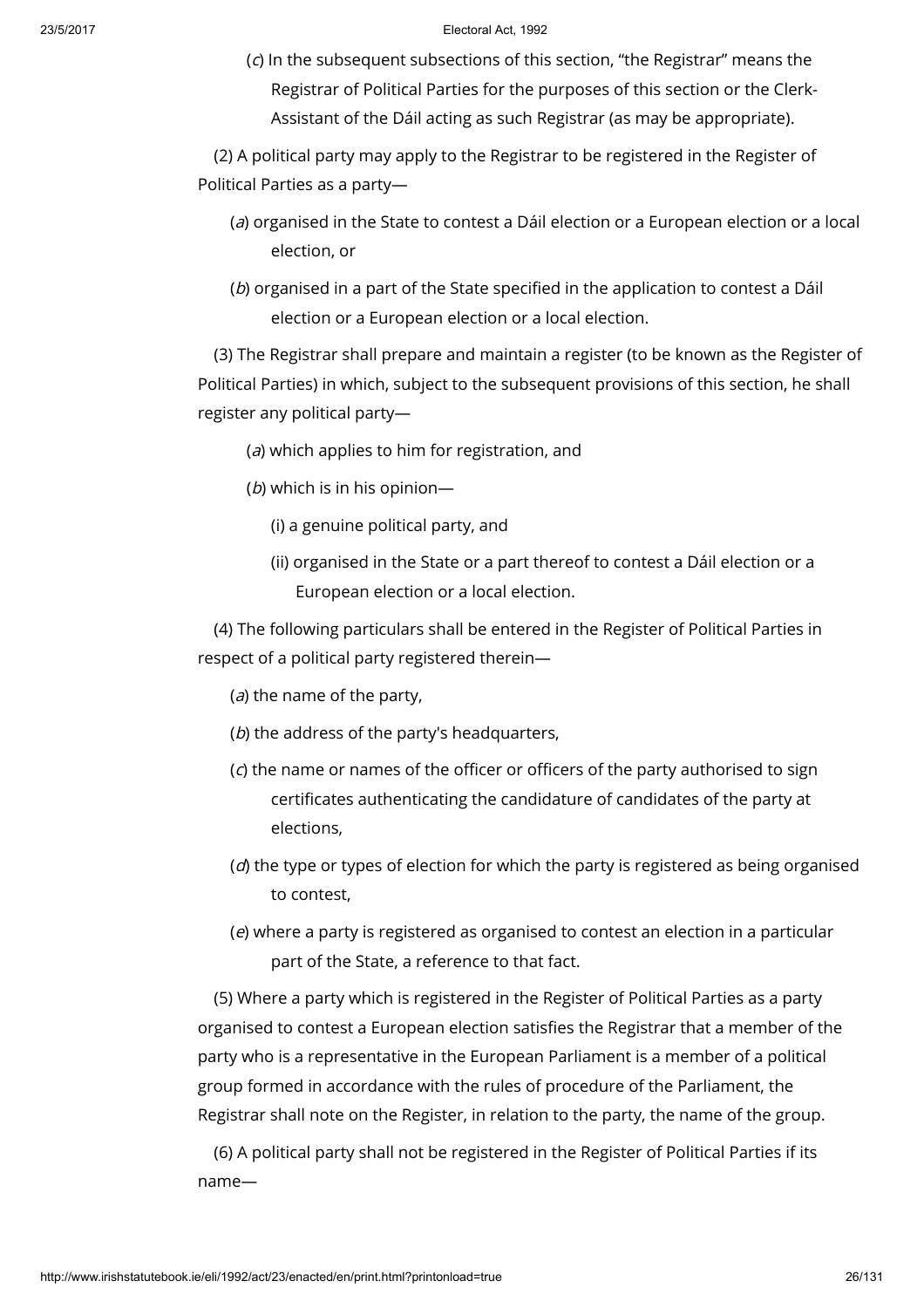- $(a)$  is identical with the name of any party already registered in the Register of Political Parties or, in the opinion of the Registrar, so nearly resembles such name as to be calculated to mislead, confuse or deceive,
- (b) is, in the opinion of the Registrar, unduly long, or
- (c) in the case of a party operating in relation to a particular part only of the State, does not include such reference to that part as, in the opinion of the Registrar, distinguishes the party as so operating.

(7) A political party registered in the Register of Political Parties shall from time to time keep the Registrar informed as to the name or names of the officer or officers referred to in paragraph (c) of subsection (4).

(8) The Registrar shall, with respect to each party registered in the Register of Political Parties, inquire in writing at least once in each year from an officer of the party referred to in *paragraph (c)* of *subsection (4)*, whether the party desires to remain registered and, unless he receives an affirmative reply to such an inquiry within twenty-one days from the date of the making of such inquiry, he shall cancel the registration of the party concerned.

- (9) (a) As soon as he has considered an application for registration under this section the Registrar shall notify the applicant of his proposed ruling on the application (stating reasons in the case of refusal) and shall cause notice thereof to be published in the *Iris Oifigiúil* and any person aggrieved by the proposed ruling of the Registrar may appeal to an appeal board under this section within the five days next following the date of publication of the said notice in the Iris Oifigiúil.
	- (b) Where no appeal is made under this subsection within the period specified in paragraph (a) the proposed ruling shall thereupon become final and the Registrar shall notify the applicant accordingly.
	- (c) The appeal board shall consist of a Judge of the High Court (to be nominated by the President of the High Court),who shall be chairman, the Chairman of the Dáil (or where he is unable, through illness, absence or other cause to fulfil his duties or the office of Chairman is vacant, the Deputy Chairman of the Dáil) and the Chairman of the Seanad (or where he is unable, through illness, absence or other cause to fulfil his duties or the office of Chairman is vacant, the Deputy Chairman of the Seanad).
	- $(d)$  An appeal under this section shall not be considered by the appeal board unless at the time the appeal is made a deposit of £500 is lodged with the appeal board by, or on behalf of, the appellant, which sum shall on the determination of the appeal be returned to the person by whom it was made unless the appeal board considers the appeal to be frivolous or vexatious and directs that the deposit be forfeited.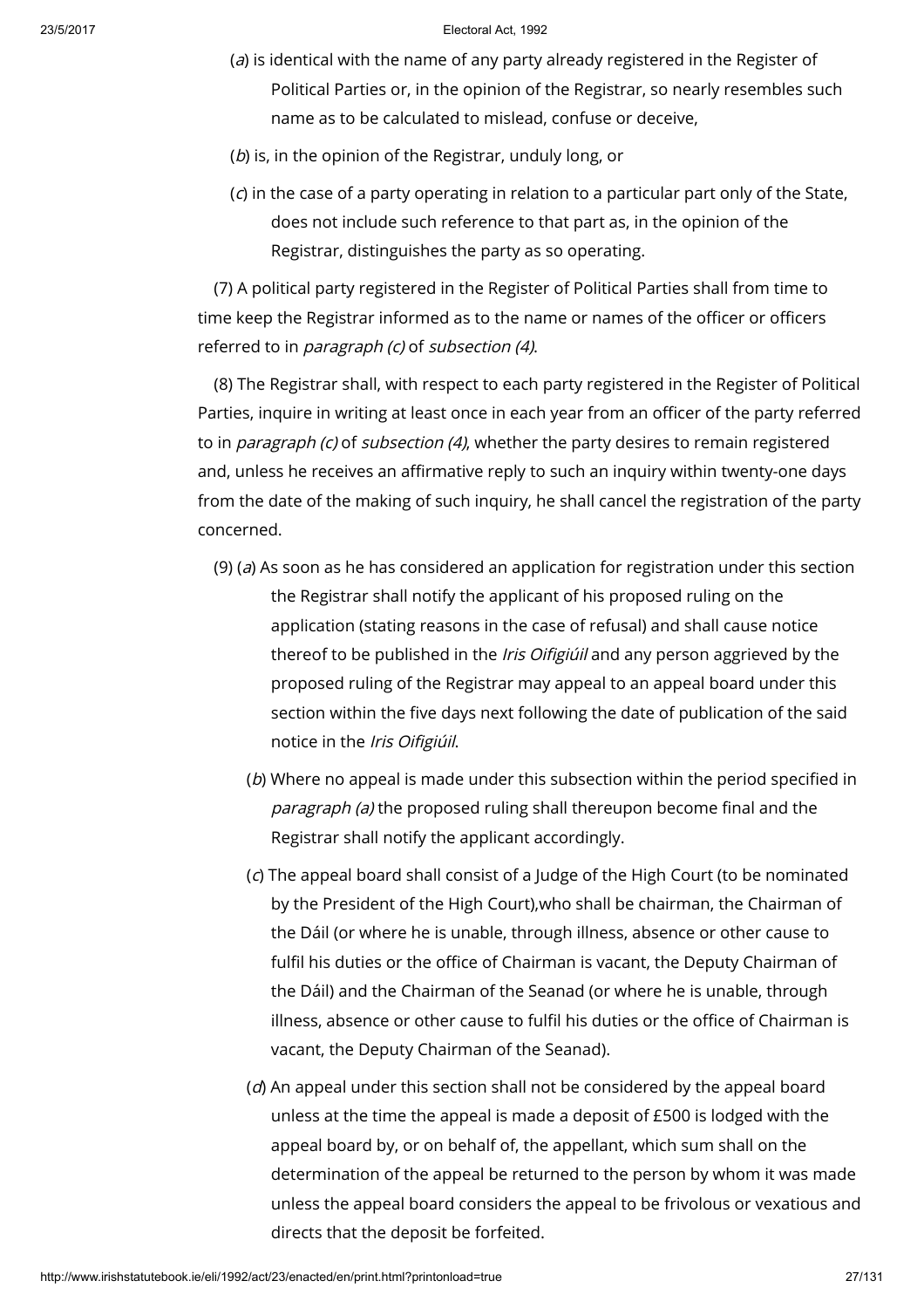- (e) A deposit forfeited under this section shall be disposed of in such manner as may be directed by the Minister for Finance.
- ( $f$ ) The decision of the appeal board shall be final and shall be complied with by the Registrar.
- (g) An appeal under this section shall be in writing setting out the grounds thereof and shall be made by being lodged together with the deposit referred to in *paragraph (d)* at the office of the Registrar.
- (10) (a) Where it appears to the Registrar that a political party registered in the Register of Political Parties is not entitled to be so registered he shall, following such inquiry as he thinks fit, publish in the Iris Oifigiúil notice of his intention to cancel the registration of the party.
	- (b) Subsection (9) shall apply to an intention under this subsection in the same way as it applies to a ruling under the said *subsection (9)*.
	- (c) Where a party is registered in the Register of Political Parties, the registration of the party shall not be affected by any appeal pending under this subsection.

(11) The Registrar shall maintain a copy of the Register of Political Parties at his office and shall permit any person to inspect such copy and to take a copy thereof on payment of a fee not exceeding the reasonable cost of copying at such times and subject to such conditions as the Registrar considers appropriate.

(12) The Registrar may require any person to give any information in his possession which the Registrar may require for the purpose of his duties under this section.

(13) The following provisions shall apply in relation to a party registered in the Register of Political Parties—

- (a) where the party is registered as organised to contest a particular type or types of election, the registration shall have effect only in relation to elections of the type or types concerned;
- (b) where the name of the party includes a reference which distinguishes the party as operating is a particular partonly of the State, the registration shall have effect only in relation to that part of the State.

(14) On the third day (disregarding any excluded day) after the day of the issuing under [section](http://www.irishstatutebook.ie/1992/en/act/pub/0023/print.html#sec39) 39 of a writ or writs, the Registrar shall send to the returning officer or each returning officer a copy of the Register of Political Parties then in force.

(15) The Minister for Finance shall, out of moneys provided by the Oireachtas, pay to the Registrar the amount of his reasonable charges, not exceeding such amount as may be sanctioned by that Minister, in respect of the performance by the Registrar of his duties under this section.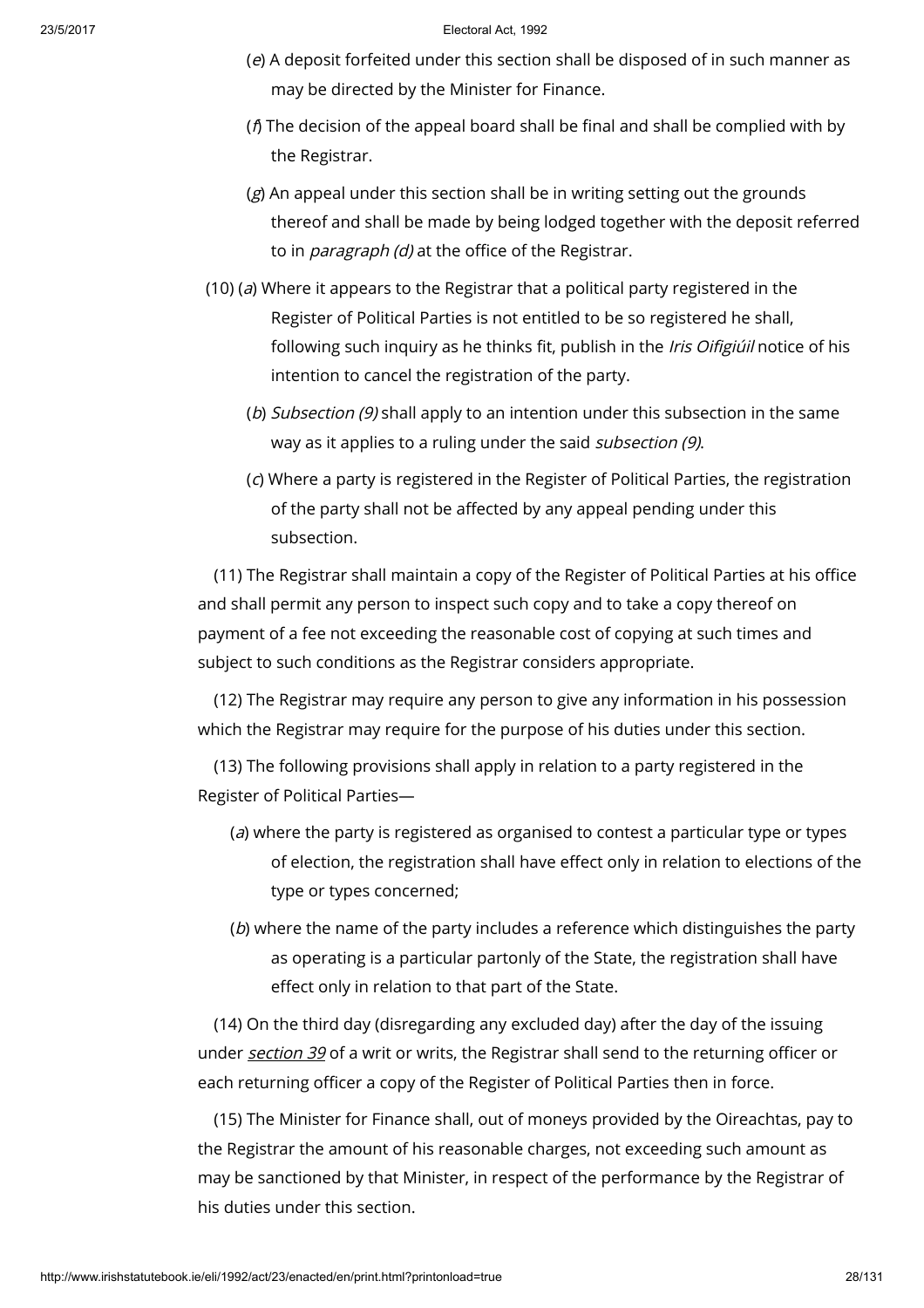(16) The Register of Political Parties in force at the commencement of this section shall be deemed to be the Register of Political Parties prepared and maintained under this section.

Amendment of European Assembly Elections Acts, 1977 and 1984.

26.—(1) The [European](http://www.irishstatutebook.ie/1977/en/act/pub/0030/index.html) Assembly Elections Act, 1977 is hereby amended by—

- (a) the substitution of "pursuant to [section](http://www.irishstatutebook.ie/1992/en/act/pub/0023/print.html#sec25)  $25(4)$  (c) of the Electoral Act, 1992" for "either pursuant to [section](http://www.irishstatutebook.ie/1963/en/act/pub/0019/sec0013.html#sec13)  $13(3)(c)$  of the [Electoral](http://www.irishstatutebook.ie/1963/en/act/pub/0019/index.html) Act, 1963, or pursuant to that [section](http://www.irishstatutebook.ie/1992/en/act/pub/0023/print.html#sec8) as applied by section  $8(4)$  of this Act" in subsection (2) (a) (ii) of [section](http://www.irishstatutebook.ie/1984/en/act/pub/0006/sec0006.html#sec6) 15 (as amended by section 6 of the [European](http://www.irishstatutebook.ie/1984/en/act/pub/0006/index.html) Assembly Elections Act, 1984 ); and
- (b) the substitution of " [section](http://www.irishstatutebook.ie/1992/en/act/pub/0023/print.html#sec25) 25 (4) (c) of the Electoral Act, 1992" for "section 13 (3) (c) of the Act of 1963 or pursuant to that [section](http://www.irishstatutebook.ie/1992/en/act/pub/0023/print.html#sec8) as applied by section 8 of this Act" in rule 4 (4) of the First Schedule.

(2) [Section](http://www.irishstatutebook.ie/1984/en/act/pub/0006/sec0004.html#sec4) 4 of the [European](http://www.irishstatutebook.ie/1984/en/act/pub/0006/index.html) Assembly Elections Act, 1984 is hereby amended by the substitution of "pursuant to *[section](http://www.irishstatutebook.ie/1992/en/act/pub/0023/print.html#sec25) 25 (4) (c)* of the *Electoral Act, 1992*" for "either pursuant to [section](http://www.irishstatutebook.ie/1963/en/act/pub/0019/sec0013.html#sec13) 13 (3) (c) of the [Electoral](http://www.irishstatutebook.ie/1963/en/act/pub/0019/index.html) Act, 1963, or pursuant to that section as applied by section 8 (4) of the Principal Act," in paragraph ( $a$ ) of subsection (1).

PART IV

Polling Districts and Polling Places

Interpretation (Part  $IV.$ 27.—In this Part "local authority" means the council of a county or the corporation of a county borough.

Polling districts and polling places. 28.—(1) Each local authority shall, as soon as may be after the commencement of this Part, and thereafter at least once in every ten years, following consultation with the returning officer for Dáil elections in respect of the county or county borough and in accordance with regulations made by the Minister, make a scheme dividing the county or county borough into polling districts for the purposes of Dáil elections, European elections and local elections and appointing a polling place for each polling district.

(2) A scheme under this section made by the local authority shall come into operation

 $(a)$  if, but only if, it is confirmed by the Minister under the next subsection, and

(b) on the day specified in that behalf by the Minister.

(3) As soon as may be after they have made a scheme under this section, the local authority shall submit the scheme to the Minister for confirmation and the Minister shall—

(a) confirm the scheme with or without modification, or

—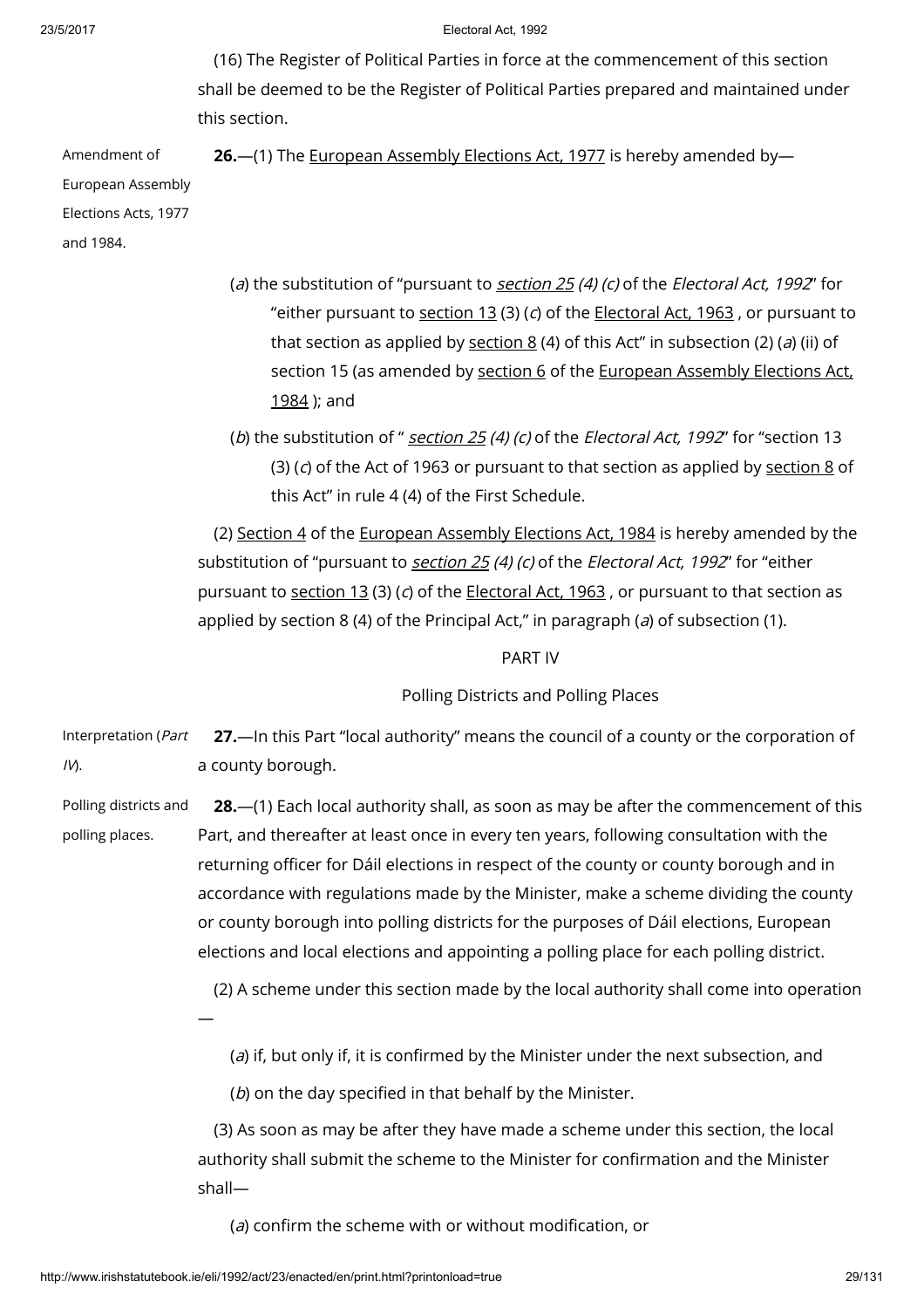(b) instruct that it be resubmitted to him in a modified form for confirmation, or

(c) refuse to confirm it.

(4) A scheme under this section shall continue in operation until the next such scheme in respect of the county or county borough comes into operation and shall then expire.

(5) A polling place appointed by a scheme under this section shall be an area and may be within or outside the county, county borough, constituency or local electoral area in which the polling district is situate, but shall be such as to give the electors allocated to it reasonable facilities for voting.

(6) Subject to subsection (7), the making of a scheme under this section shall be, in the case of the council of a county, a reserved function for the purposes of the County Management Acts, 1940 to 1991, and, in the case of the corporation of a county borough, a reserved function for the purposes of the Acts relating to the management of the county borough.

(7) The Minister may require a local authority to make a scheme under this section within such period (not being less than one month) as the Minister may direct and if the local authority refuse or fail to make such a scheme within the period directed by the Minister, the Minister may himself make a scheme in respect of such county or county borough.

(8) Until the first scheme under this section comes into operation in relation to a county or county borough, the polling districts and polling places existing in relation to the county or county borough immediately before the commencement of this section shall continue. After the coming into operation of the first scheme, any reference to a polling district or polling place in any Act, order or regulation shall, where appropriate, be construed in relation to such county or county borough as a reference to a polling district or polling place under a scheme in force under this section.

(9) Regulations made under [section](http://www.irishstatutebook.ie/1963/en/act/pub/0019/sec0022.html#sec22) 22 of the [Electoral](http://www.irishstatutebook.ie/1963/en/act/pub/0019/index.html) Act, 1963 and in force immediately before the commencement of this Act shall, notwithstanding the repeal of the said section 22, remain in force until regulations are made under *subsection (1)* and shall be deemed to be regulations made under this section.

(10) An election shall not be questioned on the grounds of any non-compliance with the provisions contained in this section or any informality in regard to polling districts, places or stations.

Temporary respect to certain polling districts.

arrangements with immediately prior to such revision is not wholly situate within a new Dáil constituency, 29.—(1) Where, following a revision of constituencies a polling district existing the appropriate officer, after consultation with the returning officer for such Dáil constituency shall, with respect to the part of the polling district situate in the constituency—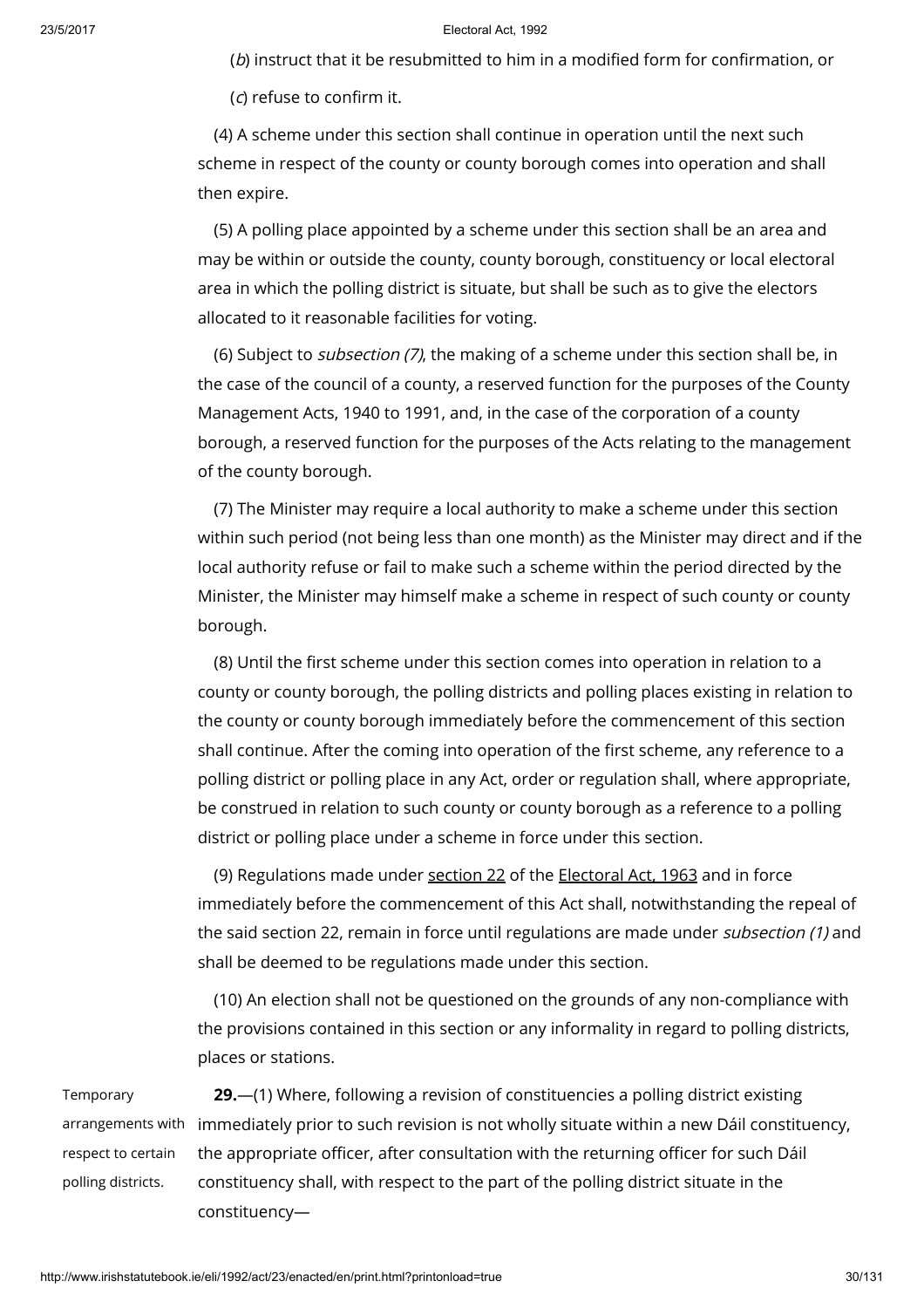(a) join it or parts of it with any adjoining polling district or districts, or

(b) constitute it as a polling district and appoint a polling place for it.

(2) An arrangement made pursuant to *subsection (1)* shall be subject to confirmation by the Minister (who may confirm the arrangement with or without modification) and shall have effect until (and only until) the first scheme under [section](http://www.irishstatutebook.ie/1992/en/act/pub/0023/print.html#sec28) 28 in relation to the county or county borough in which the polling district is situate comes into operation after the making of the arrangement and shall not have effect in relation to any bye-election occurring before the dissolution of the Dáil which next occurs after the said revision of constituencies.

- (3) In this section "the appropriate officer" means—
	- ( $a$ ) in relation to a polling district situate in a county borough, the manager for the purposes of the Acts relating to the management of the county borough (including a person duly appointed either as deputy for such manager or to act in the place of such manager during his absence or incapacity or during a vacancy in his office),
	- (b) in relation to any other polling district, the secretary of the council of the county in which the polling district is situate (including a person duly appointed either as deputy for such secretary or to act in the place of such secretary during his absence or incapacity or during a vacancy in his office), or a person assigned to perform the duties of county secretary under this section.

# PART V

### Returning Officers

30.—(1) In this section "appropriate officer" means—

Returning officers and assistant, deputy and acting returning officers.

- (a) in relation to the county of Cork, the county of Dublin, the county borough of Cork or the county borough of Dublin, the sheriff, or
- (b) in relation to any other county or county borough, the county registrar.
- (2) (a) The returning officer for a constituency shall be—
	- (i) in case the constituency is situate wholly within one county or county borough, the appropriate officer in relation to that county or county borough,
	- (ii) in any other case, such appropriate officer, in relation to any county or county borough in which any part of the constituency is situate, as the Minister may from time to time appoint to be returning officer.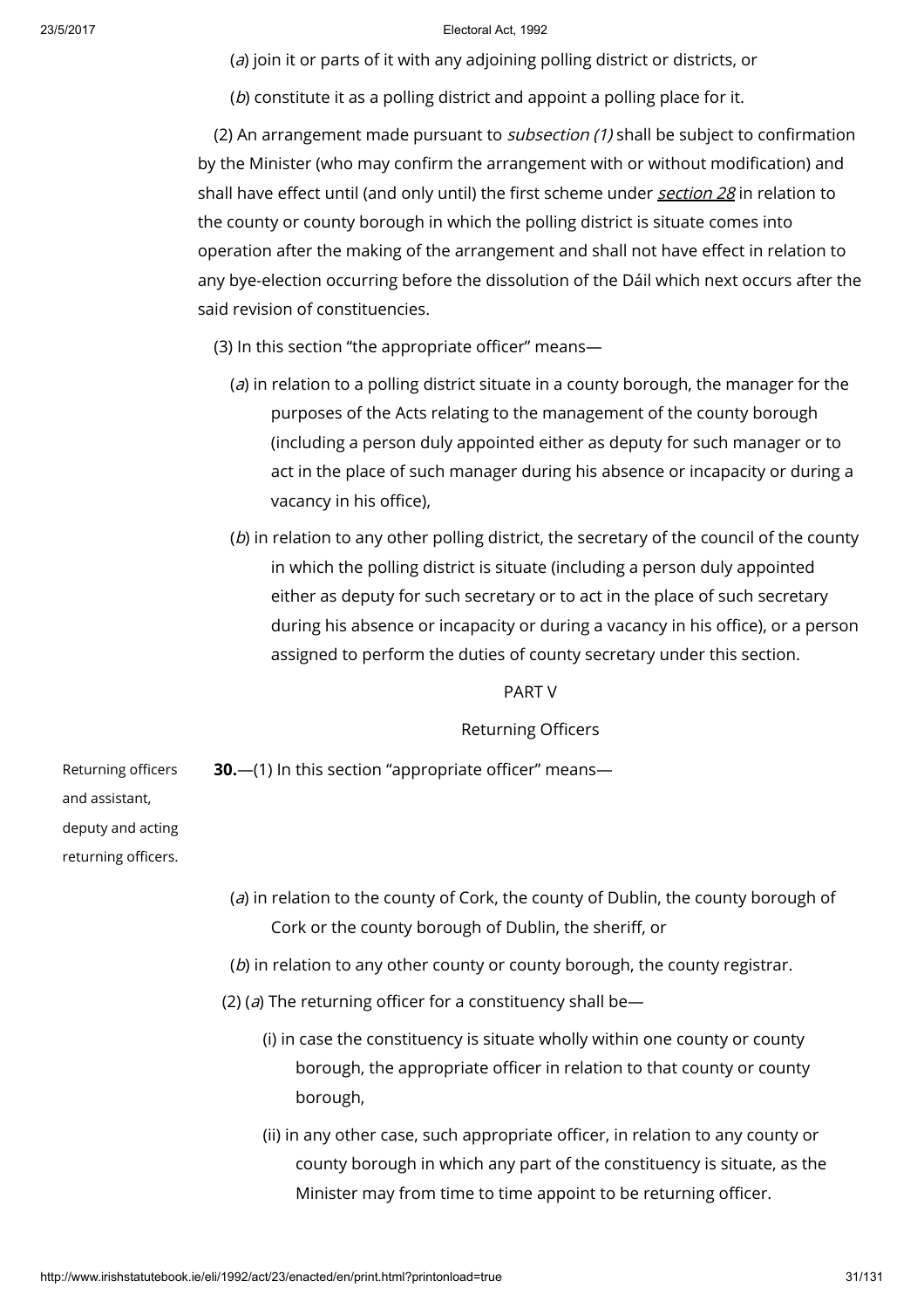- (b) (i) Where a constituency is not situate wholly within one county or county borough, the returning officer may, in respect of any part of the constituency situate in acounty or county borough in relation to which he is not the appropriate officer, appoint the appropriate officer in relation to that county or county borough to be assistant returning officer for that part of the constituency.
	- (ii) The returning officer shall exercise the power referred to in *subparagraph* (i) where the appropriate officer concerned requests him to do so.

(3) Where the same person is returning officer for two or more constituencies, in each of which there is at the same time a contested election, he shall—

- (a) in case those constituencies are two and not more, appoint, in respect of one of them, a deputy returning officer to open the ballot boxes and count the votes,
- (b) in any other case, appoint, in respect of each of the constituencies (except one), a deputy returning officer to open the ballot boxes and count the votes,

and he may include in any such appointment, if he so thinks proper, an appointment to receive nominations.

(4) The duties of a deputy returning officer appointed under subsection (3) shall include the determination and declaration of the result of the poll and the giving of public notice under *[section](http://www.irishstatutebook.ie/1992/en/act/pub/0023/print.html#sec127) 127* and, if the appointment includes an appointment to receive nominations, shall also include the ruling on nominations and compliance with [section](http://www.irishstatutebook.ie/1992/en/act/pub/0023/print.html#sec52) 52 .

(5) An appointment under subsection (3) may be revoked by the returning officer and, where the appointment is so revoked or the deputy returning officer dies, resigns or becomes incapable of acting during a Dáil election, another deputy returning officer shall be appointed pursuant to and in accordance with the said *subsection (3)* to replace him.

(6) Where a vacancy occurs in the office of county registrar or sheriff and the holder was a returning officer, the Minister, if he so thinks proper, may appoint a person to act as returning officer during the period of the vacancy.

(7) Where the returning officer is prevented by illness or other reasonable cause from performing all or any of his duties, the Minister shall appoint a person to act as returning officer for the performance of those duties during the period of the prevention.

(8) An assistant returning officer shall perform, in the part of the constituency for which he was appointed, such of the duties of the returning officer for the constituency as that officer is not required by law to perform in person but, if any doubt arises as to duties of an assistant returning officer, the doubt shall be determined by the Minister.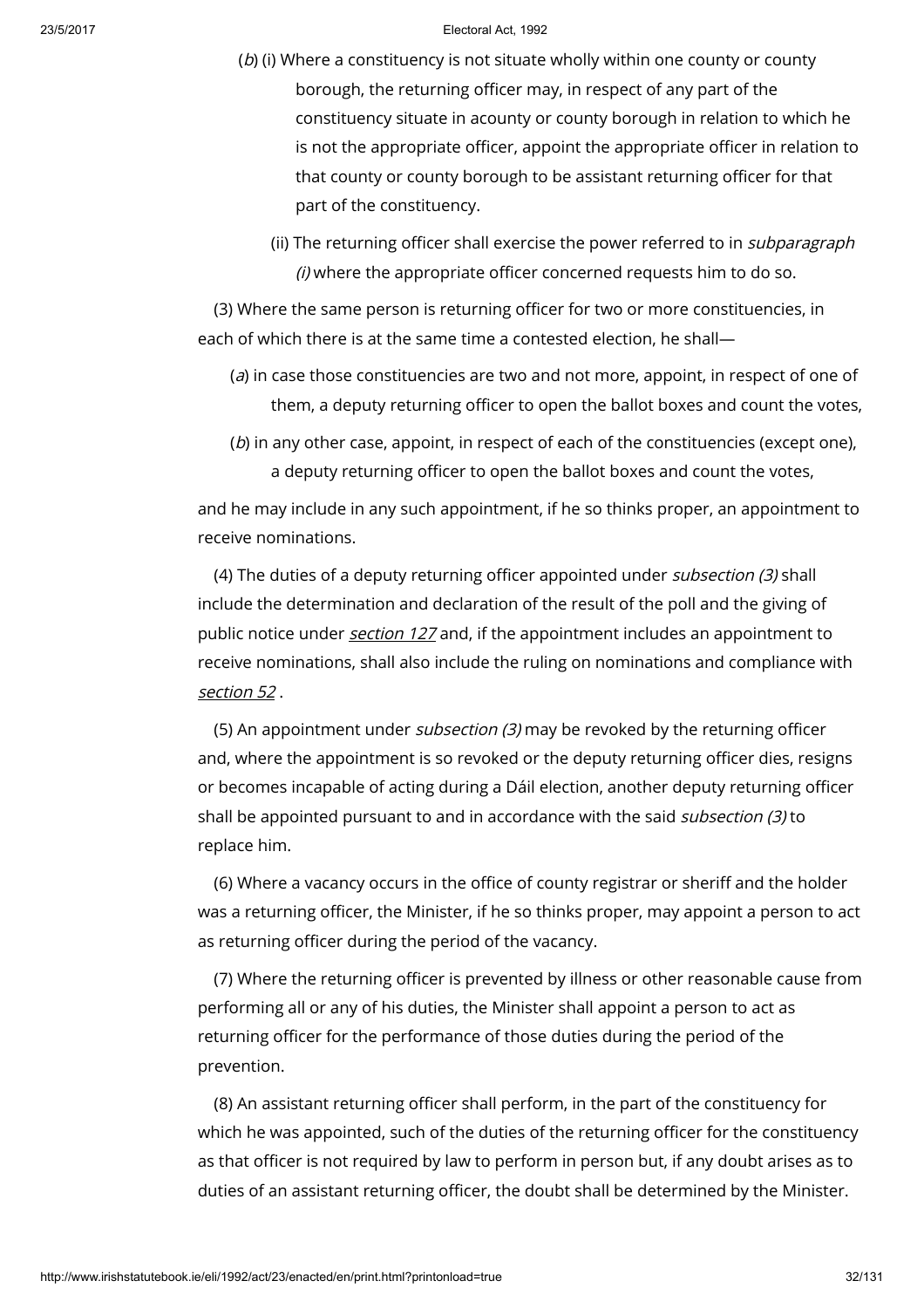(9) Any reference in this section to a county shall be construed as a reference to an administrative county.

(10) References in this Act to returning officers shall, where appropriate, include references to assistant, deputy and acting returning officers.

(11) An appointment which was in operation immediately before the commencement of this [section](http://www.irishstatutebook.ie/1963/en/act/pub/0019/sec0011.html#sec11) under subsection (1) of section 11 of the [Electoral](http://www.irishstatutebook.ie/1963/en/act/pub/0019/index.html) Act, 1963, shall be deemed to be an appointment under subsection (2) of this section.

General duty of returning officer.

31.—It shall be the general duty of the returning officer for each constituency to do all such acts and things as may be necessary for effectually conducting a Dáil election in his constituency in accordance with this Act, to ascertain and declare the results of the election and to furnish to the Clerk of the Dáil a return of the persons elected for the constituency.

Payment of returning officers' expenses.

32.—(1) The Minister for Finance shall prepare a scale of maximum charges for returning officers and every returning officer shall be paid by the said Minister out of the Central Fund or the growing produce thereof his reasonable charges, in respect of his services and expenses in relation to every Dáil election in respect of which he is the returning officer, not exceeding the maximum charges specified in the scale prepared under this section and applying for the time being.

(2) For the purpose of the payment of such charges, an account of them shall be submitted by the returning officer to the Minister for Finance and the Minister for Finance may issue to returning officers directions as to the time when and the manner and form in which the accounts shall be submitted to him.

(3) The Minister for Finance may, if he thinks fit, before payment of a returning officer's charges under this section apply to a judge of the Circuit Court having jurisdiction in any part of the constituency concerned for the taxation of the account submitted by the returning officer and such judge shall tax the account and determine the amount payable thereunder.

(4) On the request of a returning officer for an advance on account of his charges the Minister for Finance may, if he thinks fit and on such terms as he thinks fit, make such an advance.

(5) The taxation under this section of the account of a returning officer shall, if the judge aforesaid so decides on the application of the officer, include the determination of any claim made against the officer in respect of any matter charged for in the account.

### PART VI

### Duration and Membership of Dáil

Maximum duration ofDáil. 33.—The same Dáil shall not continue for a longer period than five years from the date of its first meeting.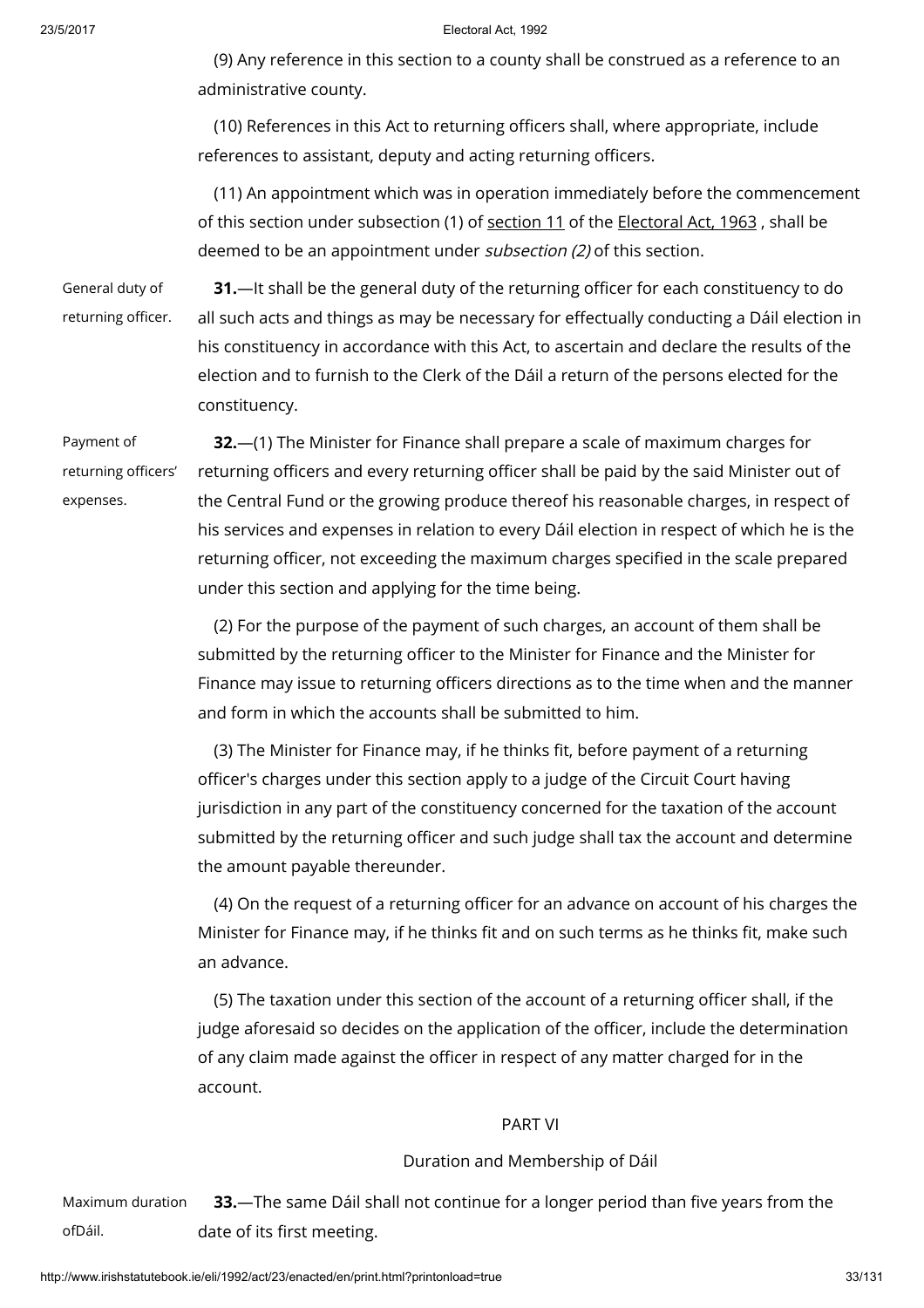Resignation of membership of Dáil. notice in writing to the Chairman of the Dáil and such resignation shall take effect upon 34.—Any member of the Dáil may voluntarily resign his membership thereof by receipt of the notice by the Chairman who shall as soon as may be inform the Dáil.

Person returned for two or more constituencies. 35.—(1) If at an election any person is returned as a member of the Dáil for two or more constituencies, such person shall deliver to the Clerk of the Dáil, before taking his seat for any one of such constituencies, a declaration in writing signed by him stating which one of those constituencies he elects to represent in the Dáil, and if he does not so deliver to the Clerk of the Dáil such declaration in writing not later than 30 days after the first day on which the Dáil sits next after such election he shall be deemed to have elected to represent the constituency in which he received the greatest number of first preference votes.

> (2) So soon as a person returned for two or more constituencies elects or is under the foregoing subsection deemed to have elected which of such constituencies he will represent, he shall be deemed to have resigned his seat or seats in each of the other constituencies for which he shall have been so returned.

Re-election of outgoing Chairman announced to the Dáil before the dissolution that he does not desire to become a of Dáil. 36.—(1) Where the Dáil is dissolved and the outgoing Chairman of the Dáil has not member of the Dáil at the general election consequent on the dissolution, he shall be deemed without any actual election to be elected at such general election as a member of the Dáil for—

- (a) the constituency for which he was a member of the Dáil immediately before the dissolution, or
- (b) if a revision of constituencies takes effect on the dissolution—
	- (i) in case on such revision there is a new constituency which either consists of or includes the constituency referred to in *paragraph (a)*, that new constituency,
	- (ii) in case on such revision there is not such a new constituency, the constituency specified for the time being in a declaration under this section.
- (2) (a) Where, by reason of a revision of constituencies which is to take effect on the dissolution of the Dáil next following the revision, the Chairman of the Dáil may not be deemed under *subsection (1)* to be elected either for the constituency for which he is a member of the Dáil or for a new constituency described in *subparagraph (i)* of *subsection (1) (b)*, he shall for the purposes of this section make a declaration specifying a constituency.
	- (b) A constituency specified in a declaration made under this section shall be a constituency specified in the Act providing for the revision which includes part of the constituency for which the person making the declaration is a member of the Dáil at the time when the declaration is made.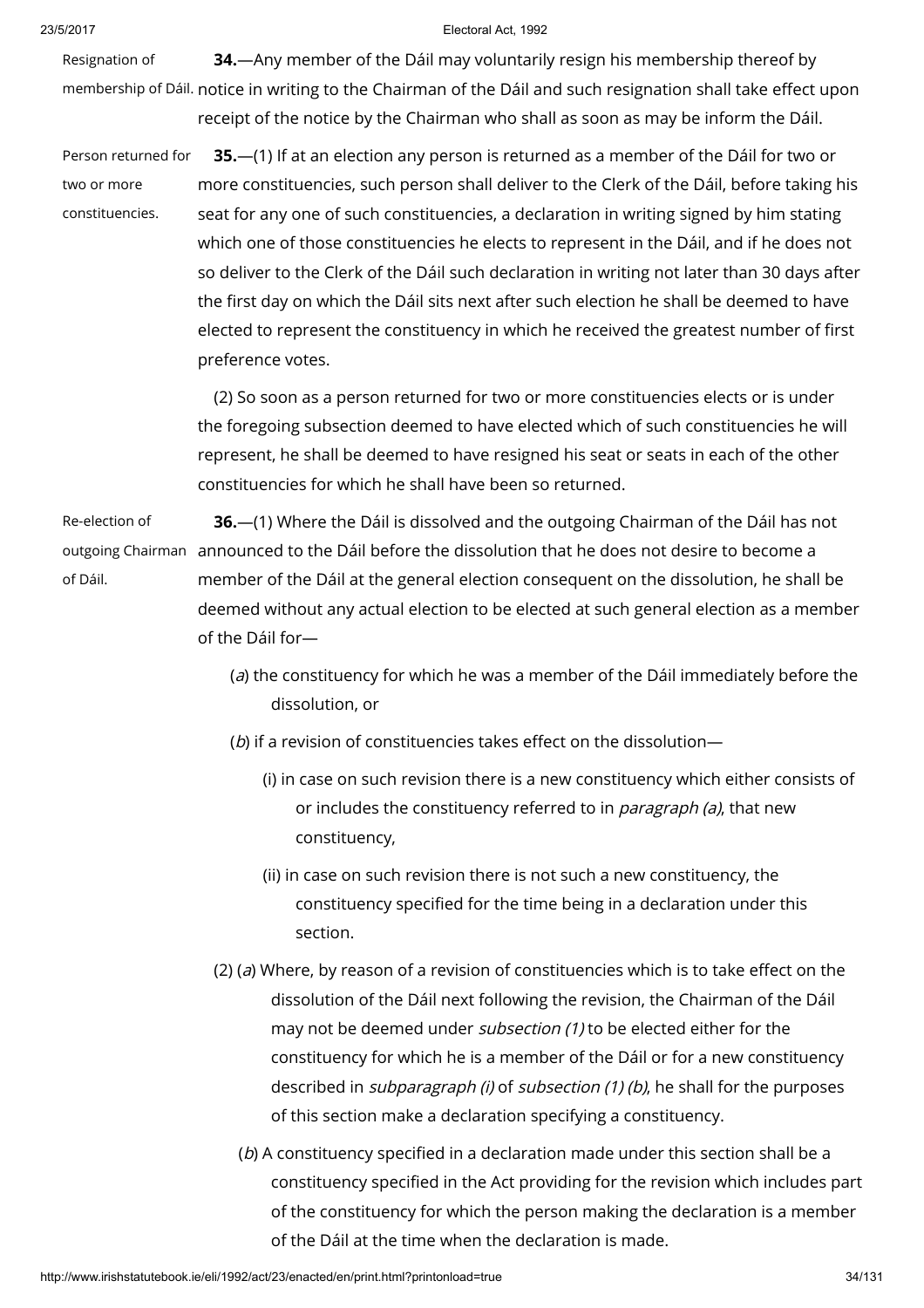- (c) The following provisions shall apply as regards a declaration made under this section:
	- (i) the declaration, which shall be in writing, shall be addressed to the Clerk of the Dáil,
	- (ii) the Chairman of the Dáil by whom it is made shall, in such manner as in the particular circumstances heconsiders appropriate, notify the members of the Dáil of the declaration,
	- (iii) the declaration shall be made,
		- (I) in case the person by whom it may be made is Chairman of the Dáil at the time at which the Act providing for the revision of constituencies is enacted, as soon as may be after such enactment,
		- (II) in case the person by whom it may be made becomes Chairman of the Dáil after such Act is enacted, as soon as may be after he becomes Chairman of the Dáil, and
	- (iv) in case the person by whom the declaration is made ceases to be Chairman of the Dáil before the Dáil is dissolved, the declaration shall cease to have effect.

(3) Where an outgoing Chairman of the Dáil is deemed by virtue of this section to be elected at a general election as a member of the Dáil for a particular constituency, the number of members actually elected at that general election for that constituency shall be one less than would otherwise be required.

(4) In this section "outgoing Chairman of the Dáil" means a person who, immediately before the dissolution of the Dáil in relation to which the expression is used, was the Chairman of the Dáil.

# PART VII

# Method of Election

| The electoral                                                                        | 37.—(1) A Dáil election shall be conducted in accordance with this Act and, in case a |
|--------------------------------------------------------------------------------------|---------------------------------------------------------------------------------------|
| system.                                                                              | Dáil election is contested, the poll shall be taken according to the principle of     |
|                                                                                      | proportional representation, each elector having one transferable vote.               |
|                                                                                      | (2) In this section "transferable vote" means a vote which is—                        |
|                                                                                      | (a) capable of being given so as to indicate the voter's preference for the           |
|                                                                                      | candidates in order, and                                                              |
| (b) capable of being transferred to the next choice when the vote is not required to |                                                                                       |
|                                                                                      | give a prior choice the necessary quota of votes, or when, owing to the               |
|                                                                                      | deficiency in the number of the votes given for a prior choice, that choice is        |

excluded from the list of candidates.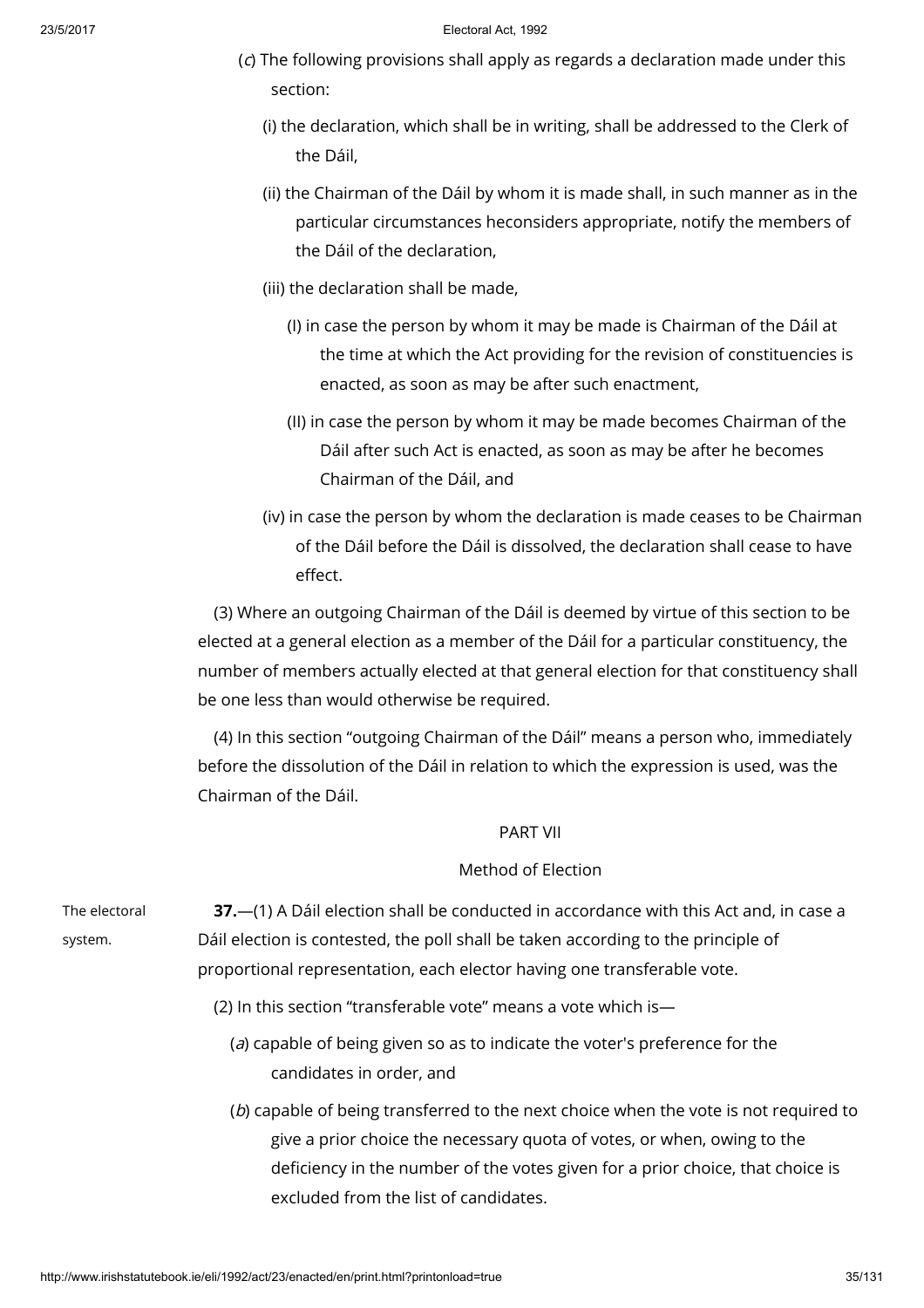Manner of voting. **38.**—(1) Subject to *subsections (2)* and (3), a person who is entitled to vote at a Dáil election shall be entitled to vote in person only and at the polling station allotted to him or, in case he is authorised under [section](http://www.irishstatutebook.ie/1992/en/act/pub/0023/print.html#sec99) 99 or [100](http://www.irishstatutebook.ie/1992/en/act/pub/0023/print.html#sec100) by a returning officer, at the polling station specified in the authorisation.

> (2) Every Dáil elector whose name is, at the time of a Dáil election, in the postal voters list for a constituency shall be entitled to vote in that constituency at the poll at such election by sending his ballot paper by post to the returning officer for that constituency and shall not be entitled to vote in any other manner.

(3) Every Dáil elector whose name is, at the time of a Dáil election, in the special voters list for a constituency shall be entitled to vote in that constituency at the poll at such election in accordance with *[section](http://www.irishstatutebook.ie/1992/en/act/pub/0023/print.html#sec82) 82* and shall not be entitled to vote in any other manner.

# PART VIII

# The Writ at a Dáil Election

Issue and return of writs.

39.—(1) Where the Dáil is dissolved, the Clerk of the Dáil shall, immediately upon the issue of the Proclamation dissolving the Dáil, issue a writ to each returning officer for a constituency directing him to cause an election to be held of the full number of members of the Dáil to serve in the Dáil for that constituency.

(2) Where a vacancy occurs in the membership of the Dáil by a person ceasing to be a member otherwise than in consequence of a dissolution, the Chairman of the Dáil (or, where he is unable through illness, absence or other cause to fulfil his duties or where there is a vacancy in the office of Chairman, the Deputy Chairman of the Dáil) shall, as soon as he is directed by the Dáil so to do, direct the Clerk of the Dáil to issue a writ to the returning officer for the constituency in the representation of which the vacancy has occurred directing the returning officer to cause an election to be held of a member of the Dáil to fill the vacancy mentioned in the writ.

(3) If at any time there are two or more vacancies in the representation of any constituency in the Dáil and the Clerk of the Dáil is directed on the same day to issue writs for the election of members to fill all or more than one of the vacancies, the Clerk of the Dáil shall issue only one writ to the returning officer for the constituency and shall by the writ direct him to hold one election to fill all the vacancies mentioned in the writ in the representation of the constituency, and the returning officer shall accordingly hold one election only for the election of members of the Dáil to fill all the vacancies mentioned in the writ.

(4) (a) The return of a member or members to serve in the Dáil shall be made by a certificate of his name or their names endorsed on the writ for the constituency concerned under the hand of the returning officer.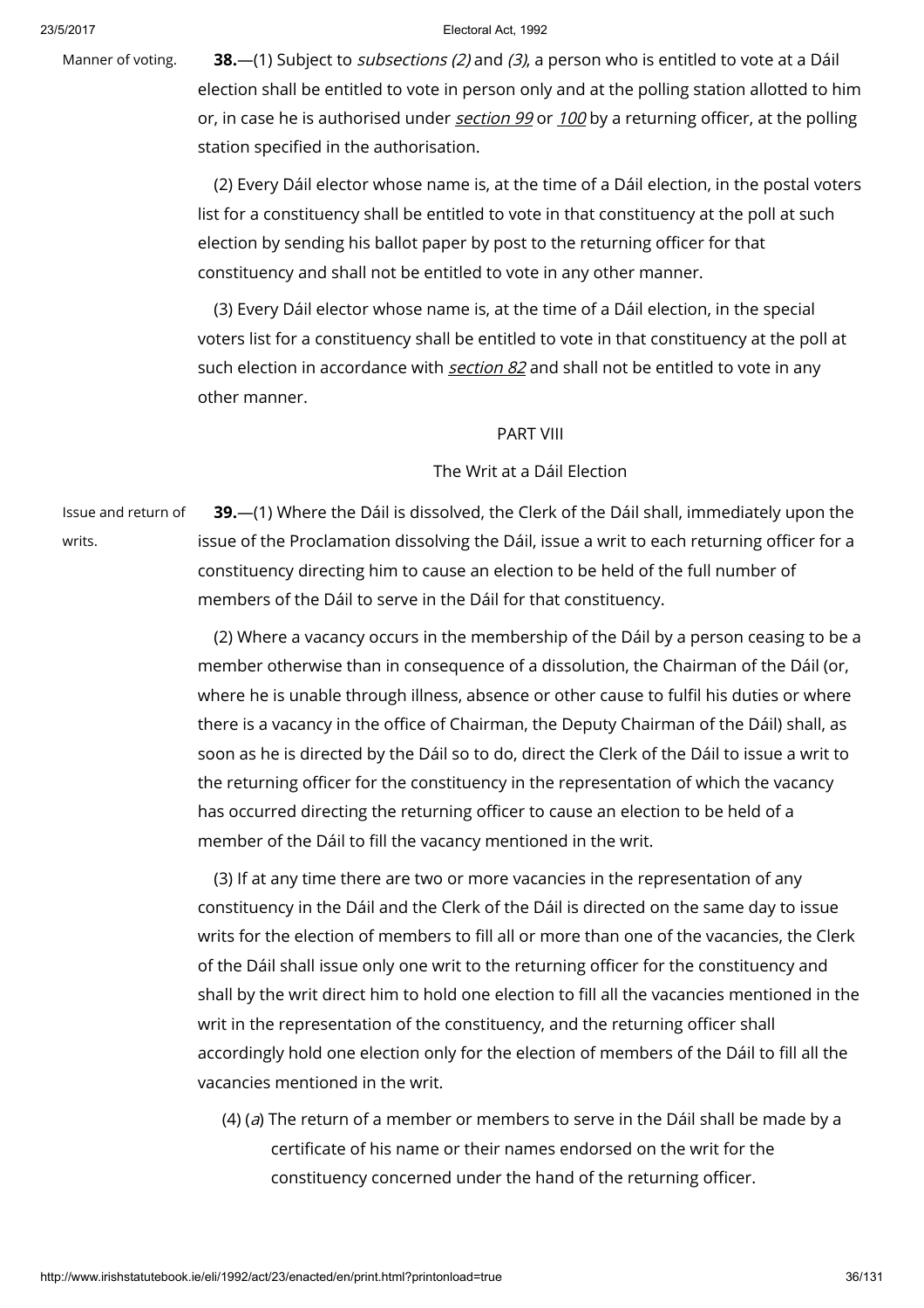- (b) The returning officer shall as soon as possible after the ascertainment of the result of the election deliver the return to the Clerk of the Dáil and may for that purpose, if he so thinks fit, dispatch it by registered post.
- (c) A return so dispatched shall be transmitted to the Clerk of the D áil free of charge by the earliest practicable post.

(5) Where an outgoing Chairman of the Dáil within the meaning of [section](http://www.irishstatutebook.ie/1992/en/act/pub/0023/print.html#sec36)  $36$  is deemed by virtue of that section to be elected at a general election as a member of the Dáil—

- (a) the writ issued to the returning officer for the constituency for which he is so deemed to be elected shall be so worded that it directs the returning officer to cause an election to be held of one less than the full number of members of the Dáil for the constituency;
- (b) at the time of issuing the writ or as soon as may be thereafter, the Clerk of the Dáil shall send to the returning officer and shall publish in the Iris Oifigiúil a certificate certifying that the outgoing Chairman of the Dáil did not announce to the Dáil before the dissolution thereof that he did not desire to become a member of the Dáil at the general election consequent on the dissolution;
- (c) the returning officer shall, in the public notice given by him under [section](http://www.irishstatutebook.ie/1992/en/act/pub/0023/print.html#sec127)  $127$ , include the name of the outgoing Chairman of the Dáil among the names of the candidates elected for the constituency.
- (6) (a) A writ issued under this section shall be in the relevant form specified in the Fourth [Schedule](http://www.irishstatutebook.ie/1992/en/act/pub/0023/print.html#sched4).
	- (b) Where a writ is dispatched by registered post to the returning officer, it shall be transmitted free of charge by the earliest practicable post.
	- (c) The returning officer, immediately after receiving the writ, shall acknowledge its receipt.

(7) If and so long as the office of Clerk of the Dáil is vacant or the holder of that office is unable through illness, absence or other cause to fulfil his duties, the Clerk-Assistant of the Dáil shall carry out the duties under this section of the Clerk of the Dáil.

Effect of dissolution of Dáil on certain writs.

40.—Where a dissolution of the Dáil takes place after a writ has been issued pursuant to [section](http://www.irishstatutebook.ie/1992/en/act/pub/0023/print.html#sec39) 39 (2) or (3) directing a returning officer to cause an election to be held and before the return has been made, the writ shall become and be annulled by the dissolution and no further steps shall be taken in respect of the bye-election and the writ shall be returned to the Clerk of the Dáil and any ballot papers used at the byeelection shall be destroyed by the returning officer, but the annulment shall neither prejudice nor affect the right of the returning officer to be paid under this Act his reasonable charges in respect of duties performed in relation to the election before the dissolution.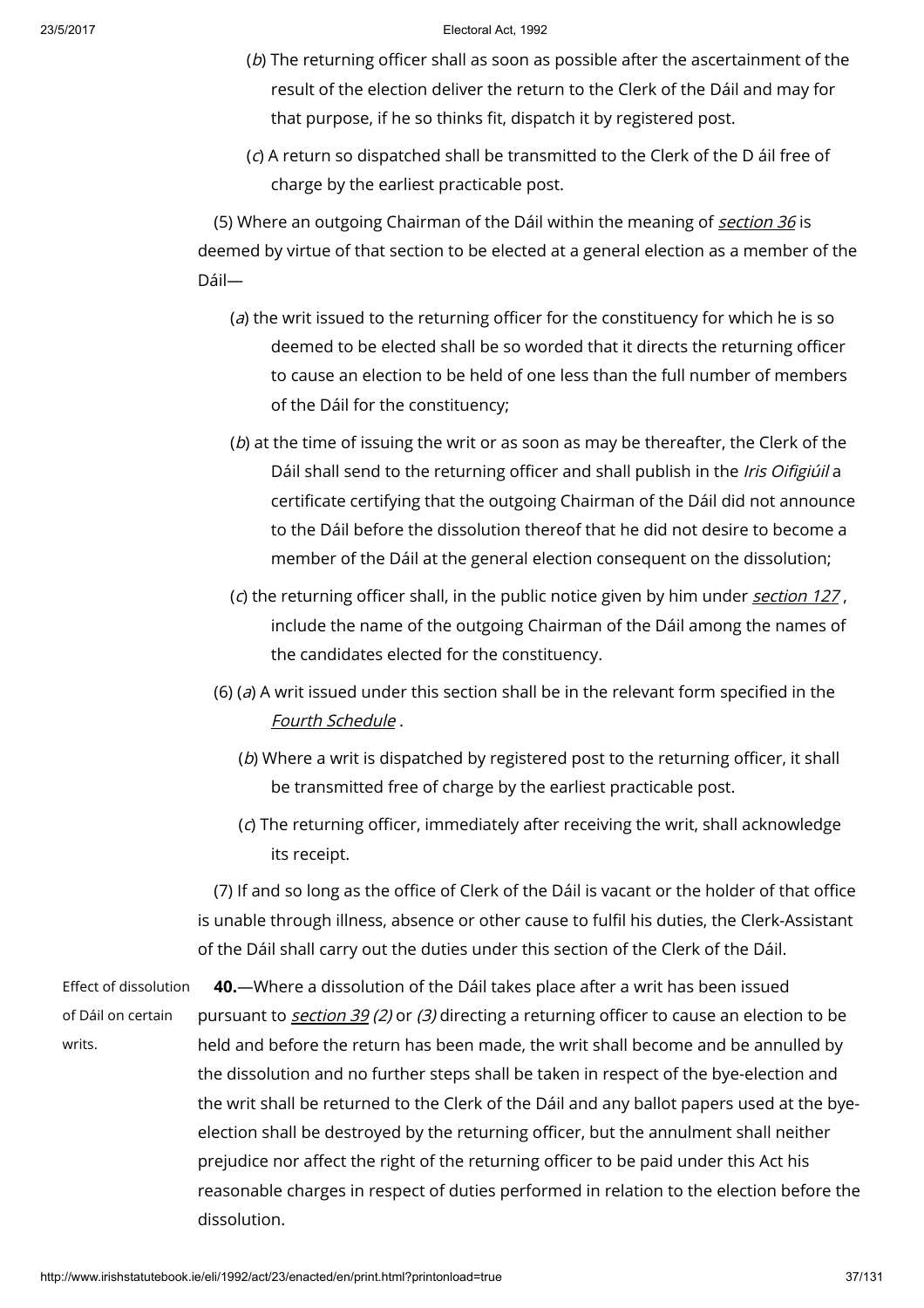# PART IX

# Disqualification for Membership of Dáil

Disqualification for 41.—A person who—

membership of Dáil.

- (a) is not a citizen of Ireland, or
- (b) has not reached the age of 21 years, or
- (c) is a member of the Commission of the European Communities, or
- (d) is a Judge, Advocate General or Registrar of the Court of Justice of the European Communities, or
- (e) is a member of the Court of Auditors of the European Communities, or
- (f) is a member of the Garda Síochána, or
- $(g)$  is a wholetime member of the Defence Forces as defined in [section](http://www.irishstatutebook.ie/1992/en/act/pub/0023/print.html#sec11) 11 (4), or
- $(h)$  is a civil servant who is not by the terms of his employment expressly permitted to be a member of the Dáil, or
- $(i)$  is a person of unsound mind, or
- $(j)$  is undergoing a sentence of imprisonment for any term exceeding six months, whether with or without hard labour, or of penal servitude for any period imposed by a court of competent jurisdiction in the State, or
- $(k)$  is an undischarged bankrupt under an adjudication by a court of competent jurisdiction in the State,

shall not be eligible for election as a member, or, subject to [section](http://www.irishstatutebook.ie/1992/en/act/pub/0023/print.html#sec42)  $42$  (3), for membership, of the Dáil.

Cesser of membership of Dáil in certain circumstances. 42.—(1) Subject to *subsections (2)* and (3), where a member of the Dáil—

- (a) incurs an incapacity or disability referred to in [section](http://www.irishstatutebook.ie/1992/en/act/pub/0023/print.html#sec41)  $41$ , or
- (b) is appointed to a post referred to in [section](http://www.irishstatutebook.ie/1992/en/act/pub/0023/print.html#sec41) 41, or
- (c) is appointed under the Constitution as a Judge, or Comptroller and Auditor General,

he shall thereupon cease to be such member and a vacancy shall exist accordingly in the membership of the Dáil.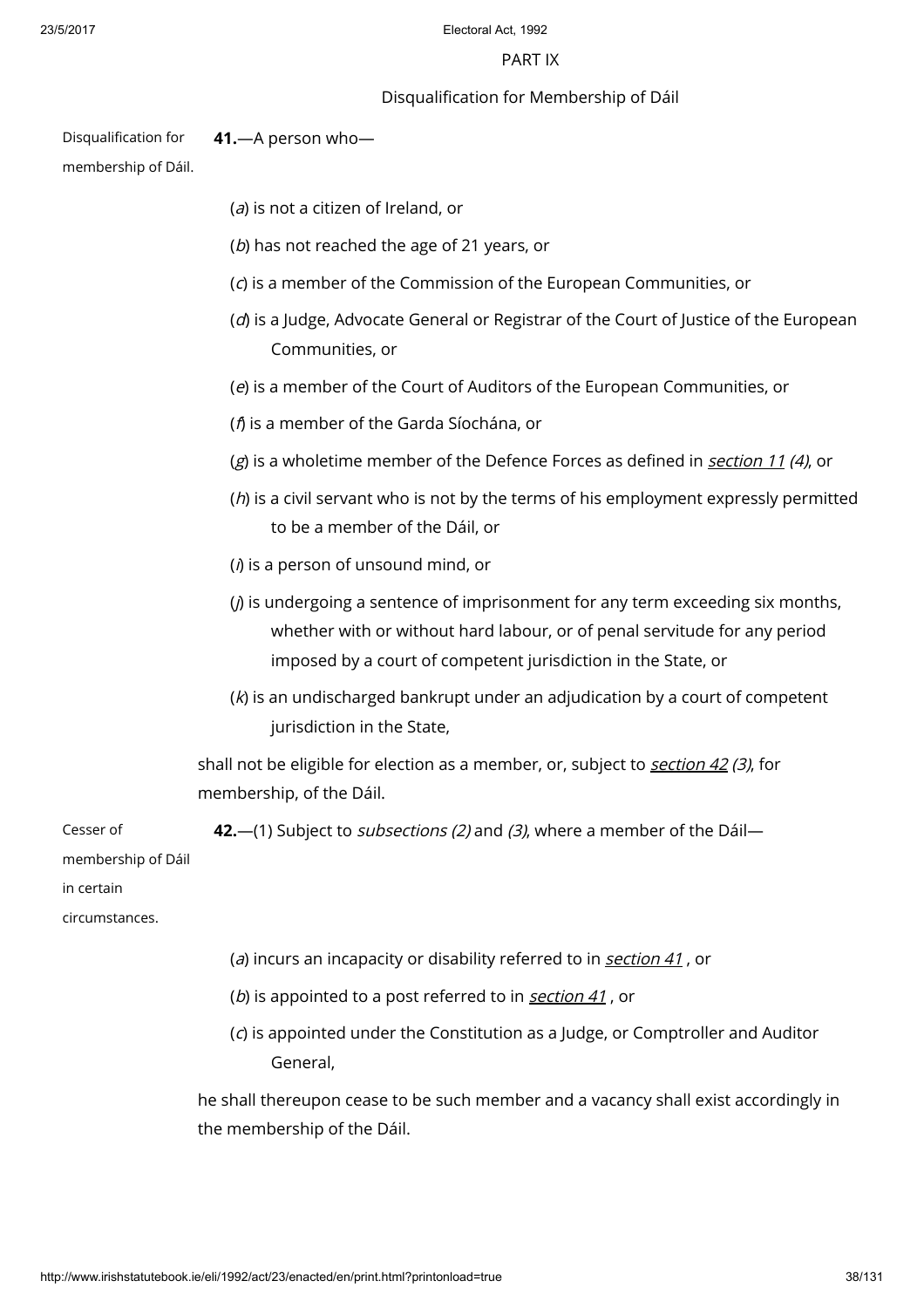(2) The registrar of the court by which a sentence referred to in *[section](http://www.irishstatutebook.ie/1992/en/act/pub/0023/print.html#sec41) 41 (i)* was imposed on a member of the Dáil or was confirmed on appeal shall notify the Chairman of the Dáil of the imposition or confirmation of the sentence as soon as possible after—

- (a) in case no appeal is taken against the conviction or sentence, the expiration of the time limit for taking the appeal,
- (b) in case an appeal is taken against the conviction or sentence and the appeal is disallowed or a sentence mentioned in [section](http://www.irishstatutebook.ie/1992/en/act/pub/0023/print.html#sec41) 41 (i) is imposed on the appeal, the determination of the appeal,

and on receipt of such notification by the Chairman of the Dáil a vacancy shall exist in the membership of the Dáil.

(3) Where a member of the Dáil has been adjudicated bankrupt by a court of competent jurisdiction in the State and within six months of the date of the order of adjudication the said order is not annulled or the person the subject of the order has not obtained a certificate of discharge under [section](http://www.irishstatutebook.ie/1988/en/act/pub/0027/sec0085.html#sec85) 85 (7) of the [Bankruptcy](http://www.irishstatutebook.ie/1988/en/act/pub/0027/index.html) Act, 1988, the Examiner of the High Court shall, as soon as possible after the expiration of the period of six months from the date of the order, notify the Chairman of the Dáil and on receipt of such notification by the Chairman of the Dáil a vacancy shall exist in the membership of the Dáil.

(4) As soon as may be after the receipt of a notification under subsection (2) or (3) the Chairman of the Dáil shall inform the Dáil of such receipt.

Candidates at byeelections. 43.—No member of the Dáil shall, while holding his seat, be eligible to be a candidate at a bye-election to the Dáil.

# PART X

# Nominations

| Notice of election. | 44. The returning officer shall, within two days (disregarding any excluded day) after<br>the day on which he receives the writ, give public notice in the form directed by the<br>Minister (in this Act referred to as the "notice of election") stating- |
|---------------------|------------------------------------------------------------------------------------------------------------------------------------------------------------------------------------------------------------------------------------------------------------|
|                     | (a) the times for receiving nominations,                                                                                                                                                                                                                   |
|                     | (b) the amount of the deposit,                                                                                                                                                                                                                             |
|                     | (c) the times and place at which nomination papers may be obtained,                                                                                                                                                                                        |
|                     | $(d)$ the times and place at which he will attend to receive nominations, and                                                                                                                                                                              |
|                     | (e) the day and the period fixed for the holding of the poll if the election is<br>contested.                                                                                                                                                              |
| Necessity for       | 45.—A person shall not be entitled to have his name inserted in a ballot paper as a                                                                                                                                                                        |
| nomination.         | candidate at a Dáil election unless he has been nominated in the manner provided by                                                                                                                                                                        |
|                     | this Act and his nomination paper has been ruled as valid by the returning officer.                                                                                                                                                                        |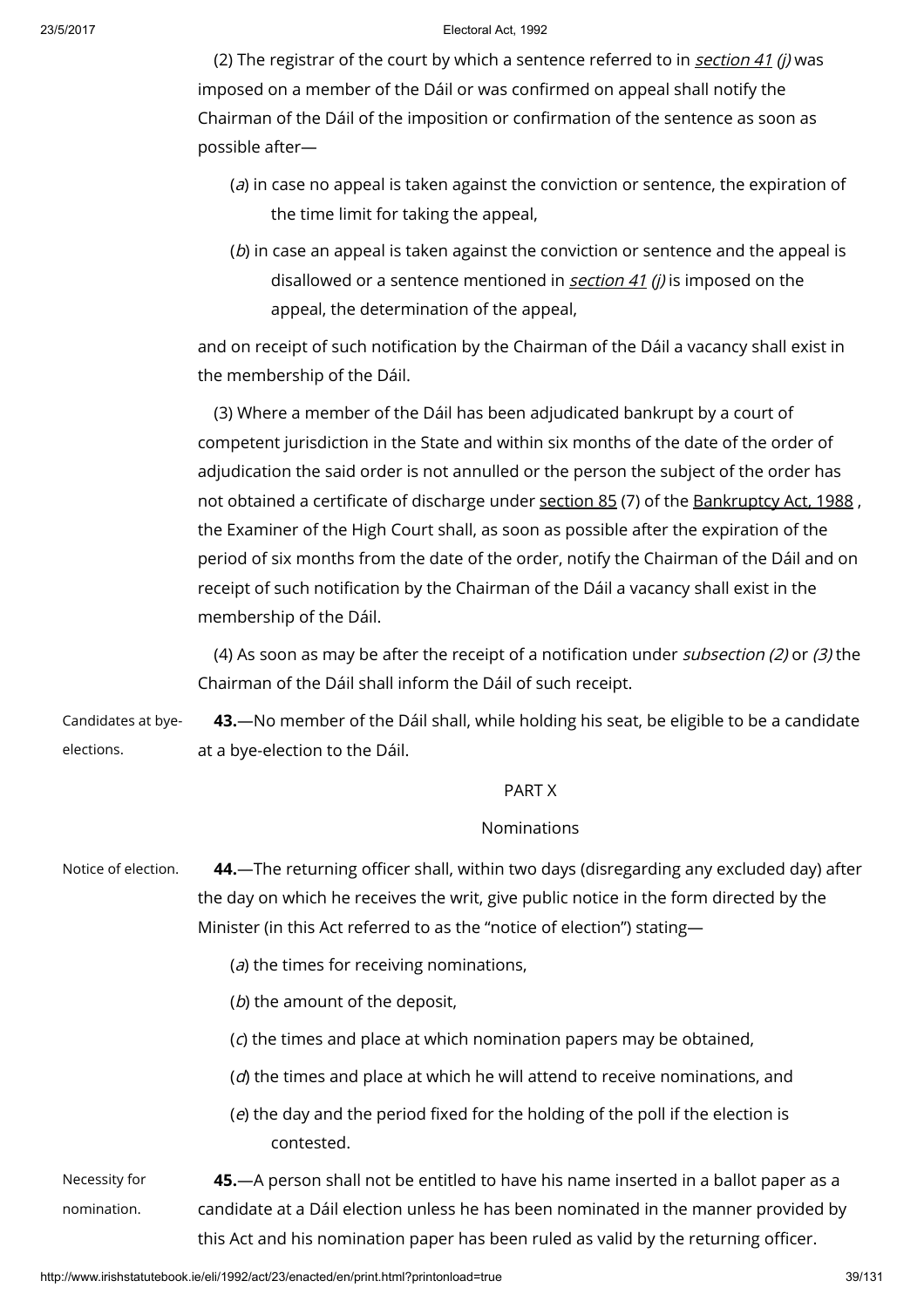Nomination of

candidates.

46.—(1) At a Dáil election a person may nominate himself as a candidate or may, with his consent, be nominated by another person (being a person registered as a Dáil elector in the constituency for which he proposes to nominate the candidate) as proposer.

(2) Each candidate shall be nominated by a separate nomination paper in the form prescribed by regulations made by the Minister. The form of nomination paper may include—

- (a) a note of the qualifications, disqualifications and incapacities as regards election to and membership of the Dáil,
- (b) a form of declaration, to be signed by the candidate or his proposer, that he has read the note referred to in *paragraph (a)* and believes the candidate to be eligible for election and that the candidate has consented to the nomination.

(3) Each nomination paper shall state the names (the surname being stated first) and the address and occupation (if any) of the candidate.

(4) A candidate may include in his nomination paper the name of the political party registered in the Register of Political Parties as a party organised to contest a Dáil election of which he is a candidate, provided that, at the time the nomination paper is delivered to the returning officer, a certificate in the form directed by the Minister (in this Act referred to as a "certificate of political affiliation") authenticating the candidature is produced to the returning officer, being a certificate signed by the officer or officer[html] of such party whosename or names appear in the said Register pursuant to [section](http://www.irishstatutebook.ie/1992/en/act/pub/0023/print.html#sec25) 25 (4) (c). Where such a certificate is produced, the returning officer, provided he is satisfied that it is appropriate to do so in relation to the candidate, shall cause a statement of the name of the relevant political party to be specified in relation to the candidate on all the ballot papers and on notices.

(5) Where a candidate is not the candidate of a political party registered in the Register of Political Parties as a party organised to contest a Dáil election he shall be entitled to enter after his name on the nomination paper the expression "Non-Party" and, if he does so, the returning officer shall cause a statement of that expression to be specified in relation to the candidate on all the ballot papers and on notices.

(6) The returning officer shall provide nomination papers during the usual office hours, at such place or places as are named in the notice of election, on each week-day during the period beginning on the publication of that notice and ending at 12 noon on the latest date for receiving nominations and he shall supply a nomination paper or papers free of charge to any person applying therefor, but the use of a paper supplied by the returning officer pursuant to this section shall not be obligatory at a Dáil election, provided that the nomination paper used at the election is in the prescribed form.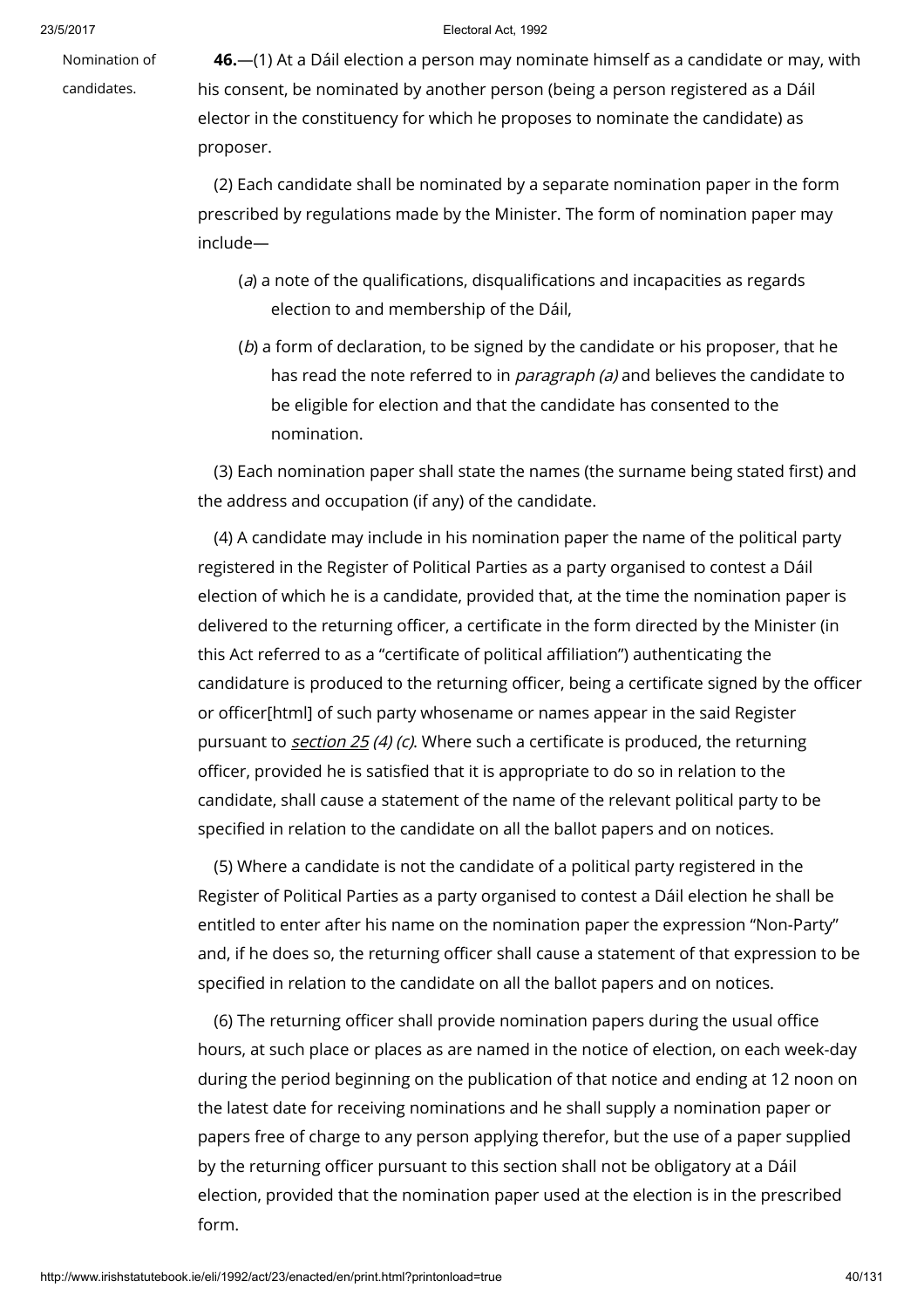(7) Every reference in this section to the Register of Political Parties shall be construed as a reference to the copy of that Register sent to the returning officer pursuant to [section](http://www.irishstatutebook.ie/1992/en/act/pub/0023/print.html#sec25) 25 (14).

Deposit by candidates.

47.—(1) A candidate at a Dáil election, or someone on his behalf, shall, before the expiration of the time appointed by this Act for receiving nominations, deposit with the returning officer the sum of three hundred pounds and if he fails to do so his candidature shall be deemed to have been withdrawn.

(2) The deposit to be made by or on behalf of a candidate pursuant to this section may be made by means of legal tender or, with the consent of the returning officer, in any other manner.

Return or disposal of **48.**—(1) The deposit made by or on behalf of a candidate shall be returned where the deposit. candidate—

( $a$ ) withdraws his candidature in accordance with [section](http://www.irishstatutebook.ie/1992/en/act/pub/0023/print.html#sec54)  $54$ ,

- (b) dies before the poll is closed,
- (c) has not, before the expiration of the time for the receipt of nominations, been validly nominated as a candidate,
- (d) is elected, or
- (e) is not elected but the greatest number of votes credited to him at any stage of the counting of the votes exceeds one quarter of the quota.

(2) Any deposit which is not returned under the foregoing subsection shall be forfeited.

(3) If a candidate is nominated at an election in more than one constituency, he shall in no case be entitled to have more than one deposit returned and, if but for this subsection he would be entitled under this section to have more than one deposit returned, only such one as the Minister for Finance shall direct of the deposits shall be returned and the other deposit or deposits shall be forfeited.

(4) Where a deposit is to be returned under subsection  $(1)$  it shall be returned to the person by whom it was made; provided that a deposit made by a person who dies before the deposit is returned shall be returned to his personal representative.

(5) A deposit forfeited under this section shall be disposed of by the returning officer in such manner as may be directed by the Minister for Finance.

(6) In this section "personal [representative"](http://www.irishstatutebook.ie/1965/en/act/pub/0027/sec0003.html#sec3) has the meaning assigned to it by section 3 of the [Succession](http://www.irishstatutebook.ie/1965/en/act/pub/0027/index.html) Act, 1965 .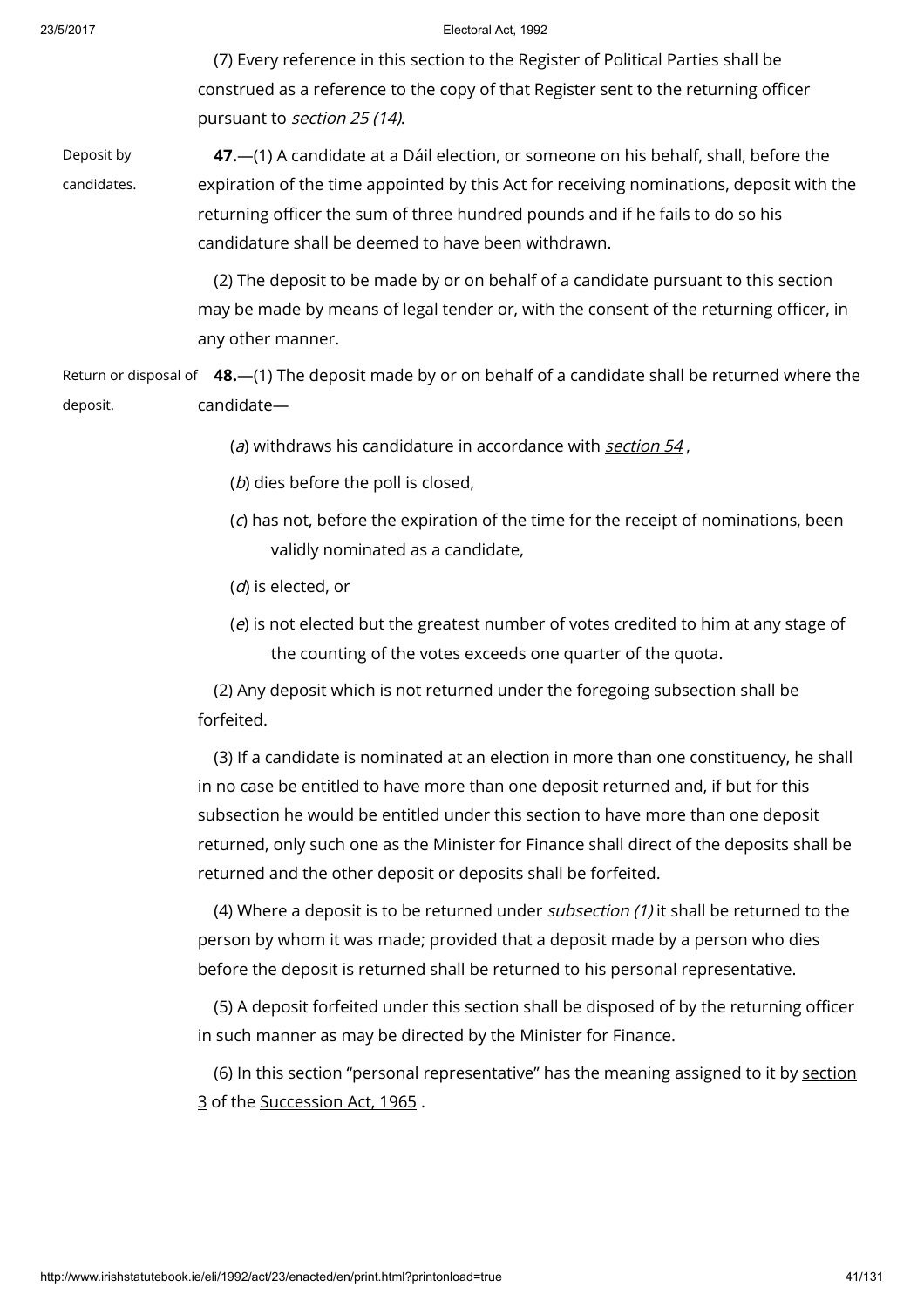Times for receiving

#### 23/5/2017 Electoral Act, 1992

nominations. 49.—The earliest time for receiving nominations shall be 10 a.m. on the day (disregarding any excluded day) next following the latest date for the publication of the notice of election and the latest time for receiving nominations shall be 12 noon on the ninth day (disregarding any excluded day) next following the day on which the writ or writs for the election is or are issued.

Delivery of nomination papers. times specified in **[section](http://www.irishstatutebook.ie/1992/en/act/pub/0023/print.html#sec49) 49**, by the candidate or his proposer. 50.—(1) Every nomination paper shall be delivered to the returning officer within the

> (2) The delivery of the nomination paper shall be made by the candidate in person except that, where the candidate is proposed by another person, it may be made either as aforesaid or by the proposer in person.

> (3) The returning officer shall attend to receive nominations at the place specified in that behalf in the notice of election between the hours of 10 a.m. and 12 noon and between the hours of 2 p.m. and 5 p.m. on the day (disregarding any excluded day) before the latest date for receiving nominations and between the hours of 10 a.m. and 12 noon on the said latest date.

Selection of

nomination papers. they are received by him; and the first valid nomination paper nominating a candidate 51.—The returning officer shall number the nomination papers in the order in which for election shall be deemed to be the nomination of that candidate for that constituency.

Ruling on validity of

nomination papers. within one hour after its delivery to him and may rule that it is invalid if, but only if, he 52.—(1) The returning officer shall rule on the validity of each nomination paper considers that it is not properly made out or signed.

> (2) The candidate nominated by each nomination paper and his proposer, if any, and one other person designated by the candidate or his proposer, as the case may be, and no other person, except with the permission of the returning officer, shall be entitled to attend while the said nomination paper is being ruled upon by the returning officer.

(3) The returning officer shall object to the name of a candidate in a nomination paper if such name—

(a) is not a name by which the candidate is commonly known; or

(b) is misleading and likely to cause confusion; or

(c) is unduly long; or

(d) contains a political reference;

and where a returning officer so objects, he shall allow the candidate or his proposer, as may be appropriate, to amend the name and, if it is not so amended to the returning officer's satisfaction, the returning officer may amend it, as he thinks fit, after consultation with the candidate or his proposer, if either is present, or may rule that the nomination paper is invalid as not being properly made out.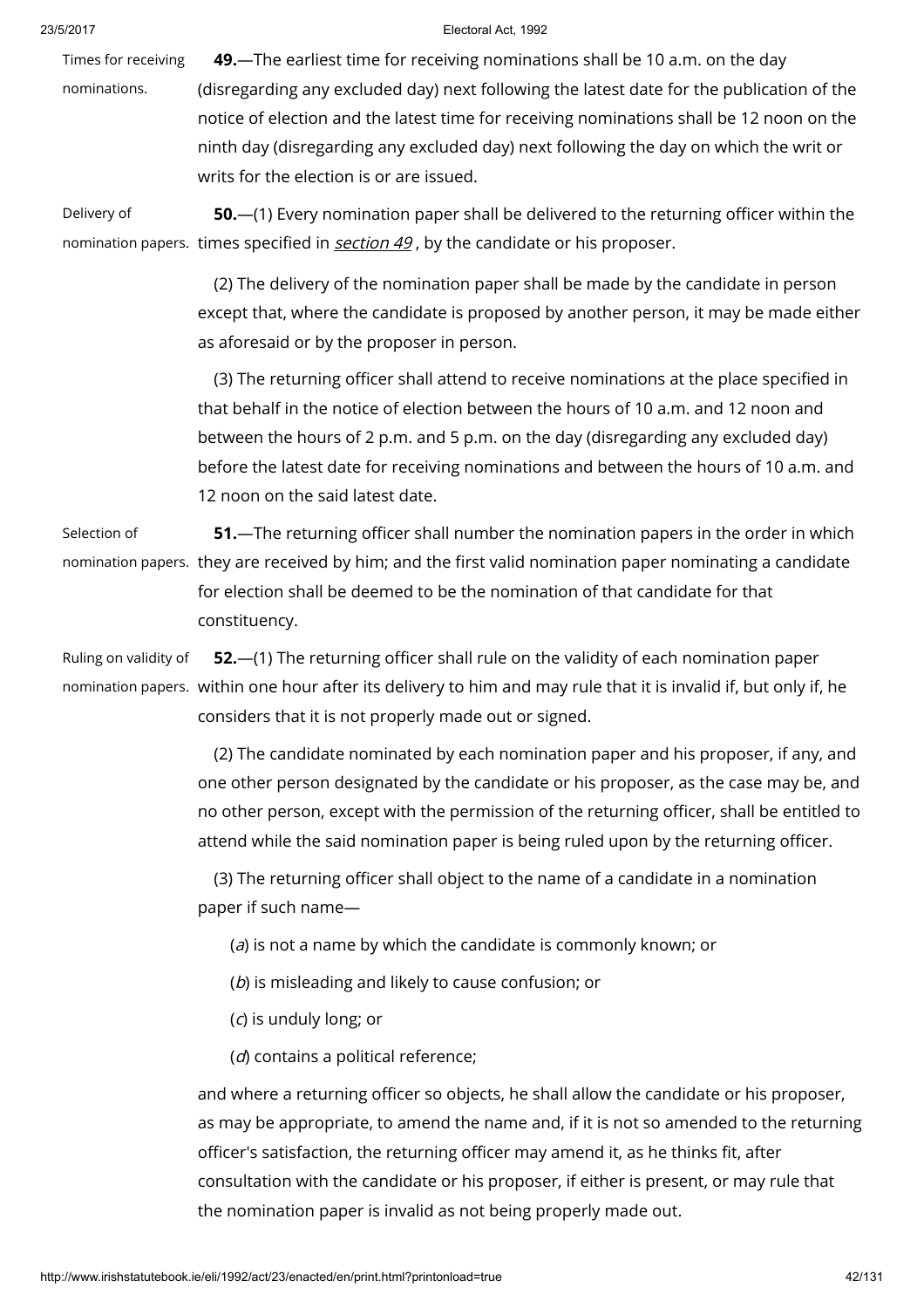(4) The returning officer shall object to the description of a candidate in a nomination paper which is, in his opinion, incorrect, insufficient to identify the candidate or unnecessarily long or which contains a political reference other than, where appropriate, a reference to a public or elected office held, or formerly held, by the candidate or an entry made pursuant to *sub[section](http://www.irishstatutebook.ie/1992/en/act/pub/0023/print.html#sec46) (4)* or (5) of section  $46$ . Where the returning officer so objects, he shall allow the candidate or his proposer, as may be appropriate, to amend the description and, if it is not so amended to the returning officer's satisfaction, the returning officer may amend or delete it, as he thinks fit, after consultation with the candidate or his proposer, if either is present, or may rule that the nomination paper is invalid as not being properly made out.

(5) When the returning officer has ruled on the validity of a nomination paper, he shall put a note of his decision on the nomination paper and shall sign the note. If he rules that the paper is invalid, he shall include a statement of his reasons. His decision under this section shall be final subject only to reversal on a petition questioning the election.

(6) As soon as practicable after ruling on the validity of a nomination paper, the returning officer shall give, by post or otherwise, notice in writing of his ruling to the candidate.

(7) Every person in respect of whom a nomination paper has, under this section, been determined to be valid and whose candidature is not withdrawn in accordance with [section](http://www.irishstatutebook.ie/1992/en/act/pub/0023/print.html#sec47) 54 or is not deemed under section 47 (1) or  $62$  (1) to have been withdrawn shall stand validly nominated as a candidate.

Publication of nominations. 53.—The returning officer shall, as soon as practicable after he has ruled that a nomination paper is valid, cause a notice to be displayed outside the place at which he is receiving nominations stating the name and description of the person nominated in the paper and the name and address of his proposer, if any.

Withdrawal of candidature. 54.—(1) A candidate may withdraw his candidature by a notice of withdrawal signed by him and delivered in person by him or by his proposer to the returning officer not later than the hour of 12 noon on the day (disregarding any excluded day) next following the latest date for receiving nominations.

> (2) Where the returning officer is satisfied that a candidate wishes to withdraw his candidature and that the candidate and his proposer are unable to attend, withdrawal may be effected by delivering to the returning officer, not later than the said hour, a notice of withdrawal signed by the candidate and by the person delivering the notice.

Publication of withdrawal. 55.—The returning officer shall, immediately on the delivery to him of a notice of withdrawal under [section](http://www.irishstatutebook.ie/1992/en/act/pub/0023/print.html#sec54) 54, give public notice of the withdrawal (and, in the case of the withdrawal of a candidate who was nominated by another person as proposer, of the name of the other person).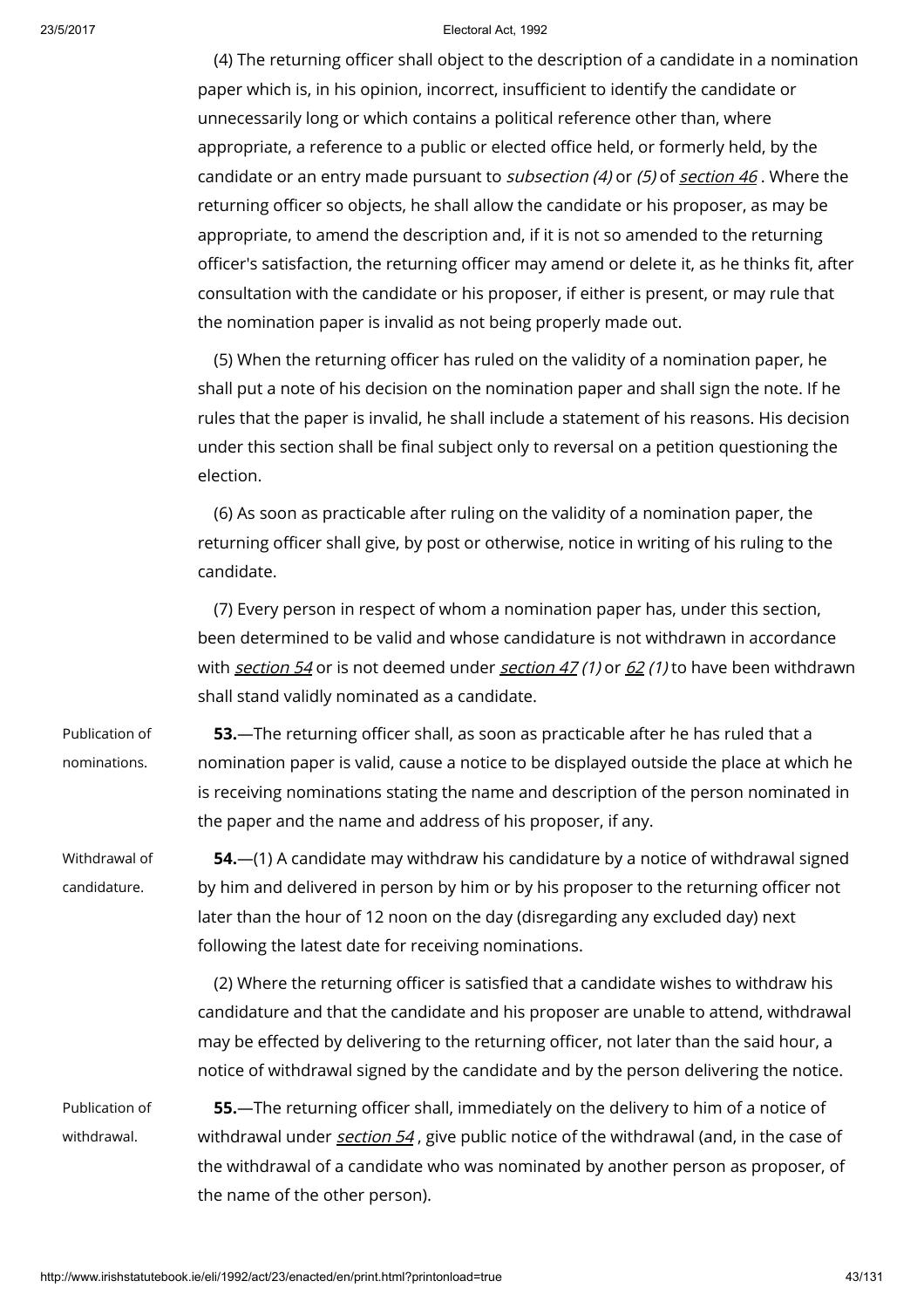Obstruction of nominations.

23/5/2017 Electoral Act, 1992

56.—(1) If the proceedings for or in connection with the nomination of candidates are obstructed by violence the returning officer may adjourn the proceedings to a later hour on the same day or to the next following day (disregarding any excluded day) and, if he so considers it necessary, he may further adjourn the proceedings until such obstruction shall have ceased.

(2) Where any proceedings for or in connection with such nomination are adjourned under this section, the returning officer shall so inform the Minister who may, by order, postpone the latest time for receiving nominations in the constituency for a period equal to the period of such adjournment and appoint the day for the taking of the poll in that constituency. In case the Minister appoints a day under this section the poll shall be taken in the constituency concerned on the day so appointed and the order under [section](http://www.irishstatutebook.ie/1992/en/act/pub/0023/print.html#sec96) 96 shall, in so far as it relates to the constituency, be construed and have effect as if the day appointed under this section were the day specified in the said order for taking the poll.

Candidates entitled to free postage. 57.—(1) Subject to *subsections (2)* and (4), each candidate at a Dáil election shall, subject to such conditions as may be specified under [section](http://www.irishstatutebook.ie/1983/en/act/pub/0024/sec0074.html#sec74) 74 of the Postal and [Telecommunications](http://www.irishstatutebook.ie/1983/en/act/pub/0024/index.html) Services Act, 1983 , be entitled to send, free of any charge for postage, to each person on the register of Dáil electors for the constituency or to any combination of such persons, one postal communication containing matter relating to the election only and not exceeding 50 grammes in weight.

- (2) (a) Where at any Dáil election, any person is a candidate, other than a candidate to whom subsection (4) refers, in more than one constituency he shall not be entitled to exercise the right of free postage conferred by this section in respect of more than one such constituency.
	- (b) A candidate to whom *paragraph (a)* applies, or his agent, shall indicate in writing to An Post the constituency in respect of which he wishes to exercise his right to free postage under this section.

(3) A candidate shall not be entitled to exercise the right of free postage conferred by this section before he is validly nominated, unless he has given such security as may be required by An Post for the payment of the postage on all communications sent by him under this section in case he does not eventually become nominated.

(4) Where in a constituency two or more candidates at a Dáil election are candidates of the same political party then for the purposes of this section those candidates shall be regarded as a single candidate.

(5) The Minister may, after consultation with the Minister for Tourism, Transport and Communications and such other persons as he considers appropriate, by order amend the provisions of this section.

(6) (a) The Minister may revoke or amend an order under this section (including an order under this subsection).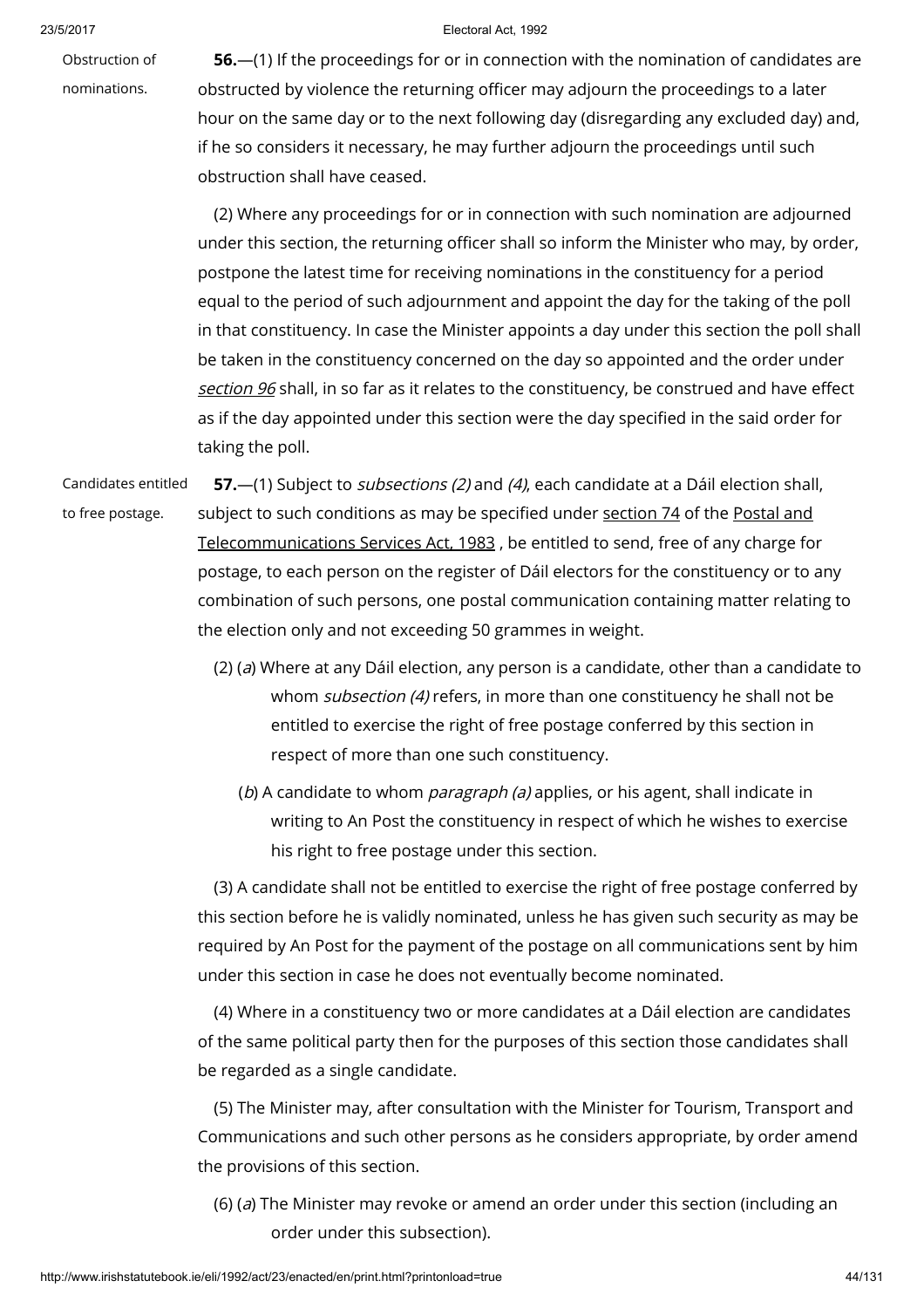- (b) Where an order under this section (including an order under this subsection) is proposed to be made, a draft thereof shall be laid before each House of the Oireachtas and the order shall not be made until a resolution approving of the draft has been passed by each such House.
- Procedure after nominations. 58.—If at 12 noon on the day (disregarding any excluded day) next following the latest date for receiving nominations—
	- (a) the number of candidates standing nominated exceeds the number of vacancies to be filled, the returning officer shall adjourn the Dáil election and take a poll in accordance with this Act, or
	- (b) the number of candidates standing nominated is equal to or less than the number of vacancies to be filled, the returning officer shall forthwith declare the candidates standing nominated to be elected and shall return their names to the Clerk of the Dáil in the manner provided for in [section](http://www.irishstatutebook.ie/1992/en/act/pub/0023/print.html#sec39) 39 (4) and give public notice in accordance with the provisions of [section](http://www.irishstatutebook.ie/1992/en/act/pub/0023/print.html#sec127) 127.

## PART XI

# Agents of Candidates

Appointment of agents. 59.—(1) A candidate may appoint one election agent to assist him generally in relation to a Dáil election.

> (2) A candidate or his election agent may appoint with respect to any polling district in the constituency one deputy agent to assist the candidate in the polling district and to act therein as deputy for the candidate's election agent.

(3) The appointment of an election agent may be revoked by the candidate and the appointment of a deputy agent may be revoked by the candidate or his election agent.

(4) Where the appointment of an agent under this section is revoked or an agent appointed under this section dies, resigns or becomes incapable of acting during a Dáil election, another agent may be appointed under this section in his place.

(5) The person by whom an agent is appointed under this section shall immediately after the appointment give written notice of the appointment and of the name and address of the agent to the returning officer.

| General provisions | <b>60.</b> —(1) A candidate or his election agent may appoint agents to be present on the |
|--------------------|-------------------------------------------------------------------------------------------|
| as to agents.      | candidate's behalf—                                                                       |

- $(a)$  at the issue of ballot papers to postal voters,
- $(b)$  in polling stations,
- (c) at the opening of the postal ballot boxes, and
- $(d)$  at the counting of the votes.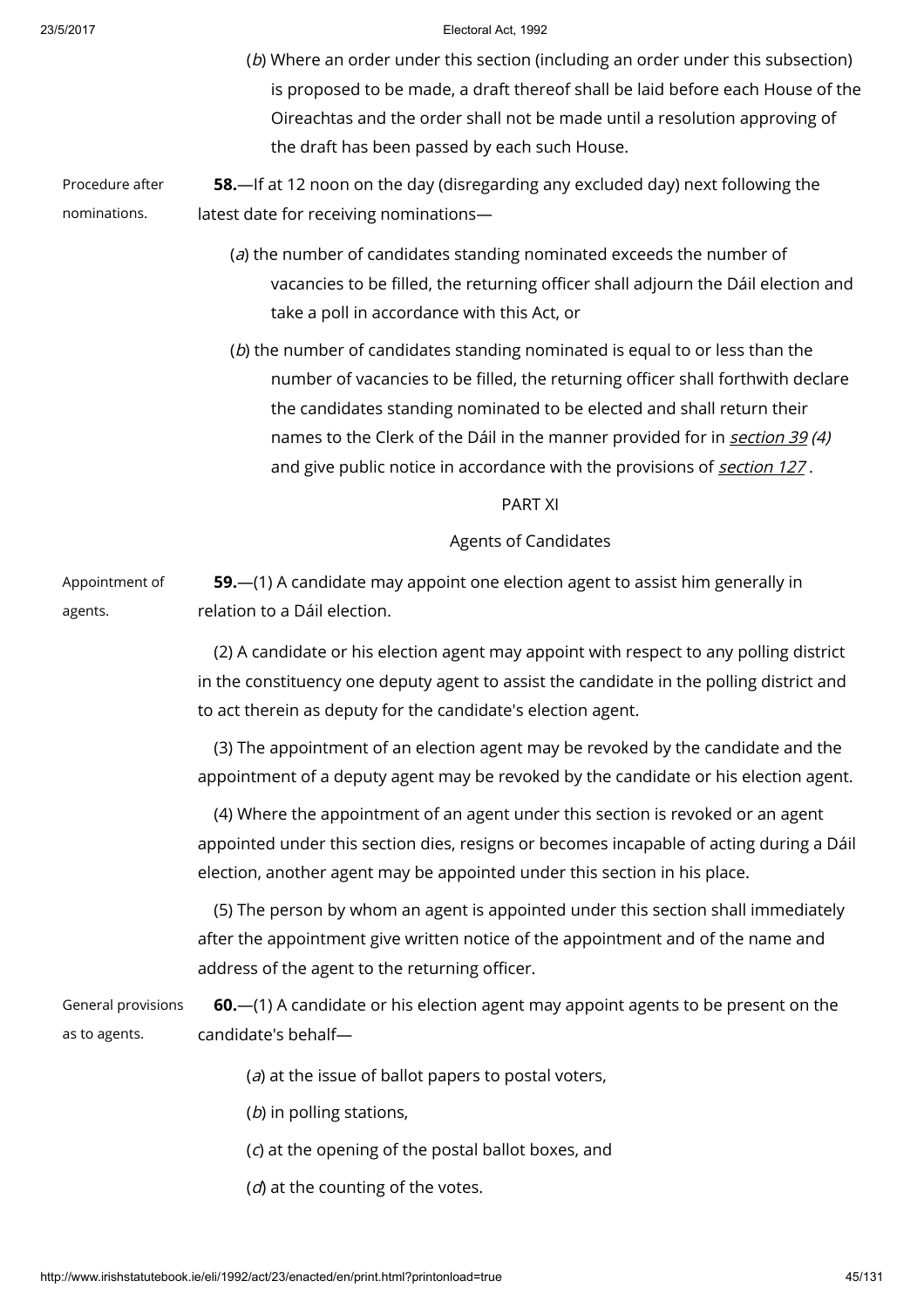(2) Subject to the provisions of *subsection (3)*, the number of agents who may be appointed to be present on behalf of any candidate shall be fixed by the returning officer so, however, that the same number shall be allowed on behalf of every candidate.

(3) A candidate or his election agent may appoint one person (in this Act referred to as a "personation agent") to be present as the candidate's agent in each polling station for the purpose of assisting in the detection of personation, and such appointment shall be in writing.

(4) An appointment under this section may be revoked by the candidate or his election agent.

(5) A candidate or his election agent shall, not later than the time for the commencement of the issue of ballot papers to postal voters, give written notice to the returning officer of the name and address of every agent appointed by the candidate or his election agent to be present at the said issue and the returning officer may refuse to admit to the place where the ballot papers are to be issued any agent whose name and address have not been so notified to him.

(6) A candidate or his election agent shall, not less than 2 days (disregarding any excluded day) before the polling day, give written notice to the returning officer of the name and address of every personation agent appointed by the candidate or his election agent together with the name of the polling station for which the personation agent is appointed. A personation agent appointed in accordance with this section and whose name and address have been duly notified to the returning officer shall be entitled to be present in the polling station referred to in the notification during the period commencing 30 minutes before the time fixed by the Minister for the commencement of the poll and ending when the ballot boxes have been sealed by the presiding officer pursuant to **[section](http://www.irishstatutebook.ie/1992/en/act/pub/0023/print.html#sec110) 110 (2)**, and the documents and materials specified in that section have been placed in sealed packets.

(7) A candidate or his election agent shall, not less than 2 days (disregarding any excluded day) before the polling day, give written notice to the returning officer of the name and address of every agent appointed by the candidate or his election agent to be present at the opening of the postal ballot boxes and the returning officer may refuse to admit to the place where the postal ballot boxes are to be opened any agent whose name and address have not been so notified to him.

(8) A candidate or his election agent shall, not less than 2 days (disregarding any excluded day) before the polling day, give written notice to the returning officer of the name and address of every agent appointed by the candidate or his election agent to be present at the counting of the votes and the returning officer may refuse to admit to the place where the votes are to be counted any agent whose name and address have not been so notified to him.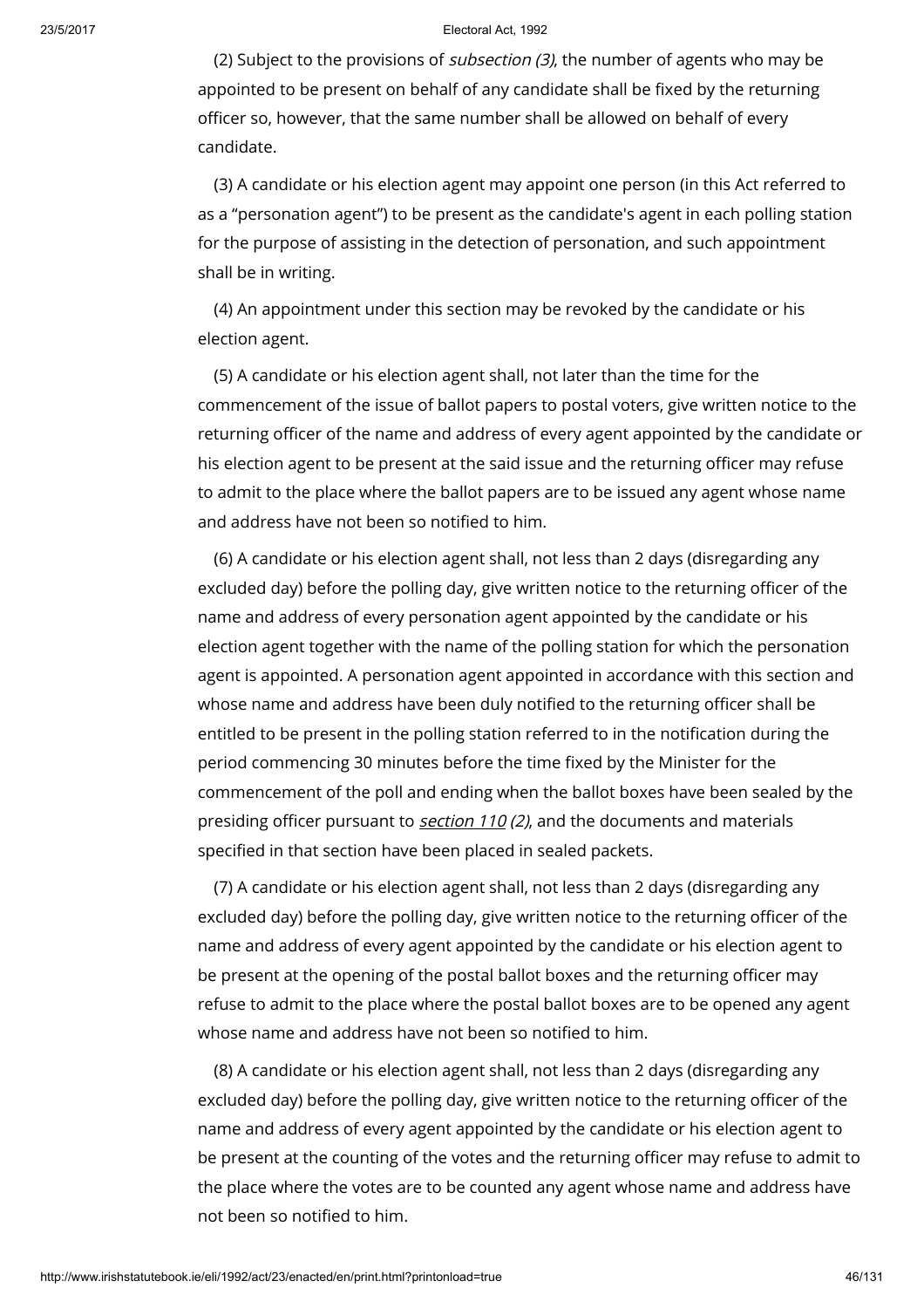(9) Where the appointment of an agent under this section is revoked or an agent appointed under this section dies, resigns or becomes incapable of acting during a Dáil election, another agent may be appointed under this section in his place and, where such an appointment is made, the person making the appointment shall forthwith give written notice of the name and address of the agent appointed to the returning officer.

(10) A candidate may lawfully do or assist in the doing of any thing which may lawfully be done on his behalf by an agent appointed under this [section](http://www.irishstatutebook.ie/1992/en/act/pub/0023/print.html#sec59) or section 59 and may be present (in addition to, or in substitution for, any such agent) at any place at which any such agent may, pursuant to this Act, be present.

(11) Any thing required by this Act to be done in the presence of an agent of a candidate shall not be invalidated by reason only of the agent's not being present at the time and place appointed for doing such thing.

Officers not to act as **61.—(1)** A returning officer or a person employed by him for any purpose relating to agents of candidates, further associated in furthering the candidature of a candidate or promoting the interests of a candidatures etc. a Dáil election shall not act as an agent for a candidate at that election and shall not be political party at the election.

> (2) A returning officer shall not employ in any capacity for the purposes of a Dáil election a person who has been employed by or on behalf of a candidate in or about the election or has been associated in furthering the candidature of a candidate or promoting the interests of a political party at an election.

## PART XII

Death of Candidate or Outgoing Chairman of Dáil

Death of a candidate.

62.—(1) Where, not less than forty-eight hours before the latest time for receiving nominations the returning officer becomes satisfied that a candidate standing nominated has died, the returning officer shall immediately give public notice to that effect and the candidature of the candidate shall be deemed to have been withdrawn.

(2) Where, at any time during the period beginning forty-eight hours before the latest time for receiving nominations and ending on the commencement of the poll, the returning officer becomes satisfied that a candidate standing nominated for election has died, the following provisions shall have effect in relation to the Dáil election—

- (a) the returning officer shall forthwith notify the Minister and the Clerk of the Dáil of the death of the candidate and at the same time, if notice of the poll has been given, he shall countermand the poll,
- (b) the returning officer shall forthwith give public notice that all acts done in connection with the election (other than the nomination of the surviving candidates) are void and that a fresh election will be held,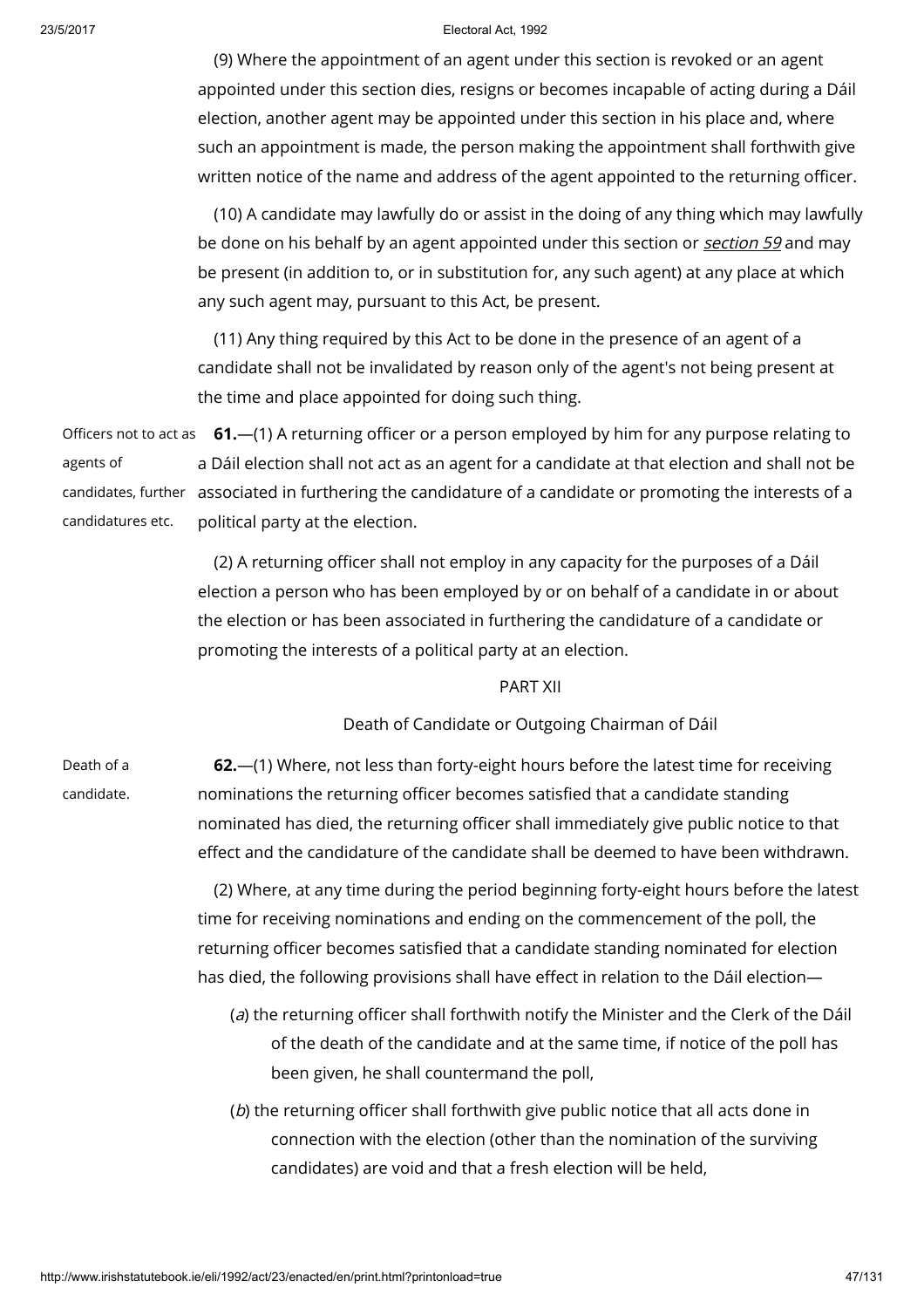- (c) all the proceedings for the election shall be commenced afresh, but a fresh nomination or consent shall not be necessary in respect of any candidate who stood nominated at the time when notification of the death of the candidate was sent to the Minister,
- ( $d$ ) at the fresh election the earliest time for receiving nominations shall be 10 a.m. on the day (disregarding anyexcluded day) next following the date of the publication of the notice under [section](http://www.irishstatutebook.ie/1992/en/act/pub/0023/print.html#sec44) 44 in relation to the fresh election and the latest time for receiving nominations shall be 12 noon on the ninth day (disregarding any excluded day) next following the date on which the returning officer sends notification of the death of the candidate to the Minister,
- (e) the polling day at the fresh election shall be fixed by the Minister,
- ( $\beta$  for the purposes of *[section](http://www.irishstatutebook.ie/1992/en/act/pub/0023/print.html#sec44) 44* in relation to the fresh election, the returning officer shall be deemed to have received the writ on the day after the day on which he sends notification of the death of the candidate to the Minister,
- (g) sub[section](http://www.irishstatutebook.ie/1992/en/act/pub/0023/print.html#sec25) (14) of section 25 shall not apply in relation to the fresh election and references to the Register of Political Parties contained otherwise in that section shall, in relation to the fresh election, be construed as a reference to the copy of that Register sent to the returning officer in relation to the original election.

(3) Where, at any time after the commencement of the poll in a constituency and before the close of such poll, the returning officer becomes satisfied that a candidate has died—

- (a) all votes cast at the Dáil election in the constituency shall be disregarded and the ballot papers shall be destroyed by the returning officer,
- (b) the provisions of *paragraphs (a)* to  $(g)$  of *subsection (2)* shall apply.

(4) Where a candidate at a Dáil election dies in circumstances other than those referred to in *subsections (1), (2)* or (3) his death shall not invalidate his nomination or any preference recorded for him and if he is elected his election shall not be invalidated by reason of his death, but he shall be deemed to have vacated his membership of the Dáil immediately after his election.

(5) Where a poll is countermanded under this section, all ballot papers issued to postal voters and special voters shall be disregarded and the returning officer shall destroy all ballot papers received by him for inclusion in the countermanded poll.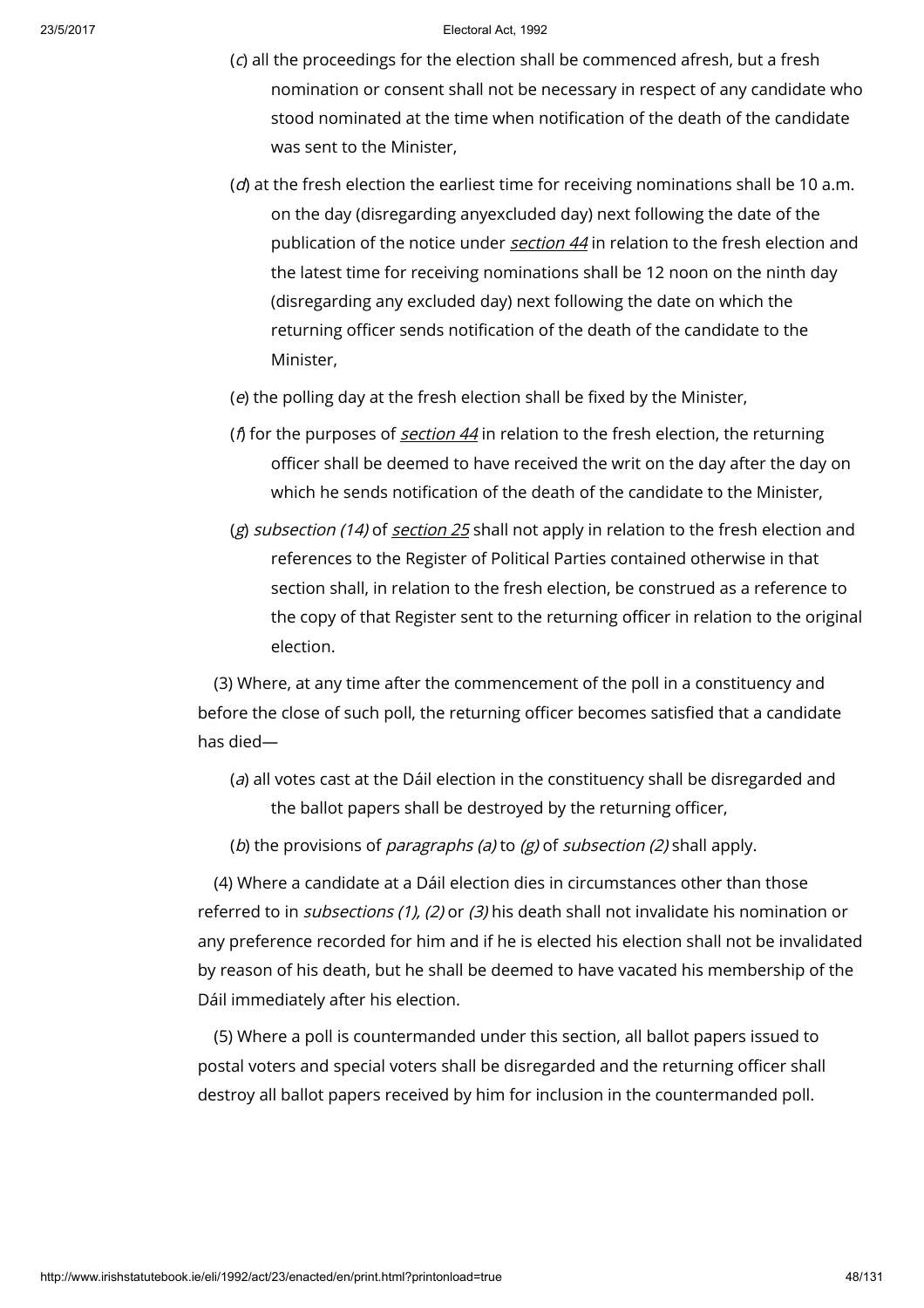Death of outgoing

Chairman of Dáil.

63.—(1) Where an outgoing Chairman of the Dáil within the meaning of *[section](http://www.irishstatutebook.ie/1992/en/act/pub/0023/print.html#sec36) 36* who has not announced to the Dáil before its dissolution that he does not desire to become a member of the Dáil at the general election consequent on the dissolution dies before the close of the poll in the constituency for which he is deemed by virtue of that section to be elected, the following provisions shall have effect:

- (a) if the Clerk of the Dáil becomes satisfied that the outgoing Chairman of the Dáil has died before the issue of the writ to the returning officer for the constituency, that section shall cease to have effect in respect of the general election;
- (b) if, after the issue of the writ and before the commencement of the poll in the constituency, the Clerk of the Dáil becomes satisfied that the outgoing Chairman of the Dáil has died—
	- (i) the Clerk of the Dáil shall, upon being satisfied of the fact of the death, recall the writ and issue in lieu thereof to the returning officer a writ (in this paragraph referred to as the new writ) so worded that it directs him to cause an election to be held of the full number of members of the Dáil for the constituency and he shall, at the same time as he issues the new writ, notify the Minister of its issue;
	- (ii) the returning officer shall, upon being satisfied of the death, or upon receiving the new writ (whichever first happens), countermand the poll if notice thereof has been given;
	- (iii) all the proceedings for the election shall be commenced afresh;
	- (iv) the returning officer shall give public notice that all acts done in connection with the election (other than the nomination of the surviving candidates) are void and that a fresh election will be held;
	- (v) in the fresh election—
		- (I) the latest time for receiving nominations shall be 12 noon on the last day of the period which consists of the nine days (disregarding any excluded day) next following the day on which the new writ is issued and the polling day shall be fixed by the Minister,
		- (II) no fresh nomination or consent shall be necessary in respect of any candidate who stood nominated, in case there was a countermand of the poll under *subparagraph (ii)*, at the time of the countermand of the poll and, in any other case, at the time of the receipt by the returning officer of the new writ;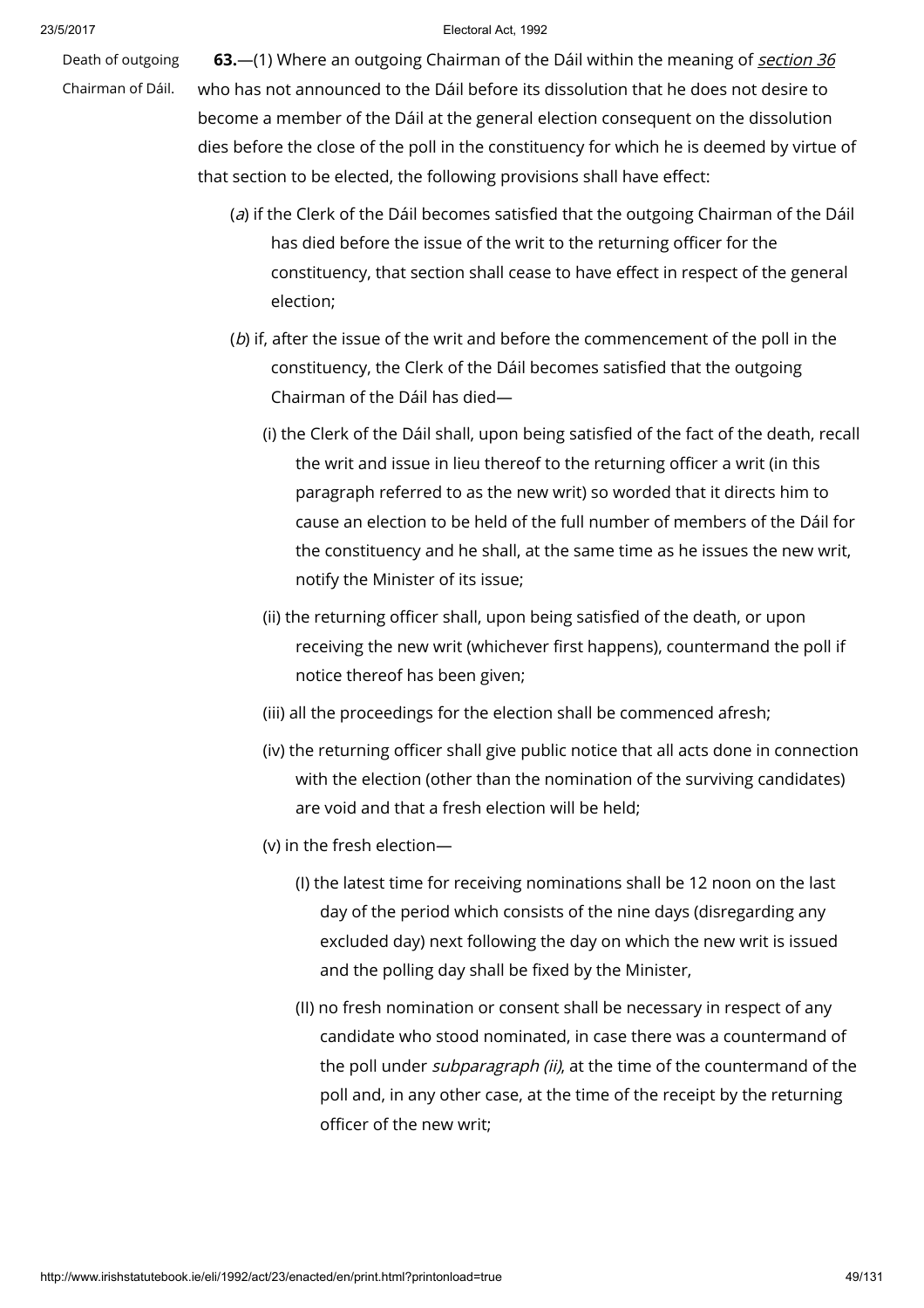- (vi) subsection (14) of [section](http://www.irishstatutebook.ie/1992/en/act/pub/0023/print.html#sec25) 25 shall not apply in relation to the fresh election and references to the Register of Political Parties contained otherwise in that section shall, in relation to the fresh election, be construed as a reference to the copy of that Register sent to the returning officer in relation to the original election;
- (c) if the returning officer becomes satisfied that the outgoing Chairman of the Dáil has died after the commencement of the poll in the constituency and before the close of such poll—
	- (i) all votes cast at the election in the constituency shall be disregarded and the ballot papers destroyed by the returning officer,
	- (ii) the provisions of *subparagraphs* (*i*) to (*vi*) of *paragraph* (*b*) shall apply.

(2) Where a poll is countermanded under this section, all ballot papers issued to postal voters and special voters shall be disregarded and the returning officer shall destroy all ballot papers received by him for inclusion in the countermanded poll.

## PART XIII

# Postal Voting

Voting by post. 64.—A returning officer for a constituency shall, as soon as practicable after the adjournment of a Dáil election for the purpose of taking a poll, send to each Dáil elector whose name is on the postal voters list for the constituency a ballot paper and form of receipt in the form directed by the Minister, and if the ballot paper duly marked by the said elector and accompanied by the said receipt duly signed by him is received by the returning officer before the close of the poll, it shall be counted by him and treated for all purposes in the same manner as a ballot paper placed in a ballot box in the ordinary way at the taking of the poll.

Voting by electors referred to in [section](http://www.irishstatutebook.ie/1992/en/act/pub/0023/print.html#sec12) 12 . 65.—(1) The provisions of this Part shall apply to the issue of ballot papers to, and the return of such ballot papers by, electors whose names are entered in the postal voters list pursuant to *[section](http://www.irishstatutebook.ie/1992/en/act/pub/0023/print.html#sec14) 14 (c)* subject to the following modifications—

- (a) an elector whose name is so entered in the postal voters list, in order to cast his vote, shall, in the presence of an authorised person and no other person, do the following things in the following order—
	- (i) produce to the authorised person a ballot paper (in relation to which the authorised person shall satisfy himself that it is unmarked) and a form of declaration of identity in the form directed by the Minister;
	- (ii) complete and sign the said declaration of identity;
	- (iii) hand the declaration of identity to the authorised person who shall, if he is satisfied as to the identity of the person who has signed the declaration of identity, witness the signature;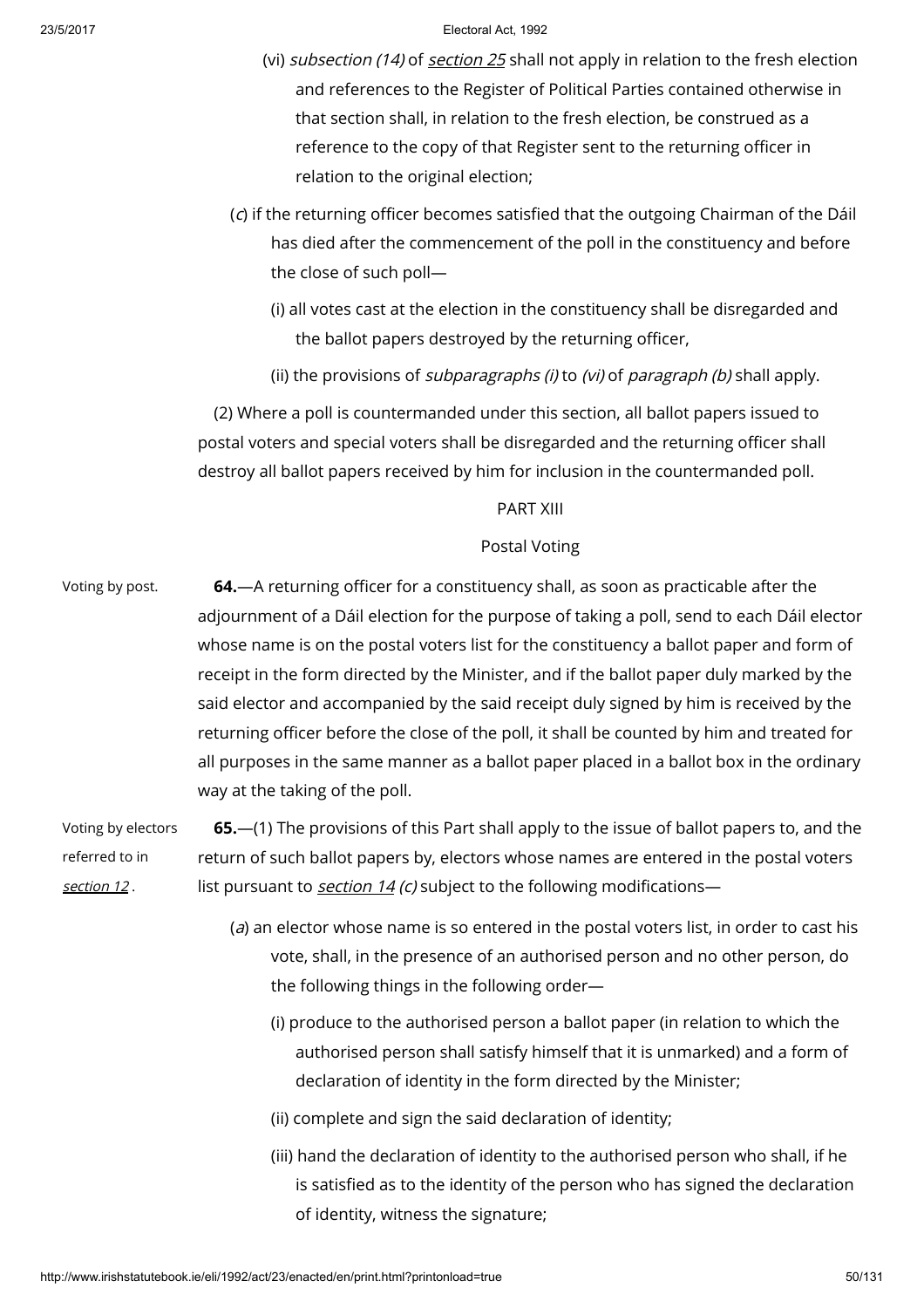(iv) mark, in secret, his ballot paper;

- (v) place the marked ballot paper in the ballot paper envelope and effectually seal such envelope;
- (vi) place the ballot paper envelope and the completed declaration of identity in the covering envelope and effectually seal that envelope;
- (b) a reference to "receipt", in relation to documents appropriate to such electors, shall be construed as a reference to "declaration of identity"; and
- (c) a reference to "receipt duly signed", in relation to such documents, shall be construed as a reference to "declaration of identity duly signed and witnessed".

(2) In this section—

"authorised person" means a person appointed by the Secretary of the Department of Foreign Affairs to be an authorised person for the purposes of this section;

"ballot paper [envelope"](http://www.irishstatutebook.ie/1992/en/act/pub/0023/print.html#sec68) and "covering envelope" have the meanings specified in section 68 (3).

Form of ballot paper and receipt. 66.—(1) The ballot paper to be sent to postal voters shall be in the same form as, and indistinguishable from, the ballot papers delivered to other electors.

> (2) The receipt sent with the ballot paper to postal voters shall be in the form directed by the Minister and shall have printed thereon the instructions to the voter.

Presence of agents. 67.—The returning officer, his assistants and clerks, members of the Garda Síochána on duty, the agents of the candidates appointed for this purpose under [section](http://www.irishstatutebook.ie/1992/en/act/pub/0023/print.html#sec60) 60, and no other person, except with the permission of the returning officer, may be present at the proceedings on the issue of ballot papers and on the opening of the postal voters ballot boxes and the envelopes contained therein.

Issue of postal ballot 68.—(1) The returning officer shall give each candidate at least twenty four hours' papers. notice in writing of the time and place at which, if the election is contested, he will issue the ballot papers to postal voters and of the number of persons each candidate may appoint to attend the said issue and, where any subsequent issue of ballot papers is made, the returning officer shall give each candidate, as soon as practicable, notice of the time and place at which he will make such subsequent issue and of the number of persons each candidate may appoint to attend such issue.

> (2) Each ballot paper issued shall be marked with an official mark which shall be embossed or perforated so as to be visible on both sides of the paper, and the number (including polling district letter) and name of the elector as stated in the postal voters list shall be called out, and a mark shall be placed in a copy of the postal voters list opposite the number of the elector to denote that a ballot paper has been issued to the elector, but without showing the number of the ballot paper issued to him.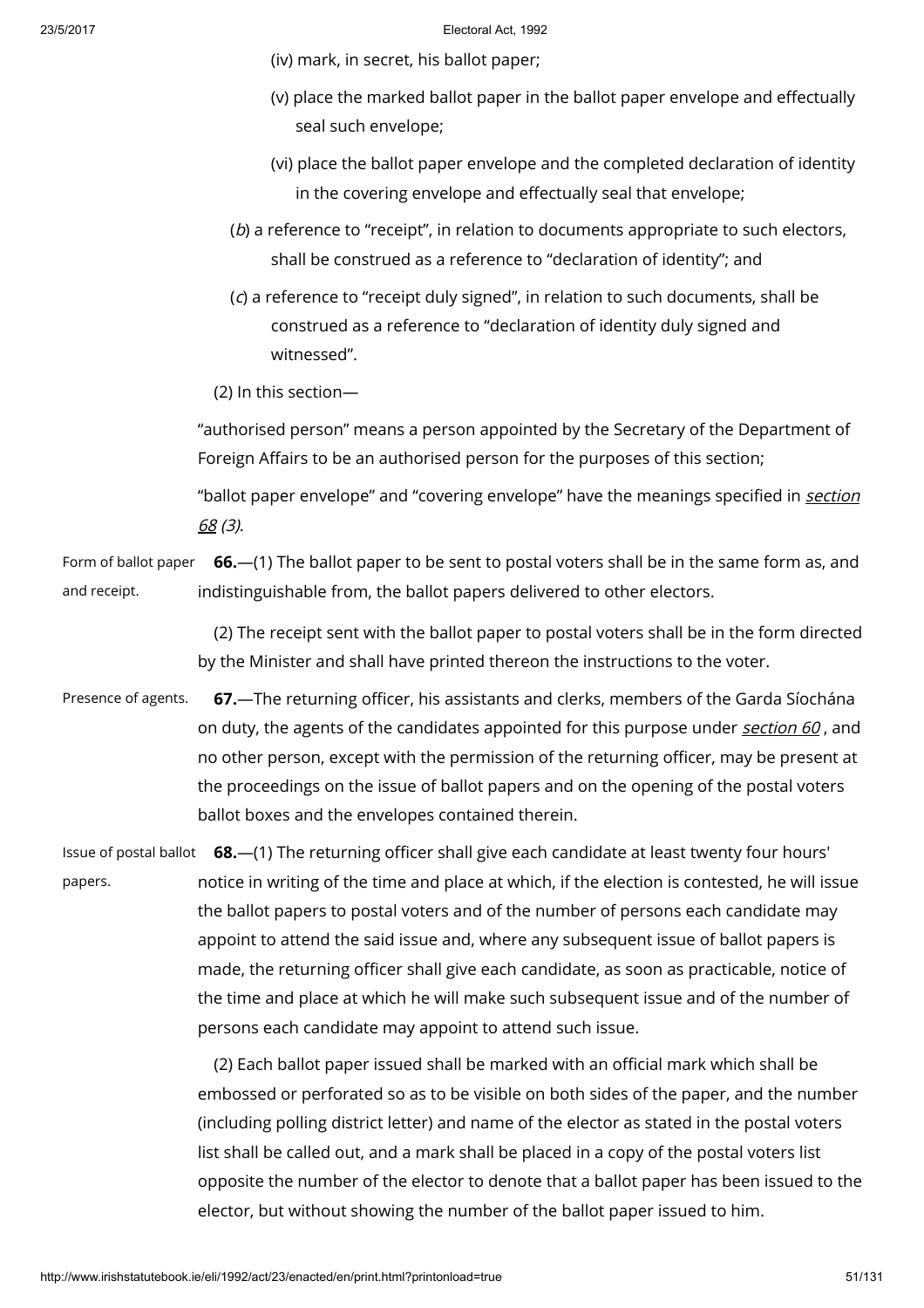- (3) The returning officer shall place in an envelope addressed to the postal voter—
	- (a) the ballot paper,
	- (b) the form of receipt,
	- (c) an envelope (in this Part referred to as a "covering envelope") addressed to the returning officer, and
	- (d) a smaller envelope marked "ballot paper envelope",

and shall effectually close the first-mentioned envelope.

(4) All envelopes addressed to the postal voters shall be counted and forthwith delivered by the returning officer to the nearest head post office or such other office as may be arranged with the head postmaster; and the postmaster shall stamp with the date stamp of An Post a form of receipt to be presented by the returning officer, stating the number of envelopes so delivered, and shall immediately forward such envelopes for delivery to the persons to whom they are addressed.

(5) Where an envelope containing a ballot paper and other documents referred to in this section is, before polling day, returned to the returning officer as not having been delivered to a postal voter, the returning officer may readdress the envelope and send it by post to that voter.

Provision of postal voters ballot boxes. reception of the covering envelopes when returned by the postal voters. 69.—(1) The returning officer shall provide a ballot box or ballot boxes for the

> (2) Every such ballot box shall, at the time of the issue of the postal ballot papers, be shown open and empty to the agents present, and shall be sealed with the seal of the returning officer and the seals of such of the agents as desire to affix their seals, and shall be marked "Postal Voters Ballot Box", and with the name of the constituency, and the returning officer shall make provision for the safe custody of such ballot box.

Envelopes to be placed in postal voters ballot boxes. 70.—The returning officer shall, immediately on receipt of covering envelopes, place them unopened in a postal voters ballot box.

Envelopes to be treated as covering  $\,$  than a covering envelope and finds therein any document which it would have been envelopes. 71.—If the returning officer receives, before the close of the poll, an envelope other appropriate to send to him in a covering envelope, he shall—

- (a) securely close the envelope;
- (b) endorse thereon, and sign, a statement that the envelope has been closed by him with the contents intact;
- (c) place the closed envelope in a postal voters ballot box;
- (d) thereafter treat the envelope as a covering envelope;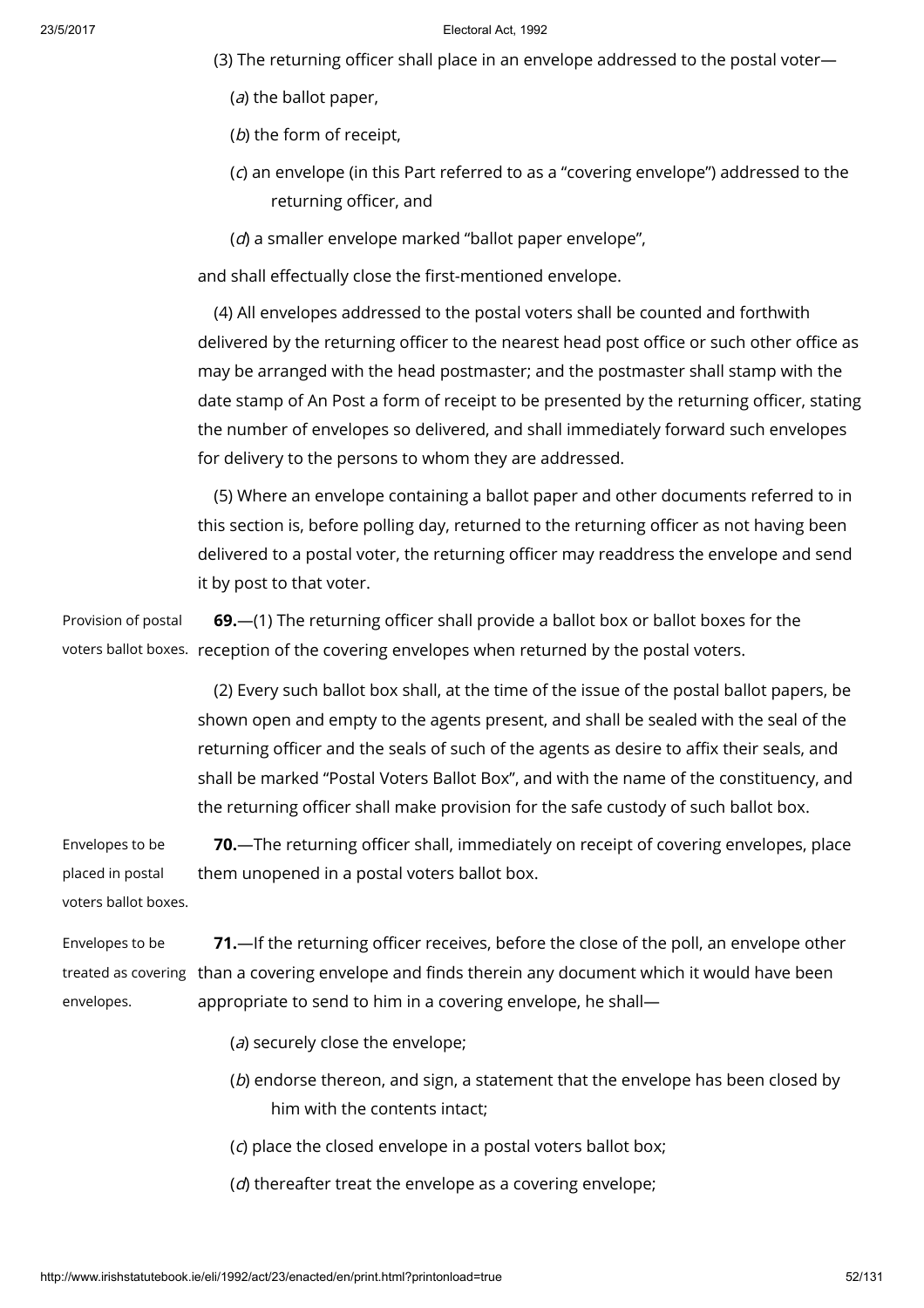and any reference in this Part to a covering envelope shall be construed as including a reference to an envelope which has been dealt with by the returning officer in accordance with this section.

Procedure at close of poll. 72.—At the hour fixed for the closing of the poll the returning officer shall either—

- (a) seal each postal voters ballot box so that no further papers can be inserted therein, or
- (b) forthwith open each such box and extract and deal with the contents thereof in accordance with [section](http://www.irishstatutebook.ie/1992/en/act/pub/0023/print.html#sec73) 73 .

Opening of postal voters ballot boxes. presence of the agents, if any, before the time fixed for the counting of the votes. 73.—(1) The postal voters ballot boxes shall be opened by the returning officer, in the

> (2) Not less than 4 days before the polling day, the returning officer shall give each candidate notice in writing of the time and place at which he will proceed to open the postal voters ballot boxes, and the envelopes contained therein, and of the number of agents each candidate may appoint to be present at the opening. The returning officer shall give the said agents reasonable facilities for overseeing the proceedings at the opening of the boxes and all information with respect thereto which he can give them consistent with the orderly conduct of the proceedings and the performance of his functions.

(3) When a postal voters ballot box has been opened, the returning officer shall extract the covering envelopes therefrom and count and note the number of envelopes so extracted, and shall then open each covering envelope separately and examine the receipt.

(4) If the receipt is found to be duly signed, he shall place the receipt and the ballot paper envelope in separate receptacles or, if the ballot paper is not contained in a ballot paper envelope, he shall place the receipt in the appropriate receptacle and shall place the ballot paper, without unfolding it, in a ballot box in [accordance](http://www.irishstatutebook.ie/1992/en/act/pub/0023/print.html#sec75) with section 75 .

(5) If he is not satisfied that the receipt has been duly signed, he shall endorse the receipt "rejected" and shall attach thereto the ballot paper envelope, without opening such envelope, or, if there is no such envelope, the ballot paper.

(6) Where a receipt does not appear to accompany the ballot paper envelope, the returning officer shall open the envelope, and if it is found to contain the receipt, he shall deal with such receipt and ballot paper in accordance with this Part.

(7) Any receipt not accompanied by a ballot paper, and any ballot paper not accompanied by a receipt, shall be marked "rejected".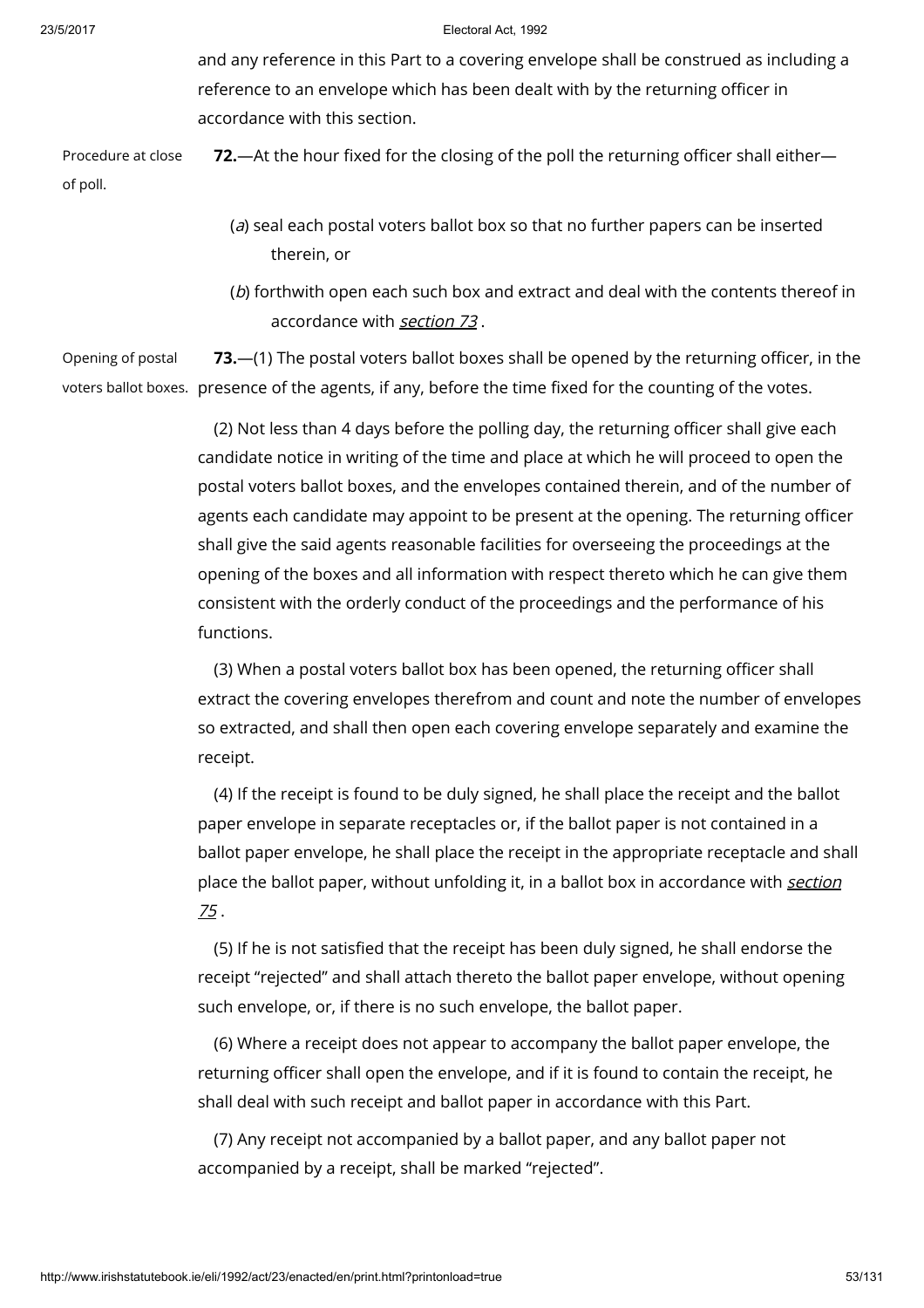(8) Where a ballot paper and receipt are received together, the ballot paper shall not be rejected solely on the ground that the ballot paper and receipt were, or either of them was, not placed in the proper envelopes or envelope or that any such envelope was not closed.

Rejected receipts.  $74.$   $-$ (1) The returning officer shall on a request being made by the agent of a candidate show to the agent any receipt which he is rejecting on the ground that it has not been duly signed.

> (2) The returning officer shall keep all rejected receipts with the attached envelopes or ballot papers, as the case may be, separate from all other documents.

Ballot papers to be placed in ballot boxes.

75.—When the covering envelopes in any postal voters ballot box have been opened and their contents dealt with under the two preceding sections, the returning officer shall open each unopened ballot paper envelope (other than the ballot paper envelopes referred to in *[section](http://www.irishstatutebook.ie/1992/en/act/pub/0023/print.html#sec73) 73 (5)*) and place the ballot paper, without unfolding it, in a ballot box previously shown open and empty to the agents present and sealed with the seal of the returning officer and the seals of such of the agents as desire to affix their seals, which box shall be subsequently treated as a ballot box for the purposes of [section](http://www.irishstatutebook.ie/1992/en/act/pub/0023/print.html#sec114) 114.

Duties of returning to postal voters.

officer in relation to the issue of the postal ballot papers and in the presence of the agents of the documents relating candidates, if any, shall make up in separate packets, sealed with his own seal and 76.—(1) The returning officer, as soon as may be practicable after the completion of sealed by such of the agents as desire to affix their seals, the marked copy of the postal voters list and the counterfoils of the ballot papers: provided that where any subsequent issue of ballot papers is made, the sealed packet containing the marked copy of the postal voters list may be opened by the returning officer for the purposes of that issue, and on completion of that issue, the list and the counterfoils of the ballot papersat that issue shall be made up and sealed in accordance with this section.

> (2) As soon as the returning officer has completed the placing of the ballot papers in the ballot box mentioned in [section](http://www.irishstatutebook.ie/1992/en/act/pub/0023/print.html#sec75) 75 he shall seal up in separate packets-

(a) the receipts which accompanied any ballot papers duly accepted;

(b) any rejected receipts, with envelopes, if any, attached; and

(c) any rejected ballot papers, with envelopes, if any, attached.

(3) Where covering envelopes are received by the returning officer after the close of the poll, or where any envelopes addressed to postal voters are returned as undelivered, the returning officer shall not open such envelopes and shall, subject to his power of readdressing such envelopes pursuant to *[section](http://www.irishstatutebook.ie/1992/en/act/pub/0023/print.html#sec68) 68 (5)*, seal such envelopes up into separate packets.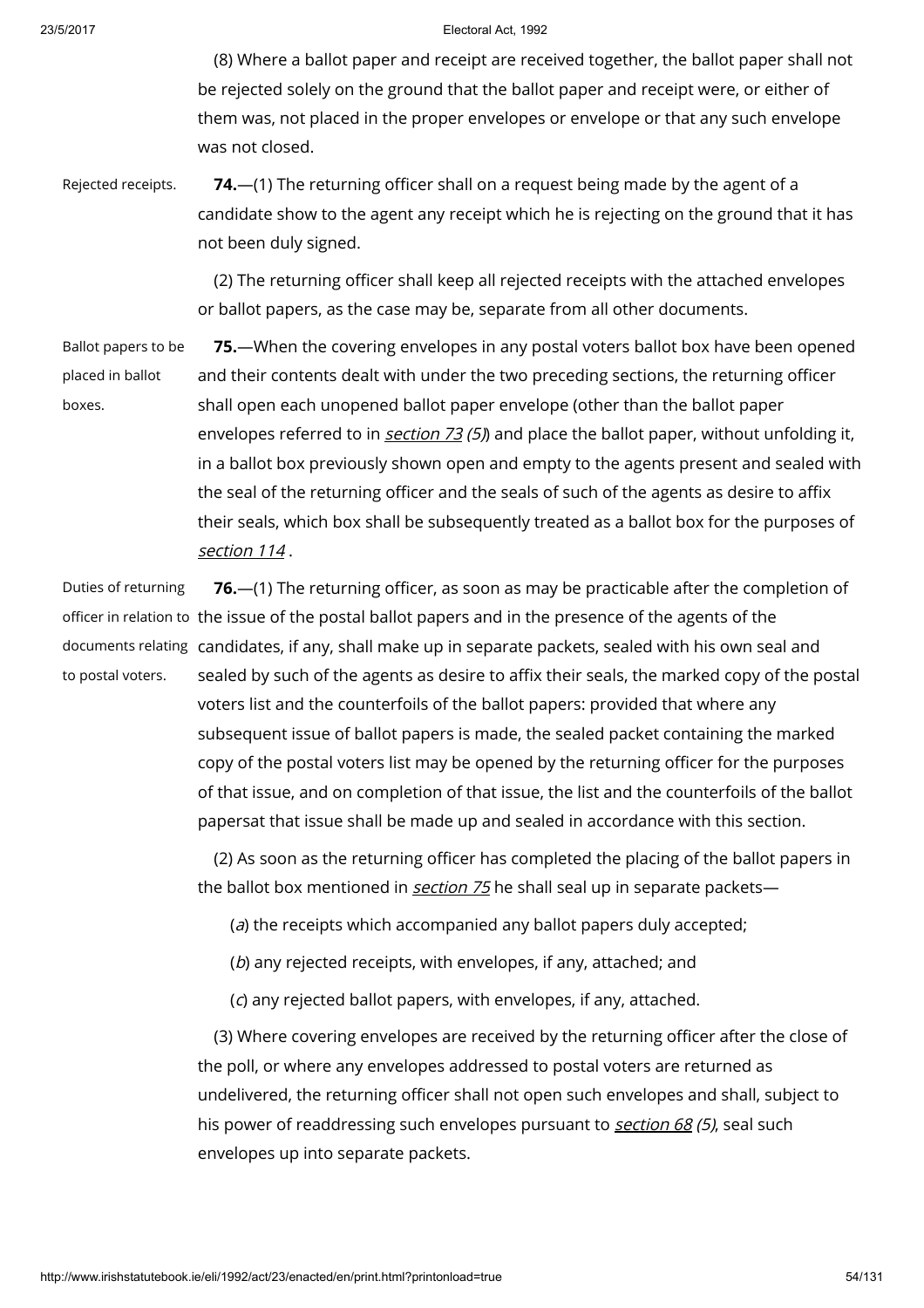(4) The returning officer shall endorse on each packet mentioned in subsections (1), (2) and (3) a description of its contents, and the name of the constituency and the date of the polling day at the election to which such contents relate.

(5) The returning officer shall forward to the Clerk of the Dáil at the same time as he forwards the documents mentioned in [section](http://www.irishstatutebook.ie/1992/en/act/pub/0023/print.html#sec129) 129 —

(a) the packets referred to in the foregoing provisions of this section, and

(b) a statement in such form as may be directed by the Minister showing the number of ballot papers sent to postal voters, and giving with respect to such papers the particulars required by the form.

(6) Any envelopes returned as undelivered and any covering envelopes received by the returning officer after the said packets have been forwarded to the Clerk of the Dáil shall not be opened and shall be forwarded to the Clerk of the Dáil.

Definition of agent. **77.**—In this Part "agent" includes the election agent of a candidate and any person appointed by or on behalf of a candidate to be present at the issue of ballot papers to postal voters or the opening of postal voters ballot boxes.

## PART XIV

## Voting by Special Voters

[Interpretation](http://www.irishstatutebook.ie/1992/en/act/pub/0023/print.html#partxiv) ( <u>Part</u> **78.**—In this Part—

 $XIV$ ).

|                                | "ballot paper envelope" has the meaning specified in section 81 (c),                                                                                                                                                                                                                                                                                                                     |
|--------------------------------|------------------------------------------------------------------------------------------------------------------------------------------------------------------------------------------------------------------------------------------------------------------------------------------------------------------------------------------------------------------------------------------|
|                                | "covering envelope" has the meaning specified in <i>section 81 (d)</i> ;                                                                                                                                                                                                                                                                                                                 |
|                                | "special presiding officer" means a person appointed to be a special presiding officer<br>pursuant to section 80.                                                                                                                                                                                                                                                                        |
| Voting by special<br>voters.   | <b>79.</b> —A Dáil elector whose name is, at the time of a Dáil election, entered in the<br>special voters list for a constituency shall be entitled to vote in that constituency at the<br>poll at the election in accordance with the provisions of section 82 and shall not be<br>entitled to vote in any other manner.                                                               |
| Special presiding<br>officers. | 80.—(1) The returning officer shall, as circumstances may require, for the purposes of<br>this Part appoint one, or more than one, person to be a special presiding officer to<br>carry out the functions conferred on a special presiding officer by this Part.                                                                                                                         |
|                                | (2) The provisions of this Act relating to the powers, rights and duties of a presiding<br>officer appointed for a polling station at an election shall apply to a special presiding<br>officer appointed under this section as if he were a presiding officer so appointed and<br>as if the place where the special voter is casting his vote were a polling station at an<br>election. |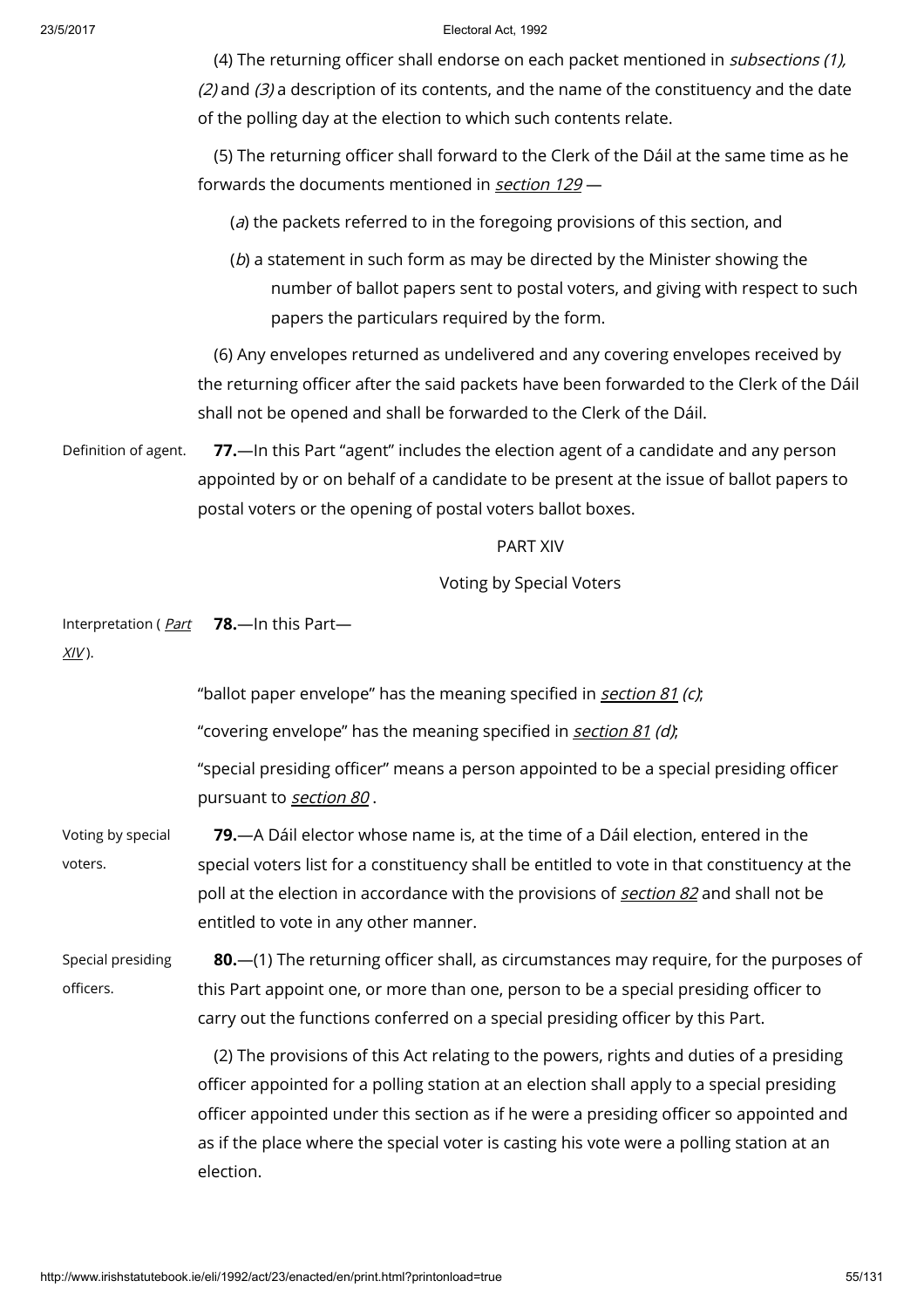(3) The returning officer may perform all or any of the functions of a special presiding officer appointed under this section and the provisions of *subsection (2)* shall apply to the returning officer while he is so performing.

(4) The provisions of *[section](http://www.irishstatutebook.ie/1992/en/act/pub/0023/print.html#sec103) 103* relating to the right of an elector to request that his ballot paper be marked for him by a companion shall not apply in relation to a special voter.

Ballot paper etc. for special voters. 81.—As soon as practicable after the adjournment of the Dáil election for the purpose of taking a poll the returning officer shall cause to be delivered pursuant to [section](http://www.irishstatutebook.ie/1992/en/act/pub/0023/print.html#sec82)  $82$  to every special voter entitled to vote at that election, the following-

- $(a)$  a ballot paper for the election;
- (b) a form of declaration of identity in the form directed by the Minister;
- (c) an envelope marked (and in this Part referred to as a) "ballot paper envelope"; and
- (d) an envelope addressed to the returning officer (in this Part referred to as a "covering envelope").

Method of voting by special voters. 82.—(1) At a Dáil election, a special presiding officer shall, in the presence of a member of the Garda Síochána, deliver to the special voter the form of declaration of identity referred to in [section](http://www.irishstatutebook.ie/1992/en/act/pub/0023/print.html#sec81) 81.

> (2) No person other than the special presiding officer and the member of the Garda Síochána shall be present when the special voter is voting pursuant to this section.

(3) The special voter shall complete the declaration of identity and shall sign it or, if he is unable to write, place his mark thereon and the said signature, or as the case may be mark, shall be witnessed by the special presiding officer.

(4) The special presiding officer shall, on being satisfied as to the identity of the special voter, mark a ballot paper with the official mark and deliver it to the special voter together with a ballot paper envelope.

(5) The special presiding officer shall, as soon as he has given the ballot paper and the ballot paper envelope to the special voter, place a mark against the name of the special voter concerned on a copy of the special voters list to denote that a ballot paper has been issued to such voter but without showing the number of the ballot paper so issued.

(6) The special voter shall thereupon record in secret his vote upon the ballot paper and, when he has so recorded his vote, shall fold the ballot paper so that his vote is concealed and place the ballot paper, so folded, in the ballot paper envelope and seal the envelope and hand the ballot paper envelope to the special presiding officer.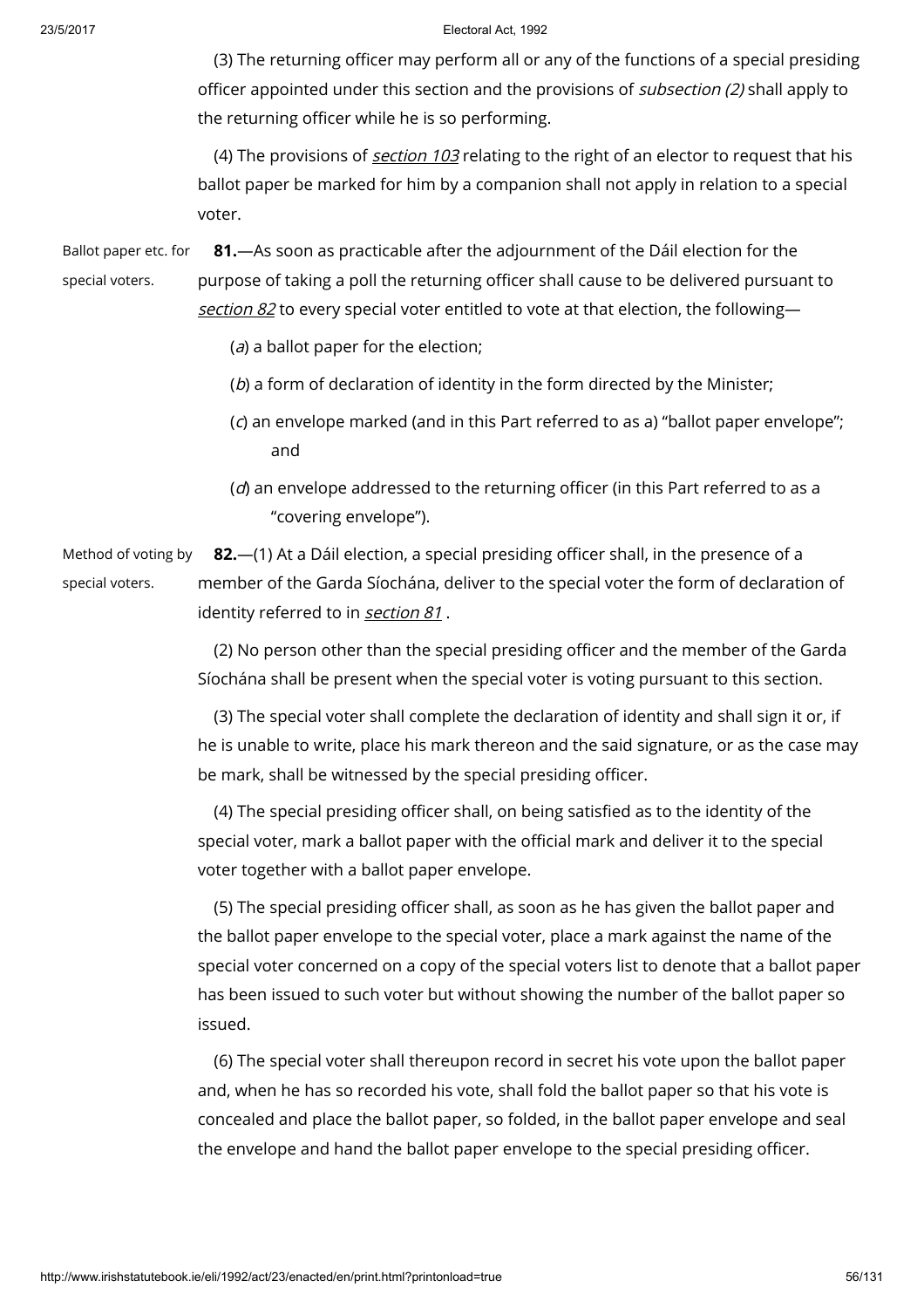(7) The special presiding officer shall, as soon as he has received the ballot paper envelope, place it together with the completed declaration of identity in a covering envelope which he shall thereupon seal and to which he shall affix a label in the form directed by the Minister signed by himself and the member of the Garda Síochána.

Duties of special presiding officer in poll at the Dáil election, deliver to the returning officer every covering envelope relation to covering referred to in **[section](http://www.irishstatutebook.ie/1992/en/act/pub/0023/print.html#sec82) 82** (7). 83.—(1) The special presiding officer shall, before the time fixed for the close of the

envelopes and other

documents.

(2) On the completion of voting by special voters, each special presiding officer shall seal up, in separate packets—

(a) the unused ballot papers and any spoilt ballot papers, placed together;

- (b) the counterfoils of the ballot papers;
- (c) the marked copy of the special voters list;
- $(d)$  a ballot paper account in such form as may be directed by the Minister completed by him;
- (e) the marking instrument, any unused stationery and any other documents or materials in his possession which relate to voting by special voters at the election;

and he shall deliver all such packets to the returning officer.

Duties of returning officer in relation to presiding officer pursuant to <u>*[section](http://www.irishstatutebook.ie/1992/en/act/pub/0023/print.html#sec83) 83*</u> in the same manner as he would deal, in documents relating accordance with the provisions of this Act, with other packets containing similar to special voters. 84.—(1) The returning officer shall deal with the packets delivered to him by a special documents and materials relating to a Dáil election.

> (2) The returning officer shall place the covering envelopes returned to him by a special presiding officer pursuant to *[section](http://www.irishstatutebook.ie/1992/en/act/pub/0023/print.html#sec83) 83*, in the postal voters ballot box referred to in [section](http://www.irishstatutebook.ie/1992/en/act/pub/0023/print.html#sec69) 69 and the covering envelopes and the documents therein shall thereafter be treated as if they were envelopes and documents returned to the returning officer by postal voters and the provisions of [sections](http://www.irishstatutebook.ie/1992/en/act/pub/0023/print.html#sec73)  $73$ ,  $74$ ,  $75$  and  $76$  shall apply to such envelopes and documents.

(3) In the application of the provisions of this Act relating to postal voters to special voters—

- (a) a reference to "receipt" shall, in relation to documents appropriate to special voters, be construed as a reference to "declaration of identity", and
- (b) a reference to "receipt duly signed" in relation to such documents, shall be construed as a reference to "declaration of identity duly signed and witnessed", and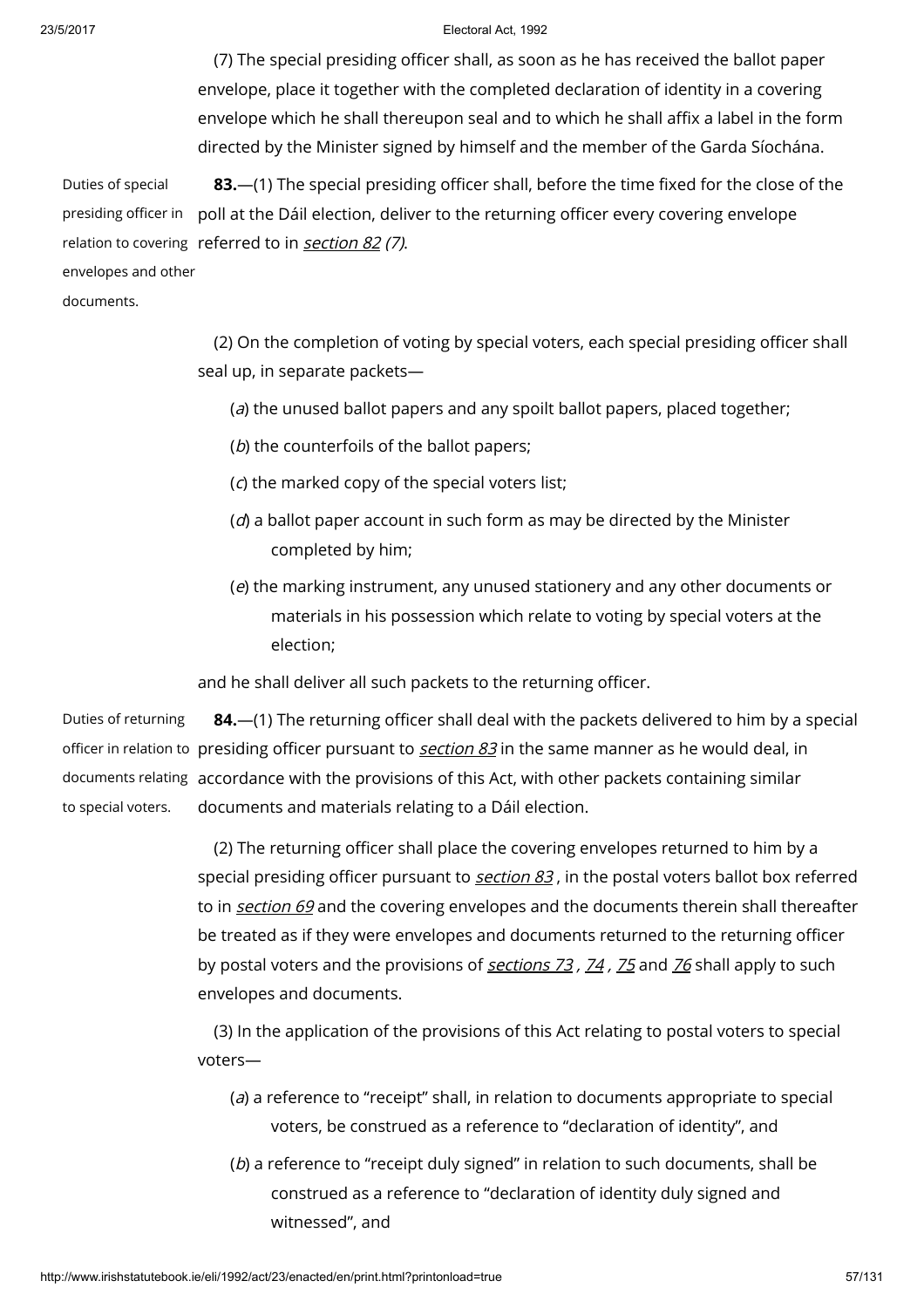(c) if the covering envelope does not have the label referred to in [section](http://www.irishstatutebook.ie/1992/en/act/pub/0023/print.html#sec82) 82 attached thereto or if such label is not duly signed by the special presiding officer and the member of the Garda Síochána, the returning officer shall reject the covering envelope and deal with it as if it were a receipt which had not been duly signed.

## PART XV

# Polling on Islands

Advance polling on islands.

85.—(1) This section applies where a poll is to be taken at a Dáil election in a constituency and the returning officer is of opinion that, in the case of a polling station situate on an island, it may be impracticable owing to stress of weather or transport difficulties, either—

- (a) to take the poll on the polling day appointed by the Minister, or
- (b) if the poll were taken on that day, to deliver the ballot boxes to the place for the counting of the votes at or before the hour of 9 a.m. on the day next after the polling day.

(2) Where this section applies, the returning officer shall give public notice in the polling district stating that he will take the poll at the polling station on the island on a specified day, being a day earlier than the polling day appointed by the Minister and later than the sixth day before the said polling day, and the following provisions shall, notwithstanding anything contained in this Act, have effect:

- (a) the returning officer shall take the poll at the polling station on the island on the day specified in the notice or, where he is of opinion that, owing to stress of weather, the poll cannot be taken on that day, on the first day after that day on which, in his opinion, transport between the island and the mainland is reasonably safe,
- (b) where owing to transport difficulties the poll cannot begin at the hour fixed by the Minister for the commencement of the poll, it shall begin as soon as possible after that hour,
- (c) where, after the polling has continued for not less than four hours, the presiding officer is of opinion that, if the poll were further continued, the ballot boxes could not reach the place for the counting of the votes at or before the hour of 9 a.m. on the day next after the polling day appointed by the Minister, he may then close the poll.

(3) No alteration shall be made in the form or contents of the notice of poll under [section](http://www.irishstatutebook.ie/1992/en/act/pub/0023/print.html#sec87) 87 by reason of an alteration under this section of the day and hours of the poll.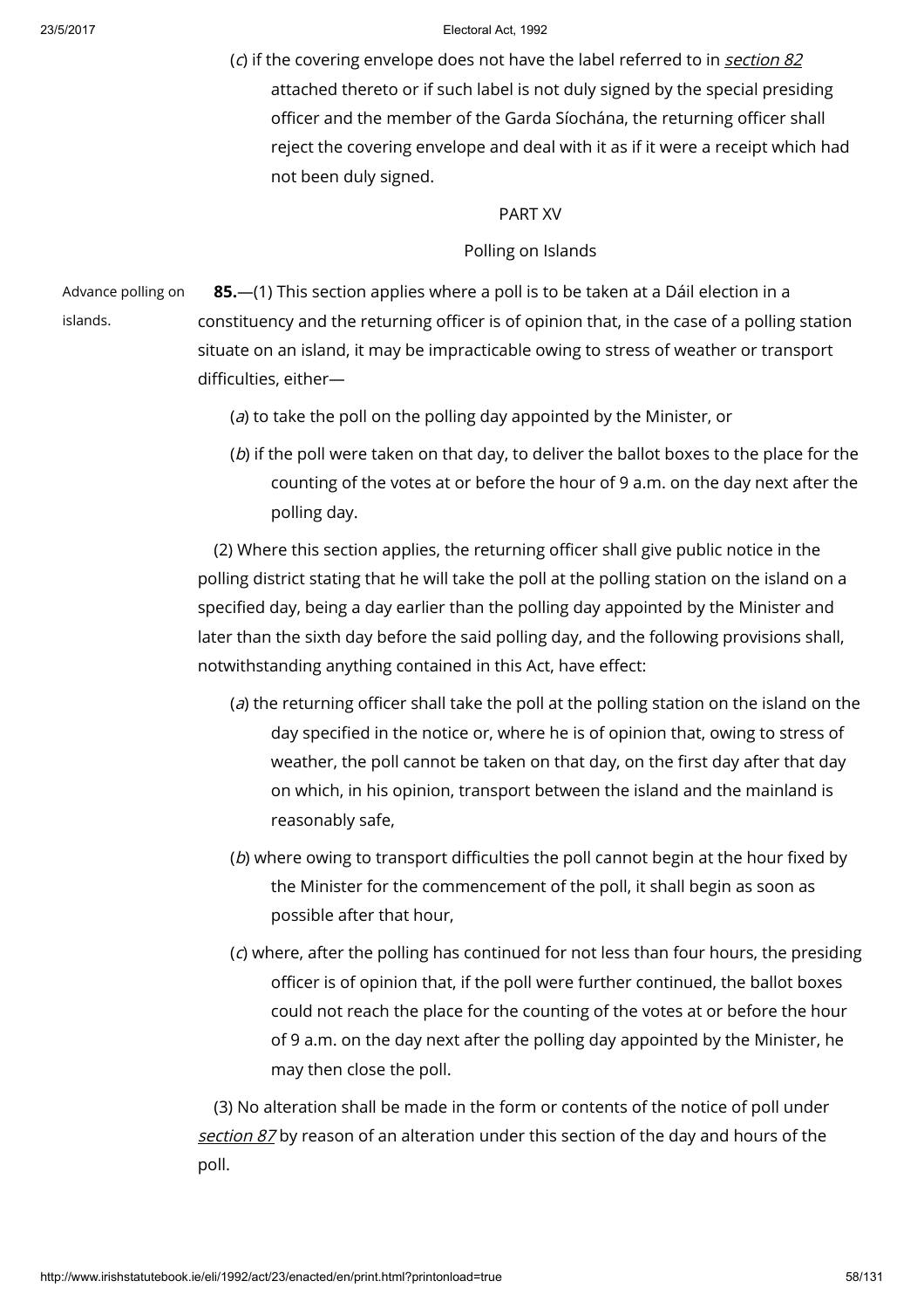Polling on islands; further provisions.

#### 23/5/2017 Electoral Act, 1992

86.—Where a poll, other than a poll taken on a day specified under *[section](http://www.irishstatutebook.ie/1992/en/act/pub/0023/print.html#sec85) 85*, is to be taken in a constituency, notwithstanding anything contained in this Act, the following provisions shall have effect in relation to a polling station on an island—

- (a) where, owing to stress of weather or transport difficulties, the poll cannot begin at the hour fixed by the Minister for the commencement of the poll, it shall begin as soon as possible after that hour,
- (b) where, after the poll has continued for not less than four hours, the presiding officer is of opinion that if the poll were further continued the ballot boxes could not reach the place for the counting of the votes at or before the hour of 9 a.m. on the day next after the polling day appointed by the Minister, he may then close the poll.

## PART XVI

# Arrangements for the Poll

Notice of the poll. 87.—Where a Dáil election is adjourned for the purpose of taking a poll, the returning officer shall, as soon as practicable after the adjournment, publish a notice (in this Act referred to as "the notice of poll") stating—

- ( $a$ ) the day on which and the hours during which the poll will be taken,
- (b) the names and descriptions of the candidates standing nominated at the election as entered in their nomination papers and of the proposers, if any, and
- (c) the order in which the names of the said candidates will appear on the ballot papers.

Ballot papers. **88.**—(1) The ballot of a voter at a Dáil election shall consist of a paper (in this Act referred to as a "ballot paper") in the form specified in the *Fourth [Schedule](http://www.irishstatutebook.ie/1992/en/act/pub/0023/print.html#sched4)*.

(2) Ballot papers shall be prepared in accordance with the following directions—

- (a) a ballot paper shall contain the names and descriptions of the candidates standing nominated at the election, as shown in their respective nomination papers. The names shall be arranged alphabetically in the order of the surnames or, if there are 2 or more candidates bearing the same surname, in the alphabetical order of their other names or, if their surnames and other names are the same, in such order as shall be determined by lot by the returning officer,
- (b) the surname of each candidate and the name of his political party if any, or, if appropriate, the expression "Non-Party" shall be printed in large capitals, his name shall be printed in small capitals and his address and occupation, if any, as appearing in his nomination paper shall be printed in ordinary characters,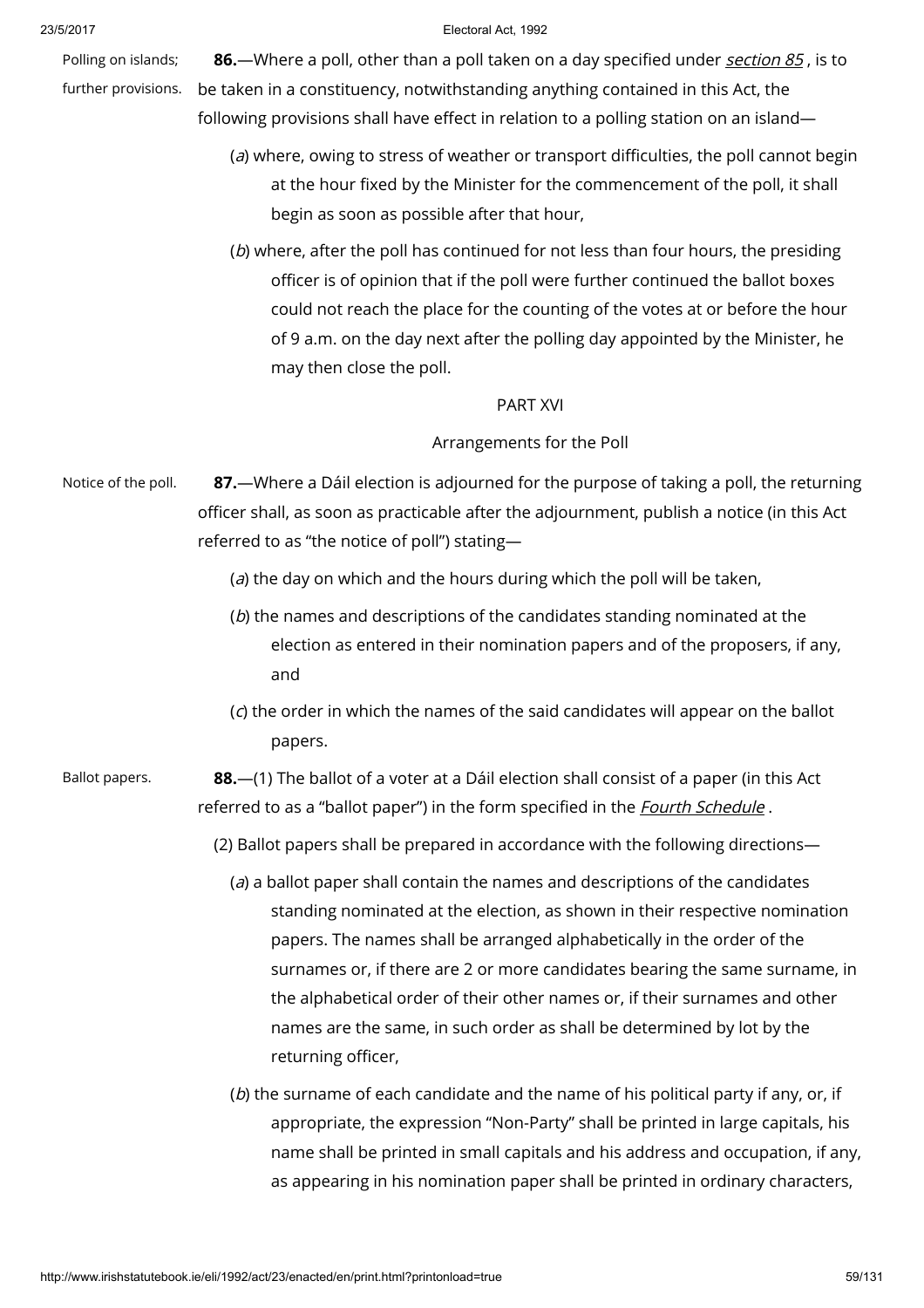|                                                | (c) the list of candidates shall be arranged either in one continuous column or in 2<br>or more columns in such manner (without departing from the alphabetical<br>order) as, in the opinion of the returning officer, is best for marking and<br>counting, but subject to the restriction that the spaces on the ballot paper<br>within which the candidates' names and descriptions appear shall be the<br>same for each of the candidates,                                                                                                                                                                                                                                                                                                                                                                |
|------------------------------------------------|--------------------------------------------------------------------------------------------------------------------------------------------------------------------------------------------------------------------------------------------------------------------------------------------------------------------------------------------------------------------------------------------------------------------------------------------------------------------------------------------------------------------------------------------------------------------------------------------------------------------------------------------------------------------------------------------------------------------------------------------------------------------------------------------------------------|
|                                                | (d) the ballot papers shall be numbered consecutively on the back and the back of<br>the counterfoil attached to each ballot paper shall bear the same number.<br>The numbers on the ballot papers shall be printed in the smallest characters<br>compatible with legibility and shall be printed on or about the centre of the<br>paper,                                                                                                                                                                                                                                                                                                                                                                                                                                                                    |
|                                                | (e) the top right hand column on the ballot paper shall bear such markings as to<br>ensure that nothing may be written therein,                                                                                                                                                                                                                                                                                                                                                                                                                                                                                                                                                                                                                                                                              |
|                                                | (f) apart from anything permitted by the form specified in the <i>Fourth Schedule</i> ,<br>nothing shall appear on the ballot paper except in accordance with these<br>directions.                                                                                                                                                                                                                                                                                                                                                                                                                                                                                                                                                                                                                           |
| The official mark.                             | 89. - (1) A ballot paper shall at the time of issue be marked with an official mark (in<br>this Act referred to as "the official mark"), which shall be either embossed or perforated<br>so as to be visible on both sides of the paper and the returning officer shall provide a<br>sufficient number of marking instruments for this purpose.                                                                                                                                                                                                                                                                                                                                                                                                                                                              |
|                                                | (2) The returning officer shall ensure that the official mark is kept secret before the<br>taking of the poll and that an interval of not less than seven years shall intervene<br>between each use of the same official mark at a Dáil election in the constituency.                                                                                                                                                                                                                                                                                                                                                                                                                                                                                                                                        |
| Ballot boxes.                                  | 90. - Every ballot box shall be so constructed that it can be securely locked and that<br>while it is so locked ballot papers can be inserted therein but cannot be extracted and<br>that the box and the aperture for the insertion of ballot papers can be sealed.                                                                                                                                                                                                                                                                                                                                                                                                                                                                                                                                         |
| Use of local<br>elections ballot<br>boxes etc. | 91. Any ballot boxes, fittings for polling stations and compartments provided for<br>local elections in any local electoral area wholly or partly contained in a Dáil<br>constituency or for European elections in a European constituency in which a Dáil<br>constituency is wholly or partly contained may be used for any Dáil election in such Dáil<br>constituency; and it shall be the duty of the returning officer at any Dáil election in such<br>constituency to make use so far as practicable of the ballot boxes, fittings and<br>compartments aforesaid, and upon taxation of his accounts regard shall be had to the<br>provisions of this section, and any damage, other than reasonable wear and tear,<br>caused to any such ballot boxes, fittings and compartments by such user at a Dáil |
|                                                | election shall be paid as part of the expenses of the election.                                                                                                                                                                                                                                                                                                                                                                                                                                                                                                                                                                                                                                                                                                                                              |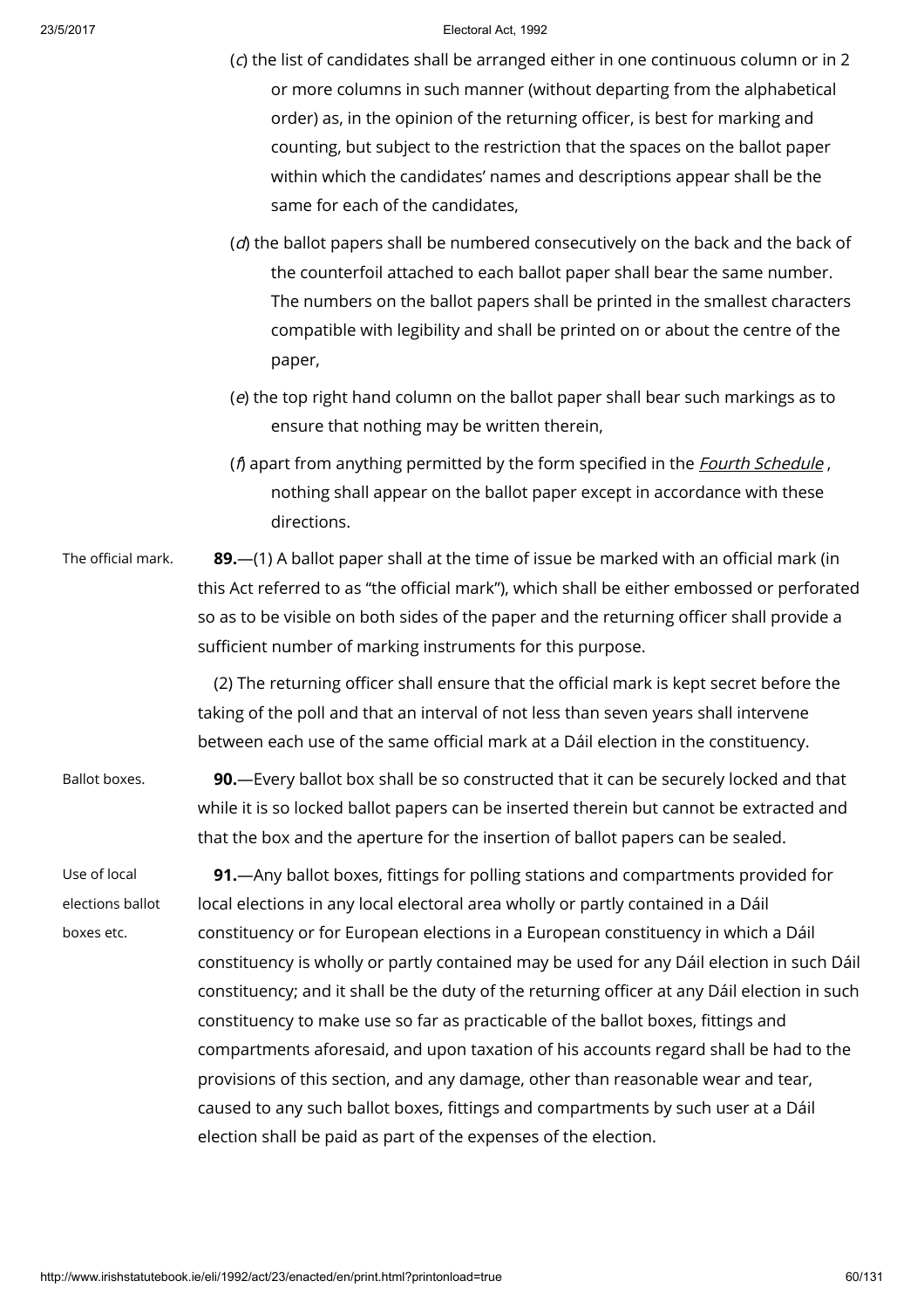Polling information

.

cards.

23/5/2017 Electoral Act, 1992

**92.**—(1) Where a poll is to be taken at a Dáil election in a constituency, the returning officer shall send to every elector whose name is on the register of Dáil electors for the constituency and is not on the postal voters list or the special voters list a card (in this section referred to as a "polling information card") in such form as may be directed by the Minister informing him of his number (including polling district letter) on the register of Dáil electors and of the place at which he will be entitled to vote, and containing a statement in relation to the specified documents referred to in [section](http://www.irishstatutebook.ie/1992/en/act/pub/0023/print.html#sec111) 111

(2) A polling information card shall be addressed to the elector at the address in respect of which he is registered in the register of Dáil electors and shall be delivered at that address not later than the third day before the polling day.

(3) Where a polling information card is dispatched by post it shall be transmitted without prepayment of charges therefor by the earliest practicable post.

(4) No action or other proceedings shall lie against a returning officer in respect of any failure to send, non-delivery of or error or mis-statement in a polling information card.

Use of schools and public premises.

93.—(1) The returning officer may for the purpose of taking the poll and counting the votes at a Dáil election use, free of charge, any school or any room in a school and any premises (other than a dwelling house) owned or occupied by a local authority.

(2) The returning officer shall make good any damage to, and may defray any expenses incurred by the person having control over such school, room or premises by reason of its being used by him at a Dáil election.

(3) The use of any unoccupied premises or any part thereof for the purpose of taking the poll and counting the votes at a Dáil election shall not make the premises liable to be rated or render any person liable to pay any rate for the premises.

(4) A person having charge of a school adjoining or adjacent to or forming part of a church or a convent or other religious establishment may, within twenty-four hours after receiving notice from the returning officer of an intention to use such school or any part thereof at a Dáil election, object to such use by sending a statement of such objection to the returning officer. Any objection made under this subsection may, on the application of the returning officer, be overruled by the Minister if he thinks it right so to do, but unless and until such objection is so over-ruled, no part of the school referred to in such objection may be used under this section.

(5) In this section "school" means any school receiving a grant out of moneys provided by the Oireachtas and includes a national school and a secondary, vocational or other post-primary school.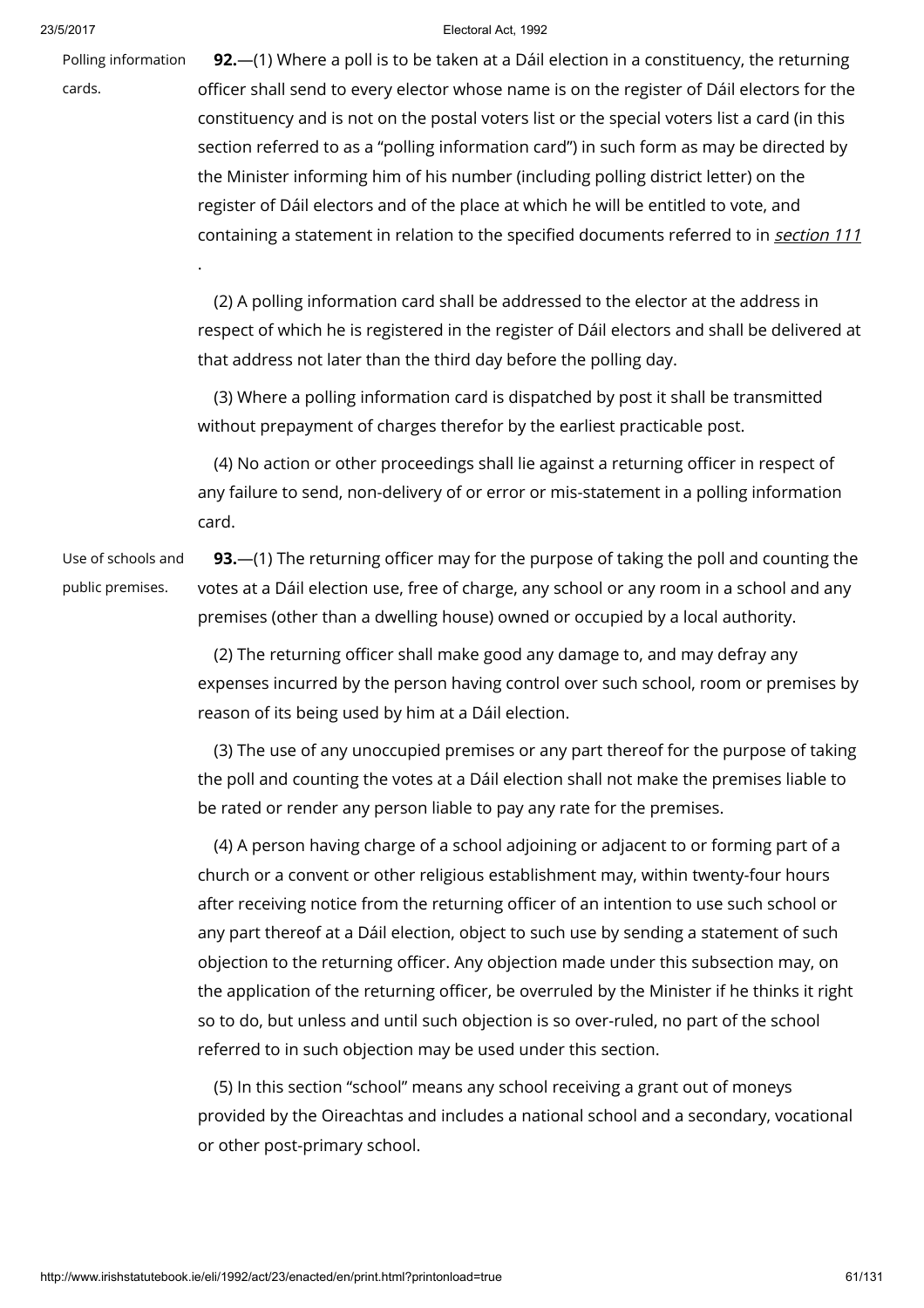Polling stations. 94.—(1) At every polling place the returning officer shall provide a sufficient number of polling stations, conveniently distributed for the accommodation of the Dáil electors entitled to vote there. Where, by reason of any difficulty, a polling station or a sufficient number of polling stations cannot be provided at the appointed polling place, the returning officer may provide a polling station or polling stations at any other convenient place.

> (2) The returning officer shall allot the Dáil electors to the polling stations in such manner as, in his opinion, will be most convenient for them.

(3) The returning officer shall give public notice of the location of polling stations in each polling place and the description of Dáil electors allotted to vote at each such place.

(4) The returning officer shall make adequate provision for the heating, lighting and cleaning of each polling station.

(5) The returning officer shall provide at each polling station—

- (a) such number of compartments in which the voters can mark their ballot papers screened from observation, as he considers necessary,
- (b) such furniture as he considers necessary,
- (c) a sufficient number of ballot boxes,
- (d) such number of ballot papers as he considers necessary,
- (e) instruments for placing the official mark on ballot papers,
- ( $\beta$  copies of the register or such part thereof as contains the names of the Dáil electors allotted to vote at the station,
- (g) such materials as he considers necessary to enable voters to mark their ballot papers,
- (h) such other documents, forms, stationery and other materials as he considers necessary.

(6) The returning officer shall keep a record of the numbers on the ballot papers provided by him at each polling station.

Presiding officers and poll clerks.

95.—(1) The returning officer shall appoint a presiding officer to preside at each polling station and may also appoint a poll clerk or clerks to assist each presiding officer. Any such appointment may be revoked at any time by the returning officer and where the appointment revoked is the appointment of a presiding officer the returning officer shall forthwith appoint a fresh presiding officer to preside at the relevant polling station.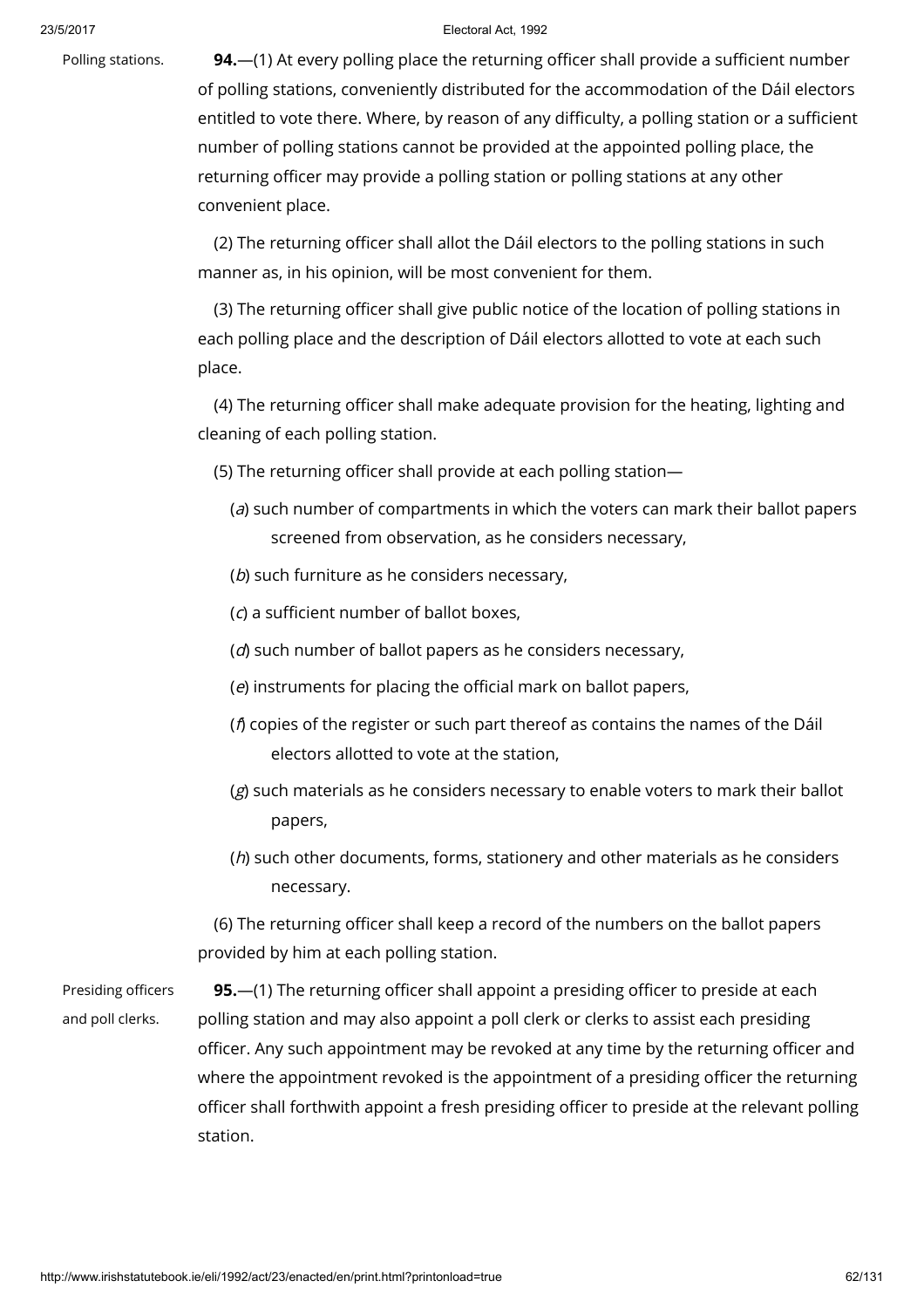(2) The returning officer shall, on request, permit a person in respect of whom he is satisfied that that person has a bona fide interest in the Dáil election as either a candidate or a prospective candidate, or the agent of such a person, to inspect the list of persons to whom he has offered, or proposes to offer, appointments as presiding officers or poll clerks.

(3) A presiding officer shall keep order at his station, regulate the number of Dáil electors to be admitted at a time and shall exclude all other persons except those authorised by [section](http://www.irishstatutebook.ie/1992/en/act/pub/0023/print.html#sec98) 98 to be present in the station.

(4) The presiding officer may do, by a clerk appointed to assist him, any act which he is required or authorised to do by this Act, except ordering the arrest, exclusion or ejection from the polling station of any person.

(5) The returning officer or a person appointed by him under subsection (6) may perform all or any of the functions of a presiding officer and while so doing shall be subject to the provisions of this Act in like manner as if he had been appointed a presiding officer.

(6) The returning officer may appoint a person to act as his representative in a polling place to carry out such duties as the returning officer may assign to him.

## PART XVII

The Poll

Times of poll.  $96.-(1)$  A poll at a Dáil election-

- (a) shall be taken on such day as shall be appointed by the Minister by order, being a day which (disregarding any excluded day) is not earlier than the seventeenth day or later than the twenty-fifth day next following the day on which the writ or writs for the election is or are issued,
- (b) shall continue for such period, not being less than twelve hours, between the hours of 8 a.m. and 10.30 p.m. as may be fixed by the Minister by order, subject to the restriction that, in the case of a general election, he shall fix the same period for all constituencies.

(2) An order under this section shall be published in the *Iris Oifigiúil* as soon as may be after it is made.

Opening of the poll. 97.—Immediately before the commencement of the poll the presiding officer at each polling station shall show each ballot box in his charge to such persons as are present in the station, so that they may see that it is empty, and shall then lock the box and seal it in such manner as to prevent its being opened without breaking the seal and shall place it in his view for the receipt of ballot papers, and keep it so locked, sealed and in view during the poll.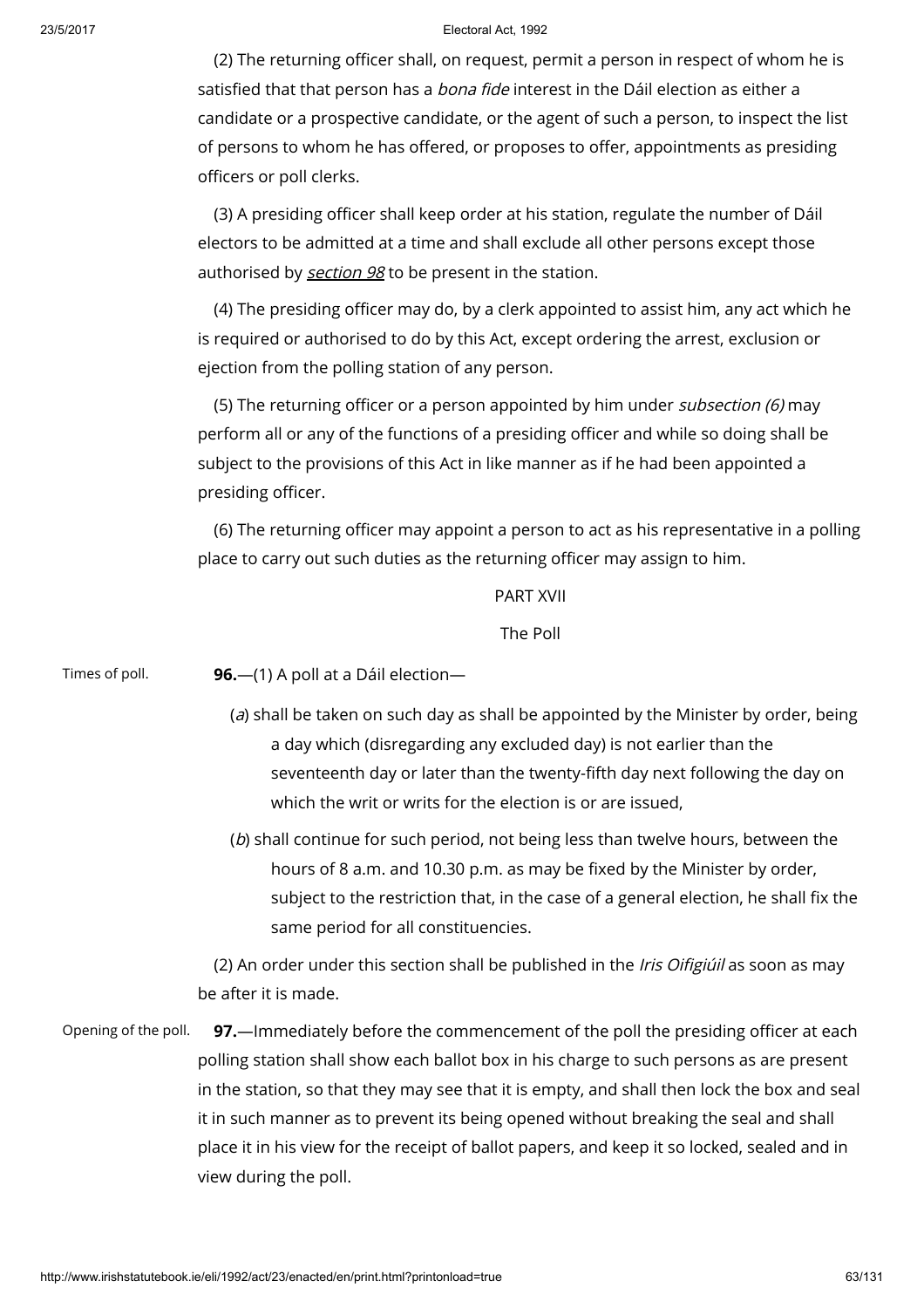Admission to polling station. 98.—No person shall be admitted to a polling station other than—

- ( $a$ ) the returning officer and any representative of his,
- (b) the presiding officer and poll clerk for the station,
- (c) a candidate, his election agent and his deputy agent for the polling district concerned,
- $(d)$  the personation agents duly appointed in writing for the station by or on behalf of the candidates,
- (e) Dáil electors admitted for the purpose of voting at the polling station,
- (f) companions of Dáil electors whose sight is so impaired or who are otherwise so physically incapacitated that they are unable to vote without assistance, while such companions are assisting such electors,

(g) members of the Garda Síochána on duty,

(h) messengers sent by or on behalf of the returning officer, and

 $(i)$  other persons authorised by the returning officer to be present in the station.

Voting by persons in the employment of any purpose in connection with a Dáil election and the circumstances of that elector's returning officers. 99.—Where a Dáil elector for a constituency is employed by a returning officer for employment are, in the opinion of the returning officer, such as to prevent him from voting at the polling station at which that Dáil elector would otherwise be entitled to vote, the returning officer may authorise such Dáil elector, by an authorisation given in such form as may be directed by the Minister, to vote at any other polling station in the constituency.

| Authorisation of    | <b>100.</b> —Where, not less than 7 days before polling day at a Dáil election, a Dáil elector, |
|---------------------|-------------------------------------------------------------------------------------------------|
| physically ill or   | whose name is not on the postal voters list or the special voters list, satisfies the           |
| physically disabled | returning officer that he is unable, by reason of physical illness or physical disability       |
| elector to vote at  | suffered by him, to vote at the polling station at which he would otherwise be entitled         |
| another polling     | to vote, the returning officer may, if he is of opinion that it would be more convenient        |
| station.            | for the elector because of his physical illness or physical disability to vote at another       |
|                     | polling station situate in the same constituency, in writing authorise the elector to vote      |
|                     | at such polling station as may be specified in the authorisation instead of the polling         |
|                     | station at which the elector would otherwise be entitled to vote.                               |
| Procedure for       | 101. - (1) Subject to the provisions of sections 38, 64, 79, 99, 100, 103, 104, 105             |
| voting.             | and 111, the presiding officer shall deliver a ballot paper to a Dáil elector who applies       |
|                     | therefor and declares his name and address.                                                     |
|                     |                                                                                                 |

- (2) Immediately before a ballot paper is delivered to a Dáil elector—
	- (a) the number (including polling district letter) and name of the elector as stated in the register shall be called out,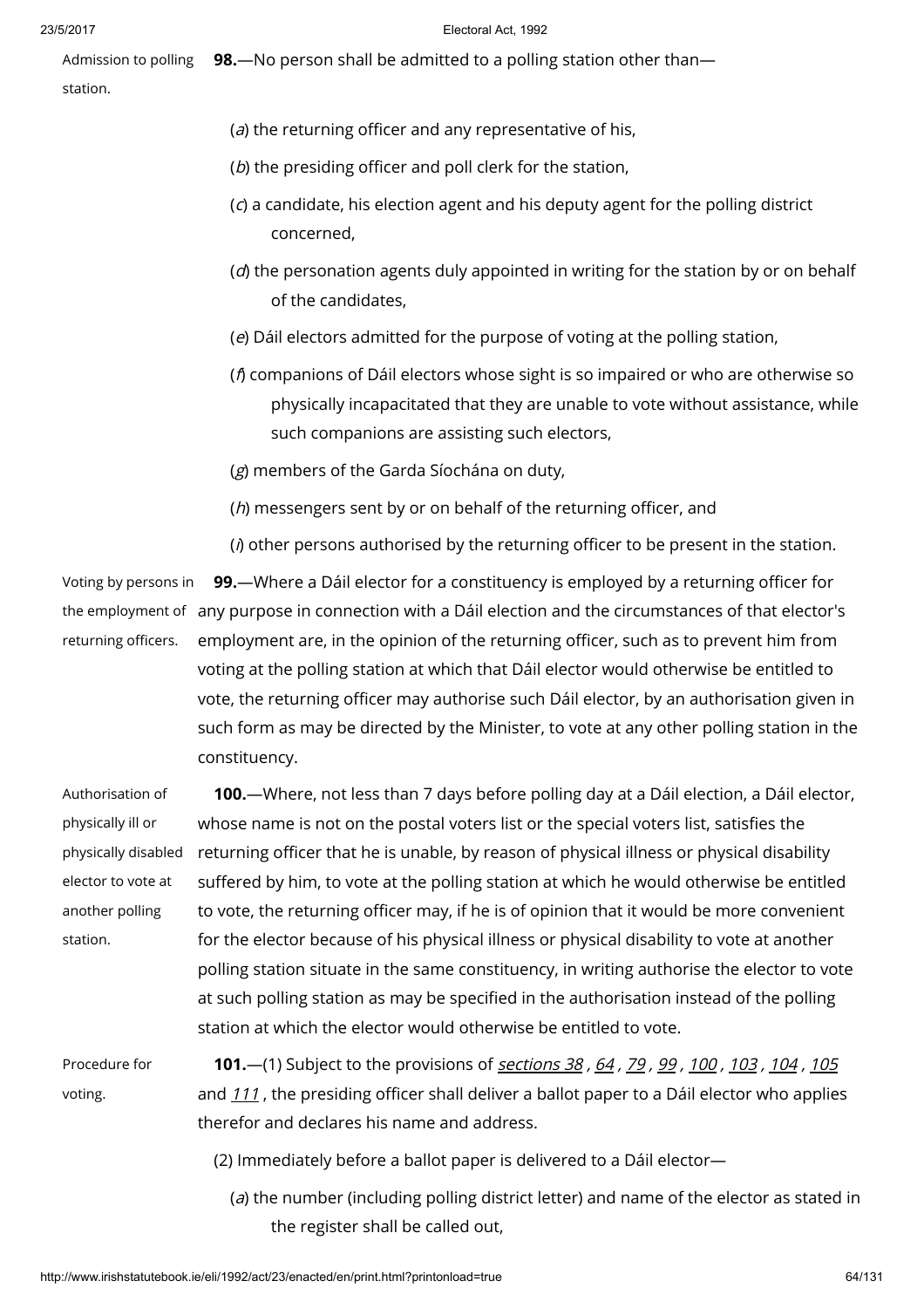(b) the ballot paper shall be marked with the official mark,

(c) a mark shall be placed in the register against the number of the elector to denote that a ballot paper has been issued to that elector but without showing the number of the ballot paper so issued.

(3) A Dáil elector on receiving the ballot paper shall (subject to the provisions of [section](http://www.irishstatutebook.ie/1992/en/act/pub/0023/print.html#sec103) 103) go alone into one of the compartments in the polling station and there shall secretly record his vote on the ballot paper and fold the paper so that his vote is concealed. He shall then return to the presiding officer's table, show the back of the folded paper to the presiding officer so as to disclose the official mark and then put the folded paper into the ballot box. He shall vote without undue delay and shall leave the polling station as soon as he has put his ballot paper into the ballot box.

Spoilt ballot papers. **102.**—A voter who has inadvertently spoiled his ballot paper shall, on returning it to the presiding officer and satisfying him as to the inadvertence, be given another ballot paper. The presiding officer shall immediately mark "spoilt" on the spoilt ballot paper and on the counterfoil thereof. He shall retain the spoilt ballot paper and counterfoil and deal with them in accordance with [section](http://www.irishstatutebook.ie/1992/en/act/pub/0023/print.html#sec110) 110 .

Voting by blind, incapacitated and illiterate electors.

103.—(1) Where a Dáil elector applying for a ballot paper satisfies the presiding officer that his sight is so impaired or that he is otherwise so physically incapacitated or that he is unable to read or write to such an extent that he is unable to vote without assistance, this section shall apply.

(2) For the purposes of *subsection (1)* the presiding officer may, and if required by any personation agent present in the polling station shall, administer to the Dáil elector before delivery of the ballot paper an oath or (in the case of a person who objects to taking an oath on the ground that he has no religious belief or that the taking of an oath is contrary to his religious belief) an affirmation in the following form:

> "I swear by Almighty God ( $or$   $-$  do solemnly, sincerely and truly declare and affirm  $-$  as the case may be) that my sight is so impaired (or  $-$  that I am so physically incapacitated  $or$  — that I am unable to read or write to such an extent  $-$  as the case may be) that I am unable to vote without assistance"

and if the Dáil elector refuses to take the oath or make the affirmation, this section shall not apply.

(3) Where this section applies in the case of a Dáil elector who satisfies the presiding officer that his sight is so impaired or that he is otherwise so physically incapacitated that he is unable to vote without assistance, the elector may request that his ballot paper shall be marked for him by a companion and, subject to *subsection (4)*, the companion may go with the elector into one of the compartments in the polling station and there shall mark the ballot paper for the elector and shall fold it and show the back of the folded paper to the presiding officer so as to disclose the official mark and forthwith place the paper in the ballot box.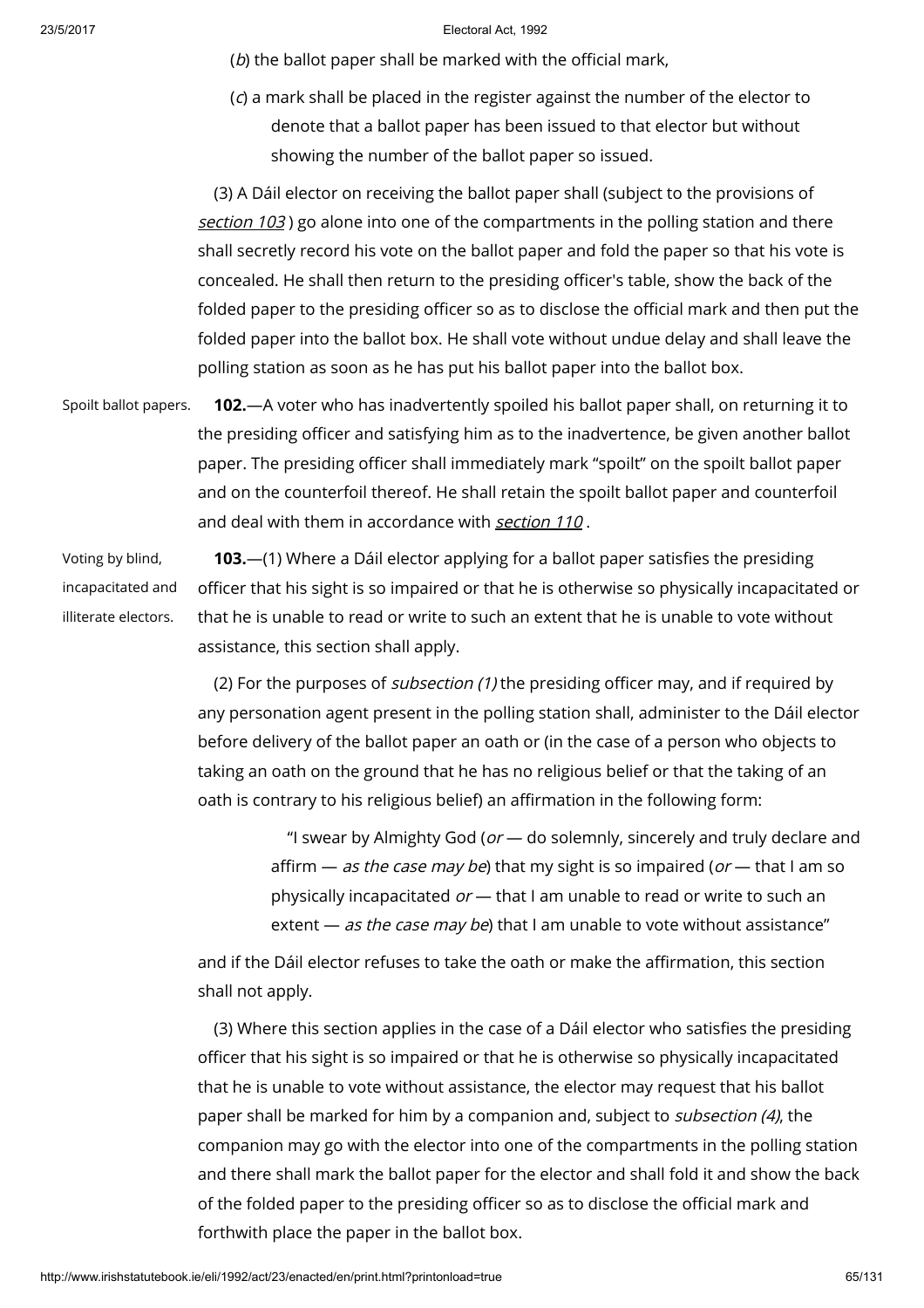(4) The presiding officer may, and if required by any personation agent present in the polling station shall, put to the companion before delivery of the ballot paper, the following questions or any one or more of them:

- (i) Have you attained the age of sixteen years?
- (ii) Have you marked as a companion more than one ballot paper at this election?
- (iii) Are you a candidate at this election?
- (iv) Are you an agent of a candidate at this election?

and unless such of those questions as are put to the companion are answered, in the case of the first of those questions, in the affirmative and, in the case of any other of those questions, in the negative, the companion may not mark the ballot paper.

- (5) Where this section applies and—
	- (a) the Dáil elector is unable to read or write, or
	- (b) the Dáil elector does not request that his ballot paper shall be marked for him by a companion, or
	- (c) the Dáil elector having so requested, the marking of his ballot paper by the companion would be in contravention of subsection (4),

the presiding officer shall, in the presence of the elector and the personation agents and no other person, mark a ballot paper as instructed by such elector and shall then fold it and place it in the ballot box.

(6) A request made by a Dáil elector within two hours before the hour fixed by the Minister for the close of the poll to have his ballot paper marked for him under this section otherwise than by acompanion may be refused by the presiding officer if, in his opinion, having regard to the number of Dáil electors then coming in to vote or likely to come in to vote before the close of the poll, his acceding to such request would interfere with the proper discharge of his duties or would unduly obstruct the voting of other Dáil electors.

(7) Where a ballot paper is to be marked pursuant to subsection (5) the presiding officer may assist the Dáil elector by reading out in full from the ballot paper the particulars stated in respect of each candidate, but he shall not act on any written instruction.

(8) Where, pursuant to this section, a person has marked as a companion two ballot papers at a Dáil election, he shall not, at that election, mark as a companion any other ballot paper.

(9) A person shall not mark as a companion a ballot paper at a Dáil election if he has not reached the age of 16 years or if he is a candidate or agent of a candidate at that election.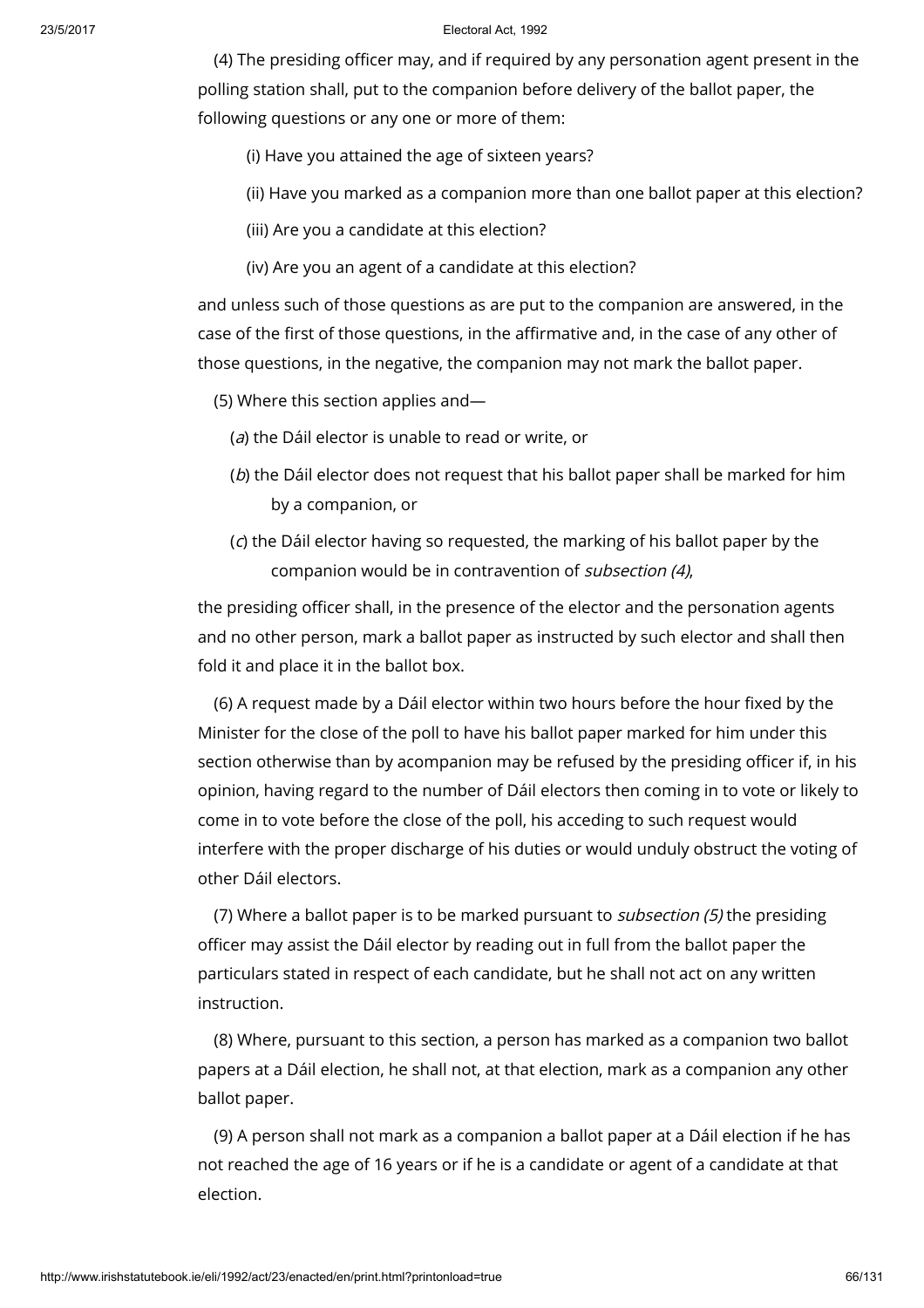Alleged personation. **104.**—(1) Where, at a Dáil election, a ballot paper has been issued to a person representing himself to be a particular Dáil elector named on the register of Dáil electors and another person representing himself to be that Dáil elector applies for a ballot paper and duly produces a specified document having been so required by the presiding officer under *[section](http://www.irishstatutebook.ie/1992/en/act/pub/0023/print.html#sec111) 111* and answers such of the questions as may be put to him or takes the oath or makes the affirmation under the said section, subject to [section](http://www.irishstatutebook.ie/1992/en/act/pub/0023/print.html#sec111) 111, that other person shall be entitled to receive a ballot paper and mark and place it in the ballot box in like manner as any other Dáil elector.

> (2) The presiding officer shall make out a statement showing the total number of ballot papers issued pursuant to this section and the name and number (including polling district letter) on the register of Dáil electors of each of the persons to whom such papers were issued.

Arrest of person committing personation.

105.—(1) Where a presiding officer has reasonable cause to believe that any person who applies for or has applied for a ballot paper is committing or has committed personation he may, before such person has left the polling station, direct a member of the Garda Síochána to arrest the person on the charge of having committed personation and the member of the Garda Síochána shall comply with such direction.

(2) If at the time a person applies for a ballot paper at a Dáil election, or after he has applied for a ballot paper and before he has left the polling station, a personation agent declares to the presiding officer that he believes and undertakes in writing to prove that the applicant has committed personation, the presiding officer may direct a member of the Garda Síochána to arrest the applicant on the charge of having committed personation and the member of the Garda Síochána shall comply with such direction.

(3) Any member of the Garda Síochána may, without any warrant, arrest any person who, he has reasonable cause to believe, is committing, or has committed, personation.

(4) Any arrest authorised by this section may be made at any place whether in a polling station or out of such a station.

(5) No action or other proceeding shall lie against a presiding officer in respect of the arrest on his direction, without malice, of any person on a charge of having committed personation.

Maintenance of order in polling station.

106.—(1) If any person misconducts himself at a polling station or fails to obey the lawful orders of the presiding officer for that station, he may immediately, by order of the said presiding officer, be removed from the polling station by any member of the Garda Síochána or by any other person authorised in writing by the presiding officer to remove him. A person so removed shall not re-enter the polling station without the permission of the presiding officer.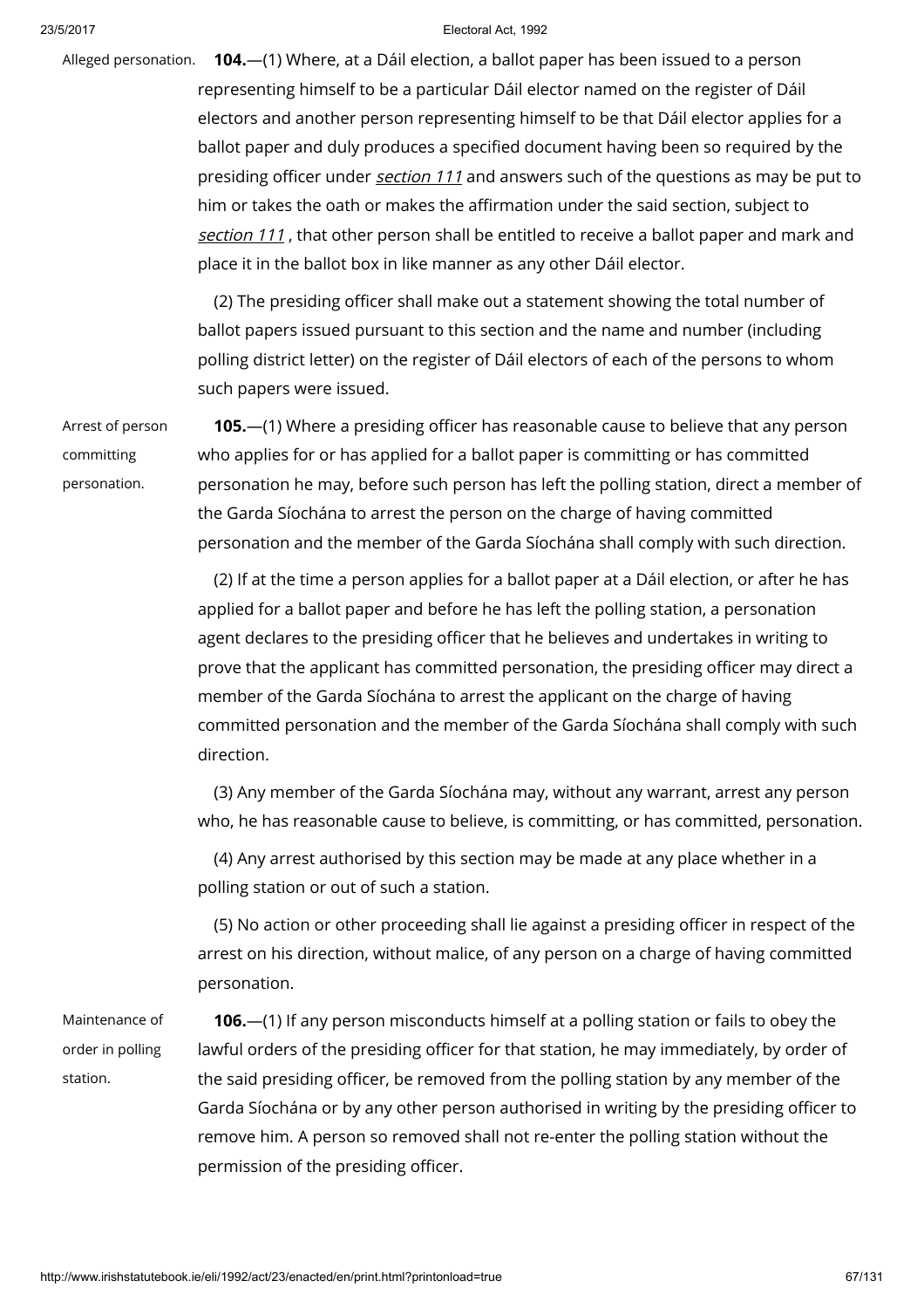(2) The presiding officer shall as far as practicable ensure that all material which advocates the candidature of a particular person or persons or of members of a political party is removed from the polling station.

(3) For the purpose of this section a polling station shall be deemed to include all parts of the building and any land within the curtilage of the building in which the polling station is situate.

Obstruction of the poll.

107.—(1) Where the poll at any polling station is obstructed by violence, the presiding officer for that station may adjourn the said poll until the next following day (disregarding any excluded day) and on such day the said poll shall be resumed at a time corresponding to the time fixed for the commencement of the poll and shall continue until a time corresponding to the time fixed for the close of the poll on the polling day. References in this Act to the close of the poll shall be construed accordingly in relation to the said polling station.

(2) In the event of such obstruction, only the poll at such polling stations as are actually affected by the obstruction may be adjourned and the poll at all other polling stations shall be continued without adjournment.

(3) Where a poll is adjourned under this section the presiding officer shall forthwith give notice of such adjournment to the returning officer who shall not open any of the ballot boxes used in the constituency until the adjourned poll has been completed.

(4) This section shall apply to any obstruction caused by persons being prevented by violence from going to any polling station and to obstruction caused in any other manner by violence.

Damage to polling stations.

108. Subject to [sections](http://www.irishstatutebook.ie/1992/en/act/pub/0023/print.html#sec56) 56, [62](http://www.irishstatutebook.ie/1992/en/act/pub/0023/print.html#sec62), [63](http://www.irishstatutebook.ie/1992/en/act/pub/0023/print.html#sec63), [85](http://www.irishstatutebook.ie/1992/en/act/pub/0023/print.html#sec85), [86](http://www.irishstatutebook.ie/1992/en/act/pub/0023/print.html#sec86), [107](http://www.irishstatutebook.ie/1992/en/act/pub/0023/print.html#sec107) and [109](http://www.irishstatutebook.ie/1992/en/act/pub/0023/print.html#sec109), where, for any reason, including damage to a polling station, the poll at any polling station cannot be taken or continued in accordance with **[section](http://www.irishstatutebook.ie/1992/en/act/pub/0023/print.html#sec96) 96** the following provisions shall have effect:

- (a) the returning officer shall-
	- (i) forthwith give public notice to that effect,
	- (ii) inform the Minister, and
	- (iii) take all such steps and give all such directions as he thinks proper for the holding or completion of the poll at such polling station,
- (b) a fresh poll shall be held or the poll shall be continued, as may be appropriate, at such polling station on a day (not being later than seven days after the polling day) appointed for the purpose by the returning officer,
- (c) the provisions of this Act shall apply in respect of such fresh poll or the continued poll in like manner as they apply to the original poll, and
- (d) the returning officer shall not open any of the ballot boxes used in the constituency until the fresh poll or the continued poll has been completed.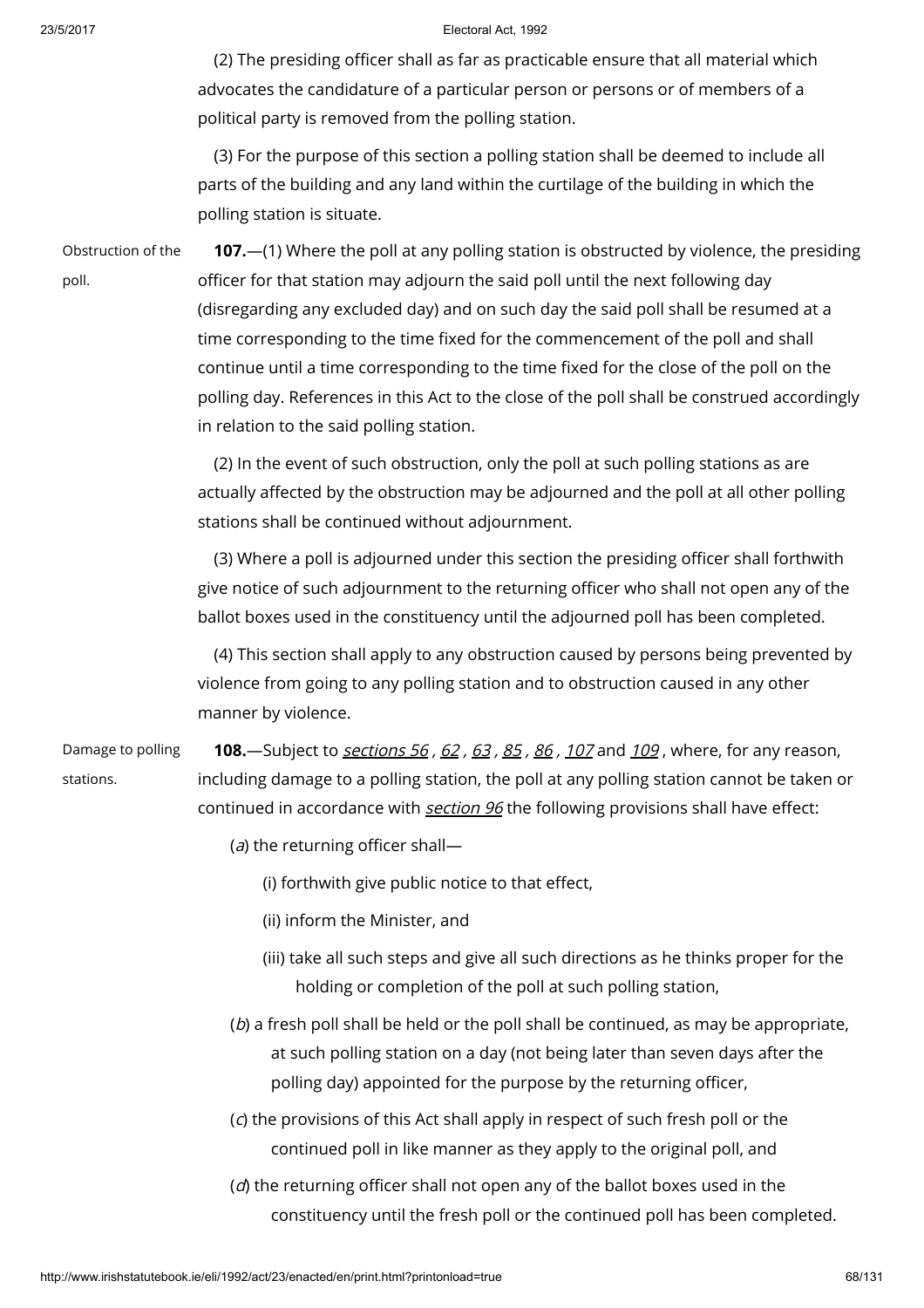Destruction etc. of ballot boxes or

ballot papers.

#### 23/5/2017 Electoral Act, 1992

109.—If at a Dáil election any ballot boxes or ballot papers are, without lawful authority, taken out of the custody of the returning officer or of a presiding officer or are in any way tampered with or are destroyed or (in the case of ballot papers) are maliciously torn or defaced the following provisions shall have effect:

- (a) the poll at every polling station at which any of the said ballot boxes or ballot papers were used shall be void,
- (b) the returning officer shall forthwith inform the Minister of the polling having so become void,
- (c) upon receipt of that information, the Minister shall forthwith take all such steps and give all such directions as he thinks proper for the taking of a fresh poll at every such polling station,
- $(d)$  a fresh poll shall be taken at every such polling station on a day appointed for this purpose by the Minister,
- (e) the provisions of this Act shall apply in respect of such fresh poll in like manner as they apply to the original poll,
- ( $f$ ) the returning officer shall not open any of the ballot boxes used in the constituency until the fresh poll has been completed.

Duties of presiding officer at close of poll. 110.—(1) At the time fixed for the close of the poll the presiding officer shall take steps to ensure that no further Dáil electors are admitted to the polling station, but any elector on the premises at that time shall, subject to the provisions of this Act, be entitled to receive a ballot paper and to vote.

> (2) As soon as practicable after the close of the poll, the presiding officer shall seal each ballot box in his charge so that no further ballot papers can be inserted therein and shall attach the key thereto and seal up in separate packets—

- (a) the unused and spoilt ballot papers, placed together,
- (b) the marked copies of the register of Dáil electors,
- (c) the counterfoils of the ballot papers,
- $(d)$  a ballot paper account in such form as may be directed by the Minister made out by him and a statement prepared in accordance with [section](http://www.irishstatutebook.ie/1992/en/act/pub/0023/print.html#sec104) 104 (2),
- (e) any authorisations given by the returning officer under [section](http://www.irishstatutebook.ie/1992/en/act/pub/0023/print.html#sec99) 99 or [100](http://www.irishstatutebook.ie/1992/en/act/pub/0023/print.html#sec100) authorising persons to vote at the polling station,and any undertakings by a personation agent to prove that a person has committed personation, and
- (f) the marking instruments, unused stationery and other documents and materials relating to the Dáil election,

and shall deliver all such ballot boxes and packets to the returning officer.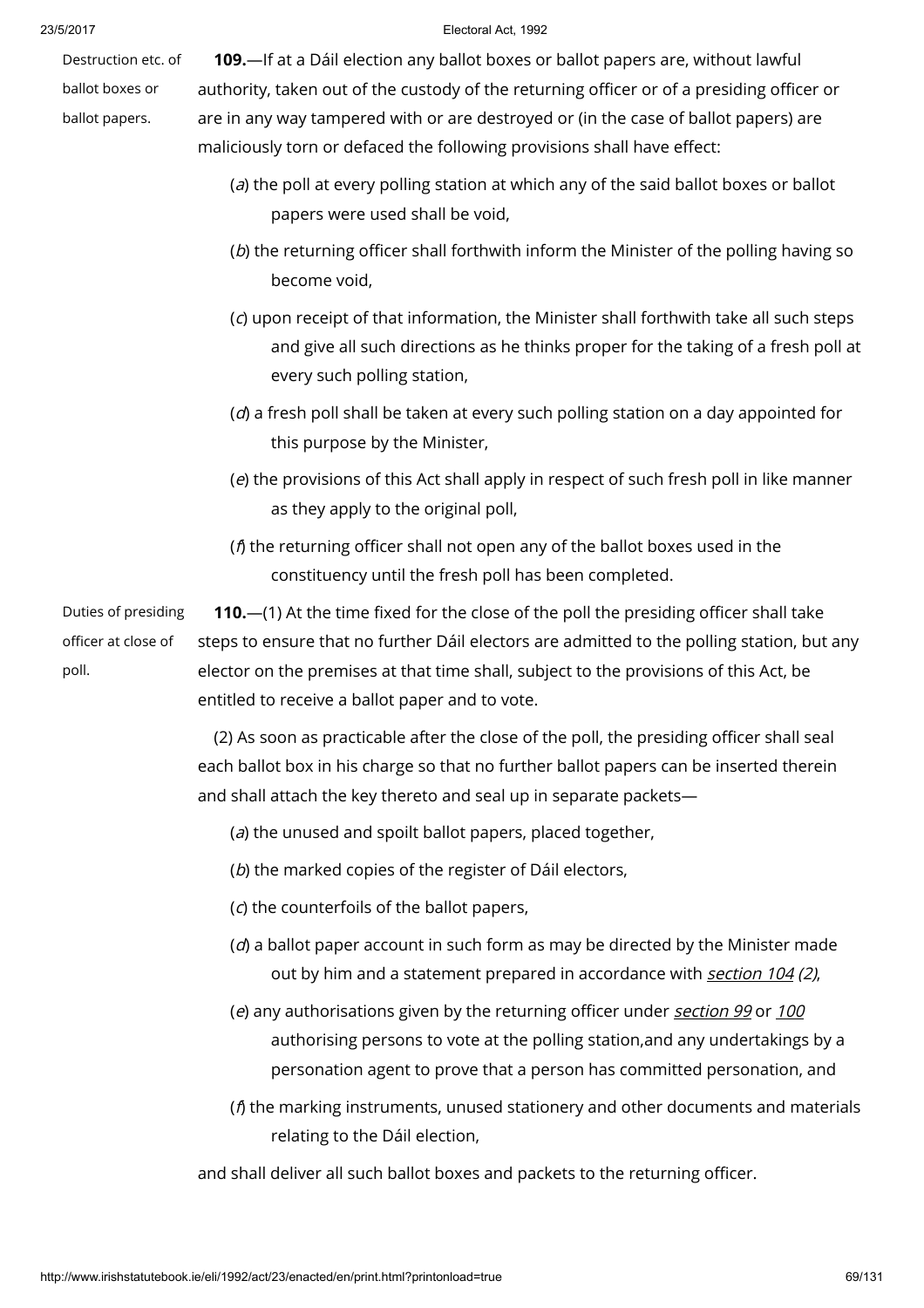(3) The returning officer shall make adequate arrangements for the safe custody of the ballot boxes delivered in pursuance of this section and of all documents connected with the poll.

Right to vote. **111.**—(1) Subject to the subsequent provisions of this section, every person whose name is on the register of Dáil electors for the time being in force for a constituency, and no other person, shall be entitled to vote at the poll at a Dáil election in that constituency.

(2) For the purposes of this section—

- (a) a person's name shall be taken to be on a register of Dáil electors if the register includes a name which in the opinion of the returning officer or presiding officer was intended to be the person's name;
- (b) (i) the returning officer or the presiding officer may of his own volition, or if so required by a personation agent present in the polling station, request any person at the time of applying for a ballot paper, but not afterwards, to produce a specified document and, if the person fails to produce such a document, or if the returning officer or the presiding officer is not satisfied that the person is the person to whom the document relates, such person shall not be permitted to vote;
	- (ii) for the purposes of this paragraph "specified document" means such document as may be specified in regulations made by the Minister under this section;
- (c) the returning officer or presiding officer may, and if so required by a personation agent present in the polling station shall, put to any person when he applies for a ballot paper, but not afterwards, the following questions, or any one or more of them:
	- (i) Are you the same person as the person whose name appears as AB on the register of Dáil electors now in force for the constituency of?
	- (ii) Have you already voted at this election?
	- (iii) Had you reached the age of eighteen years on (*date of coming into force* of the register)?

and unless such of those questions as are put to the person are answered, in the case of the first and third of those questions, in the affirmative and, in the case of the second of them, in the negative, the person shall not be permitted to vote;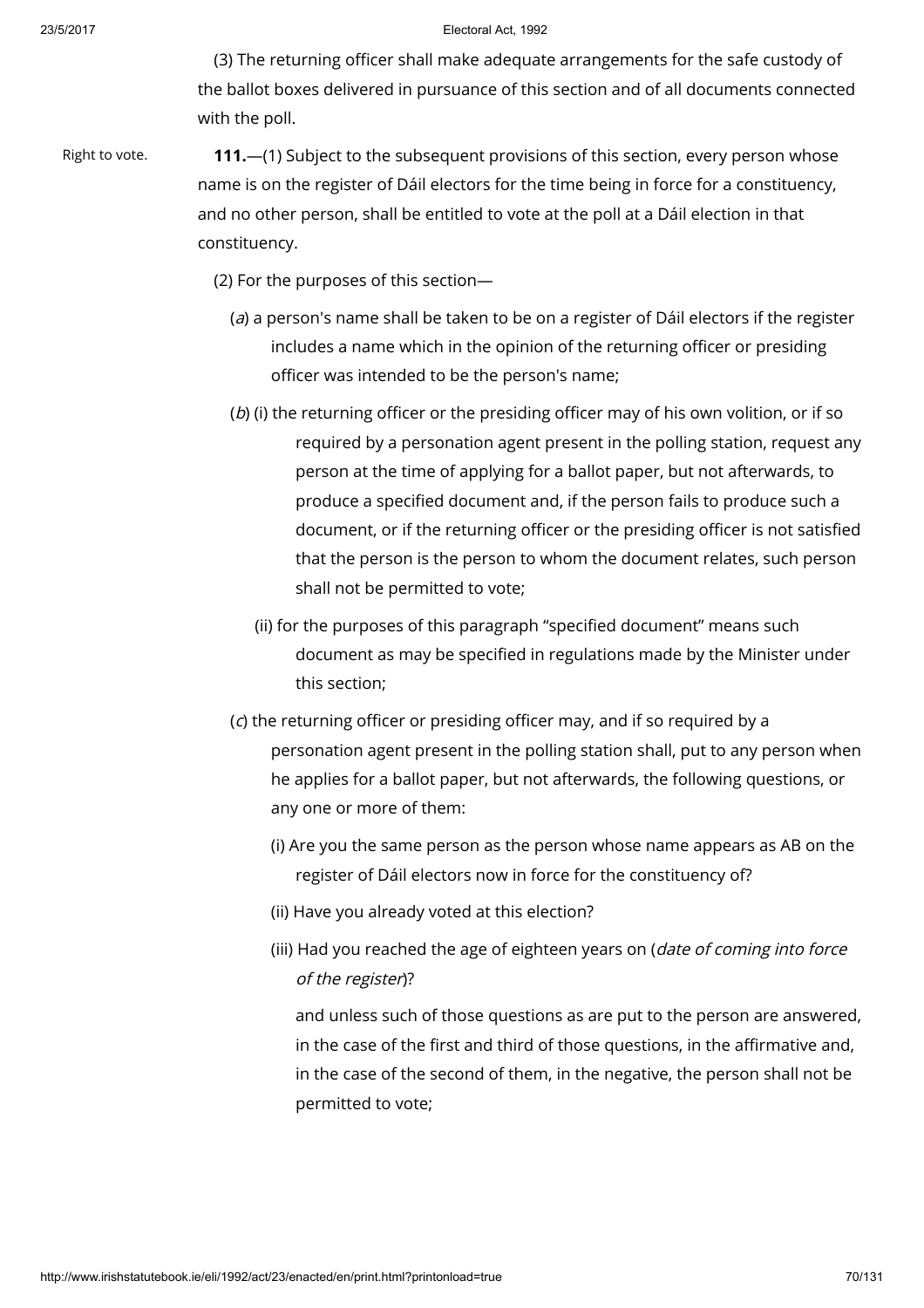$(d)$  the returning officer or presiding officer may, and if so required by a personation agent present in the polling station shall, administer to any person when he applies for a ballot paper, but not afterwards, an oath or (in the case of any person who objects to taking an oath on the ground that he has no religious belief or that the taking of an oath is contrary to his religious belief) an affirmation in the following form:

"I swear by Almighty God ( $or$   $-$  do solemnly, sincerely and truly declare and affirm  $-$  as the case may be) that I am the same person as the person whose name appears as AB on the register of Dáil electors now in force for the constitutency of..........and that I have not already voted at this election, and that I had attained the age of eighteen years on..........(date of coming into force of the register)";

and if such person refuses to take the oath or make the affirmation he shall not be permitted to vote.

(3) Save as is provided by this [section](http://www.irishstatutebook.ie/1992/en/act/pub/0023/print.html#sec103) and section  $103$ , no request to a voter to produce a document shall be made, and no question, oath, affirmation or objection shall be put or permitted at the time of the poll at a Dáil election as to the right of any person to vote, and no objection thereto shall be made or received by any returning officer or presiding officer.

(4) Nothing in this section shall be construed as entitling any person to vote who is not entitled to do so, or as relieving him from any penalties to which he may be liable for voting.

# PART XVIII

# Arrangements for the Counting of the Votes

| Place for the     | <b>112.</b> —The returning officer for a constituency shall appoint a place within or        |
|-------------------|----------------------------------------------------------------------------------------------|
| counting of the   | convenient to the constituency as the place at which he will count the votes and shall,      |
| votes.            | at the place so appointed, provide suitable accommodation and all furniture and              |
|                   | equipment necessary for counting the votes in accordance with <b>Part XIX</b> and shall make |
|                   | adequate arrangements for the safe custody of the ballot papers and other documents          |
|                   | relating to the Dáil election concerned.                                                     |
| Attendance at the | 113.—(1) Not less than 4 days (disregarding any excluded day) before the polling day         |
| counting of the   | the returning officer shall give written notice to each candidate of the time and place at   |
| votes.            | which he will proceed to count the votes and of the number of agents each candidate          |
|                   | may appoint to be present at the counting of the votes.                                      |
|                   | (2) The returning officer, his assistants and clerks, members of the Garda Síochána on       |

(2) The returning officer, his assistants and clerks, members of the Garda Síochána on duty and the agents of the candidates duly appointed for the purpose under this Act may be present at the counting of the votes and no other person shall be present without the permission of the returning officer.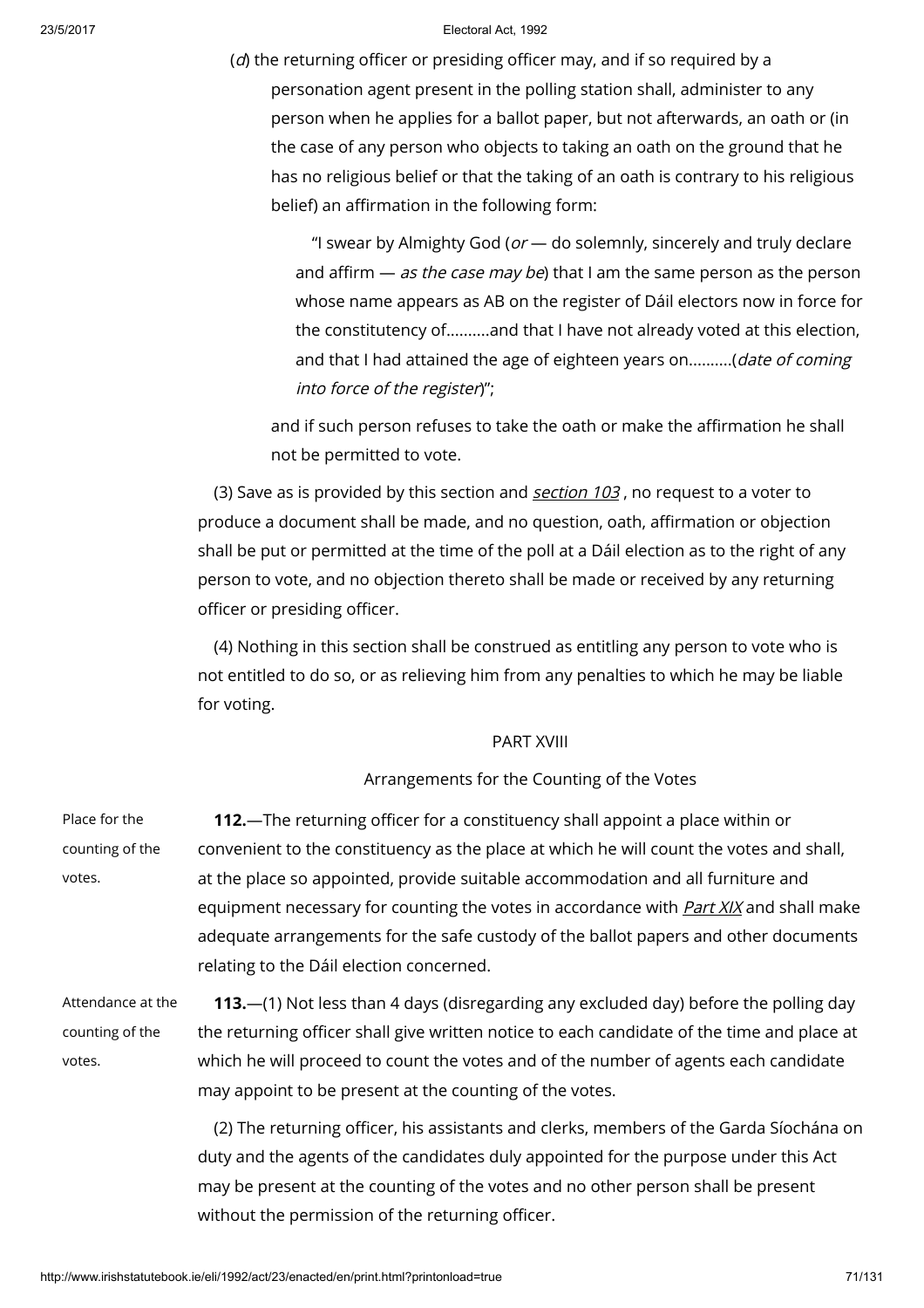(3) The returning officer shall give the agents of the candidates all such reasonable facilities for overseeing the proceedings at the counting of the votes (including, in particular, facilities for satisfyingthemselves that the ballot papers have been correctly sorted) and all such information with respect thereto as he can give them consistent with the orderly conduct of the proceedings and the performance of his functions.

Preliminary proceedings.

114.—(1) At 9 a.m. on the day next following the polling day, and at the place appointed under *[section](http://www.irishstatutebook.ie/1992/en/act/pub/0023/print.html#sec112) 112*, the returning officer for the constituency shall, in the presence of the agents of the candidates, open the ballot boxes and extract the ballot papers therefrom.

(2) The ballot papers extracted by the returning officer from each ballot box shall be counted and their total number shall be compared with the number shown in the appropriate ballot paper account. The returning officer shall prepare a statement showing the result of this comparison in respect of all the ballot boxes and he shall, on request allow the agent of any candidate to copy the statement.

(3) The returning officer shall then mix together the whole of the ballot papers and shall forthwith proceed to count the votes in accordance with *[Part](http://www.irishstatutebook.ie/1992/en/act/pub/0023/print.html#partxix) XIX*.

(4) The returning officer, while counting and recording the number of ballot papers, shall cause the said papers to be kept face upwards and shall take due precautions to prevent any person from seeing the numbers printed on the backs of the said papers.

Time for the counting of the votes. 115.—The returning officer shall, so far as practicable, proceed continuously with the counting of the votes, except during time for refreshment, and excluding (except so far as he and the candidates otherwise agree) the hours between 11 p.m. and 9 a.m.

Conduct of the counting of the 116.—The returning officer shall cause the ballot papers to be scrutinised for the purpose of discovering any papers liable to be rejected as invalid and shall, in accordance with *[Part](http://www.irishstatutebook.ie/1992/en/act/pub/0023/print.html#partxix) XIX*, ascertain and record the number of votes given to each candidate.

Handling of ballot papers by candidates or agents. 117.—Candidates or their agents shall not handle ballot papers during the counting of the votes.

### PART XIX

Rules for the Counting of the Votes

[Interpretation](http://www.irishstatutebook.ie/1992/en/act/pub/0023/print.html#partxix) ( *Part* 118.—(1) In this Part—

 $XIX$ ).

votes.

"continuing candidate" means any candidate not deemed to be elected and not excluded;

"count" means—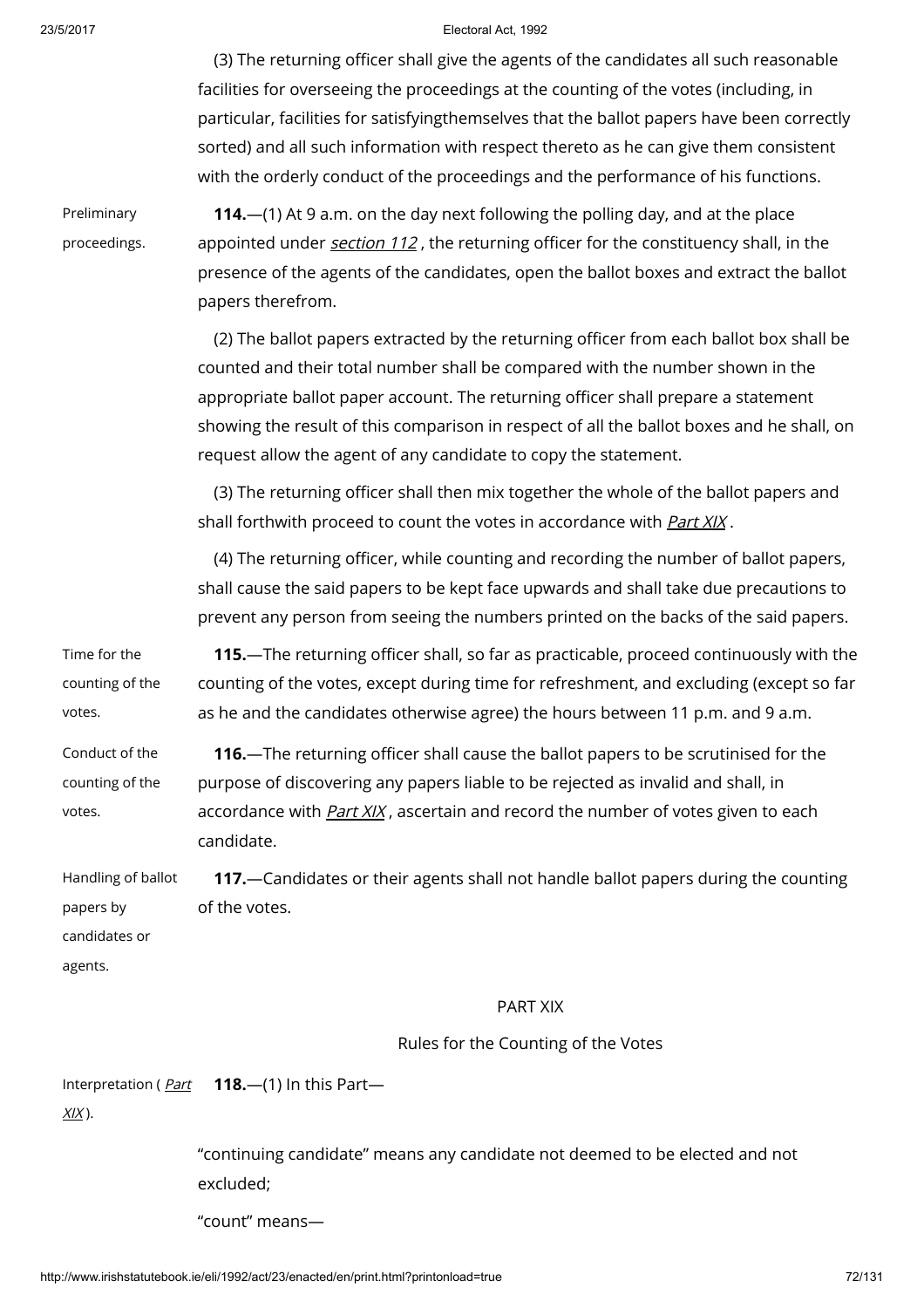- (a) all the operations involved in the counting of the first preferences recorded for candidates;
- $(b)$  all the operations involved in the transfer of the surplus of a candidate deemed to be elected;
- (c) all the operations involved in the transfer of the votes of an excluded candidate; or
- $(d)$  all the operations involved in the transfer of the votes of two or more candidates together;

"deemed to be elected" means deemed to be elected for the purpose of the counting of the votes but without prejudice to the declaration of the result of the poll;

"determine by lot" means determine in accordance with the following directions, namely, the names of the candidates concerned having been written on similar slips of paper, and the slips having been folded so as to prevent identification and mixed and drawn at random, the candidate or candidates shall in cases of exclusion be excluded in the order in which their names are drawn, and, in cases of surpluses, the surpluses shall be transferred in the order in which the names are drawn, and, in cases of equality of fractions, the fraction relating to the candidate whose name is first drawn shall be deemed to be the largest;

"non-transferable paper" means a ballot paper on which no second or subsequent preference is recorded for a continuing candidate; provided that a paper shall be deemed to have become a non-transferable paper whenever—

- (a) the names of two or more candidates (whether continuing candidates or not) are marked with marks which, in the opinion of the returning officer, indicate the same order of preference and are next in order of preference; or
- (b) the name of the candidate next in order of preference (whether a continuing candidate or not) is marked with a mark which, in the opinion of the returning officer, does not follow consecutively after some other mark on the ballot paper, or with two or more marks; or
- (c) it is void for uncertainty;

"original vote" in regard to any candidate means a vote derived from a ballot paper on which a first preference is recorded for that candidate;

"preference" shall be interpreted as follows—

(a) "first preference" means any mark which, in the opinion of the returning officer, clearly indicates a first preference;

> "second preference" means any mark which, in the opinion of the returning officer, clearly indicates a second preference standing in succession to a first preference;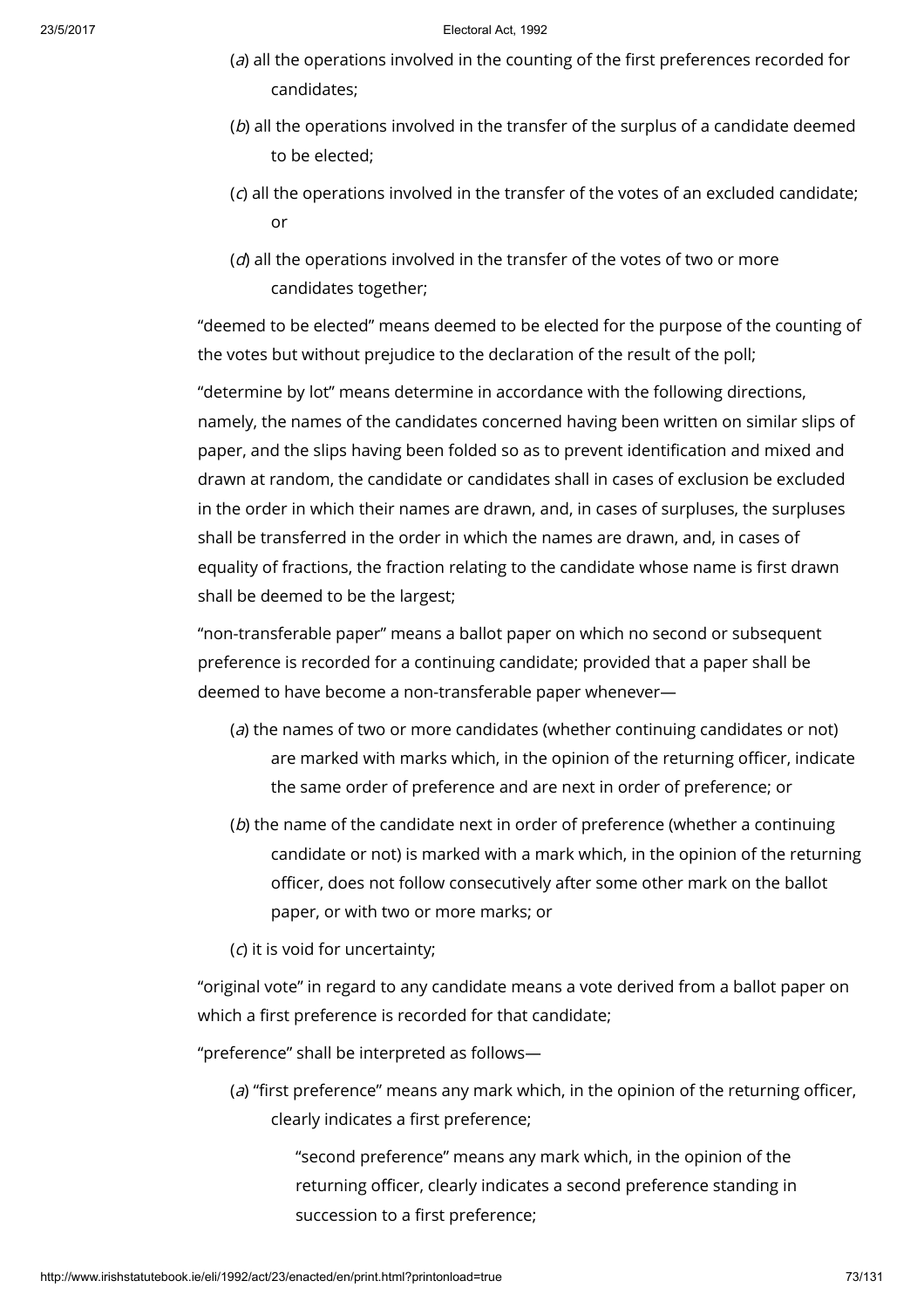"third preference" means any mark which, in the opinion of the returning officer, clearly indicates a third preference standing in succession to a second preference and so on;

(b) "next available preference" means a preference which, in the opinion of the returning officer, is a second or subsequent preference recorded in consecutive order for a continuing candidate, the preferences next in order on the ballot paper for candidates already deemed to be elected or excluded being disregarded;

"surplus" means the number of votes by which the total number of the votes, original and transferred, credited to any candidate, exceeds the quota;

"transferable paper" means a ballot paper on which, following a first preference, a second or subsequent preference is recorded in consecutive numerical order for a continuing candidate;

"transferred vote" in regard to any candidate, means a vote derived from a ballot paper on which a second or subsequent preference is recorded for that candidate.

- (2) Any ballot paper—
	- (a) which does not bear the official mark; or
	- (b) on which the figure 1 standing alone, or the word "one" or any other mark which, in the opinion of the returning officer, clearly indicates a first preference, is not placed at all or is not so placed as to indicate a first preference for some candidate; or
	- (c) on which the figure 1 standing alone indicating a first preference, or the word "one" or any other mark which, in the opinion of the returning officer, clearly indicates a first preference, is set opposite the name of more than one candidate; or
	- $(d)$  on which anything is written or marked which, in the opinion of the returning officer, is calculated to identify the elector;

shall be invalid and not counted, but the ballot paper shall not be invalid by reason only of carrying the words "one", "two", "three" (and so on) or any other mark which, in the opinion of the returning officer, clearly indicates a preference or preferences.

(3) The returning officer shall endorse "rejected" on any ballot paper which under this section is not to be counted. The returning officer shall prepare a statement in such form as may be directed by the Minister showing the number of ballot papers rejected by him under each of the *paragraphs (a), (b), (c)* and *(d)* of *subsection (2)* and shall, on request, allow any candidate or agent of a candidate to copy such statement.

(4) The returning officer may endorse on any ballot paper which he does not reject as invalid an indication of his decision on it without, however, interfering with any mark placed by the elector on the ballot paper.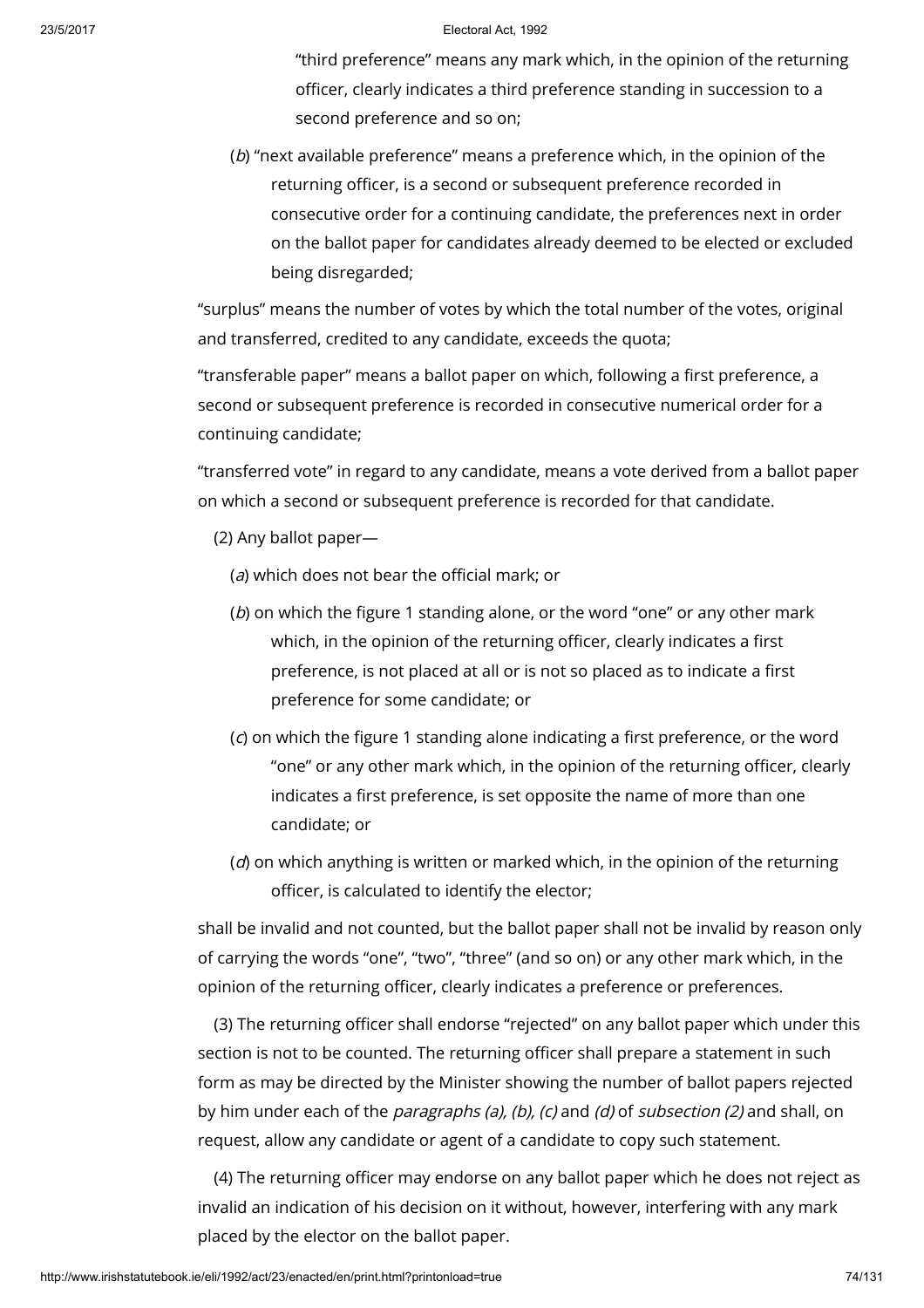First count. 119.—(1) After the ballot papers have been mixed in accordance with *[section](http://www.irishstatutebook.ie/1992/en/act/pub/0023/print.html#sec114) 114* the returning officer shall, rejecting any that are invalid, arrange them in parcels according to the first preferences recorded for each candidate.

> (2) The returning officer shall then count the number of papers in each parcel and credit each candidate with a number of votes equal to the number of valid papers on which a first preference has been recorded for such candidate and he shall ascertain the number of all valid papers.

The quota. 120.—(1) The returning officer shall then divide the number of all valid papers by a number exceeding by one the number of vacancies to be filled; the result increased by one, any fractional remainder being disregarded, shall be the number of votes sufficient to secure the election of a candidate and this number is referred to in this Act as "the quota".

> (2) Where at the end of any count the number of votes credited to a candidate is equal to or greater than the quota, that candidate shall be deemed to be elected.

Transfer of surplus. 121.—(1) Where at the end of any count the number of votes credited to a candidate is greater than the quota, the surplus shall be transferred in accordance with and subject to the provisions of this section to the continuing candidate or candidates indicated on the ballot papers in the parcel or sub-parcel of the candidate deemed to be elected according to the next available preferences recorded thereon.

> (2) Where the votes credited to a candidate deemed to be elected whose surplus is to be transferred consist of original votes only, the returning officer shall examine all the papers in the parcel of that candidate and shall arrange the transferable papers in subparcels according to the next available preferences recorded thereon.

> (3) Where the votes credited to a candidate deemed to be elected whose surplus is to be transferred consist of original and transferred votes, or of transferred votes only, the returning officer shall examine the papers contained in the sub-parcel last received by that candidate and shall arrange the transferable papers therein in further subparcels according to the next available preferences recorded thereon.

> (4) In either of the cases referred to in subsections (2) and (3) the returning officer shall make a separate sub-parcel of the non-transferable papers and shall ascertain the number of papers in each sub-parcel of transferable papers and in the sub-parcel of non-transferable papers.

- (5) Where—
	- (a) the surplus is equal to the total number of papers in the sub-parcels of transferable papers, the returning officer shall transfer each sub-parcel of transferable papers to the continuing candidate indicated thereon as the voters' next available preference,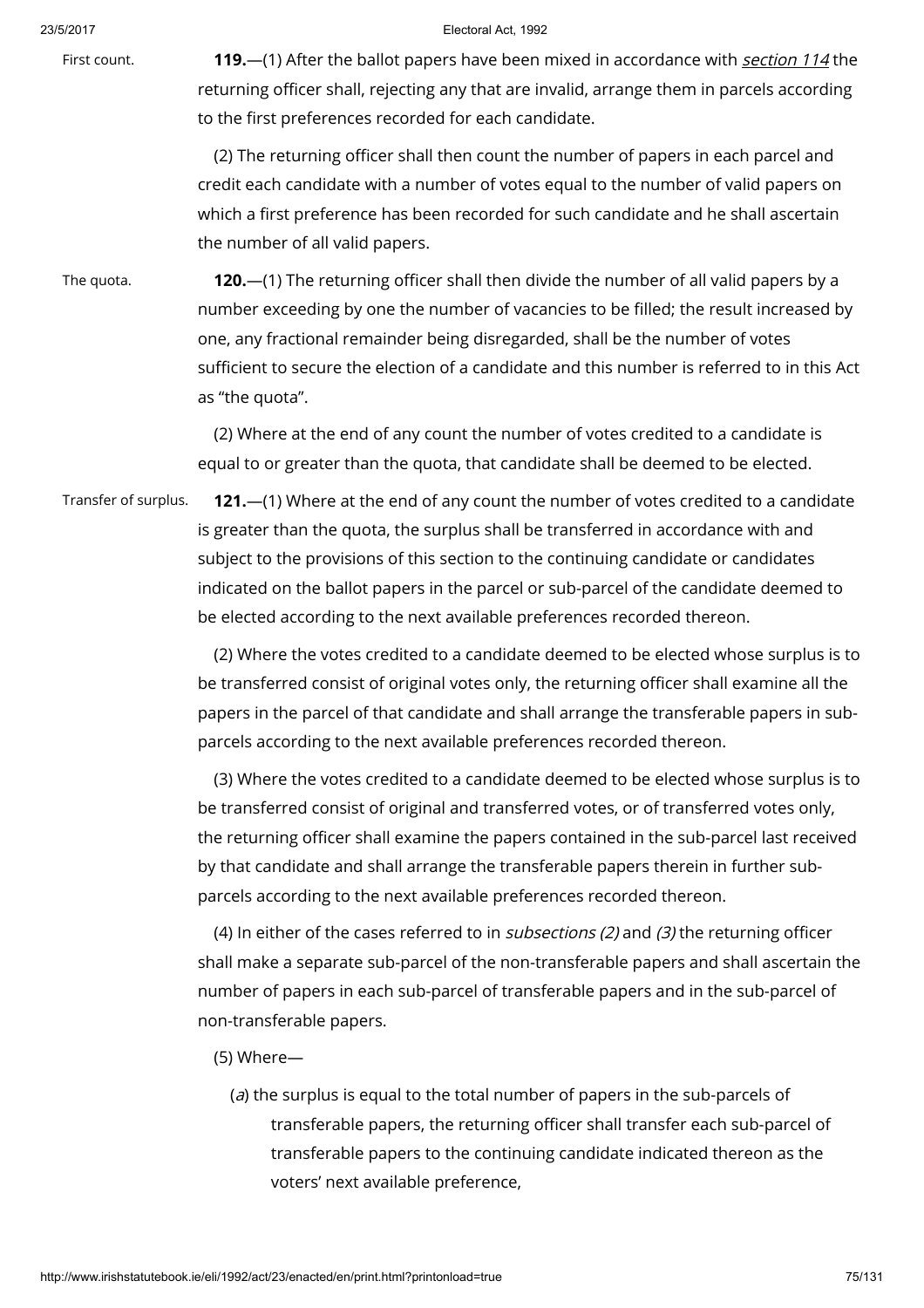(b) the surplus is greater than the total number of papers in the sub-parcels of transferable papers, the returning officer shall proceed as specified in paragraph (a) and shall in addition make a sub-parcel of a number of nontransferable papers equal to the difference between such total number and the surplus and set the papers therein aside as finally dealt with, such papers being, for the purposes of [section](http://www.irishstatutebook.ie/1992/en/act/pub/0023/print.html#sec127) 127 (1), described as non-transferable papers not effective,

and the non-transferable papers or the remaining non-transferable papers, as the case may be, also arranged as a sub-parcel shall be placed with the papers of the candidate deemed to be elected.

(6) Where the surplus is less than the total number of transferable papers the following provisions shall apply:

- (a) the returning officer shall transfer from each sub-parcel oftransferable papers to the continuing candidate indicated thereon as the voters' next available preference that number of papers which bears the same proportion to the number of papers in the sub-parcel as the surplus bears to the total number of transferable papers,
- (b) the number of papers to be transferred from each sub-parcel shall be ascertained by multiplying the number of papers in the sub-parcel by the surplus and dividing the result by the total number of transferable papers,
- (c) a note shall be made of the fractions (which may be expressed in decimal form), if any, in each quotient ascertained in respect of each candidate in accordance with *paragraph (b)* and if, owing to the existence of such fractions, the number of papers to be transferred is less than the surplus, so many of these fractions taken in the order of their magnitude (beginning with the largest) as are necessary to make the total number of papers to be transferred equal to the surplus shall be reckoned as of the value of unity and the remaining fractions shall be disregarded,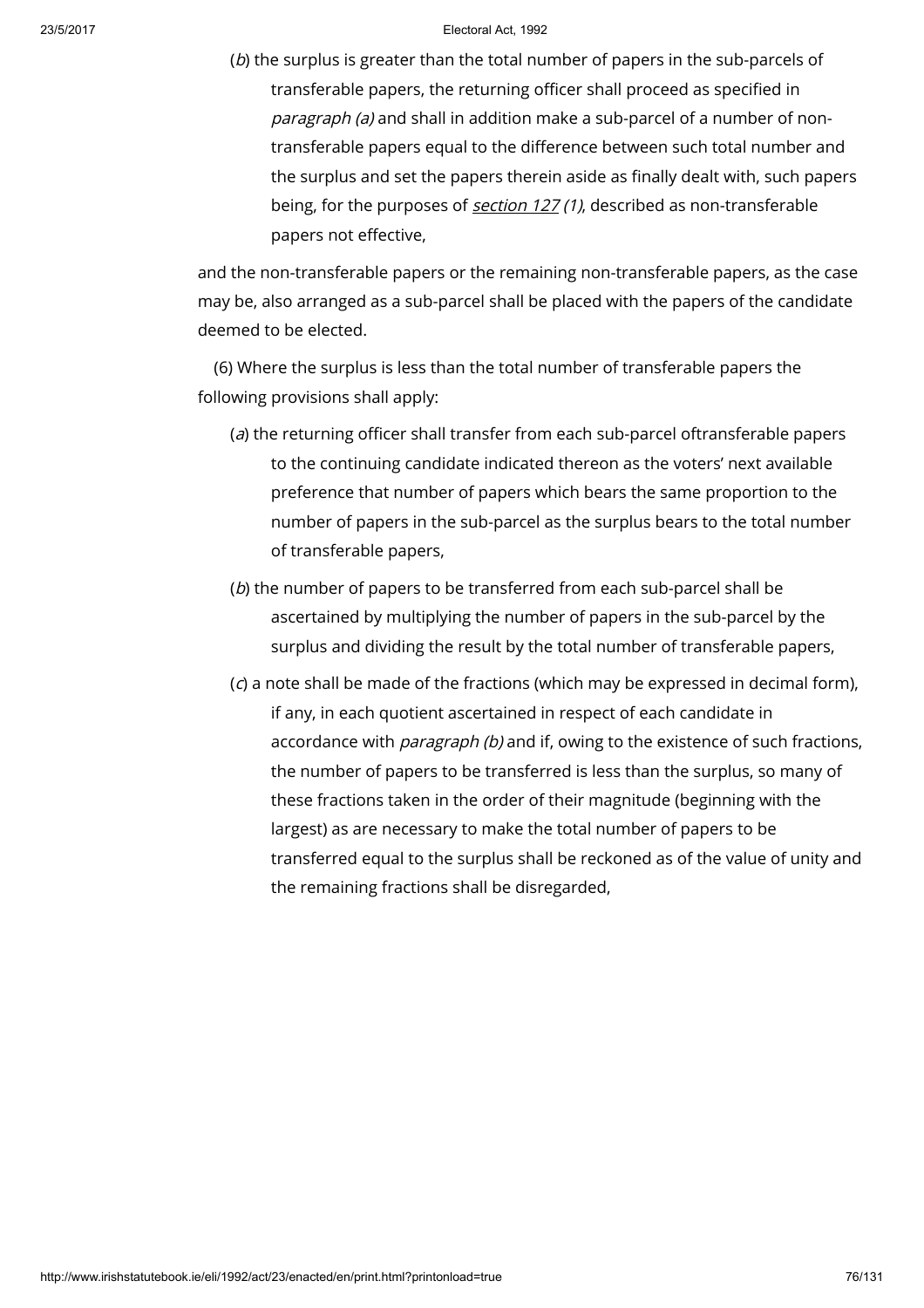(d) where two or more fractions are of equal magnitude, and it is not possible for the purposes of *paragraph (c)* to reckon all of the said fractions as of the value of unity, that fraction shall be deemed to be the largest which arises from the largest sub-parcel, and if such sub-parcels are equal in size, that fraction shall be deemed to be the largest which relates to the candidate credited with the largest number of original votes. Where the numbers of such original votes are equal, regard shall be had to the total number of votes credited to such candidates at the first count at which they were credited with an unequal number of votes, and the fraction relating to the candidate credited with the greatest number of votes at that count shall be deemed to be the largest. Where the numbers of votes credited to such candidates were equal at all counts the returning officer shall determine by lot which fraction shall be deemed to be the largest.

(7) The papers to be transferred from each sub-parcel shall be those last filed in the sub-parcel, and each paper so transferred shall be marked to indicate the number of the count at which the transfer took place.

(8) The returning officer need not necessarily transfer the surplus of a candidate deemed to be elected whenever that surplus, together with any other surplus not transferred, is less than both the difference between the quota and the number of votes credited to the highest continuing candidate and the difference between the numbers of the votes credited to the two lowest continuing candidates and either—

- (a) the number of votes credited to the lowest candidate is greater than one quarter of the quota, or
- (b) the sum of the number of votes credited to the lowest candidate together with that surplus and any other surplus not transferred is not greater than one quarter of the quota.

(9) Where at any time there are two or more surpluses which are to be transferred, the greater or greatest of such surpluses shall first be transferred and the remaining surplus or surpluses shall then, subject to *subsection (8)*, be transferred in the order of their descending magnitude.

(10) Where two or more candidates have each an equal surplus arising from the same count regard shall be had to the number of original votes credited to each candidate and the surplus of the candidate credited with the largest number of original votes shall be first dealt with. Where the numbers of such original votes are equal regard shall be had to the total number of votes credited to such candidates at the first count at which they had an unequal number of votes and the surplus of the candidate with the greatest number of votes at that count shall be first dealt with. Where the numbers of votes credited to such candidates were equal at all counts the returning officer shall determine by lot which surplus he will first deal with.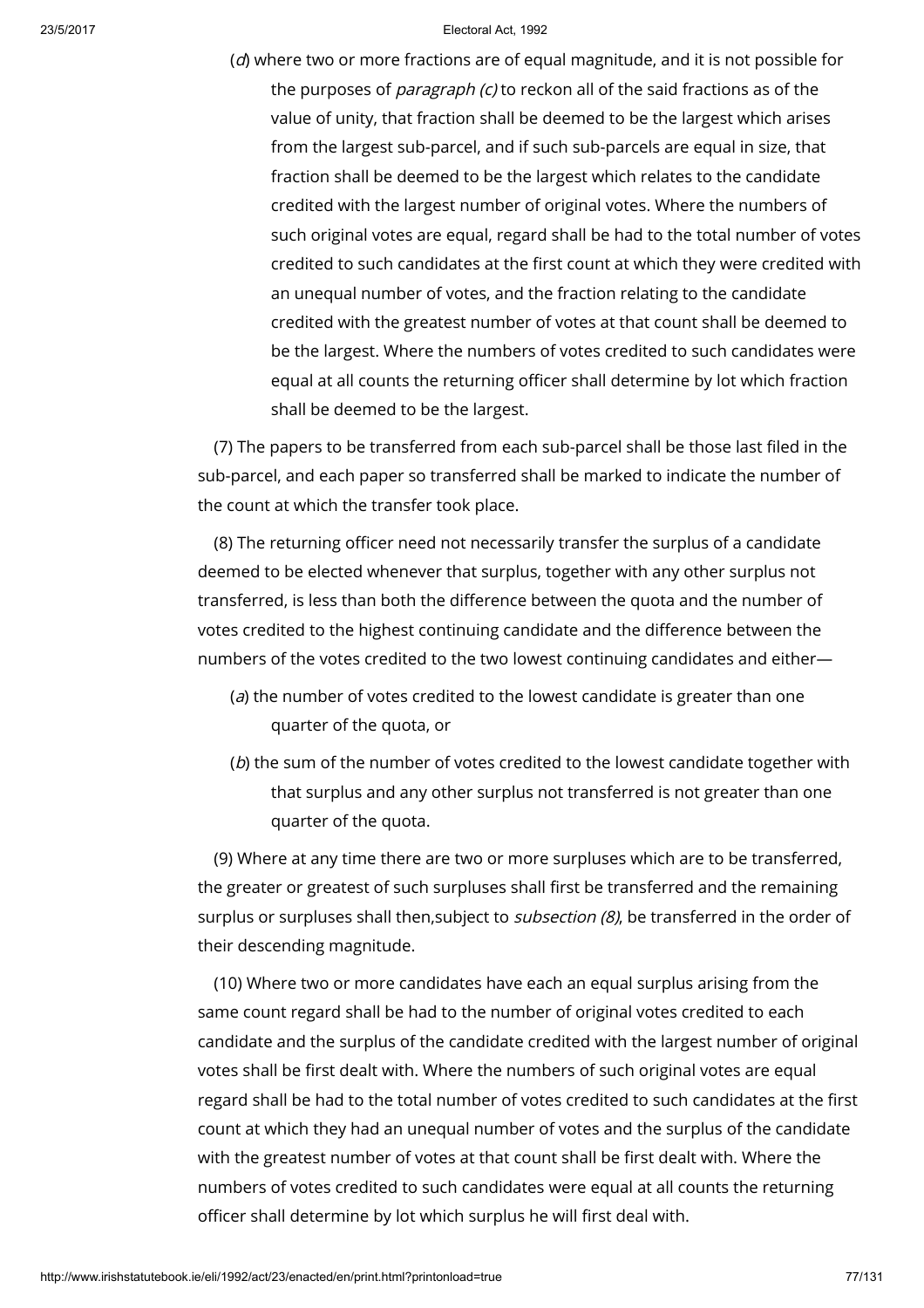(11) Subject to *subsections (8)* and (9), where two or more candidates have a surplus arising from different counts, a surplus which arises at the end of any count shall be transferred before a surplus which arises at a subsequent count.

Exclusion of

candidate.

**122.**—(1) If at any time no candidate has a surplus (or when under *[section](http://www.irishstatutebook.ie/1992/en/act/pub/0023/print.html#sec121) 121 (8)* an existing surplus is not transferred) and one or more vacancies remain unfilled, the returning officer shall—

- (a) exclude the candidate credited with the lowest number of votes and examine all the papers of that candidate;
- (b) arrange the transferable papers in sub-parcels according to the next available preferences recorded thereon for continuing candidates and transfer each sub-parcel to the candidate for whom the preference is recorded;
- (c) make a separate sub-parcel of the non-transferable papers and set them aside as finally dealt with, such papers being, for the purposes of [section](http://www.irishstatutebook.ie/1992/en/act/pub/0023/print.html#sec127) 127(1), described as non-transferable papers not effective.

(2) Where the total of the votes of the two or more lowest candidates together with any surplus not transferred is less than the number of votes credited to the next highest candidate, the returning officer shall in one operation exclude such two or more lowest candidates provided that—

- (a) the number of votes credited to the second lowest candidate is greater than one quarter of the quota, or
- (b) where the number of votes credited to any one of such two or more lowest candidates does not exceed one quarter of the quota, it is clear that the exclusion of the candidates separately in accordance with *subsection (1)* and the transfer of any untransferred surplus could not result in a number of votes exceeding one quarter of the quota being credited to any such candidate.

(3) If, when a candidate has to be excluded under this section, two or more candidates have each the same number of votes and are lowest, regard shall be had to the number of original votes credited to each of those candidates, and the candidate with the lowest number of original votes shall be excluded and where the numbers of the original votes are equal, regard shall be had to the total numbers of votes credited to those candidates at the first count at which they had an unequal number of votes and the candidate with the lowest numberof votes at that count shall be excluded and, where the numbers of votes credited to those candidates were equal at all counts, the returning officer shall determine by lot which shall be excluded.

Transfer of votes. 123.—(1) Where a transfer of votes is made under [section](http://www.irishstatutebook.ie/1992/en/act/pub/0023/print.html#sec121) 121 or [122](http://www.irishstatutebook.ie/1992/en/act/pub/0023/print.html#sec122), each subparcel of papers transferred shall be placed on top of the parcel, if any, of papers of the candidate to whom the transfer is made, and that candidate shall be credited with a number of votes equal to the number of papers transferred to him.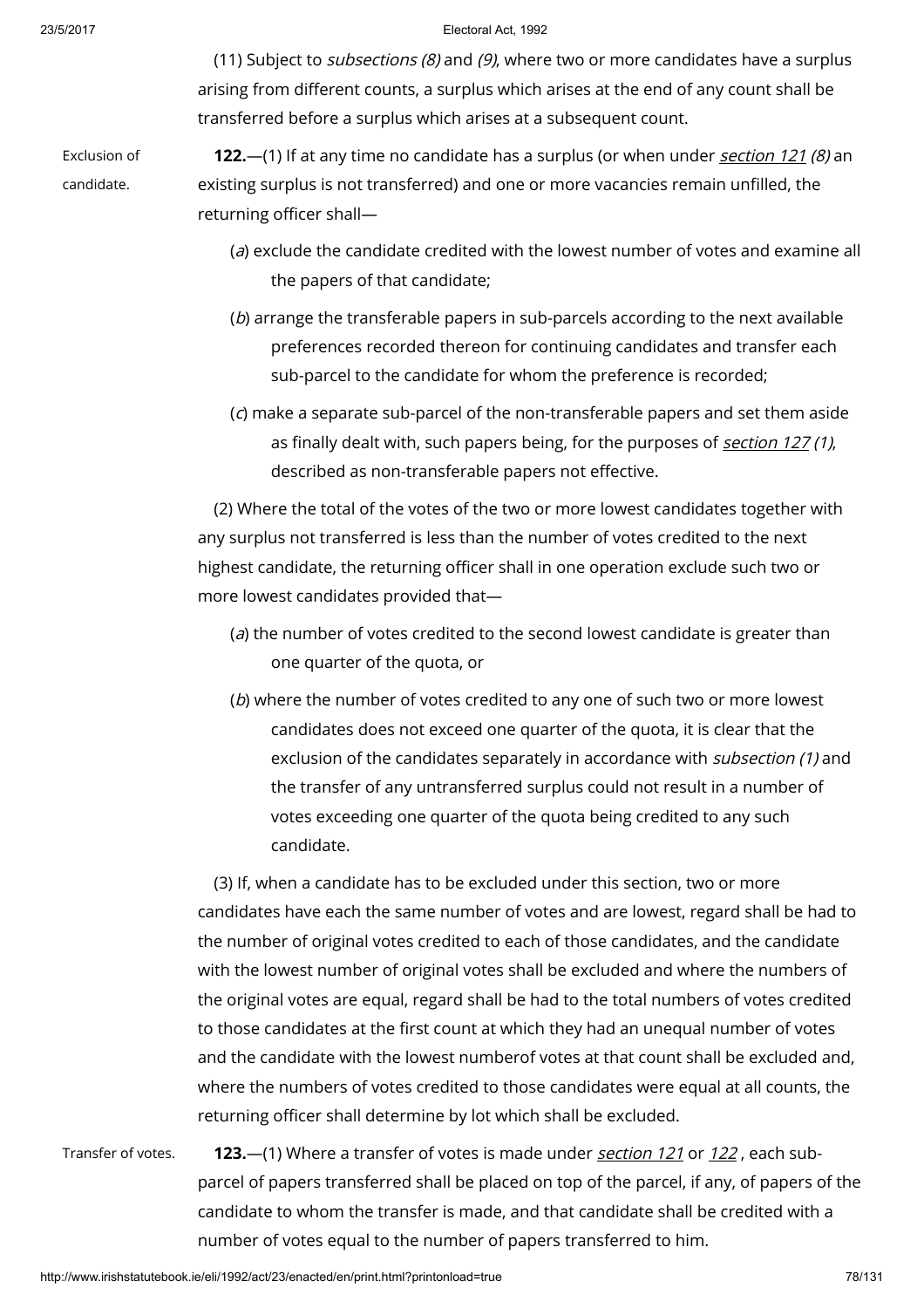(2) If after any transfer a candidate has a surplus, that surplus shall be dealt with in accordance with and subject to the provisions of **[section](http://www.irishstatutebook.ie/1992/en/act/pub/0023/print.html#sec121) 121** before any other candidate is excluded.

Filling of last

vacancies.

124.—(1) When the number of continuing candidates is equal to the number of vacancies remaining unfilled, the continuing candidates shall thereupon be deemed to be elected.

(2) When only one vacancy remains unfilled, and the votes of some one continuing candidate exceed the total of all the votes of the other continuing candidates together with any surplus not transferred, that candidate shall thereupon be deemed to be elected.

(3) When the last vacancies can be filled under this section no further transfer of votes shall be made unless any of the continuing candidates has not been credited with a number of votes exceeding one quarter of the quota and it is necessary for the purposes of [section](http://www.irishstatutebook.ie/1992/en/act/pub/0023/print.html#sec48) 48 (1) (e) to make such transfer in order to establish whether such a number of votes could be credited to him.

Recount. 125.—(1) Any candidate or the election agent of a candidate may, at the conclusion of any count, request the returning officer to re-examine and recount all or any of the papers dealt with during that count, and the returning officer shall re-examine and recount such papers accordingly without making any alterations in the arrangement of the papers in the various parcels, save where such alterations may be necessary in consequence of any error discovered in the recount. Nothing in this subsection shall make it obligatory on the returning officer to re-examine or recount the same parcel of papers more than once.

> (2) The returning officer may at his discretion recount papers either once or more often in any case in which he is not satisfied as to the accuracy of any count. The power under this subsection of a returning officer to recount papers shall extend to papers dealt with at an earlier count than the immediately preceding one.

- (3) (a) As respects each candidate, one request (and not more) may be made by him or his election agent for a complete re-examination and recount of all parcels of ballot papers and the returning officer shall re-examine and recount the parcels of ballot papers accordingly.
	- (b) In the re-examination and recount, the number or order of ballot papers in any parcel shall not be disturbed.
	- (c) Nothing in the provisions of this subsection shall make it obligatory on the returning officer to re-examine or recount the same parcel of papers more than once, but if an error is discovered which is, in the opinion of the returning officer, a significant error likely to affect the result of the election, the returning officer shall count all the papers afresh from the point at which the error occurred.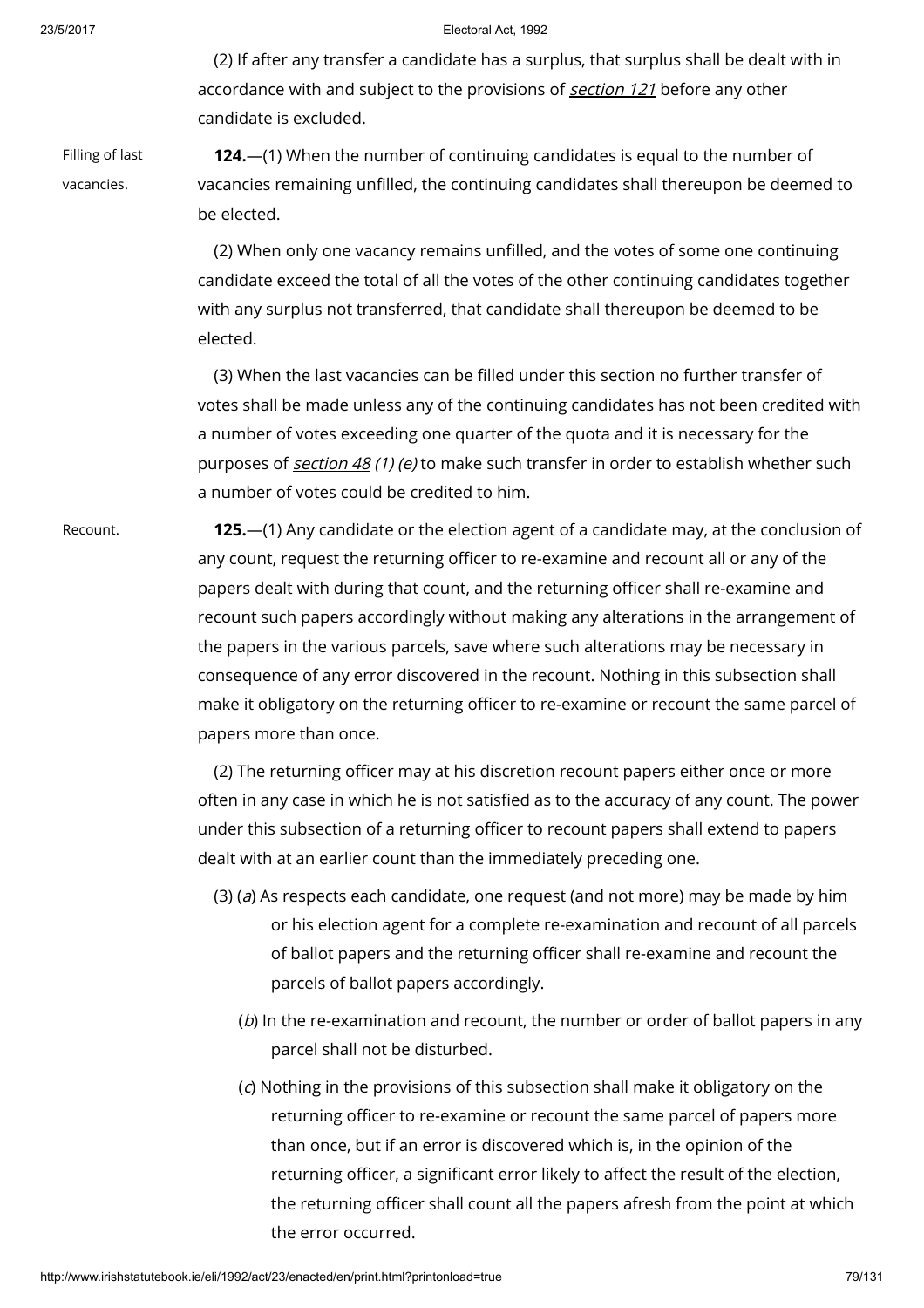- (d) Nothing in this subsection shall make it obligatory on the returning officer to comply with a request by a candidate or his election agent which, in the opinion of the returning officer, is frivolous or vexatious.
- (e) A request under this subsection may be made only at the conclusion of a count.

(4) Where an error is discovered, the returning officer shall, where necessary, amend any results previously announced by him.

(5) Where a request made under *subsection (3)* is withdrawn by the candidate as respects whom it is made or by the election agent of the said candidate, it shall be open to the returning officer not to proceed, or proceed further with the re-examination and recount.

Declaration of result of the poll. 126.—On the completion of the counting of the votes the returning officer shall determine and declare the result of the poll and the candidates deemed to be elected shall thereupon stand elected.

Notice of result of election. 127.—(1) The returning officer shall give public notice in the form directed by the Minister of the names and descriptions of the candidates elected and, in the case of a contested election, of the total number of votes given for each candidate, whether elected or not, of any transfer of votes and of the total number of votes credited to each candidate at the end of the count at which such transfer took place.

> (2) The returning officer shall send a copy of the notice referred to in subsection (1) to the Minister and to each person elected and shall send a copy of the statement referred to in **[section](http://www.irishstatutebook.ie/1992/en/act/pub/0023/print.html#sec114) 114** (2) to the Minister.

Decision of returning officer. 128.—The decision of the returning officer, whether expressed or implied by his acts, on any question which arises in relation to the exclusion of any [candidate](http://www.irishstatutebook.ie/1992/en/act/pub/0023/print.html#sec122) under section 122 or to any ballot paper or transfer of votes shall be final, subject only to reversal on a petition questioning the Dáil election.

# PART XX

Retention, Inspection and Disposal of Documents

| Retention and | <b>129.</b> (1) On the completion of the counting of the votes, the returning officer shall |
|---------------|---------------------------------------------------------------------------------------------|
| disposal of   | place in separate sealed packets—                                                           |
| documents.    |                                                                                             |

- $(a)$  the counted ballot papers,
- $(b)$  the ballot papers rejected at the counting of the votes,
- (c) the unused and spoilt ballot papers, and
- $(d)$  the counterfoils of ballot papers issued at polling stations,

and shall mark on each packet particulars of its contents, the date of the polling day at the election and the constituency to which they relate.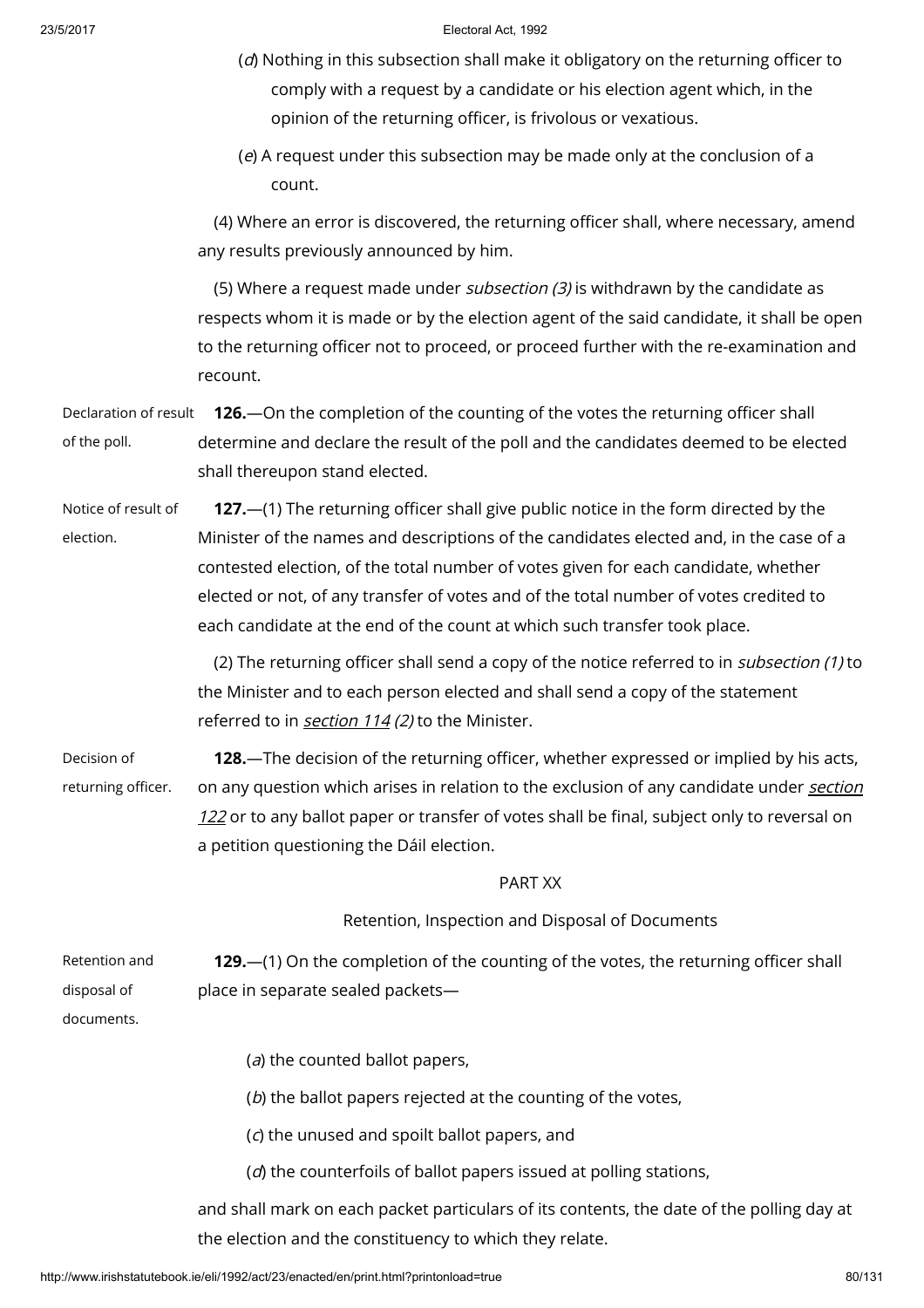- (2) The returning officer shall also place in separate sealed packets—
	- (a) the marked copies of the register of Dáil electors,
	- (b) the ballot paper accounts and the statement prepared in accordance with [section](http://www.irishstatutebook.ie/1992/en/act/pub/0023/print.html#sec114) 114,
	- (c) the candidates' nomination papers, whether valid or invalid, and the certificates of political affiliation, and
	- $(d)$  the authorisations to electors to vote at other polling stations,

and shall mark on each packet particulars of its contents, the date of the polling day at the election and the constituency to which they relate and shall as soon as practicable forward the documents referred to in this [section](http://www.irishstatutebook.ie/1992/en/act/pub/0023/print.html#sec83), in section 76 and in section 83 (2) to the Clerk of theDáil.

(3) The [documents](http://www.irishstatutebook.ie/1992/en/act/pub/0023/print.html#sec76) referred to in this section including those referred to in sections  $76$  and  $83$  shall be retained by the Clerk of the Dáil for 6 months from the date of the poll at the election. At the expiration of the said period the Clerk of the Dáil shall, unless otherwise directed by an order of the High Court or he has reason to believe that the documents may be required for a purpose referred to in [section](http://www.irishstatutebook.ie/1992/en/act/pub/0023/print.html#sec130) 130 (3), cause the documents to be destroyed.

Inspection of ballot papers etc. 130.—(1) No person shall be allowed to inspect any of the documents mentioned in subsection (2) except under an order of the High Court.

(2) The documents referred to in *subsection (1)* are-

- (a) the counterfoils of the ballot papers sent to postal voters under [section](http://www.irishstatutebook.ie/1992/en/act/pub/0023/print.html#sec68) 68,
- (b) the counterfoils of the ballot papers delivered to special voters under [section](http://www.irishstatutebook.ie/1992/en/act/pub/0023/print.html#sec82) 82 ,
- (c) the documents referred to in *sub[section](http://www.irishstatutebook.ie/1992/en/act/pub/0023/print.html#sec76)s (2)* and (3) of section  $76$ , and
- (d) the documents referred to in sub[section](http://www.irishstatutebook.ie/1992/en/act/pub/0023/print.html#sec129) (1) of section 129.

(3) An order referred to in *subsection (1)* shall not be made unless the court is satisfied that the inspection or production of such documents is required for the purposes of instituting or maintaining a prosecution for an offence under this Act or for the purpose of a petition.

(4) An order referred to in subsection (1) may be made subject to such conditions as to persons, time and place and mode of inspection or production as the court may think expedient and shall make provision to ensure that the manner in which any voter voted shall not be disclosed.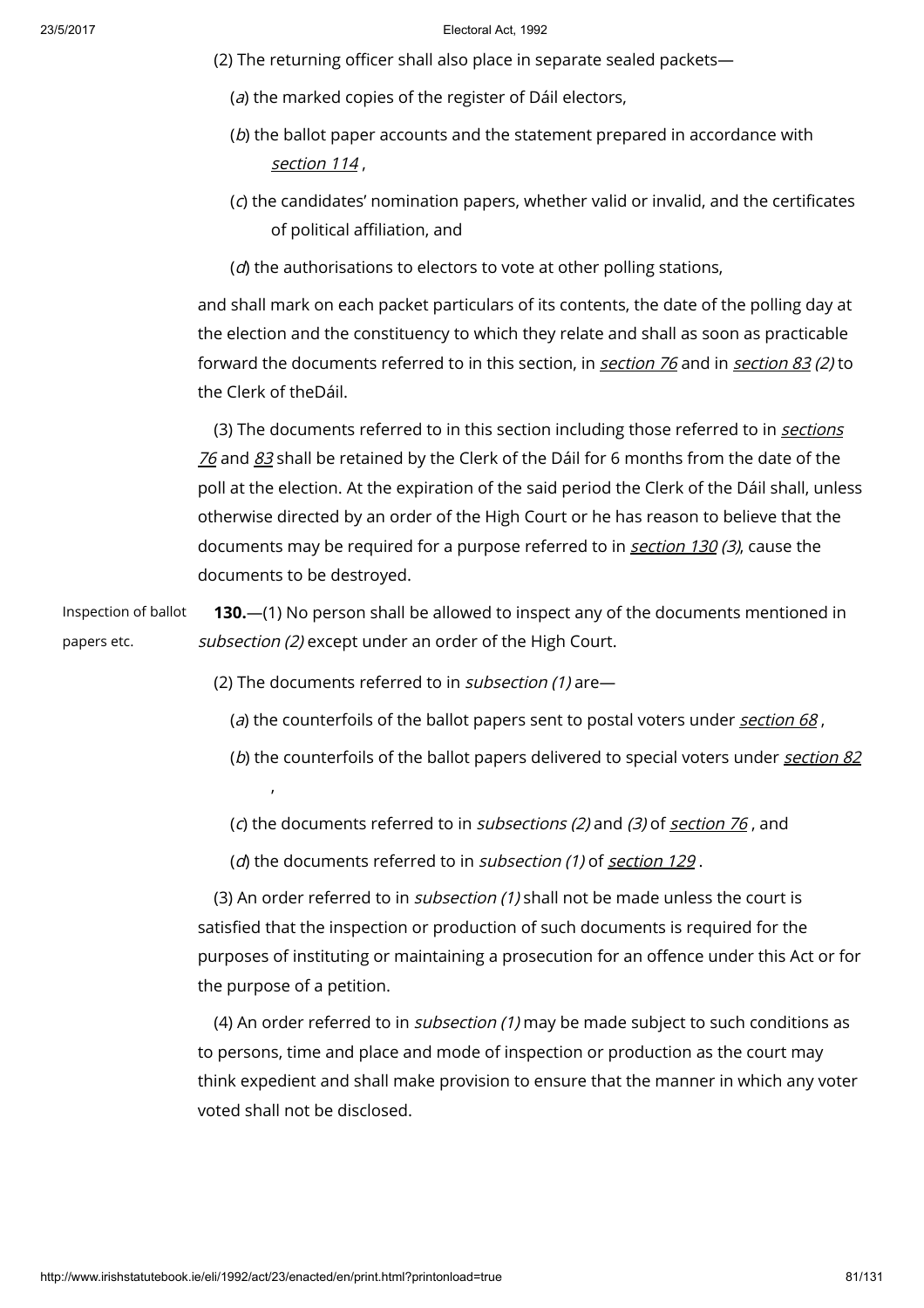(5) Where an order is made for the production by the Clerk of the Dáil of any document in his possession relating to a Dáil election, the production by or on behalf of the Clerk of the Dáil of that document shall be sufficient to prove that the document relates to the specified election; and any endorsement appearing on any packet so produced shall be, until the contrary is shown, sufficient evidence that the contents of such packet are what they are stated to be in such endorsement.

Inspection of certain other documents. 131.—All documents sent by a returning officer in pursuance of this Act to the Clerk of the Dáil, other than documents referred to in [section](http://www.irishstatutebook.ie/1992/en/act/pub/0023/print.html#sec130) 130, shall be open to public inspection at such time and under such conditions as may be specified by the Clerk of the Dáil. The Clerk of the Dáil shall supply copies of or extracts from the said documents to any person demanding the same, on payment of such fees not exceeding the reasonable cost of copying and subject to such conditions as may be sanctioned by the Minister for Finance.

# PART XXI

# Dáil Election Petitions

Questioning of Dáil elections. 132.—(1) A Dáil election may, and may only, be questioned by a petition to the High Court.

(2) The provisions of the *Third [Schedule](http://www.irishstatutebook.ie/1992/en/act/pub/0023/print.html#sched3)* shall have effect as regards a petition.

- (3) (a) Subject to *paragraph (b)* and Rule 2 (2) of the *Third [Schedule](http://www.irishstatutebook.ie/1992/en/act/pub/0023/print.html#sched3)* a petition shall not be accepted for lodgment with the court unless the petitioner lodges with the petition security in the sum of £5,000 for costs which may become payable by him.
	- (b) Where the court is satisfied that a petitioner is unable to lodge the amount specified in *paragraph (a)* or that to require a petitioner to lodge the said amount would cause him serious hardship, the court may require him to lodge such lesser amount as the court considers appropriate.

(4) A petition may be presented by any person who is registered or entitled to be registered as a Dáil elector in the constituency but may only be presented within a period specified in Rule 3 of the Third [Schedule](http://www.irishstatutebook.ie/1992/en/act/pub/0023/print.html#sched3) .

(5) A Dáil election may be questioned on the grounds of want of eligibility, the commission of an offence referred to in [Part](http://www.irishstatutebook.ie/1992/en/act/pub/0023/print.html#partxxii) XXII , obstruction of or interference with or other hindrance to the conduct of the election or mistake or other irregularity which is likely to have affected the result of the election.

(6) Any party to a petition may appeal on a question of law to the Supreme Court against a decision of the High Court on the petition and subject to the foregoing the decision of the High Court shall be final and not appealable.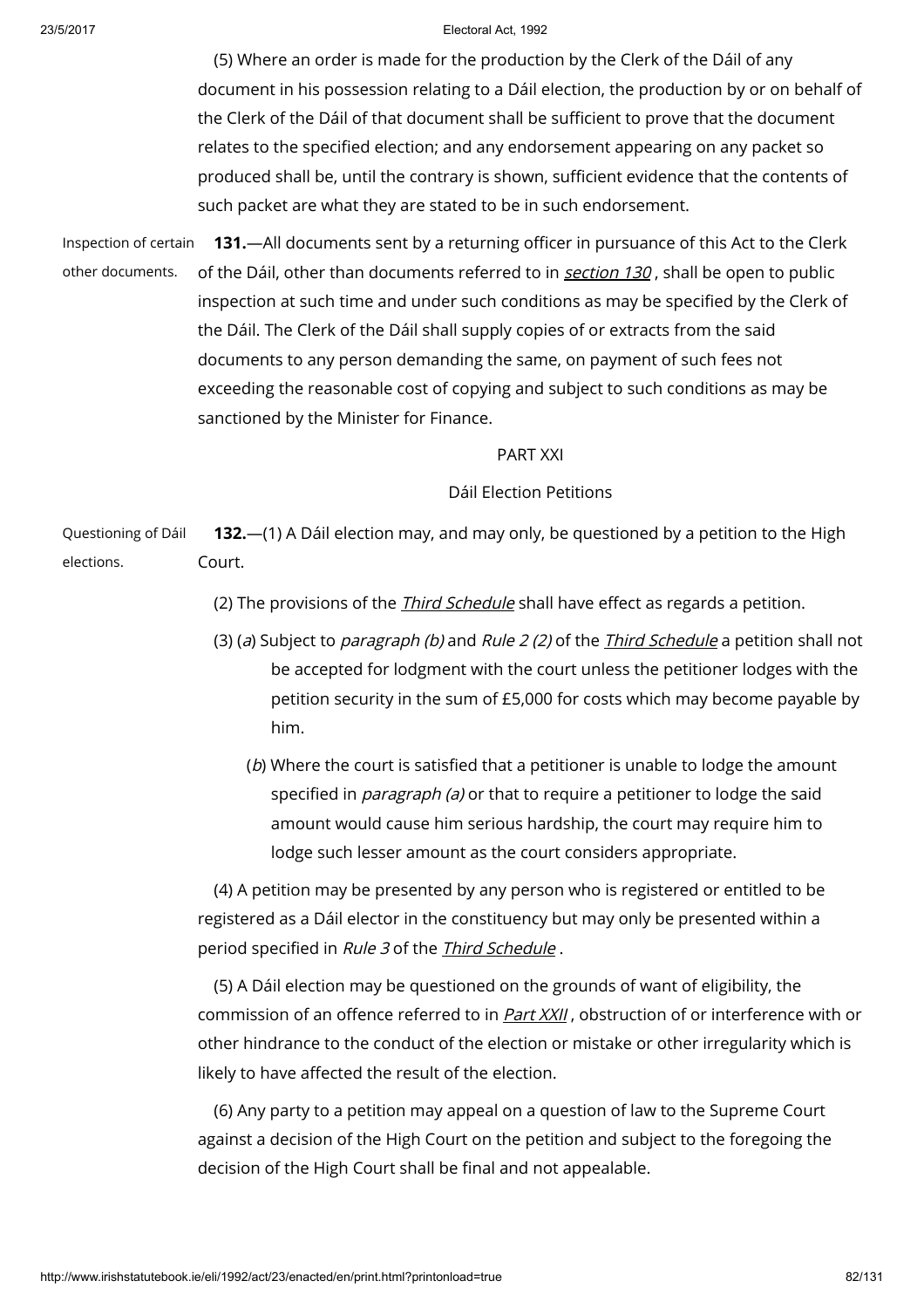(7) At the trial of a petition the High Court shall determine the matter at issue in the petition and, if it does not dismiss the petition, shall, where appropriate, include in its order determining the matter at issue either—

(a) a declaration of the correct result of the election concerned, or

(b) if it considers that it is unable to determine the correct result of the election, a declaration that the election or a specified part thereof was void together with a statement of its reasons for making the declaration.

(8) Where the court declares that the whole or any part of a Dáil election was void, a fresh election shall be held in accordance with the provisions of this Act to fill the resulting vacancy or vacancies in the Dáil and the poll at the fresh election shall be taken on such day, being a day within the period of three months beginning on the date of the court's order, as the Minister by order appoints; provided that it shall not be obligatory under this subsection to hold a fresh election if a general election otherwise is due to be held in the State within the period of six months next following the said date.

# PART XXII

# Electoral Offences

Offences in relation to registration of electors. 133.—(1) Any person who knowingly furnishes false information in a claim for correction in a draft register or, having been duly required pursuant to the provisions of the *Second [Schedule](http://www.irishstatutebook.ie/1992/en/act/pub/0023/print.html#sched2)* to give any information in his possession which a registration authority or county registrar may require for the purpose of their duties, fails or refuses to give the information or knowingly gives false information, shall be guilty of an offence.

(2) Any person who—

- (a) in relation to a statement pursuant to *[section](http://www.irishstatutebook.ie/1992/en/act/pub/0023/print.html#sec12) 12* or to an application pursuant to [section](http://www.irishstatutebook.ie/1992/en/act/pub/0023/print.html#sec17) 17 knowingly gives any information which is false or misleading, or
- (b) makes a statement pursuant to [section](http://www.irishstatutebook.ie/1992/en/act/pub/0023/print.html#sec12)  $12$  in the name of another person, or

(c) applies in the name of another person to be entered in the special voters list,

shall be guilty of an offence.

- $(3)$  (a) Any person who, without lawful authority, wilfully destroys or mutilates any notice, draft register, copy of the register of electors, electors lists or other document made available for public inspection in connection with the preparation of the register of electors shall be guilty of an offence.
	- (b) An offence under this subsection may be prosecuted by the authority which caused the notice, draft register, copy of the register of electors or other document to be made available for public inspection.
- Personation.  $134.$ —(1) A person who—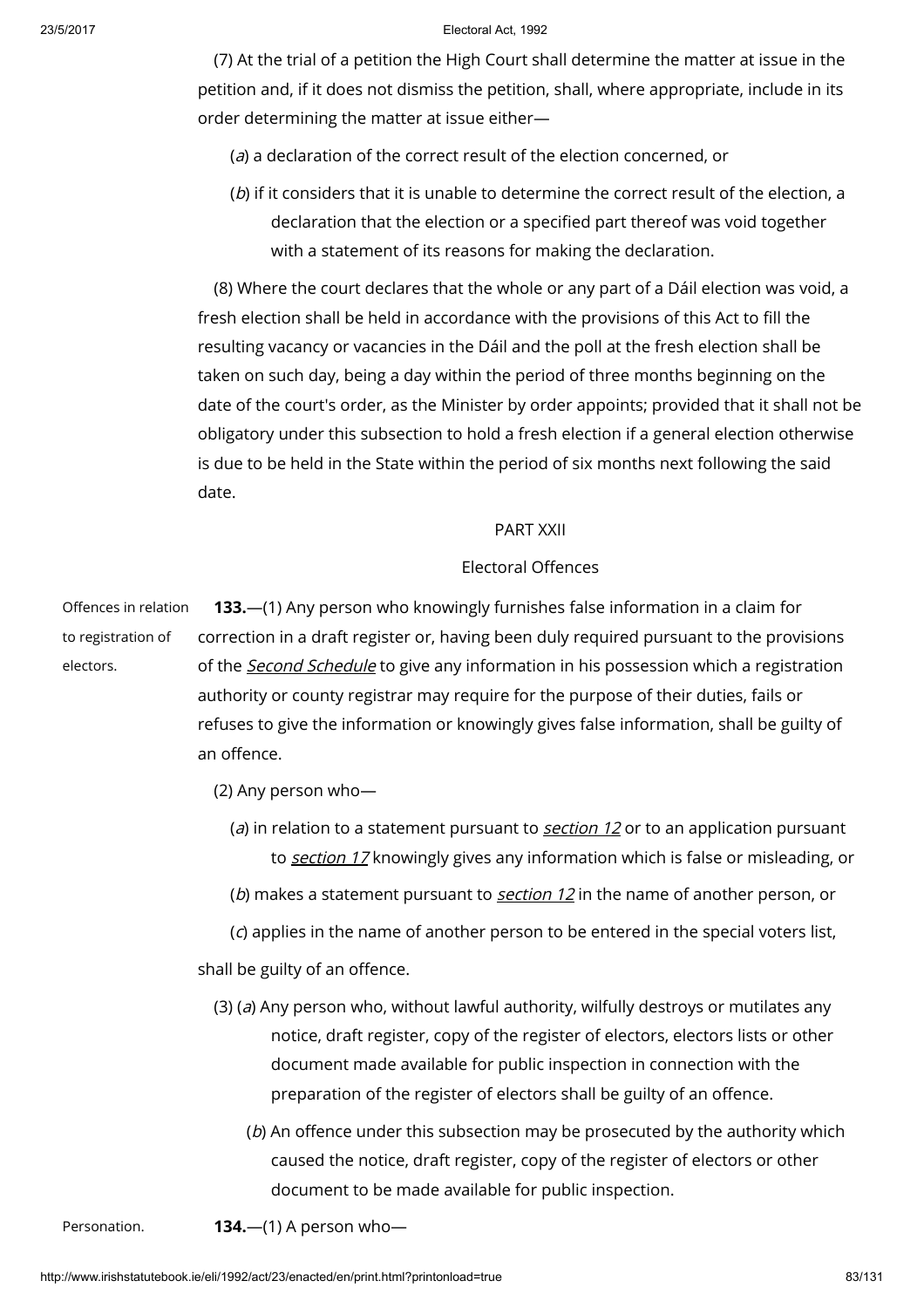- (a) at a Dáil election applies for a ballot paper in the name of some other person, whether that name be the name of a living person or of a dead person or of a fictitious person, or
- (b) having obtained a ballot paper once at a Dáil election applies at the same election for a ballot paper in his own name (otherwise than under [section](http://www.irishstatutebook.ie/1992/en/act/pub/0023/print.html#sec102) 102 ), shall be guilty of the offence of personation.

(2) For the purposes of this section, a person to whom a ballot paper has been issued pursuant to [section](http://www.irishstatutebook.ie/1992/en/act/pub/0023/print.html#sec68) 68 shall be deemed to have obtained a ballot paper.

(3) A person who aids, abets, counsels or procures the commission of the offence of personation shall be guilty of an offence.

Bribery. 135.—(1) A person shall not, in relation to a Dáil election—

- (a) give valuable consideration to induce a voter to vote, or to procure the election of any person or the vote of any voter, or on account of a voter having voted; or
- (b) procure, by means of, or in consequence of, valuable consideration, the election of any person or the vote of any voter; or
- (c) withdraw or refrain from withdrawing, in consequence of any valuable consideration, from being a candidate; or
- (d) induce, by means of, or in consequence of, valuable consideration, any person to withdraw or to refrain from withdrawing from being a candidate; or
- (e) receive, agree or contract to receive, valuable consideration for voting or agreeing to vote.
- (2) A person who contravenes *subsection (1)* shall be guilty of an offence.

(3) A person who aids, abets, counsels or procures the commission of an offence under this section shall be guilty of an offence.

(4) In this section—

"give", "induce" and "procure" include agreeing or promising or attempting to give, induce or procure, as the case may be, and whether directly or indirectly;

"valuable consideration" includes the giving, lending or agreeing to give or lend, or the offer or promise to procure or to attempt to procure, any money, money's worth or valuable security or any valuable consideration or any office, place or employment to or for any person;

"vote" includes voting in a particular way or refraining from voting.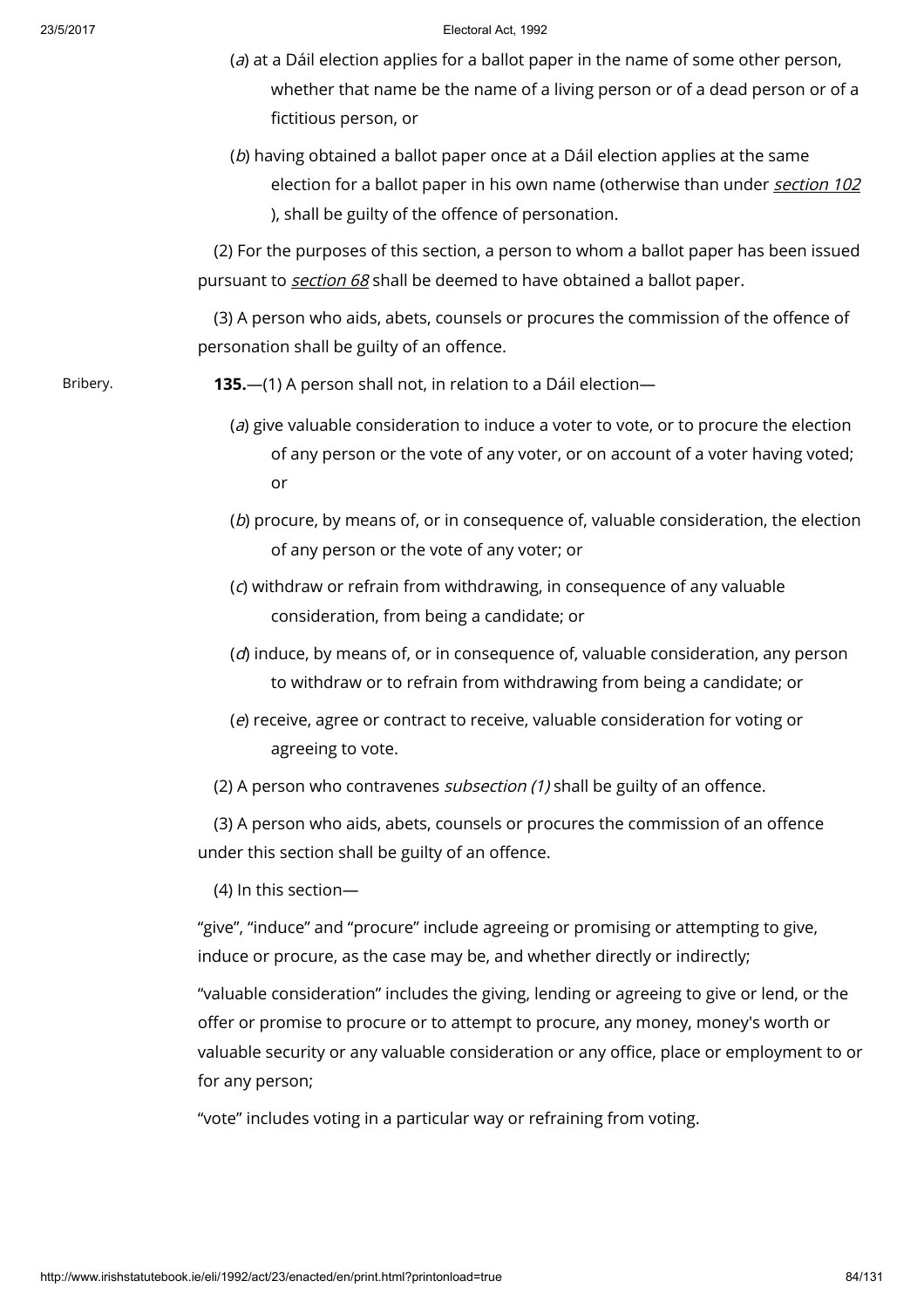Undue influence. **136.**—A person who, in relation to a Dáil election, directly or indirectly makes use of or threatens to make use of any force, violence or restraint against or inflicts or causes or threatens to inflict or cause any temporal or spiritual injury or loss on or to any person, or attempts by abduction, duress, or fraud—

- (a) to induce or compel any person to vote or refrain from voting, or to vote or refrain from voting for a particular person or in a particular way, or
- (b) to induce or compel any person to withdraw, or to refrain from withdrawing, from being a candidate, or
- (c) to induce or compel any person to be a candidate or to impede or prevent any person from being a candidate, or

 $(d)$  to impede or prevent the free exercise of the franchise by any Dáil elector,

shall be guilty of an offence.

Breach of secrecy. **137.**—(1) A person who is present at the issue of ballot papers to postal voters or at voting by special voters or at the opening of postal ballot boxes shall be guilty of an offence if, except for some purpose authorised by law, he—

- (a) communicates, before the poll is closed, to any person any information obtained at the said issue or the said voting as to the official mark, or
- (b) attempts to ascertain at the said issue or the said voting or the said opening the number on the back of any ballot paper or the candidate for whom any vote is given in any ballot paper, or communicates to any other person any information with respect thereto obtained at the said issue or the said voting or the said opening.

(2) A person admitted to a polling station in any capacity at a Dáil election shall be guilty of an offence if, before the poll is closed, he communicates, except for some purpose authorised by law, to any other person any information as to the name or the number on the register of Dáil electors of any voter who has or has not applied for a ballot paper or voted at a polling station, or as to the official mark.

(3) A person who is present in any capacity at the counting of the votes at a Dáil election shall be guilty of an offence if, except for some purpose authorised by law, he ascertains or attempts to ascertain at such counting the number on the back of any ballot paper or if at any time he communicates any information obtained at such count as to the candidate for whom any vote is given on any ballot paper.

(4) A person shall be guilty of an offence if, at a Dáil election, except for some purpose authorised by law, he—

(a) interferes with or attempts to interfere with a voter when marking his ballot paper, or obtains or attempts to obtain in a polling station information as to the candidate for whom any voter in the station is about to vote or has voted, or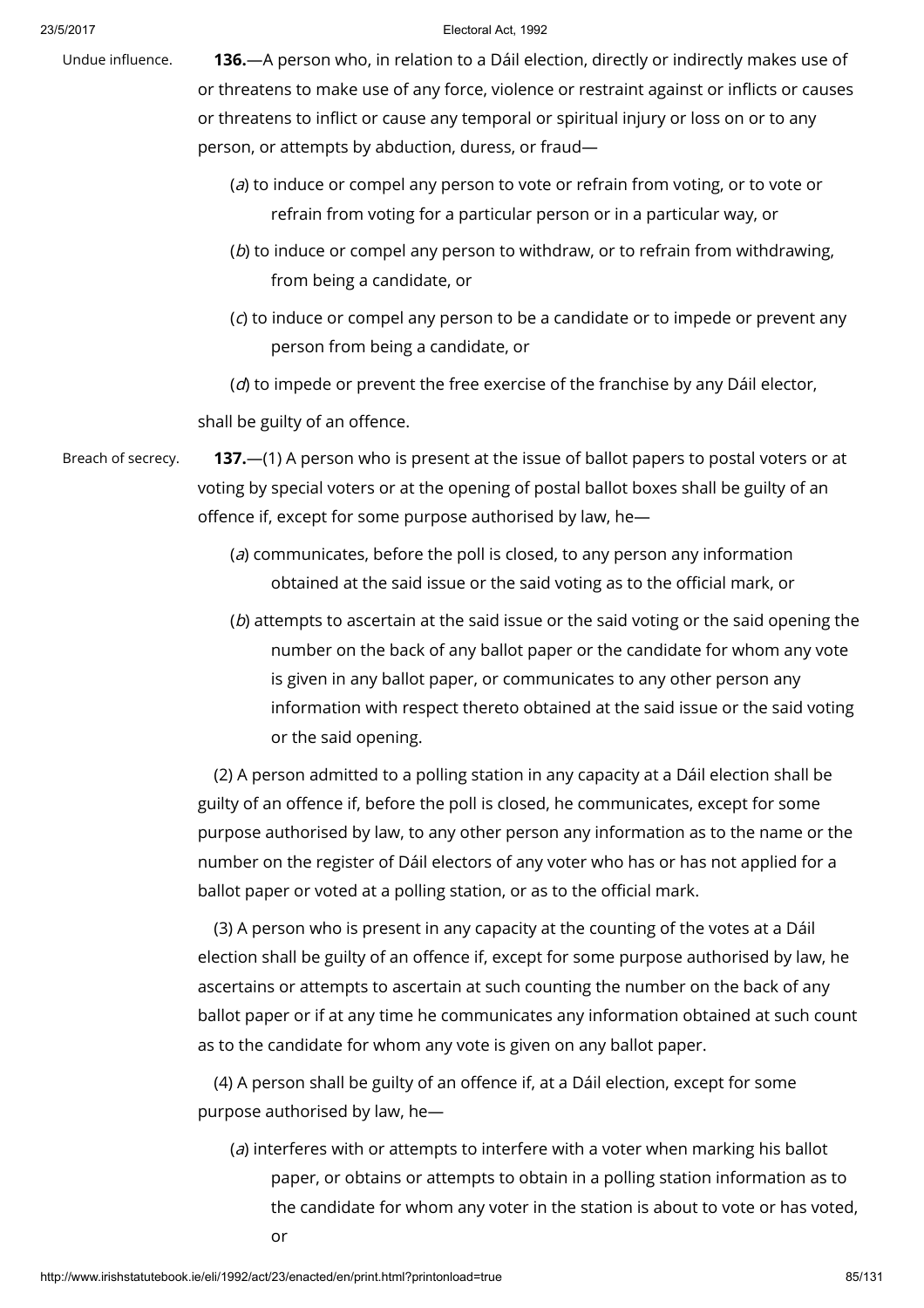- (b) communicates at any time to any other person any information obtained in a polling station as to the candidate for whom a voter in that station is about to vote or has voted, or as to the number on the back of the ballot paper issued to a voter at that station, or
- (c) directly or indirectly induces any voter to display his ballot paper after the said voter has marked it so as to make known to any person the name of the candidate for whom the said voter has or has not voted, or
- $(d)$  interferes with or attempts to interfere with the receipt, marking or return of a ballot paper by any postal voter or attempts to obtain information as to the candidate for whom any such voter has or has not voted.
- 138.—A person shall be guilty of an offence if—

Offences relating to ballot boxes, ballot papers, nomination papers, certificates of political affiliation, official marks etc.

- (a) wilfully and without lawful authority, he takes, destroys, conceals, opens or otherwise interferes with any ballot box or packet of ballot papers, or any packet of papers or documents of any kind then in use or intended to be used for the purposes of a Dáil election, or any ballot paper account or marked copy of a register of Dáil electors prepared or used for the purposes of the election, or any unused ballot paper, or
- (b) he maliciously destroys, tears or defaces a ballot paper, or
- (c) he forges or counterfeits a ballot paper or the official mark on a ballot paper, or
- (d) without lawful authority, he supplies a ballot paper to any person, or
- (e) he fraudulently puts into a ballot box any paper other than the ballot paper which he is authorised by law to put in it, or
- (f) without lawful authority, he takes a ballot paper out of a polling station, or
- (g) he forges or fraudulently defaces or fraudulently destroys any nomination paper or any certificate of political affiliation or any authorisations under [section](http://www.irishstatutebook.ie/1992/en/act/pub/0023/print.html#sec99) 99 or [section](http://www.irishstatutebook.ie/1992/en/act/pub/0023/print.html#sec100) 100 or any official envelope or form of declaration of identity or form of receipt used in connection with special voting or voting by post, or any other form or document used at an election, or
- (*h*) he produces to the returning officer a nomination paper, knowing the same to be forged, or
- $(h)$  he counterfeits the official mark, or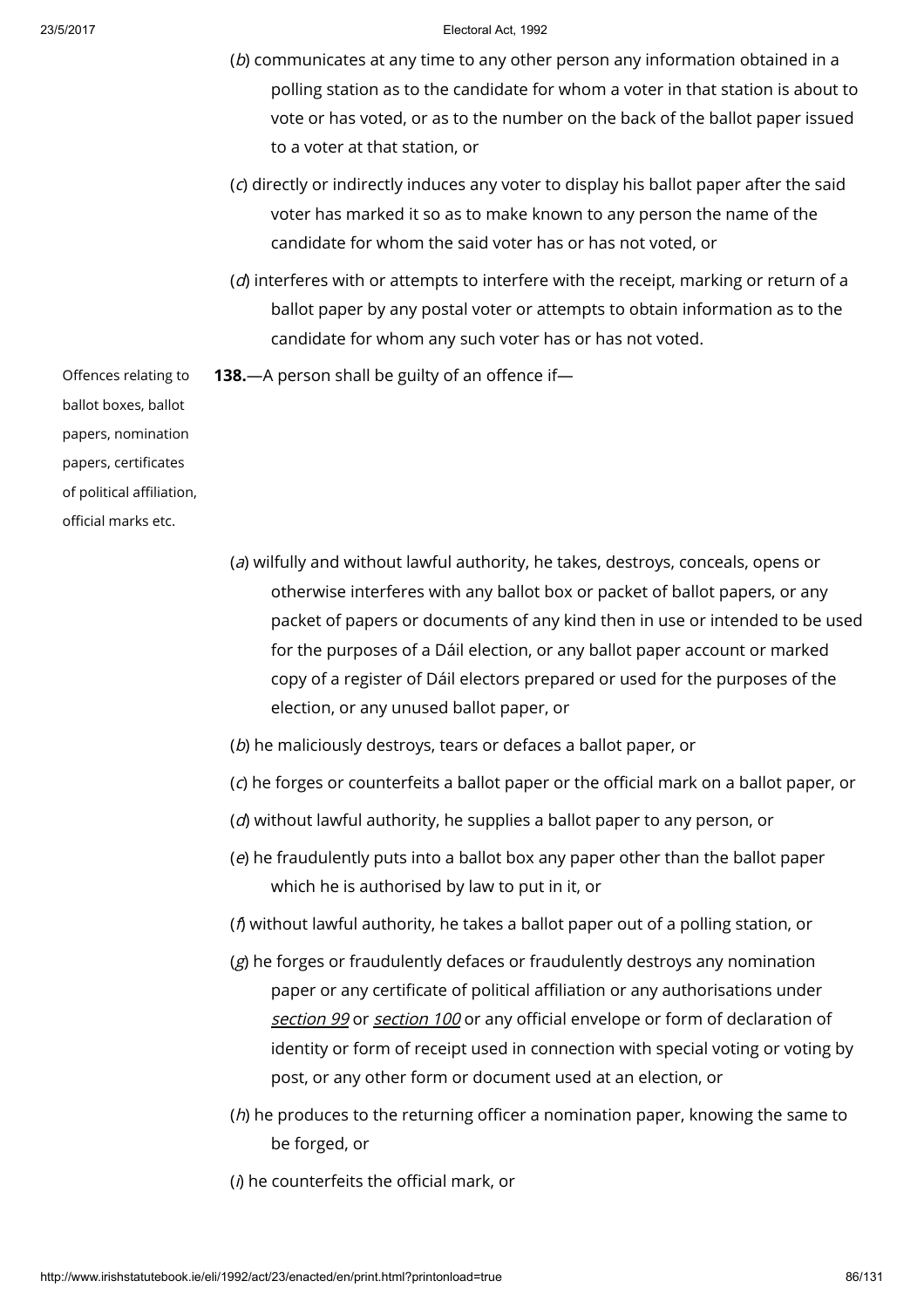(j) without lawful authority, he removes, destroys or damages any instrument for placing the official mark on ballot papers or makes or has in his possession any imitation or counterfeit of any such instrument.

Disorderly conduct at election meeting. writ for the election of a member or members of the Dáil for a constituency and the 139.—(1) A person shall be guilty of an offence if, between the date of the issue of a date on which the return is made to the Clerk of the Dáil under *[section](http://www.irishstatutebook.ie/1992/en/act/pub/0023/print.html#sec39) 39*, he acts in a disorderly manner at a lawful public meeting held in connection with the election.

> (2) A person who aids, abets, counsels or procures the commission of an offence under subsection (1) shall be guilty of an offence.

Omission of name and address of printer and publisher from Dáil the publisher thereof. election documents. 140.—(1) Every notice, bill, poster or similar document having reference to a Dáil election or distributed for the purpose of furthering the candidature of any candidate at a Dáil election shall bear upon its face the name and address of the printer and of

> (2) A person shall be guilty of an offence if he prints, publishes or posts, or causes to be printed, published or posted, any such notice, bill, poster or similar document as aforesaid which does not bear upon its face the name and address of the printer and of the publisher thereof.

(3) The provisions of *subsections (1)* and (2) shall not apply as respects any such notice, bill, poster or similar document printed, published or posted by a returning officer.

(4) For the purposes of this section "print" includes any process for producing copies of a notice, bill, poster or similar document, other than copying it by hand.

Nominating or withdrawing a candidate without consent.

141. $-$ (1) A person shall not $-$ 

(a) nominate another person for election under this Act to the Dáil, or (b) withdraw the candidature of another person for such election to the Dáil, save with the consent of that person. (2) A person who contravenes *subsection (1)* shall be guilty of an offence. Forged certificate of 142.—A person who produces to a returning officer a certificate such as is referred to

political affiliation. in <u>*[section](http://www.irishstatutebook.ie/1992/en/act/pub/0023/print.html#sec46) 46*</u> which that person knows to be forged, shall be guilty of an offence.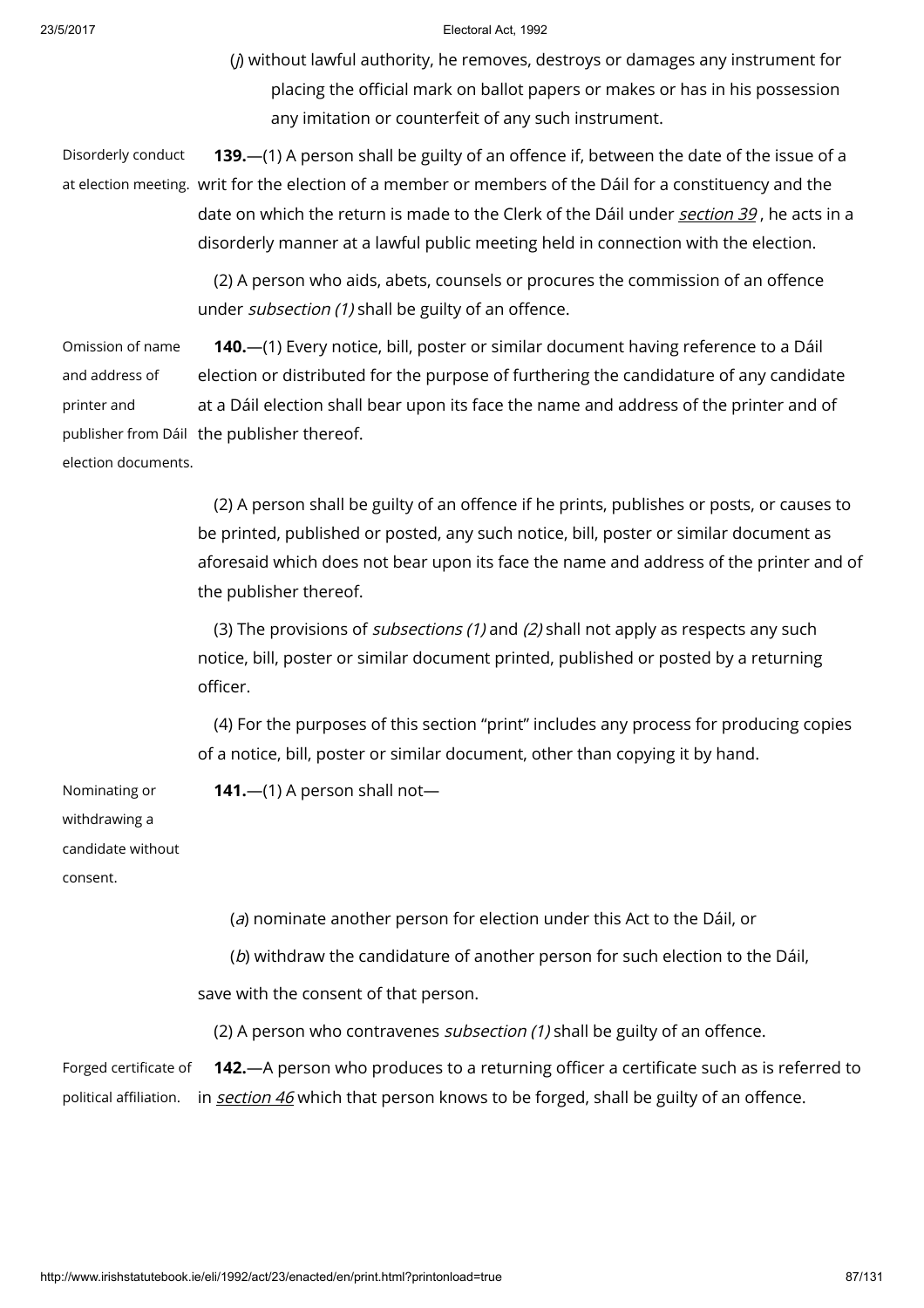False declaration on nomination paper. Dáil election, makes a declaration on a nomination paper that he has read the notes on **143.**—(1) In case a person who, being a candidate or the proposer of a candidate at a the nomination paper and believes the candidate to be eligible for election under this Act then if the candidate is not eligible for election under this Act the person shall be guilty of an offence.

> (2) In a prosecution for an offence under *subsection (1)*, it shall be a good defence for the defendant to show that he had reasonable grounds for believing that the candidate was eligible for election.

Officer acting as agent of candidate or furthering a candidature. 144.—A returning officer, an assistant, deputy or acting returning officer or any person employed by any such officer for any purpose relating to a Dáil election who acts as agent for any candidate at that election or who is actively associated in furthering the candidature of any candidate or promoting the interests of any political party at the election shall be guilty of an offence.

Obstruction of nomination or poll. candidates or the poll shall be guilty of an offence. 145.—A person who at a Dáil election obstructs by violence the nomination of

Interference with or destruction of postal ballot papers. 146.—(1) Any person who, at a Dáil election—

- (a) wilfully and without lawful authority takes, destroys, conceals, opens or otherwise interferes with any ballot paper or other document sent to a postal voter under this Act, or
- (b) without lawful authority knowingly supplies any such ballot paper or other document to a person other than the person lawfully entitled to receive it,

shall be guilty of an offence.

(2) A person who aids, abets, counsels or procures the commission of an offence under this section or who solicits or incites any other person to commit such an offence shall be guilty of an offence.

Obstruction of or interference with electors. 147.—(1) A person shall not interfere with or obstruct or impede an elector going to or coming from or in the vicinity of or in a polling station.

> (2) During the period commencing 30 minutes before the time appointed for the taking of a poll at an election, including a poll which has been [adjourned](http://www.irishstatutebook.ie/1992/en/act/pub/0023/print.html#sec107) under section 107, and ending 30 minutes after the close of the said poll, a person shall not, in or in the curtilage of a polling station or in any place within 100 metres of such station, for the purpose of promoting the interest of a political party or furthering the candidature of a candidate or candidates or soliciting votes for a candidate or candidates or for any contrary purpose, do any or all of the following things:

> > (a) loiter or congregate with other persons;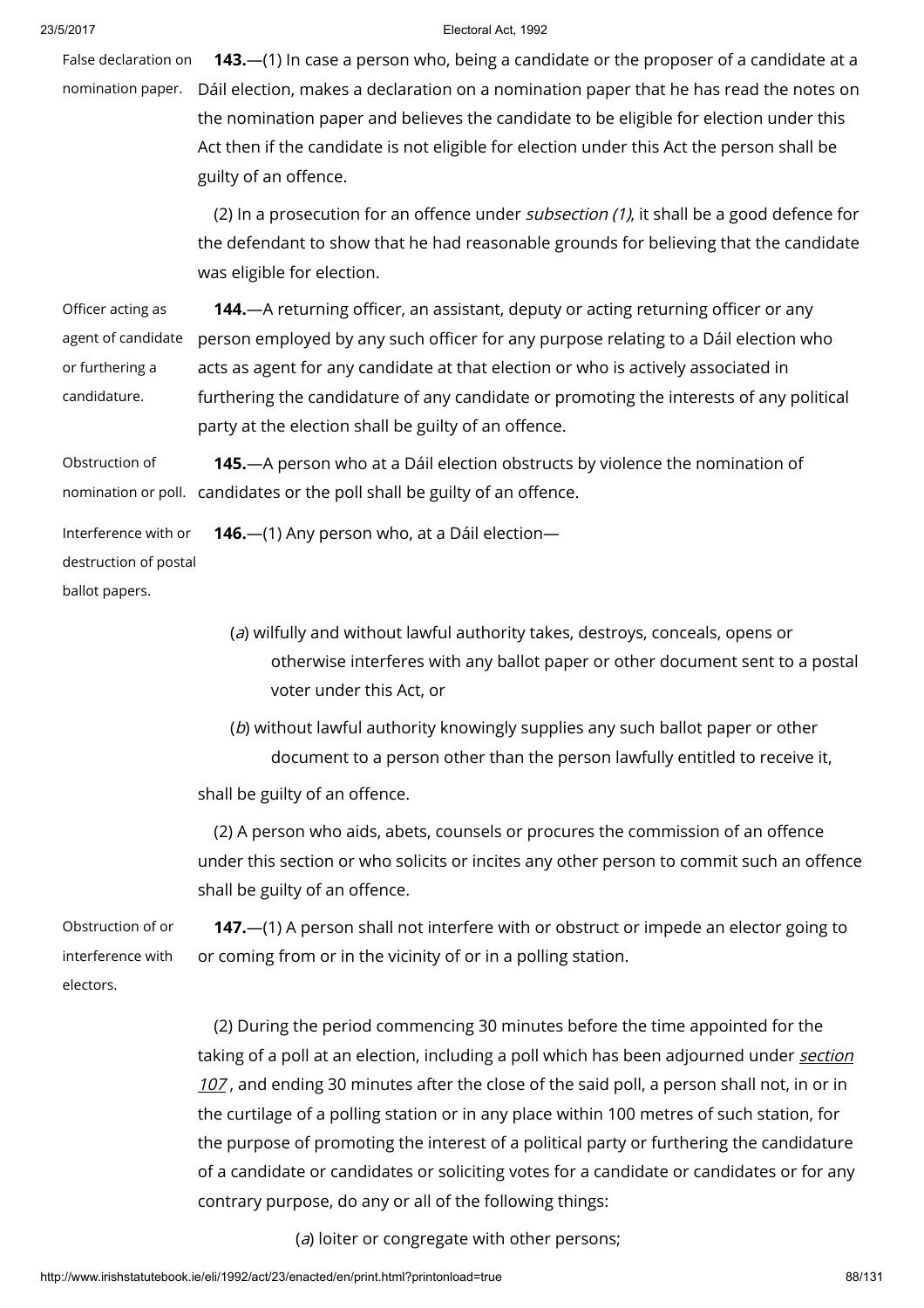- (b) attempt to induce, by any means whatsoever, an elector to vote for a candidate or candidates or vote in a particular way or refrain from voting;
- (c) display or distribute any notice, sign or poster (other than a notice, sign or poster displayed by the returning officer) or card, circular or other document relating to the election; or
- (d) use or cause to be used any loud-speaker or other public address mechanism to broadcast matter relating to the election.

(3) For the purpose of this section, a polling station shall be deemed to include all parts of the building and any land within the curtilage of the building in which the polling station is situate and the distance referred to in *subsection (2)* shall be measured from any entrance to the polling station or to the curtilage thereof.

(4) A person who contravenes *subsection (1)* or (2) shall be guilty of an offence.

Personation agent leaving polling station without permission.

148.—(1) A personation agent shall not, during the hours fixed under [section](http://www.irishstatutebook.ie/1992/en/act/pub/0023/print.html#sec96) 96 for the holding of the poll, leave the polling station to which he is appointed without previously obtaining the permission of the presiding officer and depositing with the said presiding officer all registers, books and documents in which he has made any note, writing or mark during the poll.

(2) A personation agent who contravenes subsection (1) shall be guilty of an offence and in addition shall not, save with the permission of the presiding officer, return to the polling station in question.

Prohibition on voting by person registered as elector when not entitled to be so registered.

(a) who is registered in the register of Dáil electors for the time being in force for a constituency but is not entitled to be so registered, or

(b) who is not registered in that register,

shall not vote in that constituency.

149.—(1) A person—

(2) A person who contravenes *subsection (1)* shall be guilty of an offence.

Unlawful marking of ballot papers by 150.—A person who contravenes subsection (8) or (9) of [section](http://www.irishstatutebook.ie/1992/en/act/pub/0023/print.html#sec103) 103 shall be guilty of an offence.

persons acting as

companions.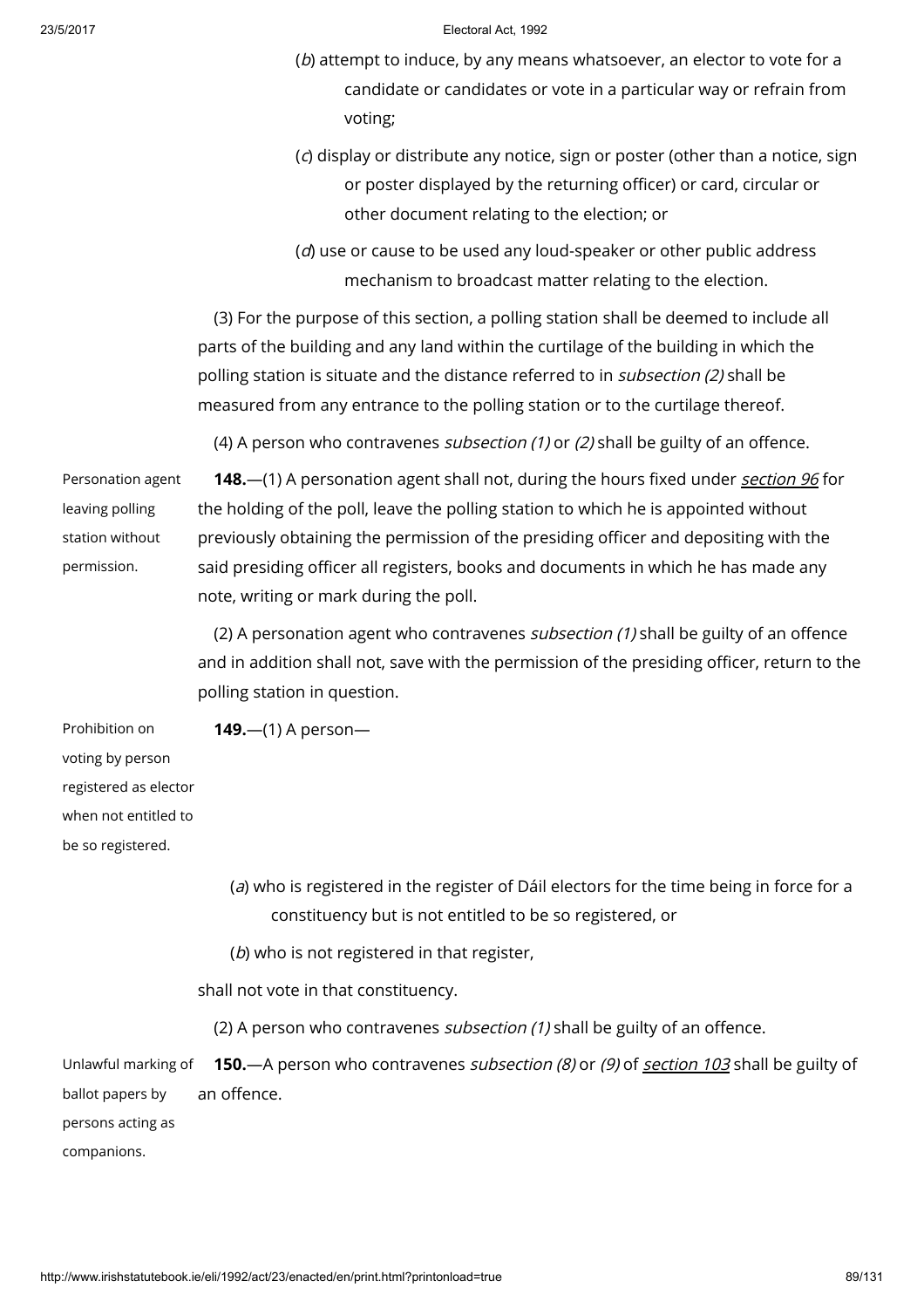| 23/5/2017                                                   | Electoral Act. 1992                                                                                                                                                                                                                                                                                                                                                                                                                                                                                               |
|-------------------------------------------------------------|-------------------------------------------------------------------------------------------------------------------------------------------------------------------------------------------------------------------------------------------------------------------------------------------------------------------------------------------------------------------------------------------------------------------------------------------------------------------------------------------------------------------|
| False statement of                                          | 151. A person who, between the date of the issue of a writ for the election of a                                                                                                                                                                                                                                                                                                                                                                                                                                  |
|                                                             | withdrawal or death member or members of the Dáil for a constituency and the date on which the return is                                                                                                                                                                                                                                                                                                                                                                                                          |
| of a candidate.                                             | made to the Clerk of the Dáil under section 39, knowingly publishes a false statement<br>of the withdrawal or death of a candidate at the Dáil election shall be guilty of an<br>offence.                                                                                                                                                                                                                                                                                                                         |
| Misleading                                                  | 152.—Any person who, before or during a Dáil election, makes or publishes any                                                                                                                                                                                                                                                                                                                                                                                                                                     |
| statement as to                                             | statement which is likely to mislead voters as to the actual process of voting shall be                                                                                                                                                                                                                                                                                                                                                                                                                           |
| process of voting.                                          | guilty of an offence.                                                                                                                                                                                                                                                                                                                                                                                                                                                                                             |
| Handling of ballot<br>papers by<br>candidates or<br>agents. | <b>153.</b> —A candidate or the agent of a candidate who handles a ballot paper during the<br>counting of the votes at a Dáil election shall be guilty of an offence.                                                                                                                                                                                                                                                                                                                                             |
| Unauthorised<br>inspection of<br>documents.                 | 154. - Unauthorised inspection of any document which is a document mentioned in<br>section 130 shall be an offence.                                                                                                                                                                                                                                                                                                                                                                                               |
| Corrupt withdrawal<br>of petition.                          | <b>155.</b> —A person who makes any agreement or enters into any undertaking in relation<br>to the withdrawal of a petition in consideration of any payment or the cesser of                                                                                                                                                                                                                                                                                                                                      |
|                                                             | membership of the Dáil or for any substantial reason not stated in the affidavit referred<br>to in Rule 8 of the <i>Third Schedule</i> shall be guilty of an offence.                                                                                                                                                                                                                                                                                                                                             |
| Limitation of time                                          | 156. Notwithstanding section 10 (4) of the Petty Sessions (Ireland) Act, 1851,                                                                                                                                                                                                                                                                                                                                                                                                                                    |
| for prosecution of                                          | proceedings for an offence under this Act may be instituted within twelve months from                                                                                                                                                                                                                                                                                                                                                                                                                             |
| offence.                                                    | the date of the offence or, if the offence was committed in relation to a Dáil election as<br>respects which proceedings questioning the election are held before the High Court,<br>may be commenced within twelve months from the date of the offence or within three<br>months from the decision of the court, whichever period last expires, but proceedings<br>for an offence under this Act shall not be commenced after the expiration of the period<br>of two years beginning on the date of the offence. |
| Penalties.                                                  | 157. - (1) Where a person is guilty of an offence under this Act, other than an offence<br>mentioned in <i>subsection (2)</i> , such person shall be liable-                                                                                                                                                                                                                                                                                                                                                      |
|                                                             | (a) on summary conviction to a fine not exceeding £1,000 or, at the discretion of<br>the court, to imprisonment for a period not exceeding six months or to both<br>such fine and such imprisonment, or                                                                                                                                                                                                                                                                                                           |
|                                                             | ( $b$ ) on conviction on indictment to a fine not exceeding £2,500 or, at the discretion<br>of the court, to imprisonment for a period not exceeding two years or to both<br>such fine and such imprisonment.                                                                                                                                                                                                                                                                                                     |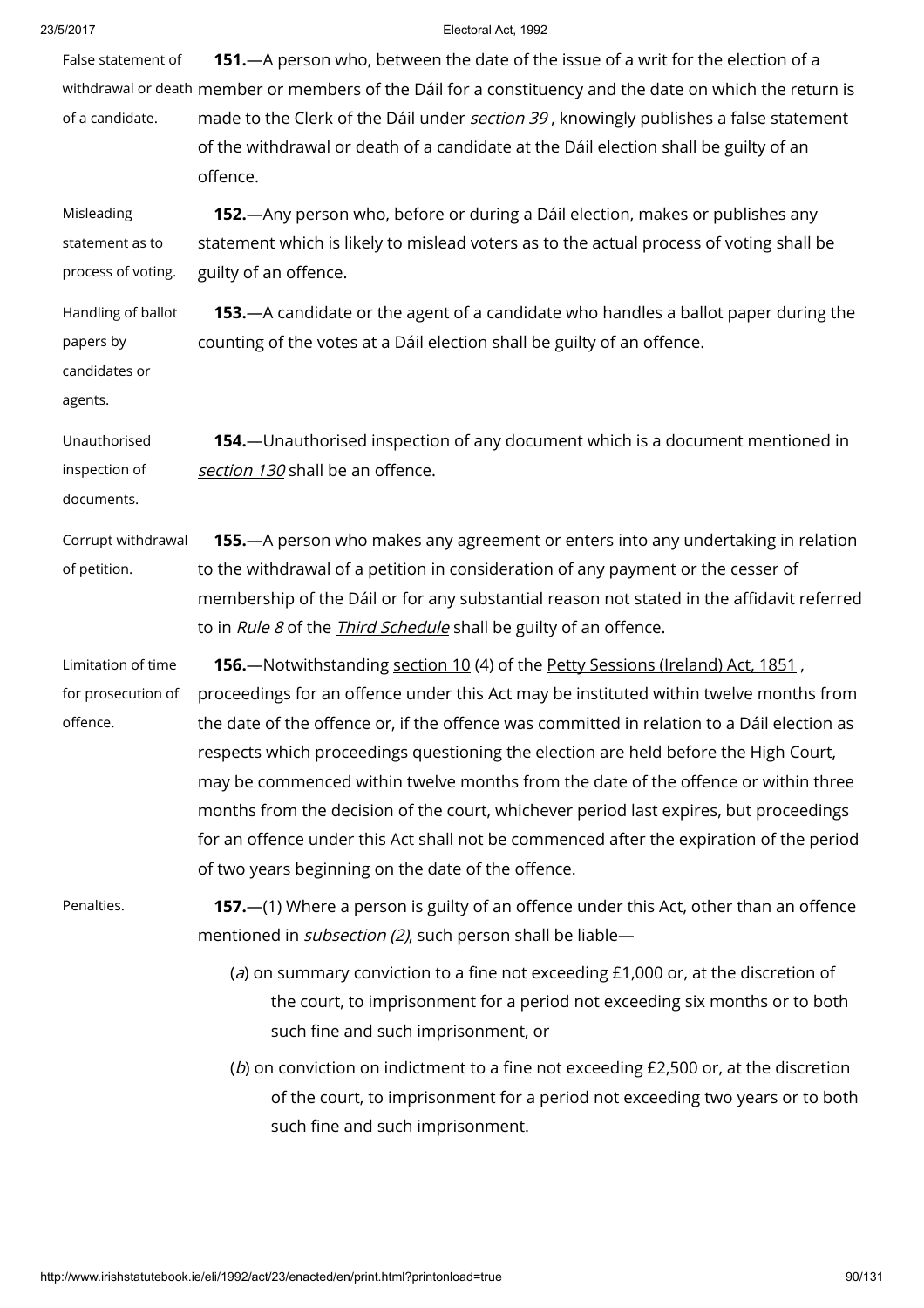(2) Where a person is guilty of an offence under [sections](http://www.irishstatutebook.ie/1992/en/act/pub/0023/print.html#sec133) 133, [140](http://www.irishstatutebook.ie/1992/en/act/pub/0023/print.html#sec140), [148](http://www.irishstatutebook.ie/1992/en/act/pub/0023/print.html#sec148) or [153](http://www.irishstatutebook.ie/1992/en/act/pub/0023/print.html#sec153), such person shall be liable on summary conviction to a fine not exceeding £500 or, at the discretion of the court, to imprisonment for a period not exceeding three months or to both such fine and such imprisonment.

Compensation where certain charge is unjustly made or not prosecuted.

158.—Where any person is arrested under [section](http://www.irishstatutebook.ie/1992/en/act/pub/0023/print.html#sec105) 105 on a charge made by a personation agent that such person has committed the offence of personation and either such personation agent (or someone on his behalf) fails to appear before the court and support the charge, or the court acquits the person of having committed the offence and finds that the charge was made by the personation agent without reasonable or just cause, the court may, at the request of the person so charged but not otherwise, order the personation agent to pay to the person such sum not exceeding £500 as the court shall think proper by way of damages, and such sum when duly paid shall be accepted by the person so charged in full satisfaction of all claims by him in respect of damages arising from the said charge and his arrest and detention thereon.

Damages for breach of duty by officers etc. 159.—Where any person upon whom any functions or duties are conferred by or under this Act in relation to a Dáil election fails without reasonable cause to perform his functions or duties in that behalf, any person injured by such failure shall be entitled to recover from him by action at law such sum by way of damages as the court by which such action shall be tried shall consider just.

Certificate of returning officer to be prima facie evidence. 160.—In any civil or criminal proceedings in relation to an alleged offence at a Dáil election, the certificate of the returning officer for the constituency concerned of the due holding of the election or that a particular person was a candidate thereat shall be prima facie evidence of the facts stated therein and it shall not be necessary to prove the signature of the returning officer or that he was in fact such returning officer.

PART XXIII

Miscellaneous

Secrecy. **161.**—A person who is—

- (a) present at the issue of ballot papers to postal voters, or
- (b) present while a special voter is voting, or
- (c) present at the opening of postal ballot boxes, or
- (d) admitted to a polling station in any capacity, or
- (e) present in any capacity at the counting of the votes,

shall maintain and aid in maintaining the secrecy of the ballot.

Prohibition of disclosure of vote. 162.—A person who has voted at a Dáil election shall not in any legal proceedings be required to state how or for whom he voted.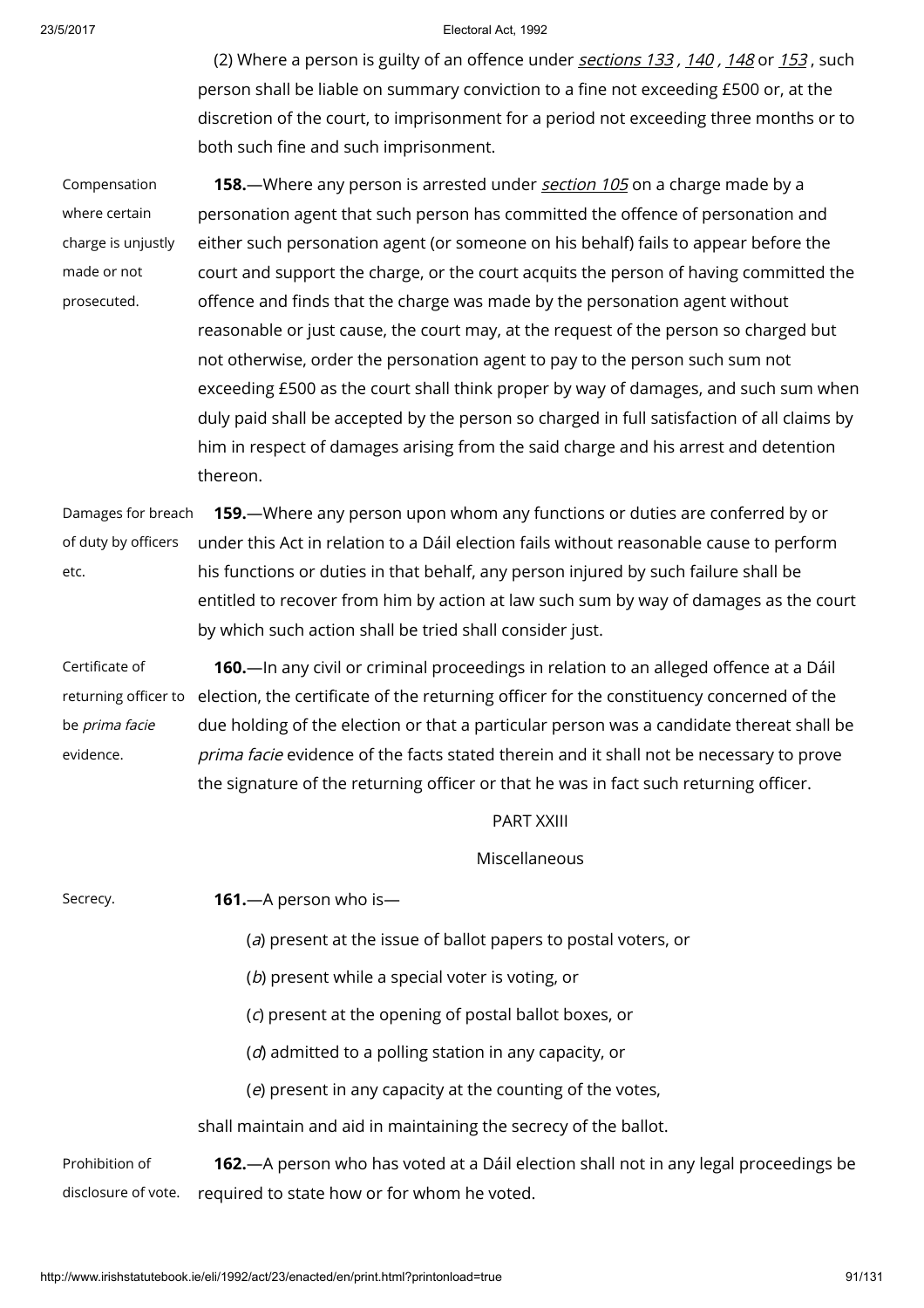Publication of

# notices.

**163.**—Any public notice required by this Act to be given by a returning officer, registration authority or county registrar may be given by any method which the returning officer, registration authority or county registrar thinks necessary or desirable for the purpose of bringing to the attention of the public the matter so required to be notified.

Adaptation or

modification where emergency or special difficulty, by order make such adaptation or modification of any there is emergency statute, order or regulation relating to the registration of Dáil electors, presidential or special difficulty. electors, Seanad electors, European electors or local government electors or the 164.—(1) The Minister may, in any case in which it appears to him that there is an conduct of Dáil elections, presidential elections, Seanad elections, European elections, local elections or referenda, as may in his opinion be necessary to enable such registration to be duly carried out or such election or referendum to be duly held, subject to compliance with the principles laid down in the relevant Acts taken as a whole.

> (2) Every order made under this section shall be laid before each House of the Oireachtas as soon as may be after it is made and, if a resolution annulling the order is passed by either House within the next twenty-one days on which that House has sat after the order has been laid before it, the order shall be annulled accordingly but without prejudice to the validity of anything previously done thereunder.

- (3) In this section—
	- (a) "Seanad electors" has the same meaning as in the Seanad Electoral [\(University](http://www.irishstatutebook.ie/1937/en/act/pub/0030/index.html) Members) Act, 1937 ,
	- (b) "Seanad elections" has the same meaning as in the Seanad Electoral [\(University](http://www.irishstatutebook.ie/1937/en/act/pub/0030/index.html) Members) Act, 1937 , and in the Seanad Electoral (Panel [Members\)](http://www.irishstatutebook.ie/1947/en/act/pub/0042/index.html) Act, 1947 ,
	- (c) "referenda" has the same meaning as in the [Referendum](http://www.irishstatutebook.ie/1942/en/act/pub/0008/index.html) Act, 1942 ,
	- (d) "the relevant Acts" means-
		- (i) in the case of the registration of presidential electors, Dáil electors, European electors and local government electors, this Act, and in the case of the [registration](http://www.irishstatutebook.ie/1937/en/act/pub/0030/index.html) of Seanad electors, the Seanad Electoral (University Members) Act, 1937 ,
		- (ii) in the case of the conduct of elections or a referendum, as the context may require, this Act, the Presidential Elections Acts, 1937 to 1992, the Seanad Electoral (University Members) Acts, 1937 to 1973, the Seanad Electoral (Panel Members) Acts, 1947 to 1972, the European Assembly Elections Acts, 1977 to 1992, the Local Elections Acts, 1963 to 1992, and the Referendum Acts, 1942 to 1992.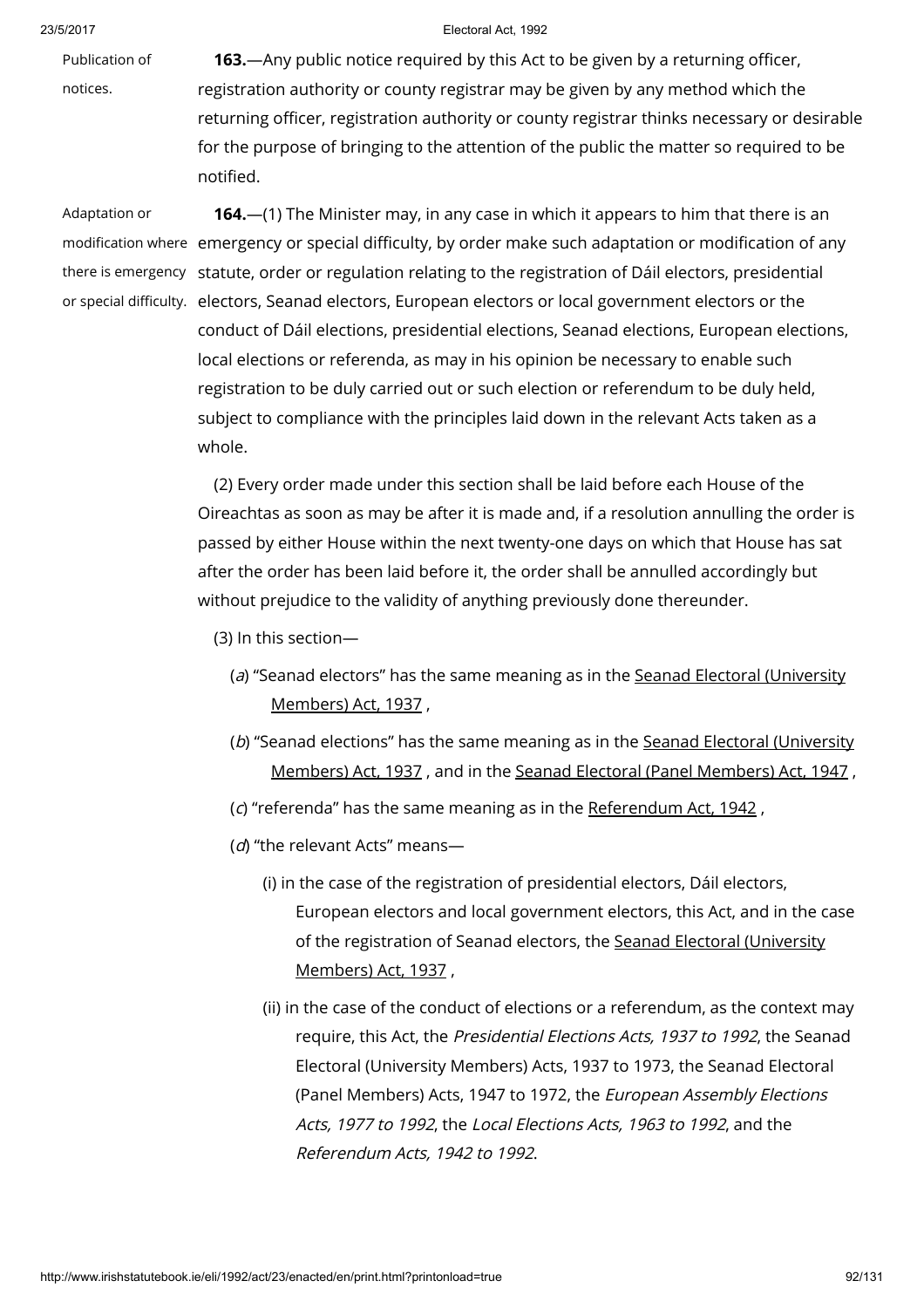165.—(1) This section applies to the following polls:

Special provisions where two or more elections have same polling day.

- (a) the poll at an election of a person to the office of President of Ireland;
- (b) the poll at a Dáil election within the meaning of this Act;
- (c) the poll at an election of representatives to the European Parliament under the European Assembly Elections Acts, 1977 to 1992;
- (d) the poll at an election of members of Údarás na Gaeltachta under the Údarás na Gaeltachta Act, 1979;
- (e) the poll at a referendum within the meaning of the Referendum Acts, 1942 to 1992;
- ( $f$ ) the poll at a local election.

(2) Where two or more polls to which this section applies are to be taken on the same day, the following provisions shall, notwithstanding any other enactment, have effect:

- $(a)$  the polls shall be taken at the same time, at the same places and in the same manner,
- (b) the same official mark shall be used for the ballot papers at each poll,
- (c) the ballot papers at each poll shall be of a different colour (for this purpose white being deemed to be a colour),
- (d) the same or different ballot boxes may be provided,
- (e) if separate ballot boxes are provided, a ballot paper shall not be invalid by reason only of its being put into the wrong ballot box,
- ( $f$ ) an authorisation by a returning officer to a person to vote at one poll at a polling station other than the one allocated to him may authorise the person to vote at that station at the other poll or polls, in the case of a Dáil election, presidential election or referendum in the same constituency or, in the case of a European election, in the same county or county borough or, in the case of a local election, in the same local electoral area.

(3) A candidate other than a candidate referred to in subsection (4) who would be entitled to exercise the right to free postage pursuant to [section](http://www.irishstatutebook.ie/1992/en/act/pub/0023/print.html#sec57) 57 or otherwise in relation to more than one poll may send a combined postal communication and include therein material in relation to each such poll.

(4) Where candidates of the same political party would be entitled to exercise the right to free postage under *[section](http://www.irishstatutebook.ie/1992/en/act/pub/0023/print.html#sec57) 57* or otherwise in relation to more than one poll, a combined postal communication may be sent by or on behalf of such candidates and may include material in relation to each such poll.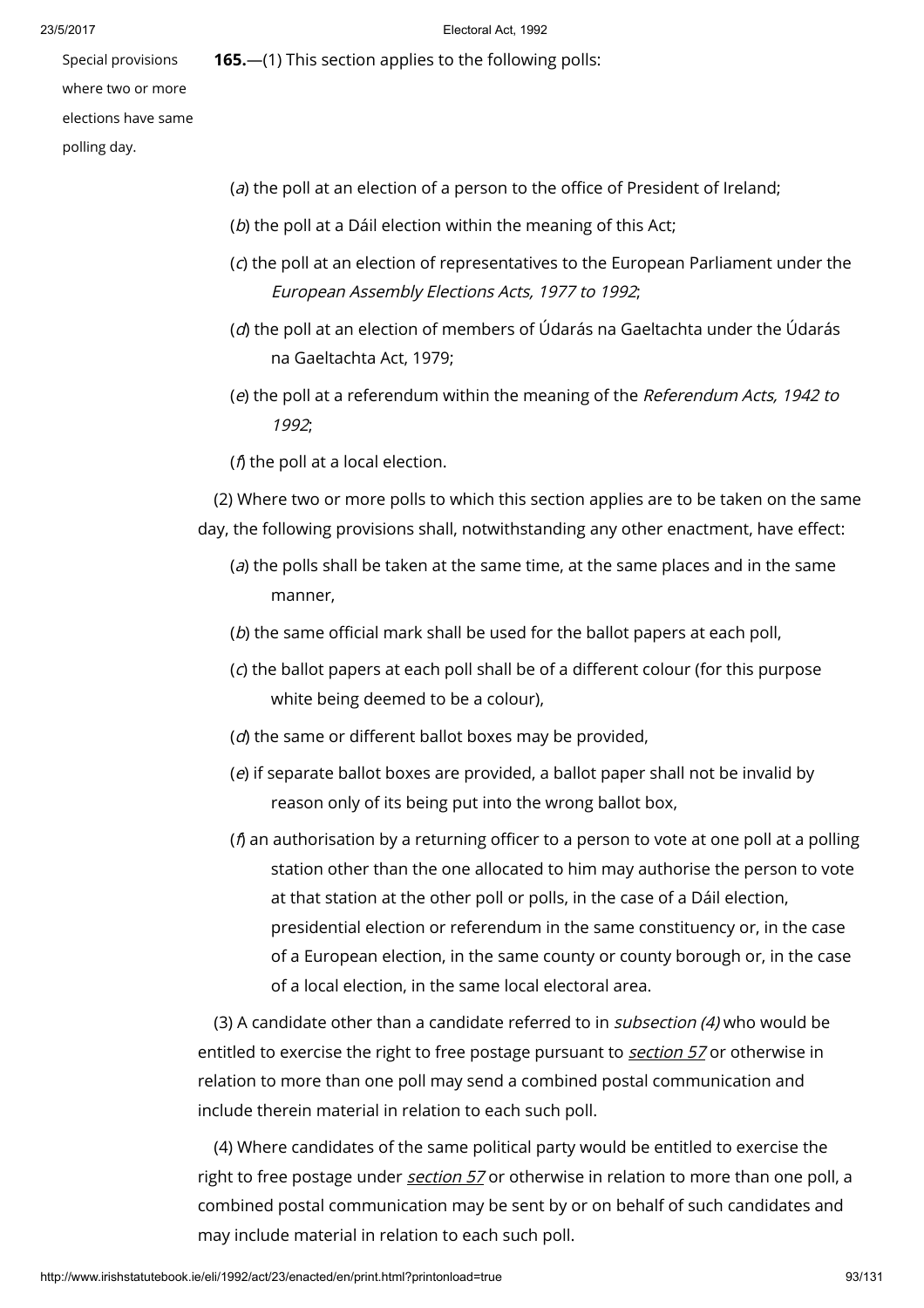(5) Subsections (3) and (4) shall not be construed as conferring on any candidate a right to free postage additional to the rights conferred by [section](http://www.irishstatutebook.ie/1937/en/act/pub/0032/sec0034.html#sec34) 57, section 34 of the [Presidential](http://www.irishstatutebook.ie/1937/en/act/pub/0032/index.html) Elections Act, 1937 and Rule 18 of the First [Schedule](http://www.irishstatutebook.ie/1977/en/act/pub/0030/index.html) to the European Assembly Elections Act, 1977 .

(6) The Minister may, by direction, order or regulation, provide for such matters as he considers necessary to give effect to this section.

(7) Any direction, order or regulation given or made under subsection (6) shall have effect notwithstanding anything contained in any other enactment and, in particular and without prejudice to the generality of the said *subsection (6)*, may-

- (a) define the powers and duties of returning officers and of any other persons employed in connection with the polls,
- (b) make such modifications in the Acts, orders or regulations governing the taking of the polls or the arrangements for the counting of the votes as appear to the Minister to be necessary to enable the polls to be taken together or to facilitate or expedite the completion and ascertainment of the results of the elections,
- (c) make provisions in relation to the form and transmission of polling information cards.

(8) The Minister for Finance may for the purposes of this section prepare a scale of maximum charges and indicate—

- $(a)$  the time when, and the manner and form in which, accounts are to be rendered to him,
- (b) the manner in which the expenses of taking the polls concerned shall be apportioned between whichever of the following would, but for this provision, meet the costs of the polls concerned, that is to say, the Central Fund, the local authority or local authorities (within the meaning of Part VI of the [Electoral](http://www.irishstatutebook.ie/1963/en/act/pub/0019/index.html) Act, 1963 ) concerned and the Minister for the Gaeltacht.

166.—The Seanad Electoral [\(University](http://www.irishstatutebook.ie/1937/en/act/pub/0030/index.html) Members) Act, 1937 is hereby amended by—

Seanad Electoral

Amendment of

(University

Members) Act, 1937.

( $a$ ) the substitution of the following section for section 25:

"Application of Electoral Act, 1992.

25.—(1) [Sections](http://www.irishstatutebook.ie/1992/en/act/pub/0023/print.html#sec57) 57 , [134](http://www.irishstatutebook.ie/1992/en/act/pub/0023/print.html#sec134) , [135](http://www.irishstatutebook.ie/1992/en/act/pub/0023/print.html#sec135) , [136](http://www.irishstatutebook.ie/1992/en/act/pub/0023/print.html#sec136) , [138](http://www.irishstatutebook.ie/1992/en/act/pub/0023/print.html#sec138) , [139](http://www.irishstatutebook.ie/1992/en/act/pub/0023/print.html#sec139) , [140](http://www.irishstatutebook.ie/1992/en/act/pub/0023/print.html#sec140) , [144](http://www.irishstatutebook.ie/1992/en/act/pub/0023/print.html#sec144) , [145](http://www.irishstatutebook.ie/1992/en/act/pub/0023/print.html#sec145) , [149](http://www.irishstatutebook.ie/1992/en/act/pub/0023/print.html#sec149) , [151](http://www.irishstatutebook.ie/1992/en/act/pub/0023/print.html#sec151) , [152](http://www.irishstatutebook.ie/1992/en/act/pub/0023/print.html#sec152) , [153](http://www.irishstatutebook.ie/1992/en/act/pub/0023/print.html#sec153) , [154](http://www.irishstatutebook.ie/1992/en/act/pub/0023/print.html#sec154) , [155](http://www.irishstatutebook.ie/1992/en/act/pub/0023/print.html#sec155) , [156](http://www.irishstatutebook.ie/1992/en/act/pub/0023/print.html#sec156) , [157](http://www.irishstatutebook.ie/1992/en/act/pub/0023/print.html#sec157) , [160](http://www.irishstatutebook.ie/1992/en/act/pub/0023/print.html#sec160) and [163](http://www.irishstatutebook.ie/1992/en/act/pub/0023/print.html#sec163) of the Electoral Act, 1992 shall apply to elections in university constituencies and for that purpose, in the said sections of that Act—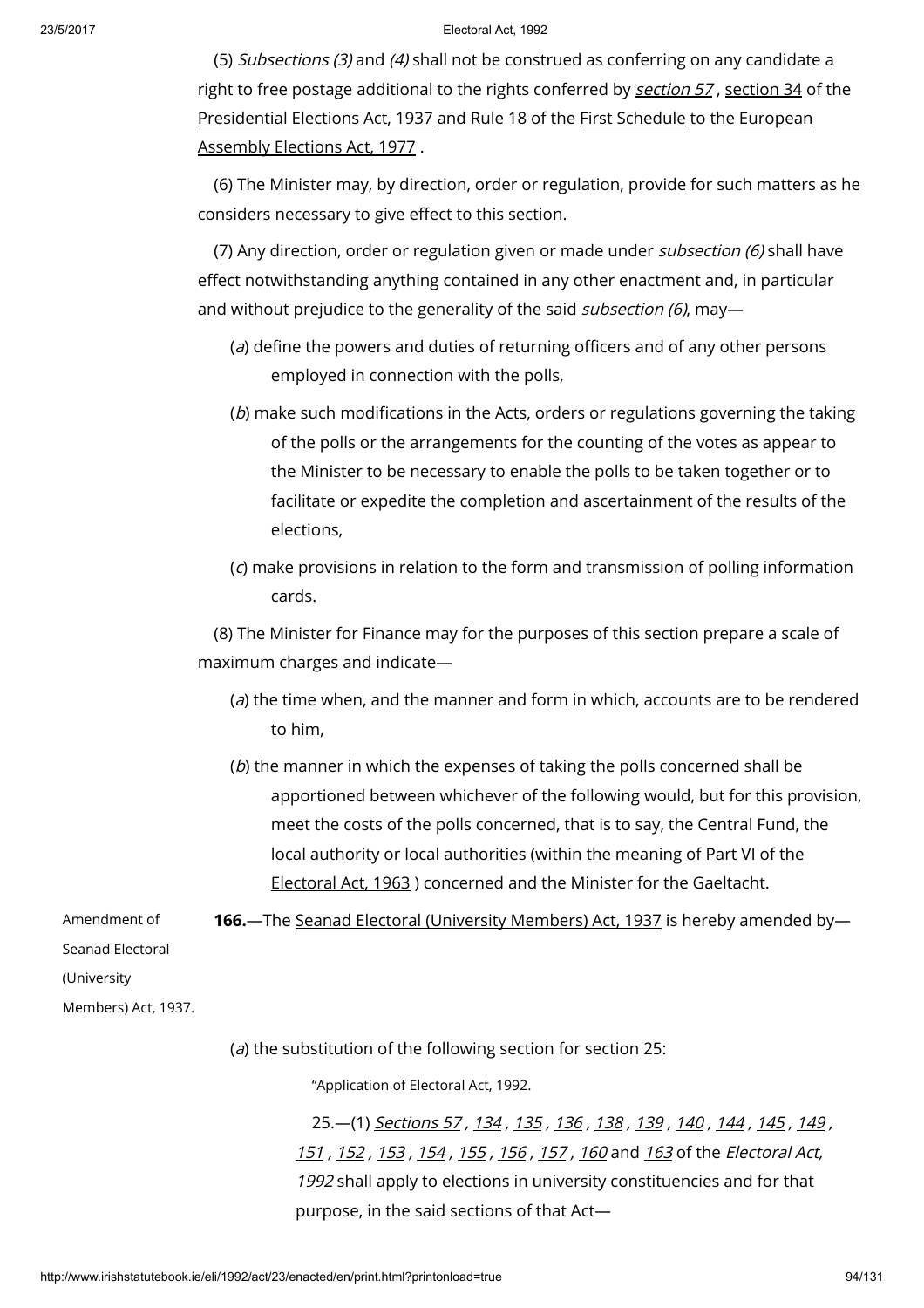- (a) every reference to 'Dáil election' and 'election' shall be construed and have effect as a reference to an election in a university constituency;
- (b) every reference to the 'register of Dáil electors' shall be construed and have effect as a reference to the register of electors in respect of a university constituency;
- (c) every reference to 'Dáil elector' and 'elector' shall be construed and have effect as a reference to an elector in a university constituency;
- (d) every reference to 'constituency' shall be construed and have effect as a reference to a university constituency;
- (e) the reference in [sections](http://www.irishstatutebook.ie/1992/en/act/pub/0023/print.html#sec139) 139 and  $151$  to a period of time shall be construed and have effect as a reference to the period commencing on the date of the order appointing dates and times at a Seanad election and ending at the close of the poll at such election.

(2) In addition and without prejudice to the provisions of the foregoing subsection of this section, every statutory provision for the time being in force relating to bribery, personation or other offences at elections of members of Dáil Éireann shall apply to elections in university constituencies as if these elections were elections of members of Dáil Éireann."; and

(b) the insertion of "for the time being in force" after "enactments" in subsection (1) of section 26.

167. The [Presidential](http://www.irishstatutebook.ie/1937/en/act/pub/0032/index.html) Elections Act, 1937 is hereby amended by-

Presidential

Amendment of

Elections Act, 1937.

(a) the insertion of the following section after section 23:

"Voting by persons in the employment of local returning officers at presidential election.

23A.—Where a presidential elector for a constituency is employed by a local returning officer for any purpose in connection with a presidential election and the circumstances of that elector's employment are, in the opinion of the local returning officer, such as to prevent him from voting at the polling station at which that presidential elector would otherwise be entitled to vote, the local returning officer may authorise such presidential elector, by an authorisation given in such form as may be directed by the Minister, to vote at any other polling station in the constituency.";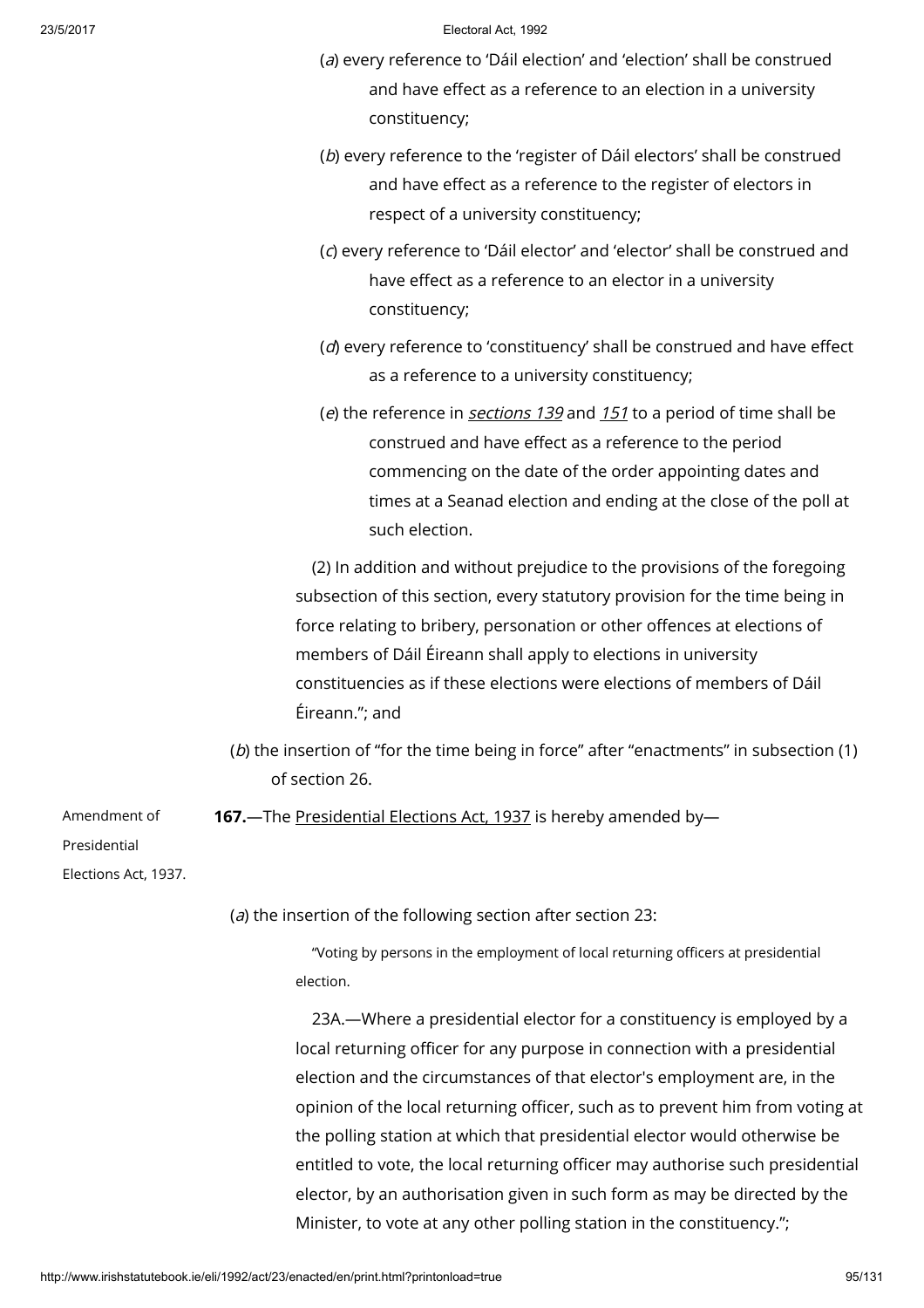(b) the substitution of the following section for section 32:

"Application of Electoral Act, 1992.

32.—(1) [Sections](http://www.irishstatutebook.ie/1992/en/act/pub/0023/print.html#sec105) 105 , [134](http://www.irishstatutebook.ie/1992/en/act/pub/0023/print.html#sec134) , [135](http://www.irishstatutebook.ie/1992/en/act/pub/0023/print.html#sec135) , [136](http://www.irishstatutebook.ie/1992/en/act/pub/0023/print.html#sec136) , [138](http://www.irishstatutebook.ie/1992/en/act/pub/0023/print.html#sec138) , [139](http://www.irishstatutebook.ie/1992/en/act/pub/0023/print.html#sec139) , [140](http://www.irishstatutebook.ie/1992/en/act/pub/0023/print.html#sec140) , [144](http://www.irishstatutebook.ie/1992/en/act/pub/0023/print.html#sec144) , [145](http://www.irishstatutebook.ie/1992/en/act/pub/0023/print.html#sec145) , [146](http://www.irishstatutebook.ie/1992/en/act/pub/0023/print.html#sec146) , [147](http://www.irishstatutebook.ie/1992/en/act/pub/0023/print.html#sec147) , [148](http://www.irishstatutebook.ie/1992/en/act/pub/0023/print.html#sec148) , [151](http://www.irishstatutebook.ie/1992/en/act/pub/0023/print.html#sec151) , [152](http://www.irishstatutebook.ie/1992/en/act/pub/0023/print.html#sec152) , [153](http://www.irishstatutebook.ie/1992/en/act/pub/0023/print.html#sec153) , [154](http://www.irishstatutebook.ie/1992/en/act/pub/0023/print.html#sec154) , [156](http://www.irishstatutebook.ie/1992/en/act/pub/0023/print.html#sec156) , [157](http://www.irishstatutebook.ie/1992/en/act/pub/0023/print.html#sec157) , [158](http://www.irishstatutebook.ie/1992/en/act/pub/0023/print.html#sec158) , [159](http://www.irishstatutebook.ie/1992/en/act/pub/0023/print.html#sec159) , [160](http://www.irishstatutebook.ie/1992/en/act/pub/0023/print.html#sec160) and [163](http://www.irishstatutebook.ie/1992/en/act/pub/0023/print.html#sec163) of the Electoral Act, 1992 shall apply and have effect in relation to presidential elections.

(2) For the purpose of the application of the said sections of the said Act to presidential elections in pursuance of the foregoing subsection—

- (a) the expressions 'election' and 'Dáil election' wherever they occur in the said sections of the said Act shall be construed and have effect as including a presidential election;
- (b) the word 'candidate', wherever it similarly occurs, shall be construed and have effect as including a candidate at a presidential election;
- (c) the expression 'register of Dáil electors', wherever it similarly occurs, shall be construed and have effect as meaning the register of presidential electors and any reference to 'Dáil elector' or 'elector' shall be construed and have effect as a reference to a presidential elector;
- (d) in [section](http://www.irishstatutebook.ie/1992/en/act/pub/0023/print.html#sec102) 134 of the said Act the reference to 'section 102' shall be construed as a reference to Rule 19 of the First [Schedule](http://www.irishstatutebook.ie/1992/en/act/pub/0023/print.html#sched1) to this Act and the reference to ' [section](http://www.irishstatutebook.ie/1992/en/act/pub/0023/print.html#sec68) 68 ' shall be construed as a reference to [section](http://www.irishstatutebook.ie/1992/en/act/pub/0023/print.html#sec29) 29 of this Act;
- (e) in [section](http://www.irishstatutebook.ie/1992/en/act/pub/0023/print.html#sec138) 138 of the said Act the reference to 'certificate of political affiliation' shall be disregarded and the reference to 'authorisation under [section](http://www.irishstatutebook.ie/1992/en/act/pub/0023/print.html#sec99) 99' shall be construed and have effect as a reference to an authorisation under section 23A of the [Presidential](http://www.irishstatutebook.ie/1937/en/act/pub/0032/index.html) Elections Act, 1937 (inserted by [section](http://www.irishstatutebook.ie/1992/en/act/pub/0023/print.html#sec167) 167 of the Electoral Act, 1992), and the reference to 'authorisation under *[section](http://www.irishstatutebook.ie/1992/en/act/pub/0023/print.html#sec100) 100'* shall be construed and have effect as a reference to an authorisation under [section](http://www.irishstatutebook.ie/1986/en/act/pub/0035/sec0014.html#sec14) 14 of the Electoral [\(Amendment\)](http://www.irishstatutebook.ie/1986/en/act/pub/0035/index.html) (No. 2) Act, 1986 ;
- ( $\beta$  in [sections](http://www.irishstatutebook.ie/1992/en/act/pub/0023/print.html#sec138) 138 and [140](http://www.irishstatutebook.ie/1992/en/act/pub/0023/print.html#sec140) of the said Act the expression 'returning officer' shall be construed and have effect as including the presidential returning officer;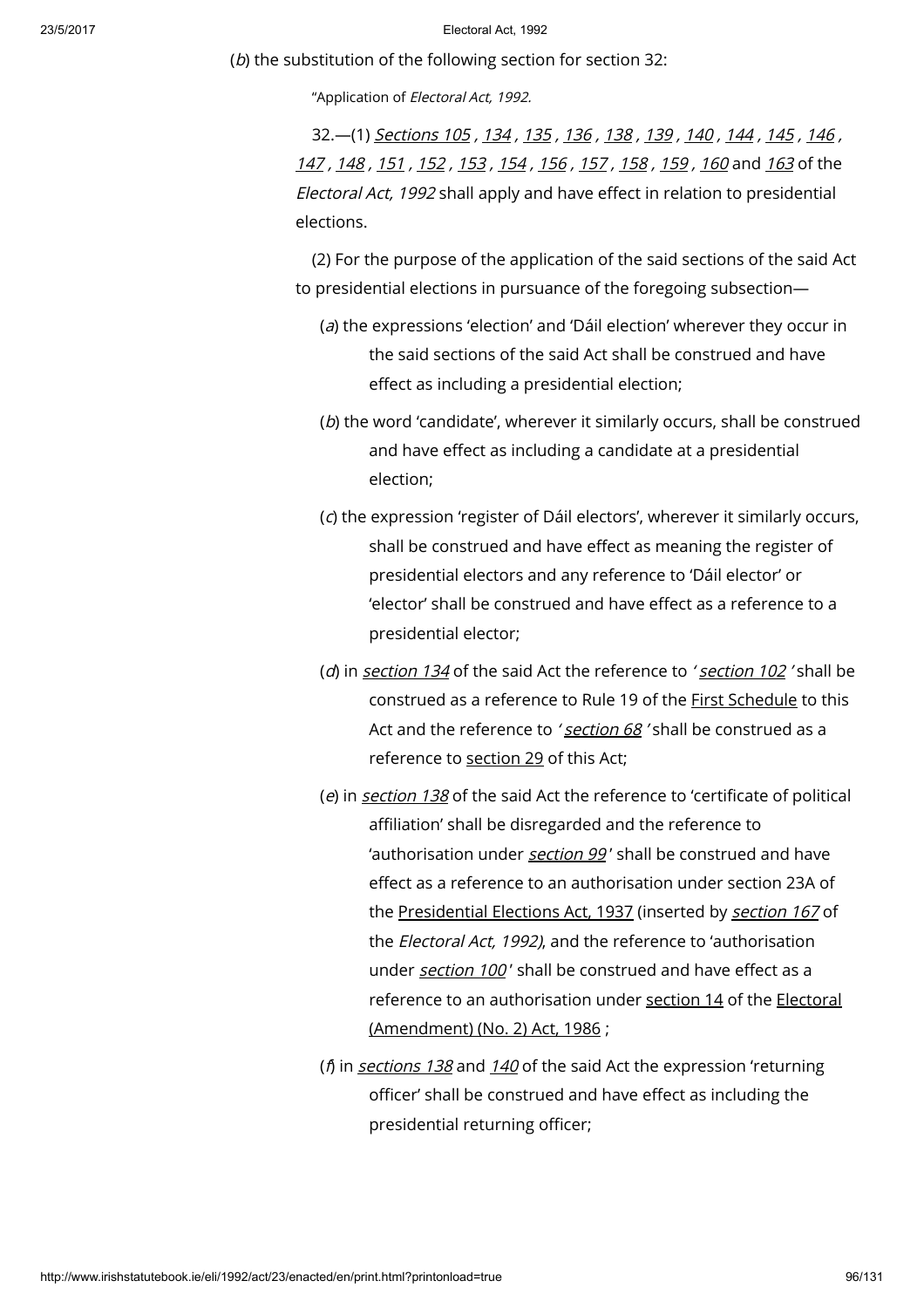| 23/5/2017                                | Electoral Act, 1992<br>(g) the reference in <i>sections 139</i> and 151 of the said Act to a period of<br>time shall be construed and have effect as a reference to the<br>period commencing on the date of the order appointing dates<br>and ending at the close of the poll;                                                                                                                                                                                          |
|------------------------------------------|-------------------------------------------------------------------------------------------------------------------------------------------------------------------------------------------------------------------------------------------------------------------------------------------------------------------------------------------------------------------------------------------------------------------------------------------------------------------------|
|                                          | (h) the reference in sections 159 and 163 of the said Act to 'this Act'<br>shall be construed and have effect as a reference to the<br>Presidential Elections Acts, 1937 to 1992.", and                                                                                                                                                                                                                                                                                 |
|                                          | (c) the substitution of the following subsection for subsection (1) of section 34:                                                                                                                                                                                                                                                                                                                                                                                      |
|                                          | "(1) Each candidate at a presidential election shall, subject to such<br>conditions as may be specified under section 74 of the Postal and<br>Telecommunications Services Act, 1983, be entitled to send, free of any<br>charge for postage, to each person on the register of presidential electors<br>or to any combination of such persons, one postal communication<br>containing matter relating to the election only and not exceeding 50<br>grammes in weight.". |
| Amendment of<br>Referendum Act,<br>1942. | 168. The Referendum Act, 1942 is hereby amended by-                                                                                                                                                                                                                                                                                                                                                                                                                     |
|                                          | (a) the substitution for "section 22 of the Prevention of ElectoralAbuses Act, 1923"<br>of " section 60 (3) of the Electoral Act, 1992" in subsection (7) (b) of section 17;<br>(b) the substitution of the following section for section 29:                                                                                                                                                                                                                           |
|                                          | "Application of Electoral Act, 1992.                                                                                                                                                                                                                                                                                                                                                                                                                                    |
|                                          | 29. (1) Sections 105, 134, 135, 136, 138, 139, 140, 145, 146, 147,<br>152, 153, 154, 156, 157, 158 and 160 of the <i>Electoral Act</i> , 1992 shall<br>apply and have effect in relation to every referendum.                                                                                                                                                                                                                                                           |
|                                          | (2) For the purpose of the application of the said sections of the <i>Electoral</i><br>Act, 1992 to a referendum in pursuance of the foregoing subsection-                                                                                                                                                                                                                                                                                                              |

- (a) the expressions 'election' and 'Dáil election' wherever they are used in the said sections of the said Act shall be construed and have effect as including a referendum;
- (b) the expression 'register of Dáil electors' wherever it is used in the said sections of the said Act shall be construed and have effect as meaning the register of presidential electors and any reference to 'Dáil elector' or 'elector' shall be construed and have effect as a reference to a presidential elector;
- (c) references in the said sections of the said Act to 'candidates', 'election of any person' and 'voting for a particular person' shall be disregarded;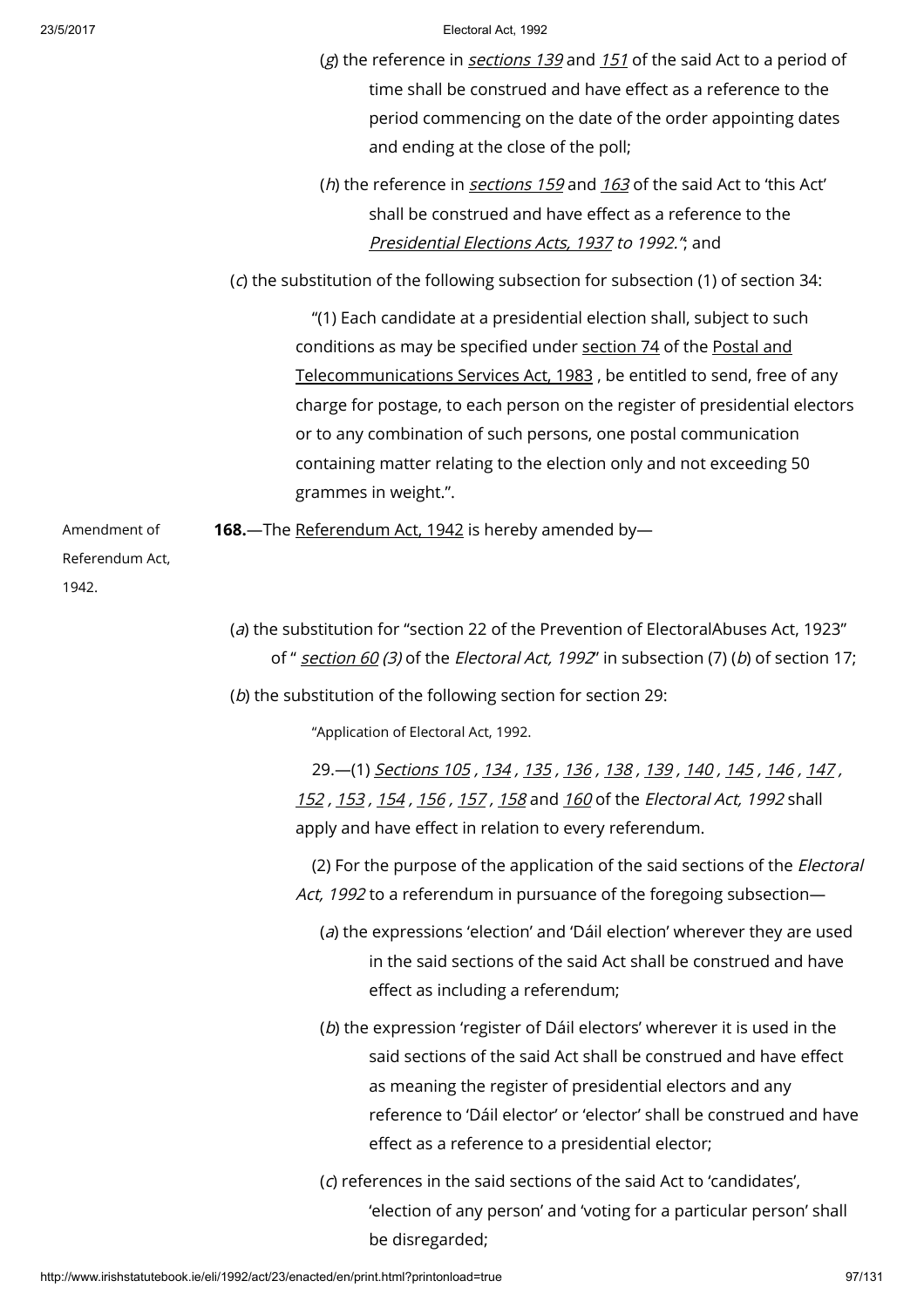- (d) in [section](http://www.irishstatutebook.ie/1992/en/act/pub/0023/print.html#sec134) 134 of the said Act the reference to 'section 102' shall be [construed](http://www.irishstatutebook.ie/1992/en/act/pub/0023/print.html#sched1) and have effect as a reference to Rule 20 of the First Schedule to this Act and the reference to 'section 68' shall be construed and have effect as a reference to [section](http://www.irishstatutebook.ie/1992/en/act/pub/0023/print.html#sec20) 20 of this Act;
- (e) in [section](http://www.irishstatutebook.ie/1992/en/act/pub/0023/print.html#sec138) 138 of the said Act, the references to 'nomination paper' and 'certificate of political affiliation' shall be disregarded and the reference to 'authorisation under [section](http://www.irishstatutebook.ie/1992/en/act/pub/0023/print.html#sec99) 99' shall be construed and have effect as a reference to a certificate under [section](http://www.irishstatutebook.ie/1963/en/act/pub/0019/sec0066.html#sec66) 66 of the [Electoral](http://www.irishstatutebook.ie/1963/en/act/pub/0019/index.html) Act, 1963 and the reference to 'authorisation under [section](http://www.irishstatutebook.ie/1992/en/act/pub/0023/print.html#sec100) 100' shall be construed and have effect as a reference to an authorisation under [section](http://www.irishstatutebook.ie/1986/en/act/pub/0035/sec0014.html#sec14) 14 of the Electoral [\(Amendment\)](http://www.irishstatutebook.ie/1986/en/act/pub/0035/index.html) (No. 2) Act, 1986 ;
- ( $\beta$ ) the reference in *[section](http://www.irishstatutebook.ie/1992/en/act/pub/0023/print.html#sec139) 139* of the said Act to a period of time shall be construed and have effect as a reference to the period commencing on the date of the order appointing the polling day at the referendum and ending at the close of the poll at such referendum;
- (g) in [section](http://www.irishstatutebook.ie/1992/en/act/pub/0023/print.html#sec140) 140 of the said Act the expression 'returning officer' shall be construed and have effect as including the referendum returning officer;
- (h) in [section](http://www.irishstatutebook.ie/1992/en/act/pub/0023/print.html#sec156) 156 of the said Act the words 'the decision of such court' shall be construed as meaning the final order of the High Court on the trial of a referendum petition.";
- (c) the substitution of the following definition for the definition of the expression "corrupt practice" in section 33:

"the expression 'corrupt practice' means—

- (a) the offence of personation within the meaning of [section](http://www.irishstatutebook.ie/1992/en/act/pub/0023/print.html#sec134) 134 of the Electoral Act, 1992 or aiding, abetting, counselling or procuring the commission of the said offence,
- (b) the offence of bribery within the meaning of  $section 135$  $section 135$  of the said Act, or
- (c) the offence of undue influence within the meaning of [section](http://www.irishstatutebook.ie/1992/en/act/pub/0023/print.html#sec136)  $136$  of the said Act."; and
- (d) the insertion of the following section after section 34:

"Leave to present petition.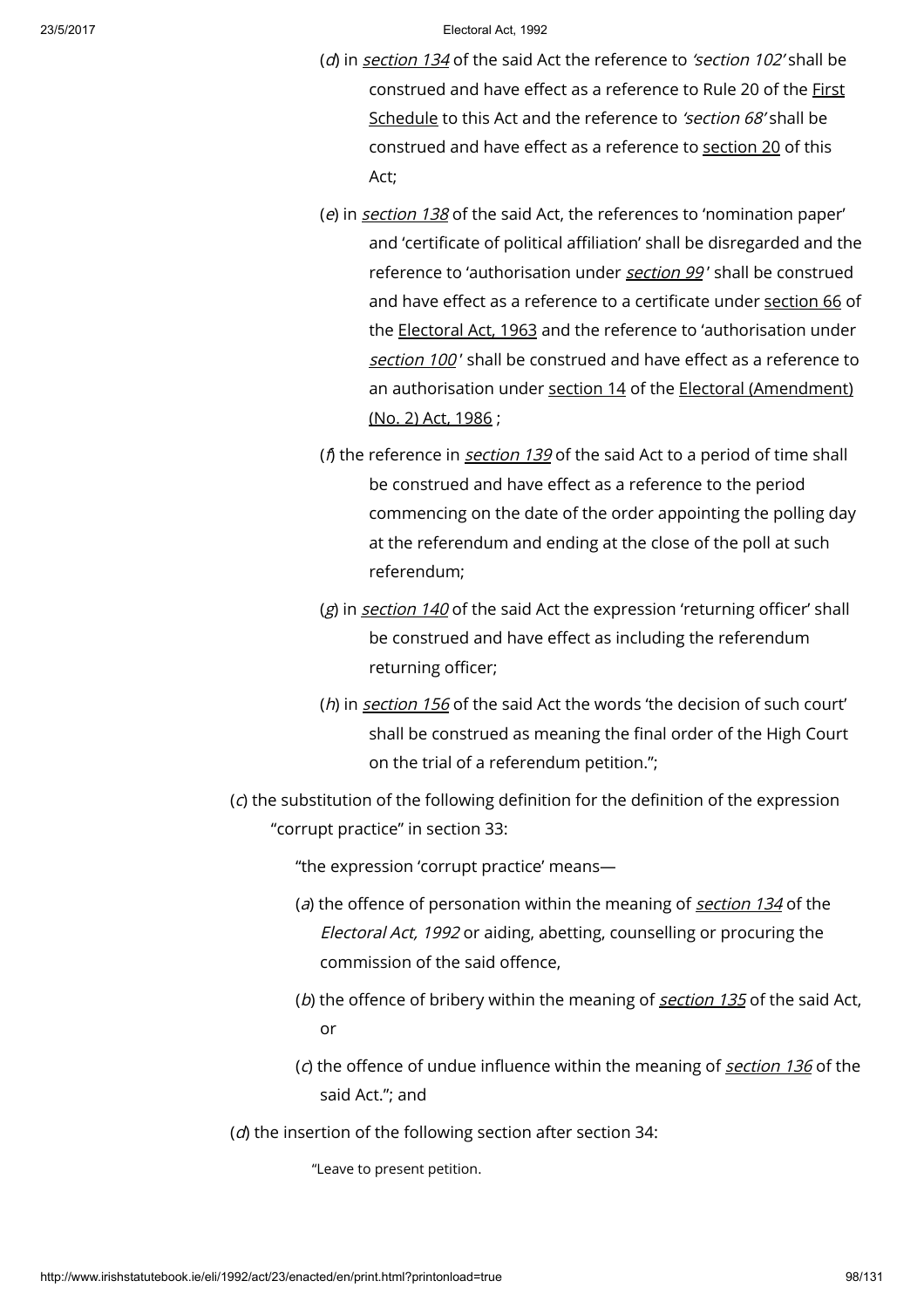|                                                                   | 34A.-(1) Notwithstanding the other provisions of this Part, a<br>referendum petition in relation to the provisional referendum<br>certificatereferred to in section 30 shall not be presented to the High Court<br>unless that court, on application made to it in that behalf by or on behalf<br>of the person proposing to present it, not later than 10 days after the<br>publication in the Iris Oifigiúil of the certificate, by order grants leave to<br>the person to do so. |
|-------------------------------------------------------------------|-------------------------------------------------------------------------------------------------------------------------------------------------------------------------------------------------------------------------------------------------------------------------------------------------------------------------------------------------------------------------------------------------------------------------------------------------------------------------------------|
|                                                                   | (2) The High Court shall not grant leave under subsection (1) of this<br>section to present a referendum petition unless it is satisfied-                                                                                                                                                                                                                                                                                                                                           |
|                                                                   | (i) that there is <i>prima facie</i> evidence of a matter referred to in section<br>34 (2) of this Act in relation to which the petition concerned<br>questions the provisional referendum certificate, and                                                                                                                                                                                                                                                                         |
|                                                                   | (ii) that the said matter is such as to affect materially the result of the<br>referendum aforesaid as a whole.".                                                                                                                                                                                                                                                                                                                                                                   |
| Amendment of<br>Seanad Electoral<br>(Panel Members)<br>Act, 1947. | 169. The Seanad Electoral (Panel Members) Act, 1947 is hereby amended by the<br>insertion of "for the time being in force" after "enactments" in both subsection (1) of<br>section 54 and subsection (1) of section 75.                                                                                                                                                                                                                                                             |
| Amendment of<br>Electoral Act, 1963.                              | 170. - (1) The <b>Electoral Act, 1963</b> is hereby amended by-                                                                                                                                                                                                                                                                                                                                                                                                                     |
|                                                                   | (a) the substitution of the following subsection for both subsection (2) of section 44<br>and subsection (2) of section 64:                                                                                                                                                                                                                                                                                                                                                         |
|                                                                   | "(2) A polling card shall be addressed to the elector at the address in<br>respect of which he is registered in the register of presidential electors<br>and shall be delivered at that address not later than the third day before<br>the polling day.";                                                                                                                                                                                                                           |
|                                                                   | (b) the substitution of the following subsection for both subsection (3) of section 44<br>and subsection (3) of section 64:                                                                                                                                                                                                                                                                                                                                                         |
|                                                                   | "(3) Where a polling card is dispatched by post it shall be transmitted<br>without prepayment of the charges therefor by the earliest practicable<br>post."; and                                                                                                                                                                                                                                                                                                                    |
|                                                                   | (c) the substitution of the following subsections for subsections (3) and (4) of<br>section 82:                                                                                                                                                                                                                                                                                                                                                                                     |
|                                                                   | "(3) The provisions referred to in the foregoing subsections are the<br>provisions of <i>sections 60, 105, 134, 135, 136, 137, 138, 139, 140, 141,</i><br><u>142 , 143 , 144 , 145 , 146 , 147 , 148 , 149 , 150 , 151 , 152 , 153 , 154 , 156 , </u><br><u>157, 158, 159, 160</u> and <u>163</u> of the <i>Electoral Act, 1992</i> .                                                                                                                                               |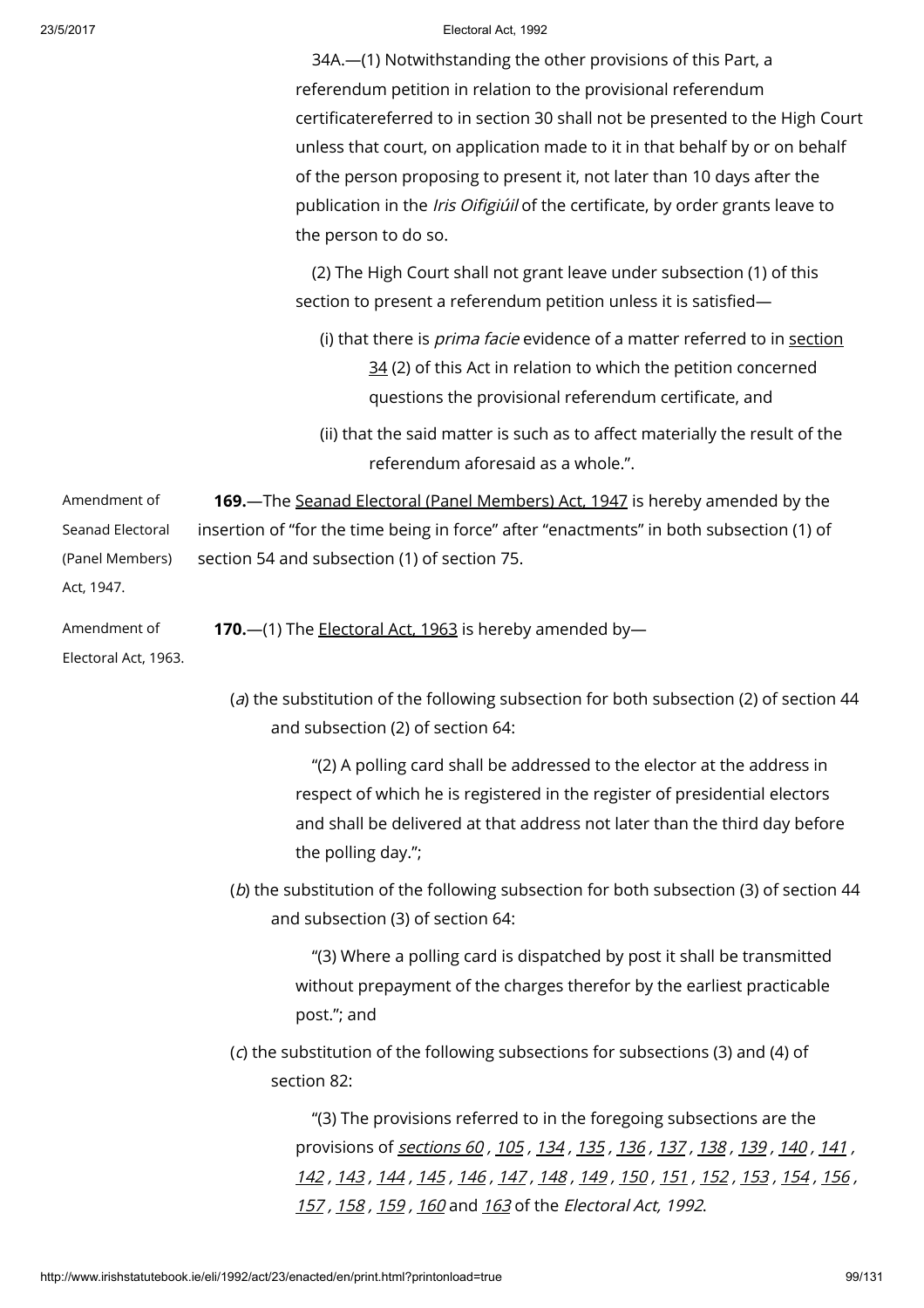|                                                                                           | (4) Where a provision of regulations under this section corresponds to a<br>provision of the <i>Electoral Act, 1992</i> for which a penalty is provided for in<br>section 157 of the said Act, it may itself provide for a penalty not<br>exceeding that provided for in the provision to which it corresponds.".                                                                                                                                                                                                                                                                                                  |
|-------------------------------------------------------------------------------------------|--------------------------------------------------------------------------------------------------------------------------------------------------------------------------------------------------------------------------------------------------------------------------------------------------------------------------------------------------------------------------------------------------------------------------------------------------------------------------------------------------------------------------------------------------------------------------------------------------------------------|
|                                                                                           | (2) Regulations made under section 82 of the Electoral Act, 1963 and in force at the<br>commencement of this section shall continue in force and shall have effect as if they<br>were made under the said section 82 as amended by this Act.                                                                                                                                                                                                                                                                                                                                                                       |
| Construction of<br>references in<br>European Assembly<br>Elections Acts, 1977<br>to 1992. | 171. - In the European Assembly Elections Acts, 1977 to 1992-                                                                                                                                                                                                                                                                                                                                                                                                                                                                                                                                                      |
|                                                                                           | (a) every reference to "the Assembly" shall be construed as a reference to the<br>European Parliament,                                                                                                                                                                                                                                                                                                                                                                                                                                                                                                             |
|                                                                                           | (b) every reference to "Assembly election" shall be construed as a reference to<br>European election,                                                                                                                                                                                                                                                                                                                                                                                                                                                                                                              |
|                                                                                           | (c) every reference to "Assembly elector" shall be construed as a reference to<br>European elector.                                                                                                                                                                                                                                                                                                                                                                                                                                                                                                                |
| Amendment of<br>European Assembly<br>Elections Act, 1977.                                 | 172. The European Assembly Elections Act, 1977 is hereby amended by-                                                                                                                                                                                                                                                                                                                                                                                                                                                                                                                                               |
|                                                                                           | (a) the substitution of the following subsection for subsection (2) of section 12:                                                                                                                                                                                                                                                                                                                                                                                                                                                                                                                                 |
|                                                                                           | "(2) The Minister shall, not later than the first day of December, 1993<br>and at least once in every ten years thereafter, submit to the Oireachtas<br>proposals for a review of the constituencies for which candidates shall be<br>elected under this Act to be representatives in the Parliament.";                                                                                                                                                                                                                                                                                                            |
|                                                                                           | (b) the substitution of the following paragraph for paragraph (1) of Rule 18 of the<br>First Schedule:                                                                                                                                                                                                                                                                                                                                                                                                                                                                                                             |
|                                                                                           | "(1) Subject to paragraph (3) of this Rule, each candidate at a European<br>election shall, subject to such conditions as may be specified under section<br>74 of the Postal and Telecommunications Services Act, 1983, be entitled to<br>send, free of any charge for postage, to each person on the register of<br>European electors for the constituency or to any combination of such<br>persons, one postal communication containing matter relating to the<br>election only and not exceeding 50 grammes in weight.";<br>(c) the substitution of the following paragraphs for paragraphs (2) and (2) of Puls |

(c) the substitution of the following paragraphs for paragraphs (2) and (3) of Rule 28 of the First Schedule: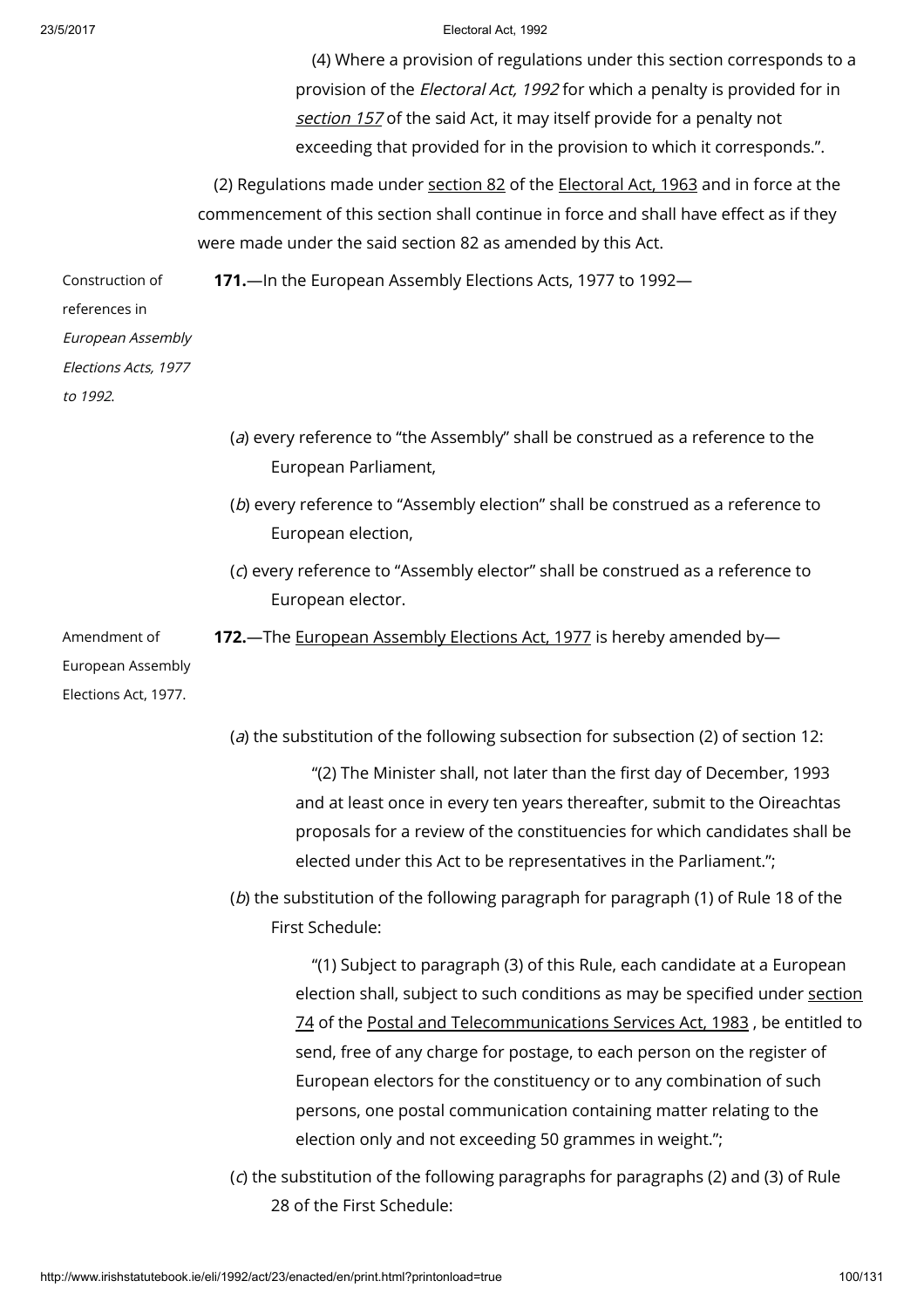"(2) A polling card shall be addressed to the European elector at the address in respect of which he is registered in the register of European electors and shall be delivered at that address not later than the third day before the polling day.

(3) Where a polling card is dispatched by post it shall be transmitted without prepayment of the charges therefor by the earliest practicable post.";

(d) the insertion of the following Rule after Rule 58 of the First Schedule:

"Endorsing of ballot paper by returning officer.

58A.—The returning officer may endorse on any paper which he does not reject as invalid an indication of his decision on it without, however, interfering with any mark placed by the elector on the ballot paper."; and

(e) the insertion of the following Rule after Rule 83 of the First Schedule:

"Obstruction of or interference with electors.

83A.—(1) A person shall not interfere with or obstruct or impede an elector going to or coming from or in the vicinity of or in a polling station.

(2) During the period commencing 30 minutes before the time appointed for the taking of a poll at an election, including a poll which has been adjourned under Rule 43, and ending 30 minutes after the close of the said poll, a person shall not, in or in the curtilage of a polling station or in any place within 100 metres of such station, for the purpose of promoting the interest of a political party or furthering the candidature of a candidate or candidates or soliciting votes for a candidate or candidates or for any contrary purpose, do any or all of the following things:

(a) loiter or congregate with other persons;

- (b) attempt to induce, by any means whatsoever, an elector to vote for a candidate or candidates or vote in a particular way or refrain from voting,
- (c) display or distribute any notice, sign or poster (other than a notice, sign or poster displayed by the local returning officer) or card, circular or other document relating to the election; or
- $(d)$  use or cause to be used any loud-speaker or other public address mechanism to broadcast matter relating to the election.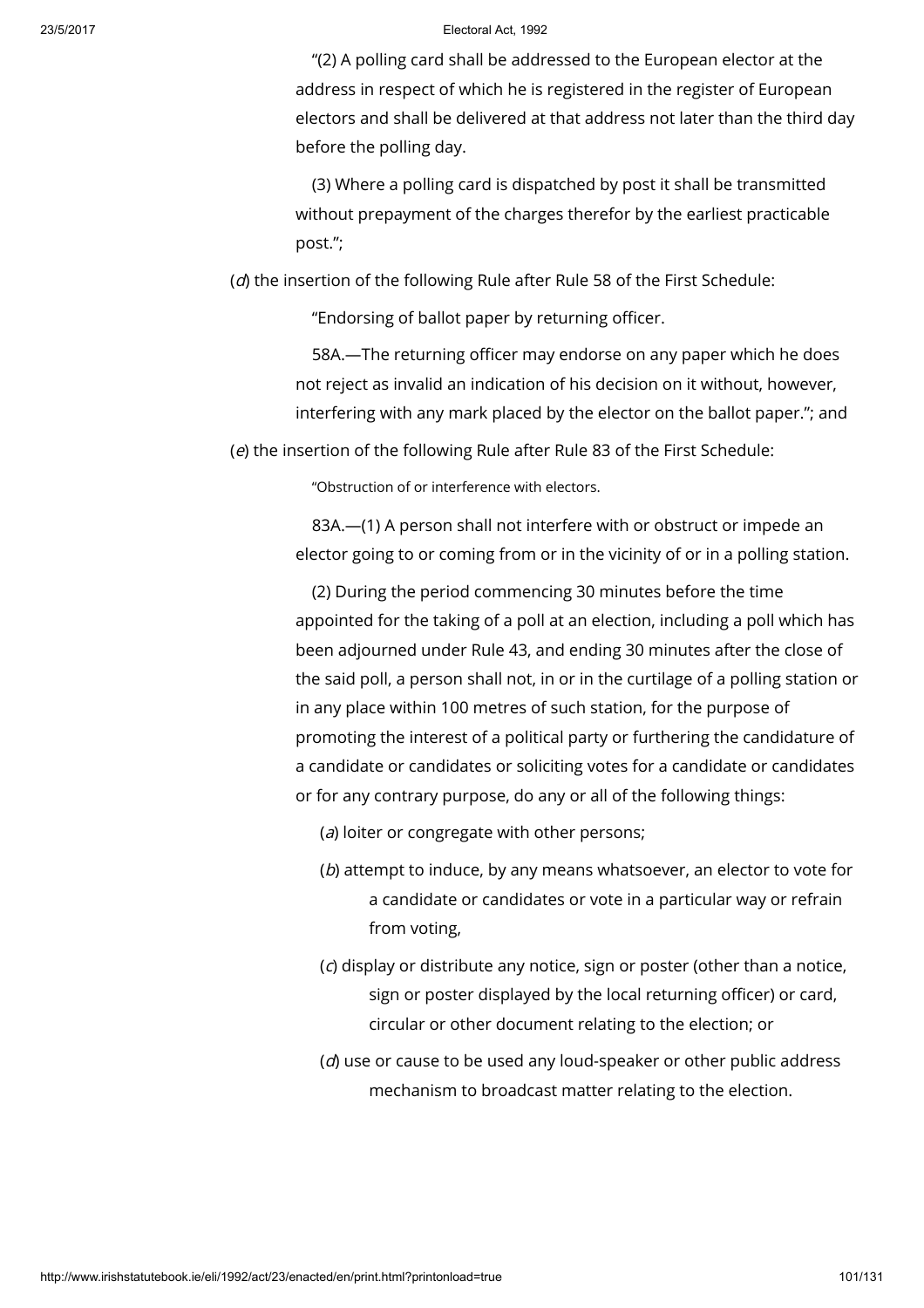(3) For the purpose of this Rule, a polling station shall be deemed to include all parts of the building and any land within the curtilage of the building in which the polling station is situate and the distance referred to in paragraph (2) shall be measured from any entrance to the polling station or to the curtilage thereof.

(4) A person who contravenes paragraph (1) or (2) shall be guilty of an offence.".

Amendment of Postal and 173.—The Postal and [Telecommunications](http://www.irishstatutebook.ie/1983/en/act/pub/0024/index.html) Services Act, 1983 is hereby amended by —

Telecommunications

Services Act, 1983.

- (a) the insertion of the following paragraph after paragraph ( $g$ ) of subsection (3) of section 63:
	- " $(h)$  the sending, conveyance and delivery otherwise than by post of any document, following consultation with the Minister for the Environment, by a returning officer at a Dáil, European or local election, in the performance of his functions under the *Electoral Act, 1992*, the *European* Assembly Elections Acts, 1977 to 1992, and the Local Elections Acts, 1963 to 1992, and by a local returning officer at a presidential election, a European election or a referendum in the performance of his functions under the Presidential Elections Acts, 1937 to 1992, the European Assembly Elections Acts, 1977 to 1992 or the Referendum Acts, 1942 to 1992 where the returning officer or local returning officer, as the case may be, is of the opinion that An Post is not in a position to provide the required services."; and
- (b) the substitution of the following subsection for subsection (4) of the said section 63:

"(4) Nothing in paragraphs (b) to (h) of subsection (3) shall be taken as authorising any person to make a collection of postal packets for the purpose of their being sent, conveyed or delivered in accordance with that subsection."; and

(c) the substitution of the following subsection for subsection (1) of section 74:

"(1) the company may, with the consent of the Minister, after consultation with the Minister for the Environment and, where appropriate, the Minister for Defence, make schemes for regulating the conditions under which free postage is to be provided under—

(a) section 57 of the *Electoral Act*, 1992.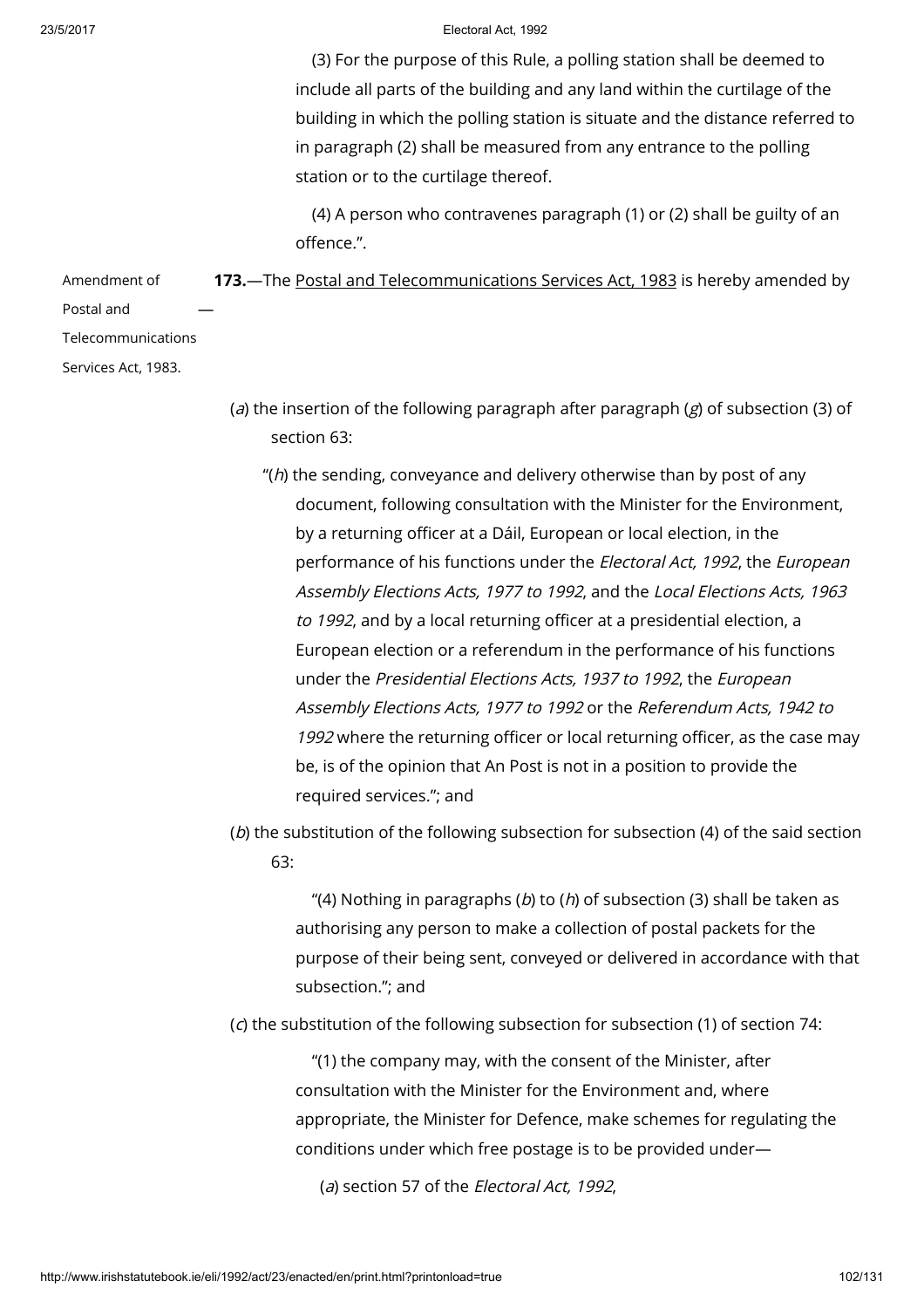- (b) [section](http://www.irishstatutebook.ie/1937/en/act/pub/0030/sec0025.html#sec25) 25 of the Seanad Electoral [\(University](http://www.irishstatutebook.ie/1937/en/act/pub/0030/index.html) Members) Act, 1937 (substituted by **[section](http://www.irishstatutebook.ie/1992/en/act/pub/0023/print.html#sec166) 166** of the Electoral Act, 1992),
- (c) [section](http://www.irishstatutebook.ie/1937/en/act/pub/0032/sec0034.html#sec34) 34 of the [Presidential](http://www.irishstatutebook.ie/1937/en/act/pub/0032/index.html) Elections Act, 1937 , as amended by [section](http://www.irishstatutebook.ie/1992/en/act/pub/0023/print.html#sec167) 167 of the Electoral Act, 1992,
- (d) Rule 18 of Part I of the First [Schedule](http://www.irishstatutebook.ie/1977/en/act/pub/0030/index.html) to the [European](http://www.irishstatutebook.ie/1977/en/act/pub/0030/index.html) Assembly Elections Act, 1977 as amended by [section](http://www.irishstatutebook.ie/1992/en/act/pub/0023/print.html#sec172) 172 of the Electoral Act, 1992.".

Amendment of Local **174.**—The Local Elections Regulations, [1965](http://www.irishstatutebook.ie/1965/en/si/0128.html) (S<u>.I. No. 128 of 1965</u> ) are hereby **Elections** amended by—

Regulations, 1965.

(a) the insertion of the following article after article 32:

"Use of Dáil ballot boxes etc.

32A. Any ballot boxes, fittings for polling stations and compartments provided for Dáil elections in a Dáil constituency in which a local electoral area is wholly or partly situated may be used for any local election in such local electoral area; and any damage, other than reasonable wear and tear, caused to any such ballot boxes, fittings and compartments by such user at a local election shall be paid as part of the expenses of the election.";

(b) the substitution of the following paragraph for paragraph (5) of article 35:

"(5) A polling card shall be addressed to the elector at the address in respect of which he is registered in the register of local government electors and shall be delivered at that address not later than the third day before the polling day.";

(c) the insertion of the following article after article 64:

"Endorsing of ballot paper by returning officer.

64A.—The returning officer may endorse on any ballot paper which he does not reject as invalid an indication of his decision on it without, however, interfering with any mark placed by the elector on the ballot paper."; and

(d) the insertion of the following article after article 99:

"Obstruction of or interference with electors.

99A.—(1) A person shall not interfere with or obstruct or impede an elector going to or coming from or in the vicinity of or in a polling station.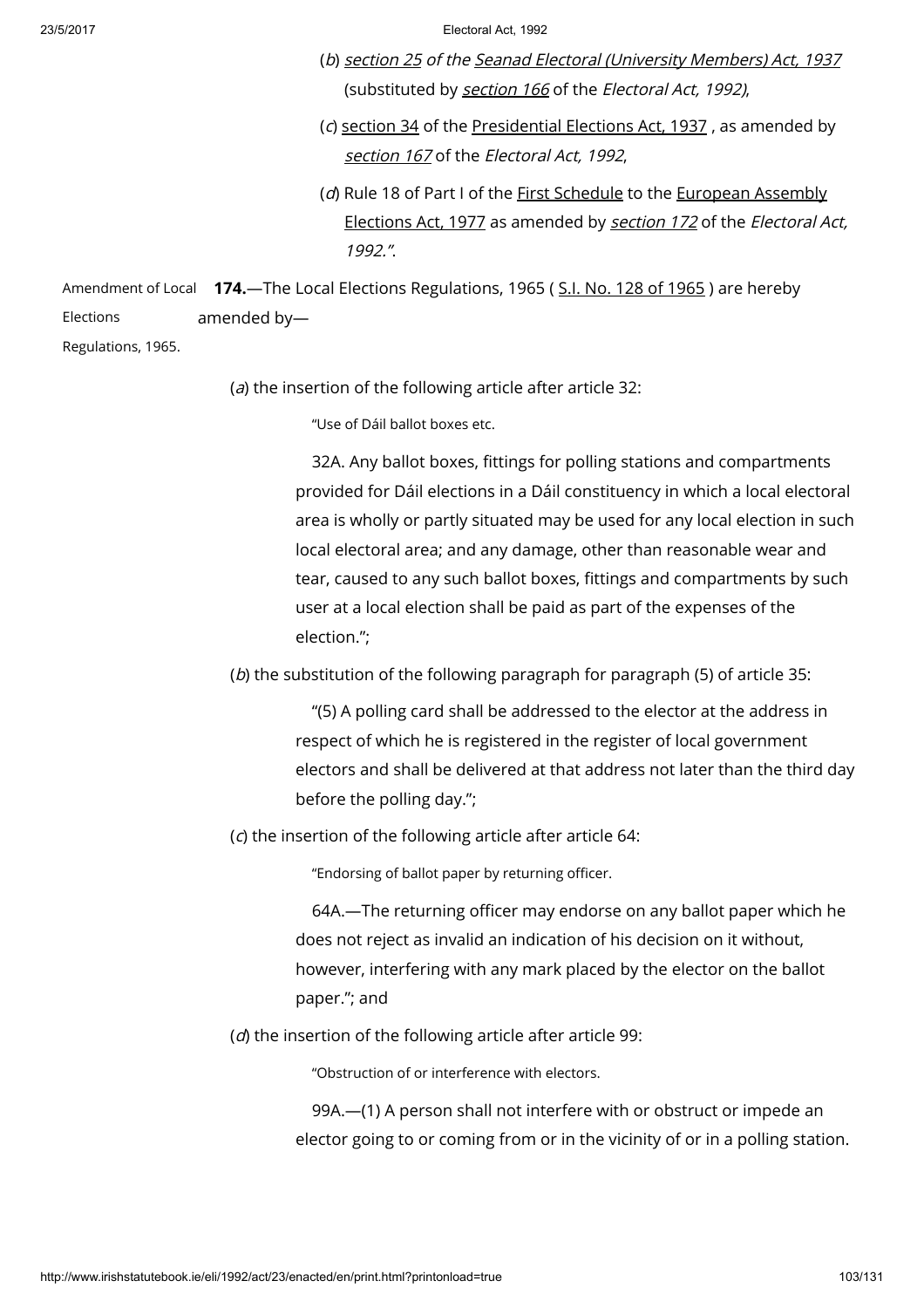(2) During the period commencing 30 minutes before the time appointed for the taking of a poll at an election, including a poll which has been adjourned under Article 50, and ending 30 minutes after the close of the said poll, a person shall not, in or in the curtilage of a polling station or in any place within 100 metres of such station, for the purpose of promoting the interest of a political party or furthering the candidature of a candidate or candidates or soliciting votes for a candidate or candidates or for any contrary purpose, do any or all of the following things:

(a) loiter or congregate with other persons;

- (b) attempt to induce, by any means whatsoever, an elector to vote for a candidate or candidates or vote in a particular way or refrain from voting;
- (c) display or distribute any notice, sign or poster (other than a notice, sign or poster displayed by the returning officer) or card, circular or other document relating to the election; or
- $(d)$  use or cause to be used any loud-speaker or other public address mechanism to broadcast matter relating to the election.

(3) For the purpose of this article a polling station shall be deemed to include all parts of the building and any land within the curtilage of the building in which the polling station is situate and the distance referred to in subarticle (2) shall be measured from any entrance to the polling station or to the curtilage thereof.

(4) A person who contravenes subarticle (1) or (2) shall be guilty of an offence and shall be liable on conviction to the penalties specified in [section](http://www.irishstatutebook.ie/1992/en/act/pub/0023/print.html#sec157) 157 of the Electoral Act, 1992.".

FIRST SCHEDULE

Enactments Repealed and Regulations Revoked

[Section](http://www.irishstatutebook.ie/1992/en/act/pub/0023/print.html#sec5) 5 .

# PART I

# Enactments Repealed

| Session and Chapter | <b>Short Title</b>                                                        | <b>Extent of Repeal</b> |
|---------------------|---------------------------------------------------------------------------|-------------------------|
| or Number and Year  |                                                                           |                         |
|                     | 15 & 16 Vict., c. 57. Election Commissioners Act, The whole Act.<br>1852. |                         |
|                     | 31 & 32 Vict., c. 125.  Parliamentary Elections Act, The whole Act.       |                         |
|                     | 1868.                                                                     |                         |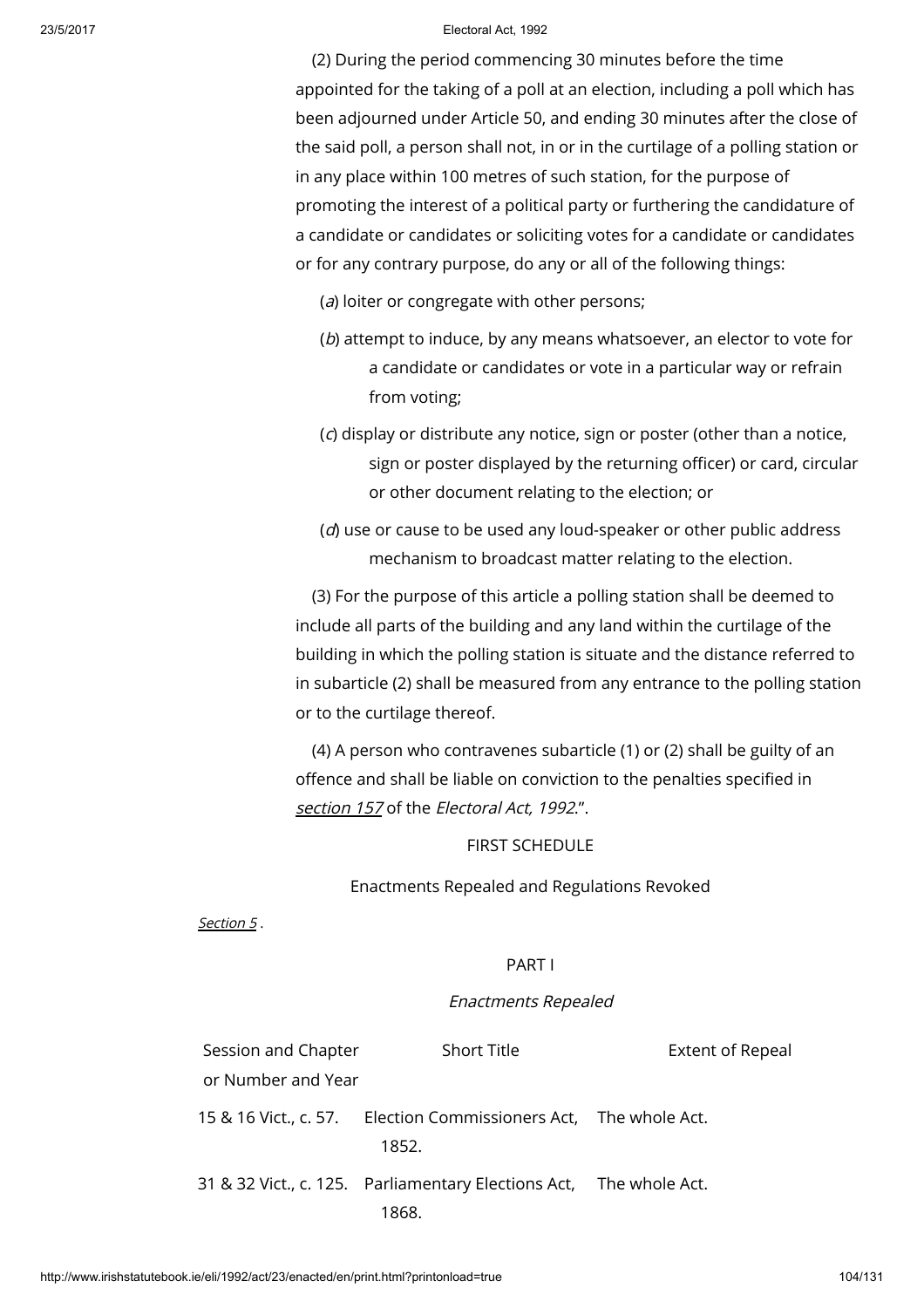| 32 & 33 Vict., c. 21. | Corrupt Practices Commission The whole Act.<br>Expenses Act, 1869.         |                                       |
|-----------------------|----------------------------------------------------------------------------|---------------------------------------|
| 40 & 41 Vict., c. 57. | Supreme Court of Judicature Section 43.<br>Act (Ireland) 1877.             |                                       |
| 42 & 43 Vict., c. 75. | Parliamentary Elections and The whole Act.<br>Corrupt Practices Act, 1879. |                                       |
| 46 & 47 Vict., c. 51. | Corrupt and Illegal Practices<br>(Prevention) Act, 1883.                   | The whole Act.                        |
| No. 12 of 1923.       | Electoral Act, 1923.                                                       | The whole Act.                        |
| No. 38 of 1923.       | Prevention of Electoral Abuses The whole Act.<br><u>Act, 1923</u> .        |                                       |
| No. 14 of 1933.       | Electoral (Amendment) Act,<br><u>1933.</u>                                 | Section 3.                            |
| No. 23 of 1941.       | Local Government Act, 1941. Subsection (6) of section 33;                  |                                       |
|                       |                                                                            | subsection (5) of section 34.         |
| No. 43 of 1960.       | Electoral Act, 1960.                                                       | The whole Act.                        |
| No. 19 of 1963.       | Electoral Act, 1963.                                                       | Parts II and $III$ ;                  |
|                       |                                                                            | in Part IV $-$ section 54;            |
|                       |                                                                            | in Part $V$ — section 72;             |
|                       |                                                                            | Parts VII and VIII.                   |
| No. 1 of 1966.        | Electoral (Amendment) Act,<br><u>1966.</u>                                 | The whole Act.                        |
| No. 4 of 1972.        | Electoral (Amendment) Act,<br><u> 1972.</u>                                | Section 1.                            |
| No. 12 of 1972.       | <u>Local Elections Act, 1972</u> .                                         | Section 1.                            |
| No. 3 of 1973.        | <u> Electoral (Amendment) Act,</u><br><u>1973.</u>                         | Paragraphs (a) and (b) of section $2$ |
| No. 30 of 1977.       | European Assembly Elections Sections 3 and 8.<br><u>Act, 1977</u> .        |                                       |
| No. 40 of 1980.       | Electoral (Amendment) (No. 2) The whole Act.<br><u>Act, 1980</u> .         |                                       |
| No. 5 of 1982.        | Prevention of Electoral Abuses The whole Act.<br><u>Act, 1982</u> .        |                                       |
| No. 12 of 1985.       | Electoral (Amendment) Act,<br><u>1985</u> .                                | Section 2 ;                           |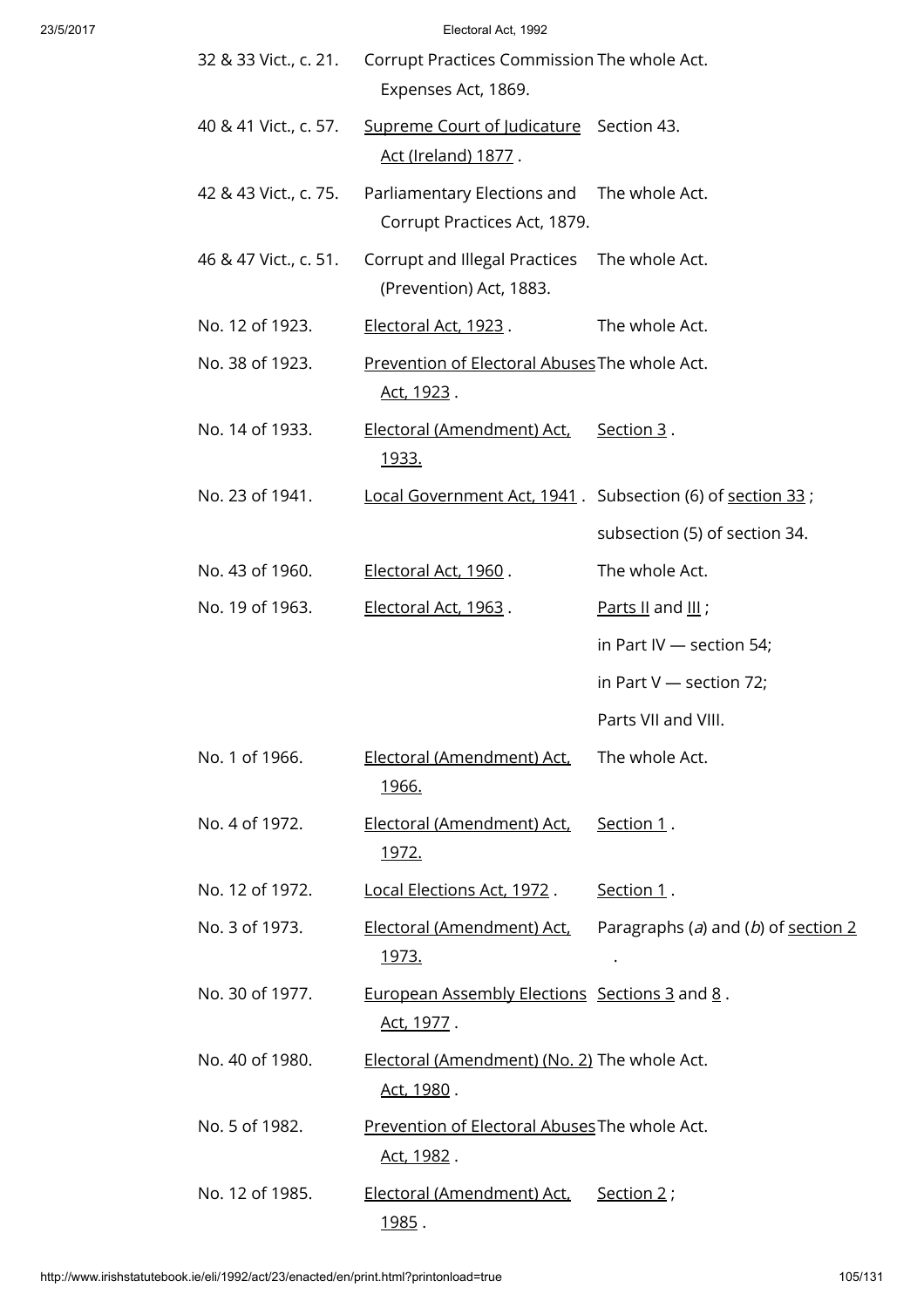|                 |                                              | subsection (1) of section 3;                                                         |
|-----------------|----------------------------------------------|--------------------------------------------------------------------------------------|
|                 |                                              | sections 4 and 5;                                                                    |
|                 |                                              | subsection (2) of section 9.                                                         |
| No. 12 of 1986. | Electoral (Amendment) Act,<br>1986           | Section 1.                                                                           |
| No. 35 of 1986. | Act, 1986.                                   | Electoral (Amendment) (No. 2) Subsections (1) and (2) of section 2<br>$\frac{1}{l}$  |
|                 |                                              | subsections (3) and (4) of section 2<br>insofar as they relate to Dáil<br>elections; |
|                 |                                              | sections 3, $4$ , $5$ , $6$ , $7$ and $8$ ;                                          |
|                 |                                              | sections 9, 10, 11, 12, 13 and 14<br>insofar as they relate to Dáil<br>elections;    |
|                 |                                              | section $15$ ;                                                                       |
|                 |                                              | section 16 insofar as it relates to<br>Dáil elections;                               |
|                 |                                              | section 17;                                                                          |
|                 |                                              | section 20 insofar as it relates to<br>Dáil elections;                               |
|                 |                                              | sections 21, 22, 23 and<br>subsection (1) of section 24.                             |
| No. 8 of 1989.  | Electoral (Amendment) Act,<br><u> 1989</u> . | The whole Act.                                                                       |

# PART II

Regulations Revoked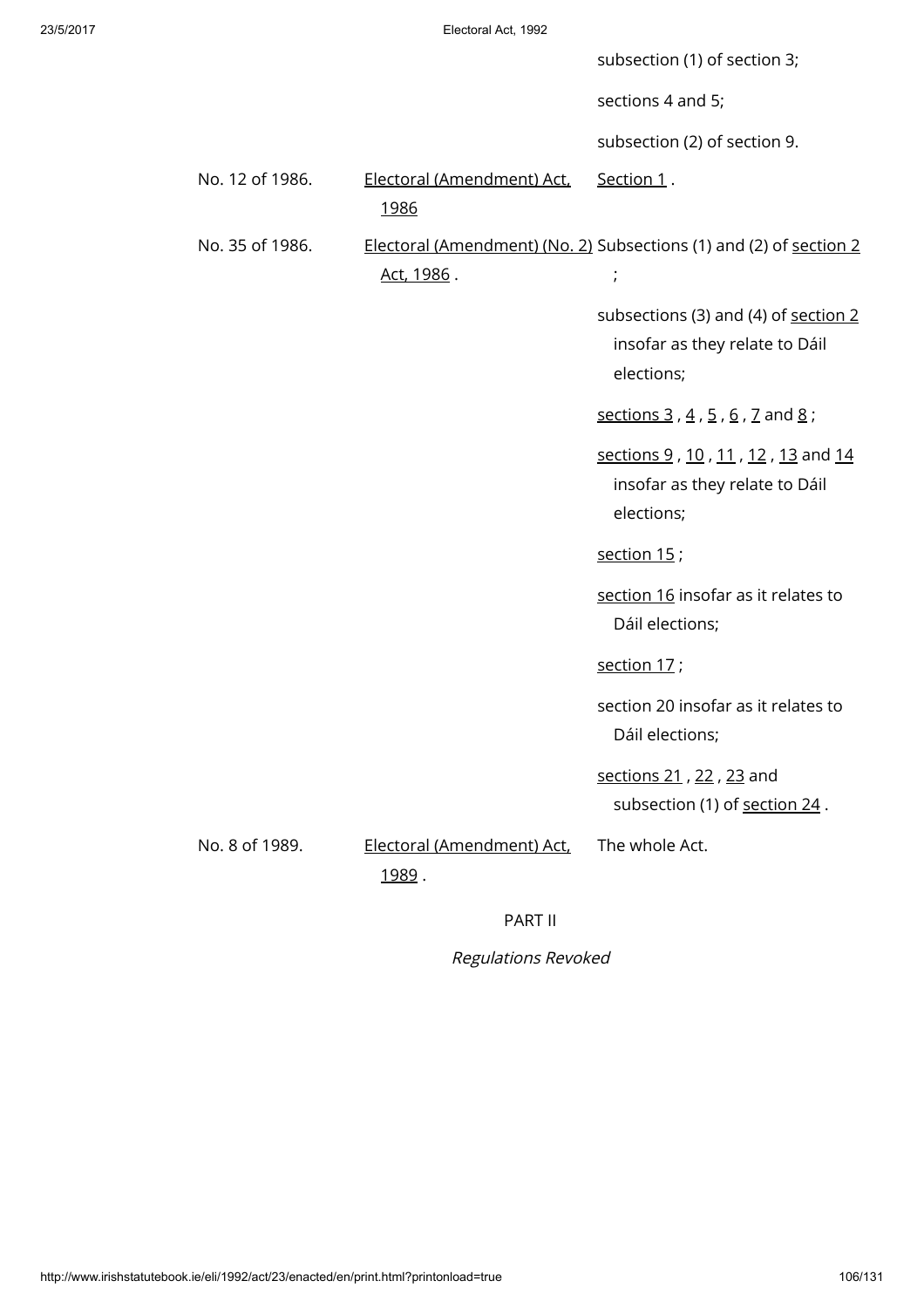| Number and Year  | <b>Short Title</b>                                                                                          | <b>Extent of Repeal</b>                                 |
|------------------|-------------------------------------------------------------------------------------------------------------|---------------------------------------------------------|
| No. 169 of 1963. | Registration of Electors and<br>Juries Acts (Specification of<br>Dates) Regulations, 1963.                  | The whole regulations.                                  |
| No. 246 of 1963. | Forms (Dáil Elections,<br><b>Presidential Elections and</b><br>Referenda) Regulations,<br>1963.             | Part 1 of the Schedule.                                 |
| No. 115 of 1972. | Forms (Dáil Elections,<br><b>Presidential Elections and</b><br>Referenda) (Amendment)<br>Regulations, 1972. | In the Schedule - Forms D.E.5<br>and D.E.6.             |
| No. 381 of 1977. | <b>Registration of Electors</b><br>(Amendment) Regulations,<br><u>1977.</u>                                 | The whole regulations.                                  |
| No. 402 of 1985. | <b>Registration of Electors</b><br>(Amendment) Regulations,<br><u>1985.</u>                                 | The whole regulations.                                  |
| No. 5 of 1987.   | Electoral Regulations, 1987.                                                                                | In Article 5 — paragraphs $(a)$ , $(b)$<br>and $(c)$ ;  |
|                  |                                                                                                             | Article 6;                                              |
|                  |                                                                                                             | in the Third Schedule - Forms<br>SV1, SV2, SV3 and SV4. |
|                  | <b>SECOND SCHEDULE</b>                                                                                      |                                                         |
|                  |                                                                                                             |                                                         |

Registration of Electors

[Sections](http://www.irishstatutebook.ie/1992/en/act/pub/0023/print.html#sec13) 13, [15](http://www.irishstatutebook.ie/1992/en/act/pub/0023/print.html#sec15), [17](http://www.irishstatutebook.ie/1992/en/act/pub/0023/print.html#sec17) and [20](http://www.irishstatutebook.ie/1992/en/act/pub/0023/print.html#sec20).

# PART I

# The Register of Electors

Specified dates and periods.

1. (1) The qualifying date for a register shall be the 1st day of September in the year preceding the year in which the register comes into force.

(2) Each register shall come into force on the fourteenth day after its publication.

(3) The 15th day of February in the year in which a register comes into force shall be the date by reference to which a person's age shall be taken for the purposes of [sections](http://www.irishstatutebook.ie/1992/en/act/pub/0023/print.html#sec7)  $7, 8, 9$  $7, 8, 9$  $7, 8, 9$  $7, 8, 9$  and  $10$ .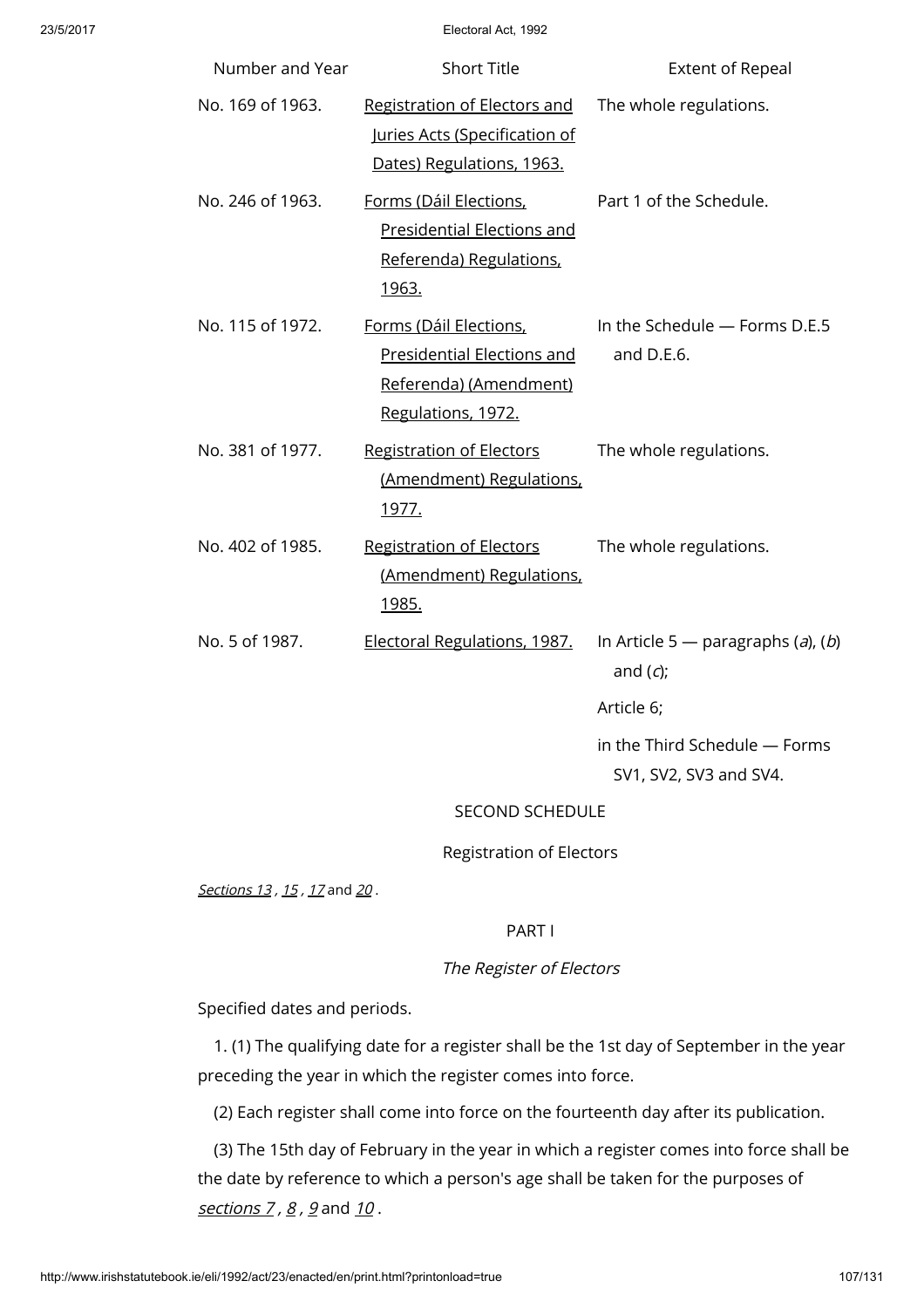(4) The date on or by reference to which any act or thing is required by this Schedule to be performed or done shall be the date specified for that purpose in the Table to this paragraph.

TABLE

Specified Dates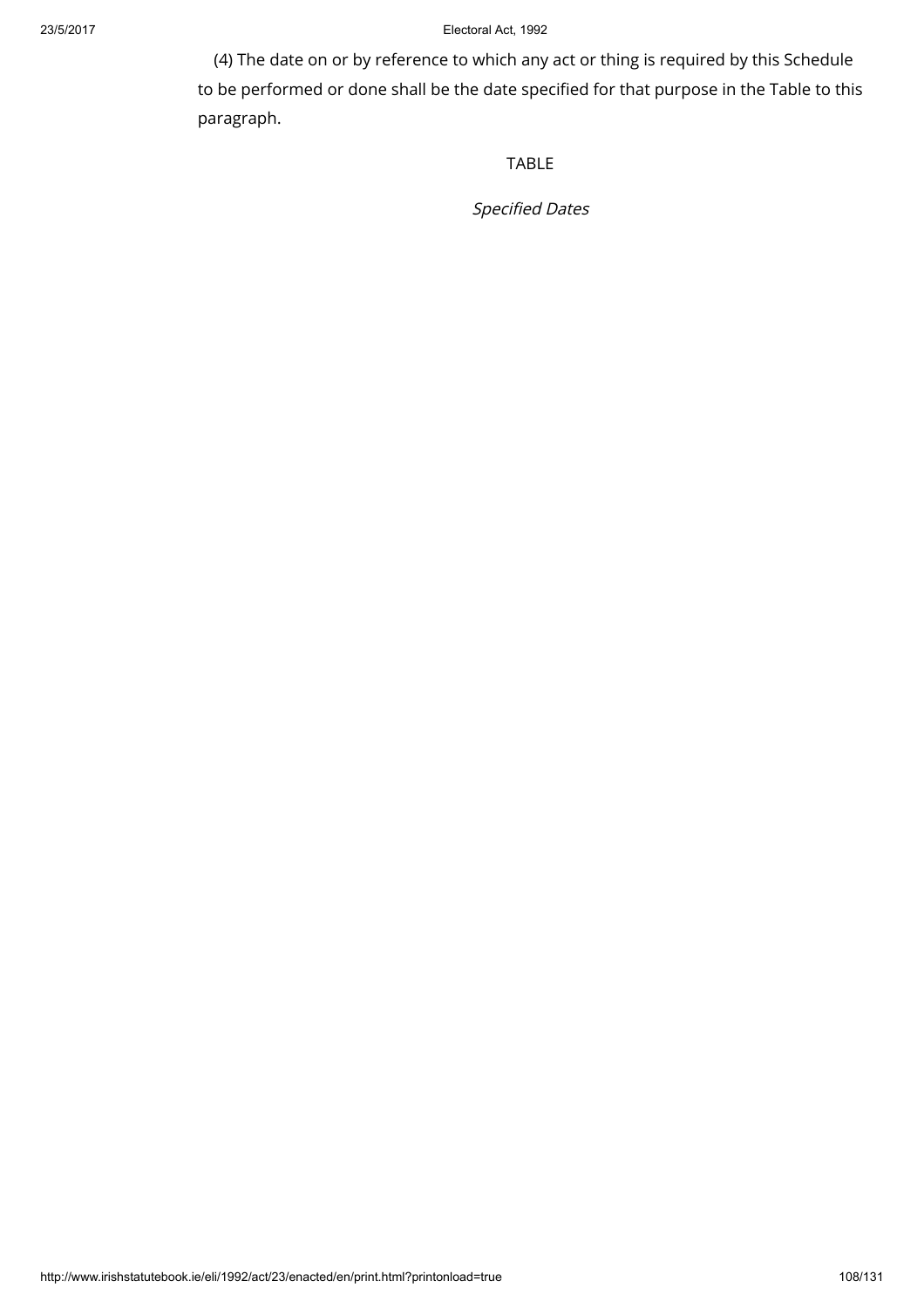| Purpose                                                                                                                                                                                          | <b>Relevant Section</b><br>or Rule | Date                                                                                                |
|--------------------------------------------------------------------------------------------------------------------------------------------------------------------------------------------------|------------------------------------|-----------------------------------------------------------------------------------------------------|
| 1. Qualifying date                                                                                                                                                                               | Rule 1                             | 1st September in<br>the year<br>preceding the<br>year in which the<br>register comes<br>into force. |
| 2. Specified period for giving public notice in relation Rule 21<br>to special voters                                                                                                            |                                    | The period of 14<br>days ending on<br>1st September.                                                |
| 3. Last date for sending of statement to registration Section 12<br>authority by civil servants serving abroad                                                                                   |                                    | 30th September.                                                                                     |
| 4. Last date for receipt of application to be entered Rule 19<br>on special voters list                                                                                                          |                                    | 25th November.                                                                                      |
| 5. Last date for sending by urban authorities of lists Rule 5<br>of electors to registration authority                                                                                           |                                    | 1st October.                                                                                        |
| 6. Publication of draft register                                                                                                                                                                 | Rule 5                             | 1st November.                                                                                       |
| 7. Last date for making claims                                                                                                                                                                   | Rule 7                             | 25th November.                                                                                      |
| 8. Publication of list of claims                                                                                                                                                                 | Rule 7                             | 30th November.                                                                                      |
| 9. Completion of return by county registrar of<br>endorsed list of claims                                                                                                                        | Rule 12                            | 23rd December.                                                                                      |
| 10. Publication of register                                                                                                                                                                      | Rule 13                            | 1st February.                                                                                       |
| 11. Coming into force of register                                                                                                                                                                | Rule 1                             | Fourteenth day<br>after publication<br>of the register.                                             |
| 12. Period for ascertaining if any corrections in the<br>register are necessary because of errors of a<br>clerical or typographical nature or because of<br>misnomers or inaccurate descriptions | Section 15 (3)                     | The period of 14<br>days<br>commencing on<br>the date of the<br>publication of<br>the register.     |

(5) Where the date on or by reference to which any act or thing is required by this Schedule to be performed or done falls on an excluded day that act or thing shall be done on or by reference to the next following day which is not an excluded day.

Form and contents of register.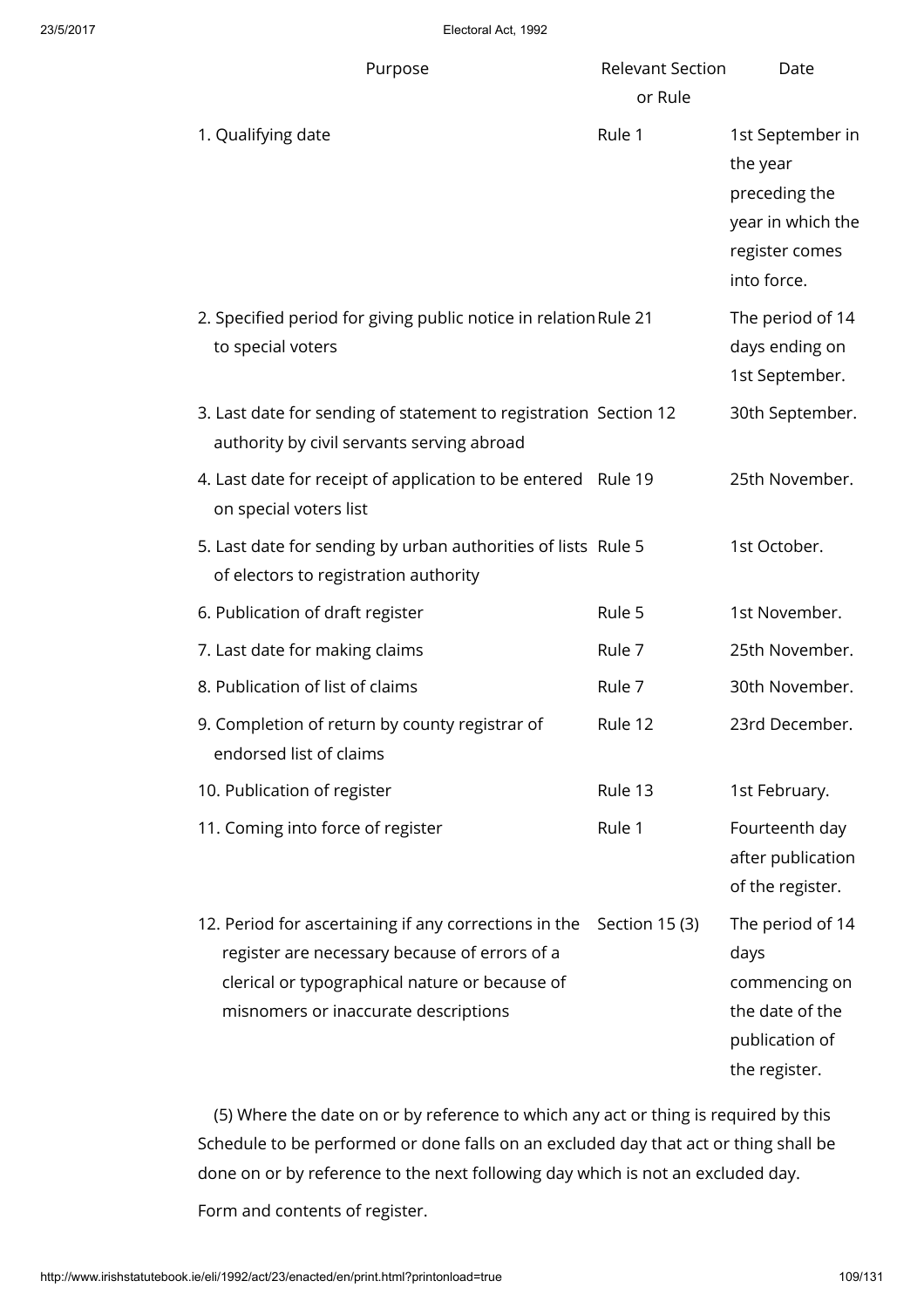2. (1) The register shall be in such form as may be directed by the Minister and shall, as respects each polling district, contain the names of all persons who are entitled to be registered as electors on the qualifying date for the register.

(2) The names in the register for a registration area shall be arranged under polling districts and—

- (a) if the registration area is a county borough, shall be arranged in street order unless the registration authority consider that, having regard to the general character of any part of the area, arrangement in street order for that part is inappropriate,
- (b) if the registration area is an administrative county, shall be arranged alphabetically in townland order unless the registration authority consider that, having regard to the general character of any part of the area, arrangement in street order or in any other order is possible and convenient.

# Effect of register.

3. The parts of the register for the polling districts in a Dáil constituency, so far as they relate to presidential electors, shall be the register of presidential electors for that constituency and, so far as they relate to Dáil electors, shall be the register of Dáil electors for that constituency and the parts of the register for the polling districts in a European Parliament constituency, so far as they relate to European electors, shall be the register of European electors for that constituency and the parts of the register for the polling districts in a local electoral area, so far as they relate to local government electors, shall be the register of local government electors for that area.

Postal voters list.

4. The registration authority shall prepare a separate list in such form as may be directed by the Minister for the whole registration area or, where the area includes all or part of more than one constituency, for each such constituency or part of a constituency in the registration area, of persons entitled to vote as postal voters without, however, removing the names of those voters from the register.

Preparation of draft register.

5. (1) For the purpose of preparing the register, each registration authority shall make a house to house or other sufficient inquiry in their registration area, exclusive of boroughs and urban districts therein.

(2) The corporation of each borough which is not a county borough and the council of each urban district in a registration area shall make a house to house or other sufficient inquiry in the borough or urban district and, from the information so obtained, compile and furnish to the registration authority on or before the specified date in each year lists in the form of a draft register for the borough or urban district.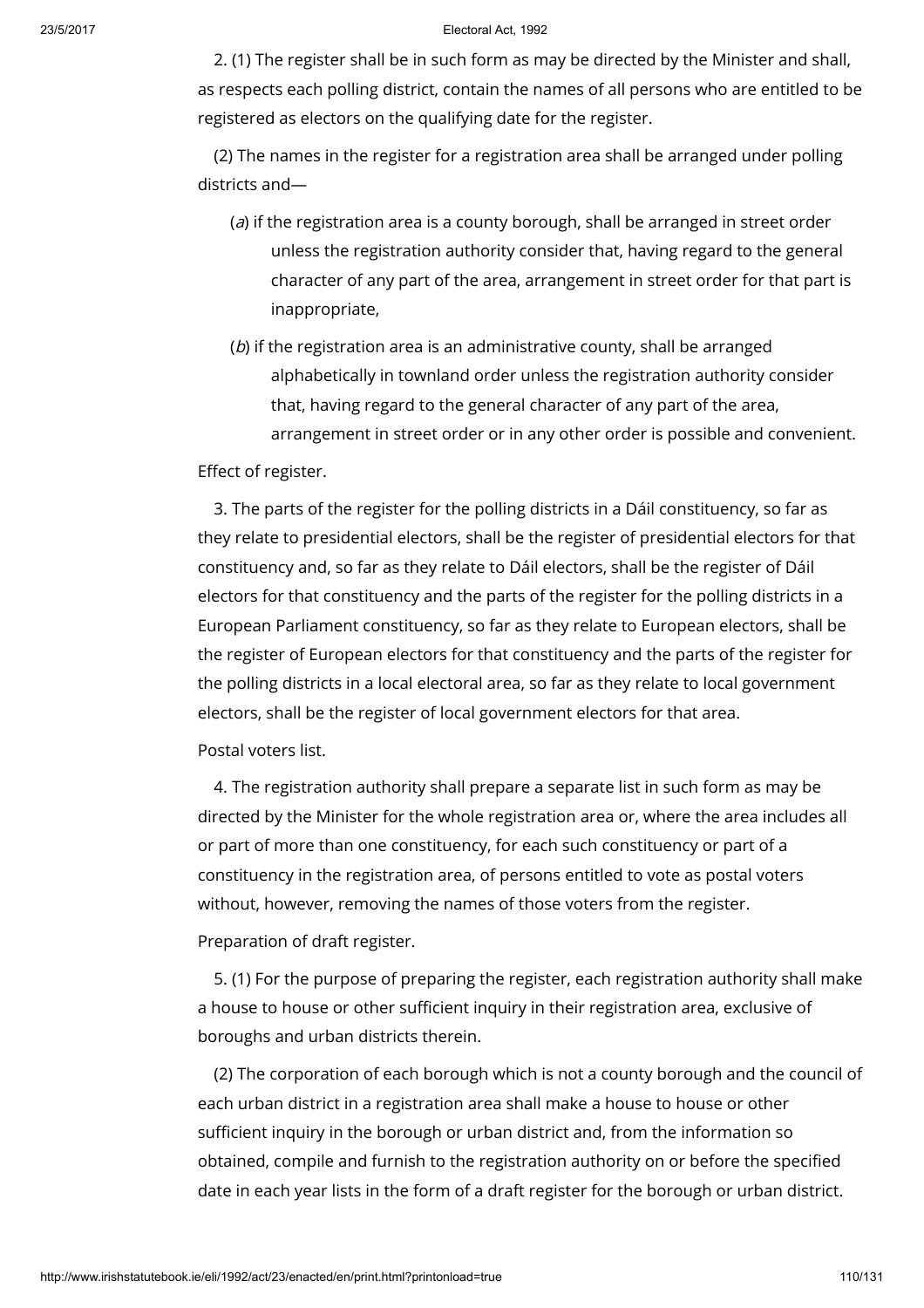(3) The registration authority may for the purposes of their duties in relation to the preparation of a register require a person—

- (a) to give any information in his possession which the registration authority may require;
- (b) to produce a certificate of birth, or, if that is not practicable or convenient, to make a statutory declaration as to his age;
- (c) to provide documentary evidence or to make a statutory declaration that he is a person entitled to be registered as a Dáil elector under [section](http://www.irishstatutebook.ie/1992/en/act/pub/0023/print.html#sec8) 8 (2);
- $(d)$  to produce a certificate of naturalisation or to make a statutory declaration that he is a citizen of Ireland;
- (e) to make a statutory declaration that he is a national of a Member State of the European Communities other than Ireland,

and where a declaration is so required, any fees payable in connection therewith shall be paid by the authority requiring it.

(4) The registration authority shall, during office hours, allow any person to inspect and take a copy of any declaration furnished under *paragraph (3)*.

(5) The registration authority may require the superintendent registrar of births and deaths to furnish lists or other information in connection with deaths of persons in the district of the superintendent registrar. Where the superintendent registrar is an individual, payment for such lists or information shall be made by the registration authority at a rate approved from time to time by the Minister and in any other case no payment shall be made.

(6) From the information obtained under this Rule the registration authority shall prepare and publish a draft register on or before the specified date in each year.

Persons to whom draft register is to be sent.

6. (1) The registration authority shall, as soon as may be after the publication of the draft register, send a copy of the draft register—

- (a) for the registration area  $-$  to the Minister, the county registrar and each head postmaster in the area;
- ( $b$ ) for a European Parliament constituency  $-$  to each representative in the European Parliament for that constituency;
- (c) for a Dáil constituency to each member of the Dáil for that constituency and each member of the Seanad residing in that constituency;

( $d$ ) for a local electoral area  $-$  to each local authority member for that area.

(2) The registration authority shall send with each copy of the draft register sent in pursuance of the preceding paragraph to each person other than the Minister a supply of forms for the making of claims for corrections in the draft register.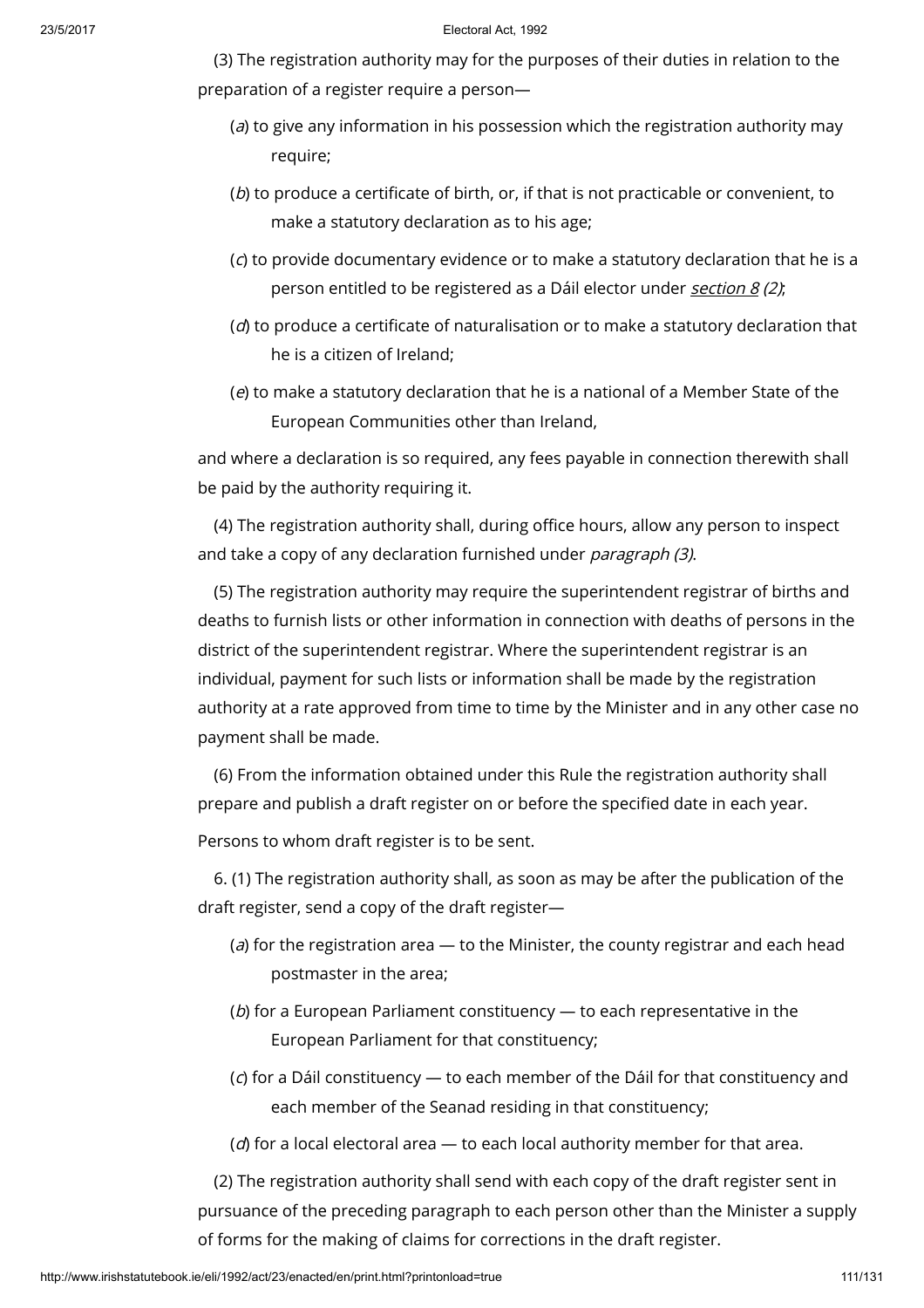(3) The registration authority shall supply to the county registrar such further number of copies of the draft register for a registration area as he shall require for the purposes of his duties as county registrar.

Claims for corrections in draft register.

7. (1) Any person may claim to have a correction made in a draft register, including in particular a claim to have the name of a person added to or deleted from the draft.

(2) A claim under this Rule shall be sent to the registration authority on or before the specified date.

(3) The registration authority and the county registrar shall, on the application of any person, supply forms on which claims may be made.

(4) The registration authority shall prepare and publish on or before the specified date a list of claims in such form as may be directed by the Minister.

(5) The registration authority shall, not later than the date specified for the publication of the list of claims, send copies of the said list to the county registrar together with the original claims.

(6) The registration authority or the county registrar, as may be appropriate, shall allow any person during office hours to inspect and take extracts from a claim or may supply copies of a claim.

Consideration of claims by the county registrar.

8. (1) The county registrar shall consider all claims of which notice has been given to him in accordance with Rule 7 and all objections to corrections referred to him under Rule 11.

(2) Before considering a claim for the deletion of a person's name from the draft register the county registrar shall, except where he is satisfied that the person is dead, give not less than five clear days notice to the claimant (if he is not the registration authority or a person whose duty it is to make the house to house or other inquiry on which the draft register is based) and to the person in respect of whom the claim is made of the time and place at which the claim will be considered by him.

(3) If the county registrar is satisfied that a claim, other than a claim for the deletion of a person's name from the draft register, should not be allowed without inquiry he shall give not less than five clear days notice to the claimant (if he is not the registration authority or a person whose duty it is to make the house to house or other inquiry on which the draft register is based) and to any other person appearing to him to be interested of the time and place at which the claim will be considered by him.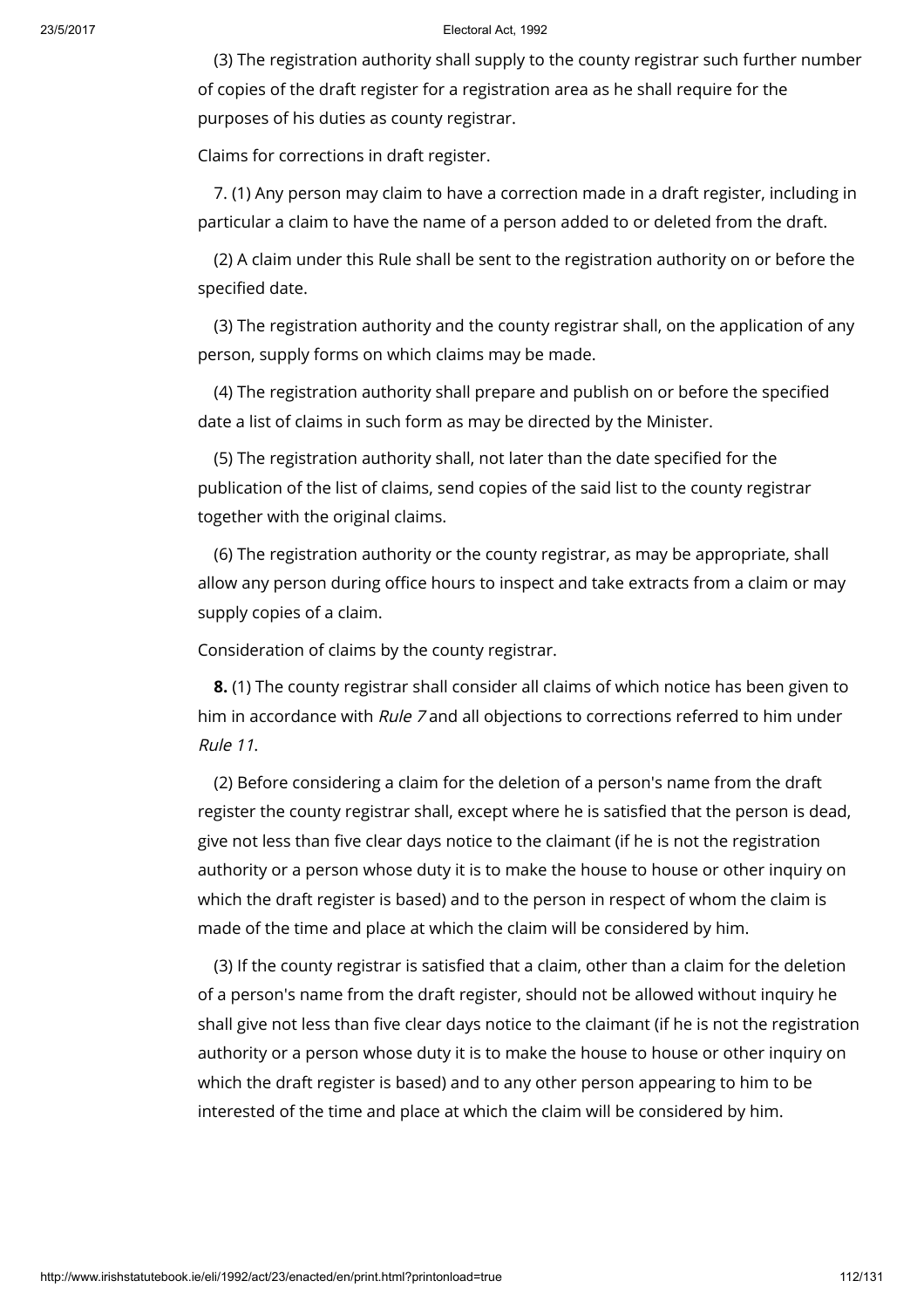(4) The county registrar may require any officer of a registration authority or of a corporation of a borough which is not a county borough or a council of an urban district in the registration area and any person whose duty it is to make the house to house or other inquiry on which the draft register is based to attend at such times and at such places as he may consider necessary for the purpose of enabling him to decide any claim or other matter arising out of his consideration of the draft register.

(5) The county registrar may, on consideration of any claim or other matter, require that the evidence tendered by any person should be given on oath and may administer an oath for that purpose.

(6) On the consideration of any claim or other matter by the county registrar, any person interested may appear and be heard either in person or by any other person on his behalf.

Inquiries and claims by county registrar.

9. (1) The county registrar may require any person to give any information in his possession which the county registrar may require for the purposes of his duties under this Schedule.

(2) The county registrar, if it appears to him that the draft register should be corrected in any respect, may himself make a claim for the correction, and any such claim may be made notwithstanding the fact that the time for sending a claim under Rule 7 may have expired.

(3) Any such claim need not be published but otherwise shall be considered in the same manner and on the same conditions as a claim under Rule 7.

Correction of draft register.

10. The registration authority shall, not later than ten days before the date specified for the completion of the return by the county registrar of the endorsed list of claims, make any corrections by way of the removal of duplicate entries (subject to any expression of choice by the persons affected by those entries), the deletion of the names of persons who are dead, or the placing of marks or the correction of marks placed against the name of an elector, or otherwise as may be necessary in order to secure that—

(a) a person is not registered more than once as an elector, and

(b) the draft register is complete and accurate.

Objections to corrections.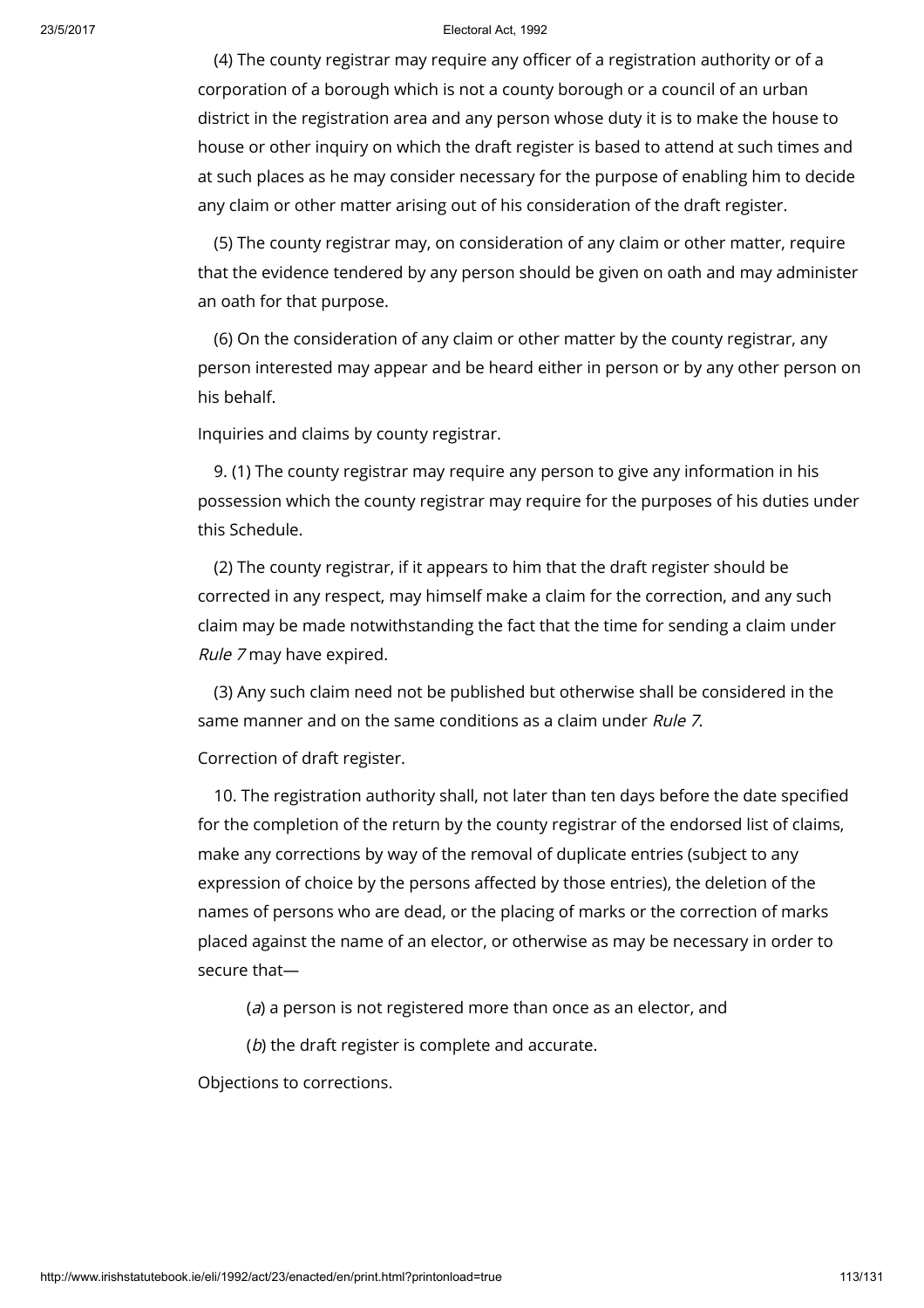11. Where the registration authority propose to make any correction in the draft register under Rule 10 otherwise than for the purpose of correcting an inaccuracy not involving a change of substance or deleting the name of a person who is dead, they shall give notice to any persons affected by the correction of their right of objection to the correction, and, if necessary, of being heard by the county registrar with respect thereto.

Return of corrected list of claims.

12. (1) Immediately on completing his decisions on claims and on any objections under *Rule 11*, relating to the part of the list of claims for a local electoral area or such smaller area as may be found convenient, the county registrar shall send to the registration authority a certified copy of that part of the list endorsed to show the effect of his decisions.

(2) The county registrar shall send all the parts of the list of claims making up the complete list of claims for the registration area, endorsed as aforesaid, to the registration authority not later than the specified date.

(3) The registration authority shall, on receiving part of the list of claims from the county registrar, forthwith make any corrections in the draft register necessary to give effect to his decisions and shall send notice of the decision on each claim to the claimant (other than the county registrar or a claimant who is a person whose duty it is to make the house to house or other inquiry on which the register is based) and to any other person appearing to them to be interested, together with an intimation of the right of appeal against the decision to the Circuit Court under [section](http://www.irishstatutebook.ie/1992/en/act/pub/0023/print.html#sec21) 21.

Publication of register.

13. (1) The draft register corrected in accordance with Rules 10 and [12](http://www.irishstatutebook.ie/1992/en/act/pub/0023/print.html#sec12) shall form the register.

(2) The registration authority shall publish the register on the specified date in each year.

(3) Where the registration authority for any reason fail to publish on the specified date the register for their area or any part thereof, the registration authority shall publish the register as soon as possible after the specified date.

(4) In addition to publishing the register in the manner specified in Rule 25 the registration authority shall publish the register by sending a copy of the register—

- (a) for the registration area  $-$  to the Minister, the county registrar and each head postmaster in the area;
- (b) for a European Parliament constituency to each representative in the European Parliament for such constituency;
- (c) for a Dáil constituency to each member of the Dáil for that constituency and to each member of the Seanad residing in the constituency;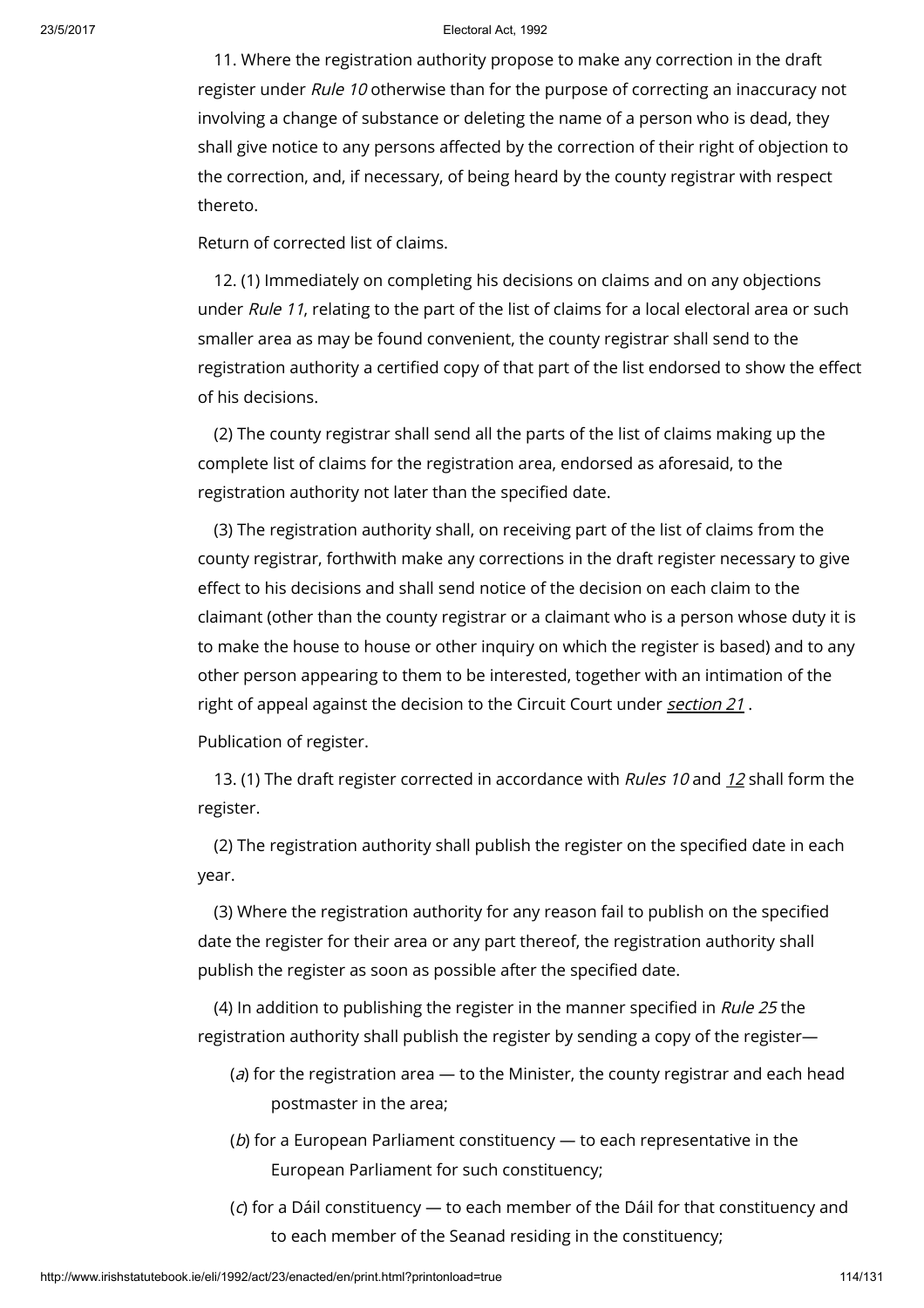( $d$ ) for a local electoral area  $-$  to each local authority member for that area. Inspection and fees for copies of registers.

14. (1) The registration authority and the county registrar shall allow any person during office hours to inspect for purposes connected with the registration of electors, a copy of the register or of the draft register.

(2) The fee for a copy of the register or draft register or any part thereof shall be fifty pence plus the sum of ten pence for each one hundred by which the number of persons in the register or draft register or part thereof exceeds one hundred.

(3) The registration authority shall, on payment of the said fee, supply to any person a copy of the register or draft register or the appropriate part thereof.

(4) No fee shall be charged by the registration authority for supplying on request—

(a) one copy of the register for each Dáil constituency or part of a Dáil constituency or for a local electoral area, as the case may be, in their registration area, to—

(i) the local agent of each duly nominated candidate at a presidential election,

- (ii) each candidate duly nominated for the constituency at a Dáil election, and
- (iii) each candidate duly nominated for the local electoral area at a local election,
- (b) one copy of the register for each European Parliament constituency or part thereof contained in the registration area to each candidate duly nominated at a European election for such constituency,
- (c) such number of copies of the register for each Dáil constituency or part of a Dáil constituency or for a local electoral area, as the case may be, as the returning officer at a Dáil election or a local election or the local returning officer at a presidential election or a referendum requires for the purpose of his duties as returning officer or local returning officer, and
- (d) such number of copies of the register for the registration area or any part thereof as the returning officer or local returning officer at a European election requires for the purpose of his duties at such election.

(5) The registration authority shall supply, free of charge, on request, a copy, in standard computer medium and format, of any computer data files used in the production of the register which the returning officer at a Dáil election or a local election, the local returning officer at a presidential election or a referendum or the returning officer or local returning officer at a European election may require for the purposes of his duties at such election or referendum.

# PART II

Supplement to the Register of Electors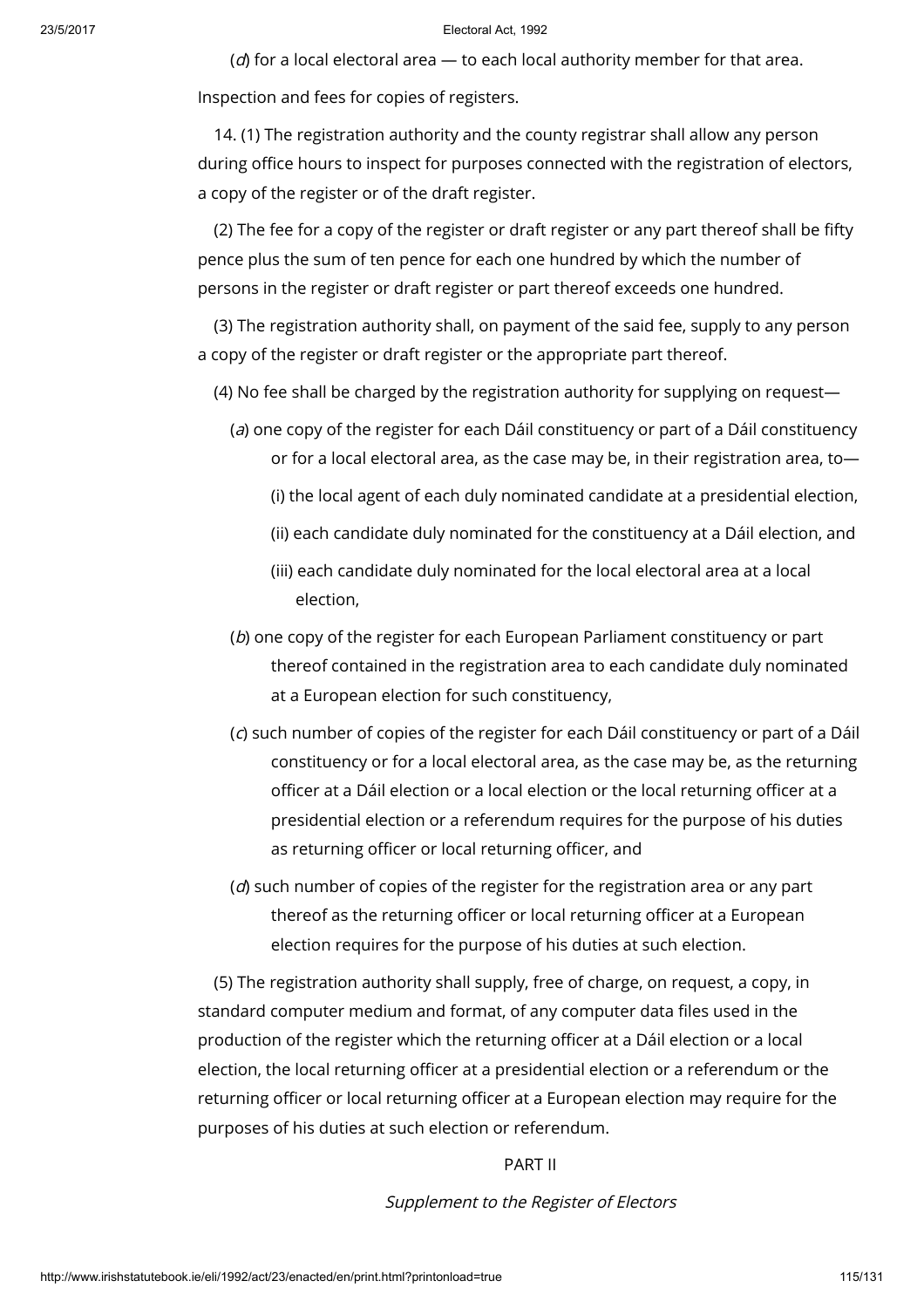Consideration by registration authority of applications to be entered in the supplement to the register.

15. (1) On receipt of an application to be entered in the supplement to the register of electors under *[section](http://www.irishstatutebook.ie/1992/en/act/pub/0023/print.html#sec15) 15*, the registration authority shall make such inquiries as they think fit for the purpose of considering such application, and the provisions of paragraphs (3), (4) and (5) of Rule 5 shall apply in relation to the consideration of such application.

(2) The registration authority shall, as soon as practicable, consider and rule on the application and shall notify the applicant of the ruling and, where the application is refused, of his right to appeal against the ruling to the county registrar.

Appeal against ruling of registration authority.

16. In case the application for entry in the supplement to the register is refused, an appeal, in writing, may be made to the county registrar against the ruling of the registration authority.

Ruling on appeal by county registrar.

17. (1) The county registrar shall consider and rule on an appeal made to him under Rule 16 and shall notify the registration authority of the ruling and the registration authority shall send notice in writing of the ruling to the applicant and shall take such steps as may be necessary to give effect to the ruling.

- (2) (a) Before ruling on an appeal made to him under Rule 16 the county registrar may make such further inquiry as he may consider necessary and may require any person to give any information in his possession which the county registrar considers necessary for the purpose of his duties under this Rule.
	- (b) The provisions of *paragraphs (4)* and (5) of *Rule 8* shall apply to the consideration of an appeal under this Part by the county registrar.

Preparation and publication of supplement to the register.

18. (1) As soon as may be after the twelfth day (disregarding any excluded day) before polling day at an election or a referendum, the registration authority shall prepare and publish a list of the names of persons (if any) whose applications to be entered in the supplement to the register were received on or before said twelfth day (disregarding any excluded day) before polling day and allowed by the registration authority, or on appeal by the county registrar.

(2) The list prepared under *paragraph (1)* shall form the supplement to the register.

(3) The supplement to the register shall be in such form as may be directed by the Minister.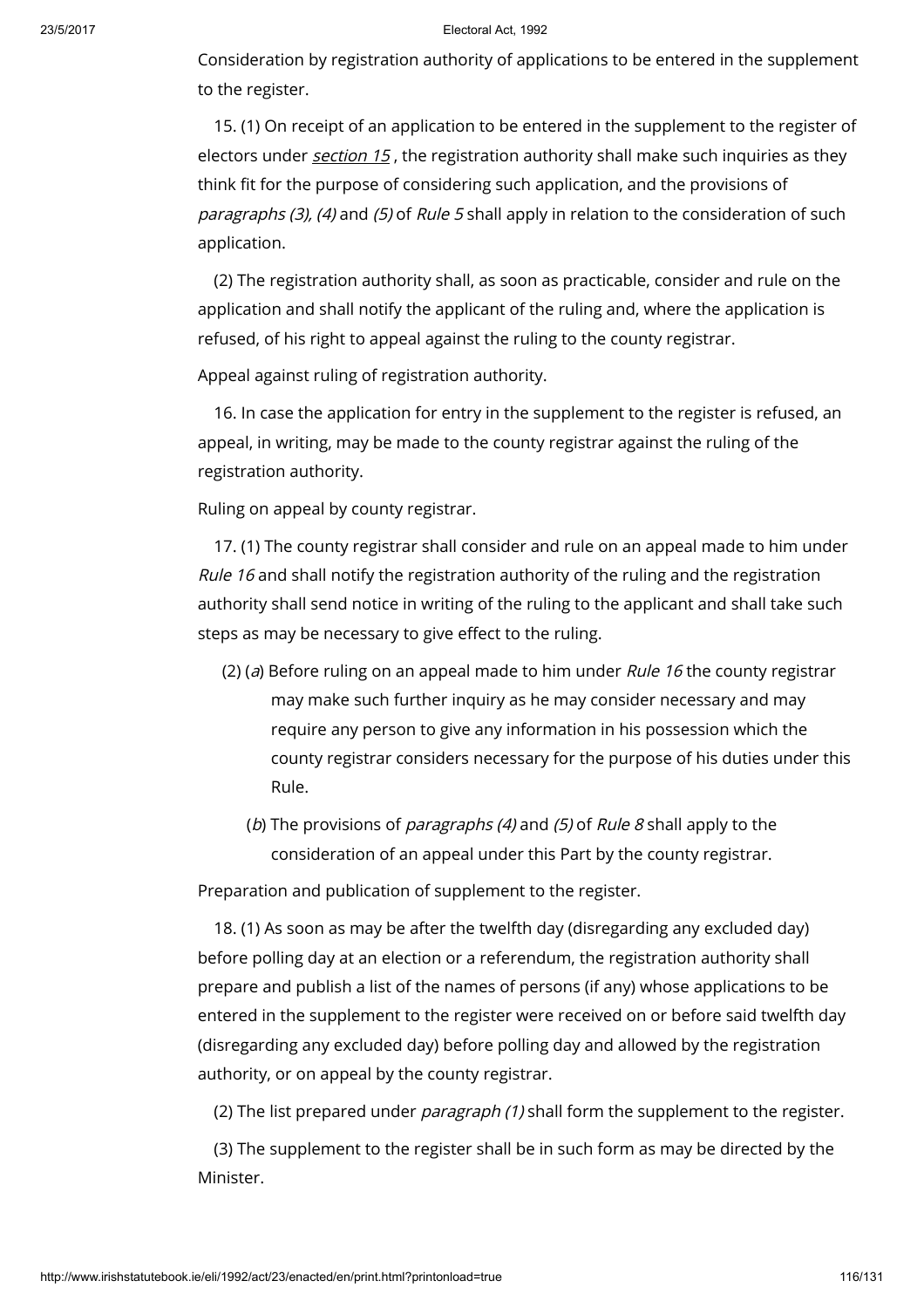### PART III

## Special Voters List

Application to be entered in the special voters list.

19. The following provisions shall apply in relation to an application to be entered in the special voters list pursuant to [section](http://www.irishstatutebook.ie/1992/en/act/pub/0023/print.html#sec17)  $17-$ 

- (a) the application shall be in the form directed by the Minister,
- (b) the application shall be completed in accordance with the instructions provided thereon,
- (c) the applicant shall, in the case of a first application and in the case of subsequent applications whenever required by the registration authority, furnish in support of his application a certificate in the form directed by the Minister from a medical practitioner certifying—
	- (i) the nature and extent of the physical illness or physical disability suffered by such applicant, and
	- (ii) an indication of the expected duration of such physical illness or physical disability,
- $(d)$  the application form duly completed and, where appropriate, the certificate referred to in *paragraph (c)* shall be delivered or sent by post, so as to be received by the registration authority not later than the date specified for that purpose in Rule 1.

Applicant to provide information or documents if required.

20. (1) An applicant to be included in the special voters list shall furnish to the registration authority any information or documents in his possession or procurement which the registration authority may require from him—

- (a) so as to be satisfied that the applicant is a person to whom [section](http://www.irishstatutebook.ie/1992/en/act/pub/0023/print.html#sec17)  $17(2)$ applies, or
- (b) for the purpose of their duties in relation to the preparation of the special voters list.

(2) Whenever a registration authority requires, pursuant to *paragraph (1)* information or documents from an applicant to be included in the special voters list, such applicant shall furnish the authority with the information or documents within the time (being not less than 7 days from the day on which the request is made) specified in the requirement and, if the applicant does not supply the required information or, as the case may be, documents within the time so specified, his application to be included in the special voters list shall be deemed to have been withdrawn.

Notices.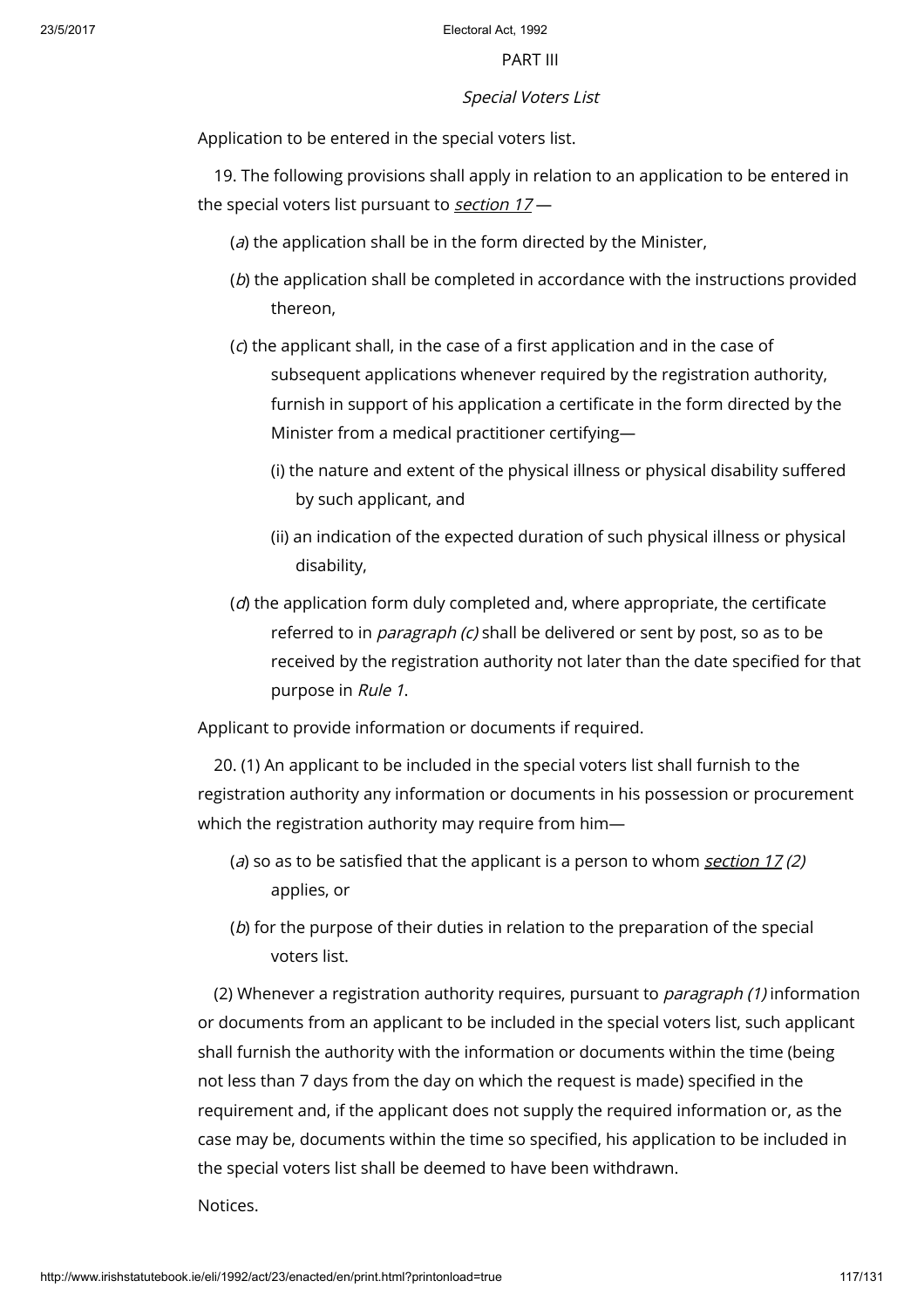21. The registration authority shall, within the period specified for the purpose in Rule 1, arrange for the giving of public notice of—

(a) the category of electors entitled to apply to be entered in the special voters list;

(b) the manner in which, and the time before which, applications must be submitted; and

(c) the times and places at which application forms may be obtained.

Provision of application forms.

22. The registration authority shall arrange for the provision of application forms at such times and places as are specified in a notice published pursuant to *Rule 21*, and an application form shall be supplied free of charge to any person applying therefor.

Consideration of applications.

23. (1) Where the registration authority is satisfied that an applicant—

(a) is a person to whom [section](http://www.irishstatutebook.ie/1992/en/act/pub/0023/print.html#sec17)  $17(2)$  applies, and

(b) has duly completed his application form, and

(c) where appropriate, has submitted the certificate required pursuant to Rule 19,

the registration authority shall—

- (i) rule that the application is granted and mark the application form accordingly, and
- (ii) notify the applicant of the decision.
- (2) Where the registration authority is not satisfied that an applicant
	- (a) is a person to whom [section](http://www.irishstatutebook.ie/1992/en/act/pub/0023/print.html#sec17)  $17(2)$  applies, or
	- (b) has duly completed his application form, or
	- (c) where appropriate, has submitted the certificate required pursuant to Rule 19,

the registration authority shall—

(i) rule that the application is refused and mark the application form accordingly, and

(ii) notify the applicant of the decision and of the reasons therefor.

(3) Whenever an application is received by a registration authority after the specified date, the application shall be disregarded and the applicant shall be notified accordingly.

### PART IV

### General

Absence, incapacity or vacancy in office of county registrar.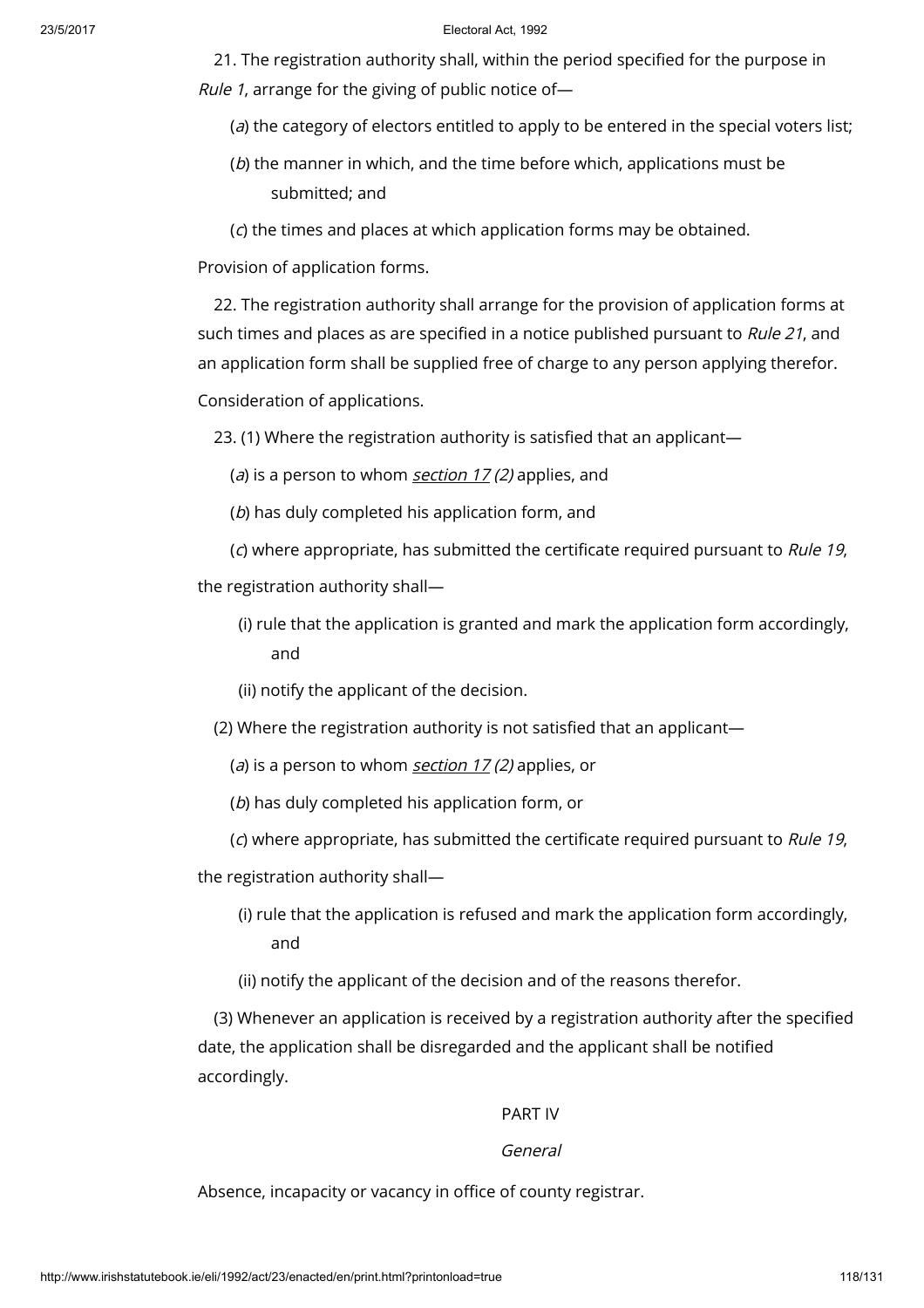24. If the office of county registrar is vacant or the county registrar is prevented by illness or other reasonable cause from carrying out his functions under this Schedule the said functions shall be performed during the period of the prevention by a person appointed by the county registrar with the approval of the Minister or, if no such appointment is made, or in the event of a vacancy in the office, by a person designated for the purpose by the Minister.

## Publication of documents.

25. Where any document is required by this Schedule to be published the document may be published in such manner as the authority responsible for publishing consider desirable for the purpose of bringing the contents of the document to the notice of persons interested and in particular the document may be published by making copies of so much of the document as the said authority consider appropriate, available for public inspection (after consultation, where necessary, with the authority having charge of the building) in the office of the registration authority, the offices of the county registrar, post offices, garda stations, health centres and such other places as the said authority consider appropriate.

Method of sending notices etc.

26. Any copy of a claim, objection, notice or other document which is required under this Schedule to be sent to any person shall be sufficiently sent if sent by post to the address of that person as appearing on the draft register or register, or if there is no such address, to his last known address or place of abode.

Inquiry by registration authority etc.

27. An inquiry or request made pursuant to this Schedule by a registration authority, the corporation of a borough or the council of an urban district or by a county registrar may extend to matters outside the registration area.

THIRD SCHEDULE

Dáil Election Petitions

### [Section](http://www.irishstatutebook.ie/1992/en/act/pub/0023/print.html#sec132) 132 .

Questioning a Dáil election.

1. Without prejudice to *[section](http://www.irishstatutebook.ie/1992/en/act/pub/0023/print.html#sec132) 132 (4)*, where it appears to the Director of Public Prosecutions that a Dáil election may have been affected by the commission of electoral offences, he may question the election pursuant to this Act.

Security for costs.

2. (1) The security required to be given by [section](http://www.irishstatutebook.ie/1992/en/act/pub/0023/print.html#sec132) 132 shall be given either by recognisances entered into by any number of sureties satisfactory to the court not exceeding four or by a deposit of money, or partly in one way and partly in the other.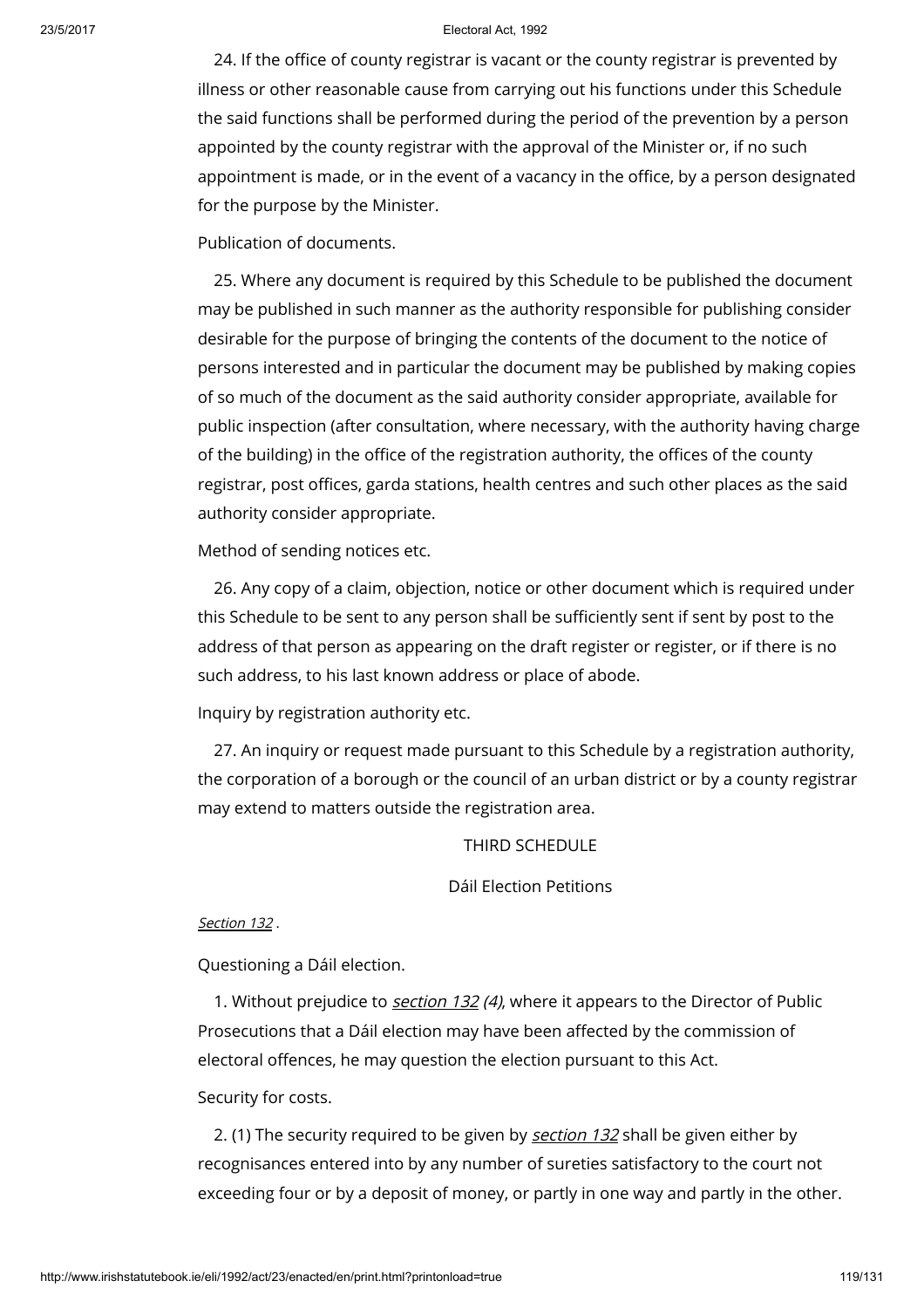(2) Where a petition is presented by the Director of Public Prosecutions, [section](http://www.irishstatutebook.ie/1992/en/act/pub/0023/print.html#sec132) 132 (3) shall not apply.

Presentation of petition.

3. (1) A petition shall be presented by being lodged in the Central Office of the High Court.

(2) Subject to *paragraph (3),* a petition shall not be presented save within the twentyeight days next after the result of the Dáil election is declared by the returning officer.

(3) Where a petition alleges bribery and specifically alleges a payment or other consideration to have been made or to have passed after the result of the Dáil election was declared by the returning officer, notwithstanding the fact that another petition relating to the same election may have been previously presented or tried, the petition may be presented within the twenty-eight days next after the day on which the said payment or consideration is alleged to have been made or to have passed.

(4) Where a petition has been lodged with the court, as soon as may be the petitioner shall give a copy of the petition—

 $(a)$  to any person to whose election the petition relates,

(b) to the Minister,

(c) to the Clerk of the Dáil,

- $(d)$  to the returning officer for the constituency to which the petition relates, and
- (e) except in the case of a petition presented by the Director of Public Prosecutions, to the Director of Public Prosecutions.

Grounds for petition.

4. (1) Without prejudice to the generality of [section](http://www.irishstatutebook.ie/1992/en/act/pub/0023/print.html#sec132) 132 any of the following grounds may be specified in a petition:

(a) the Dáil election was affected by error or was not completed or was otherwise not conducted by the returning officer in accordance with law,

(b) the Dáil election was affected by electoral offences,

(c) a candidate at a Dáil election was not eligible for election to the Dáil.

(2) Notwithstanding any other provision of this Schedule, a petition shall not be dismissed on account of an informality in its contents which does not materially affect its substance.

(3) No Dáil election shall be declared invalid by reason of a non-compliance with any provision contained in this Act or any mistake in the use of forms provided for in this Act, or in regulations made thereunder, if it appears to the High Court that the election was conducted in accordance with the principles laid down in this Act taken as a whole and that such non-compliance or mistake did not affect the result of the election.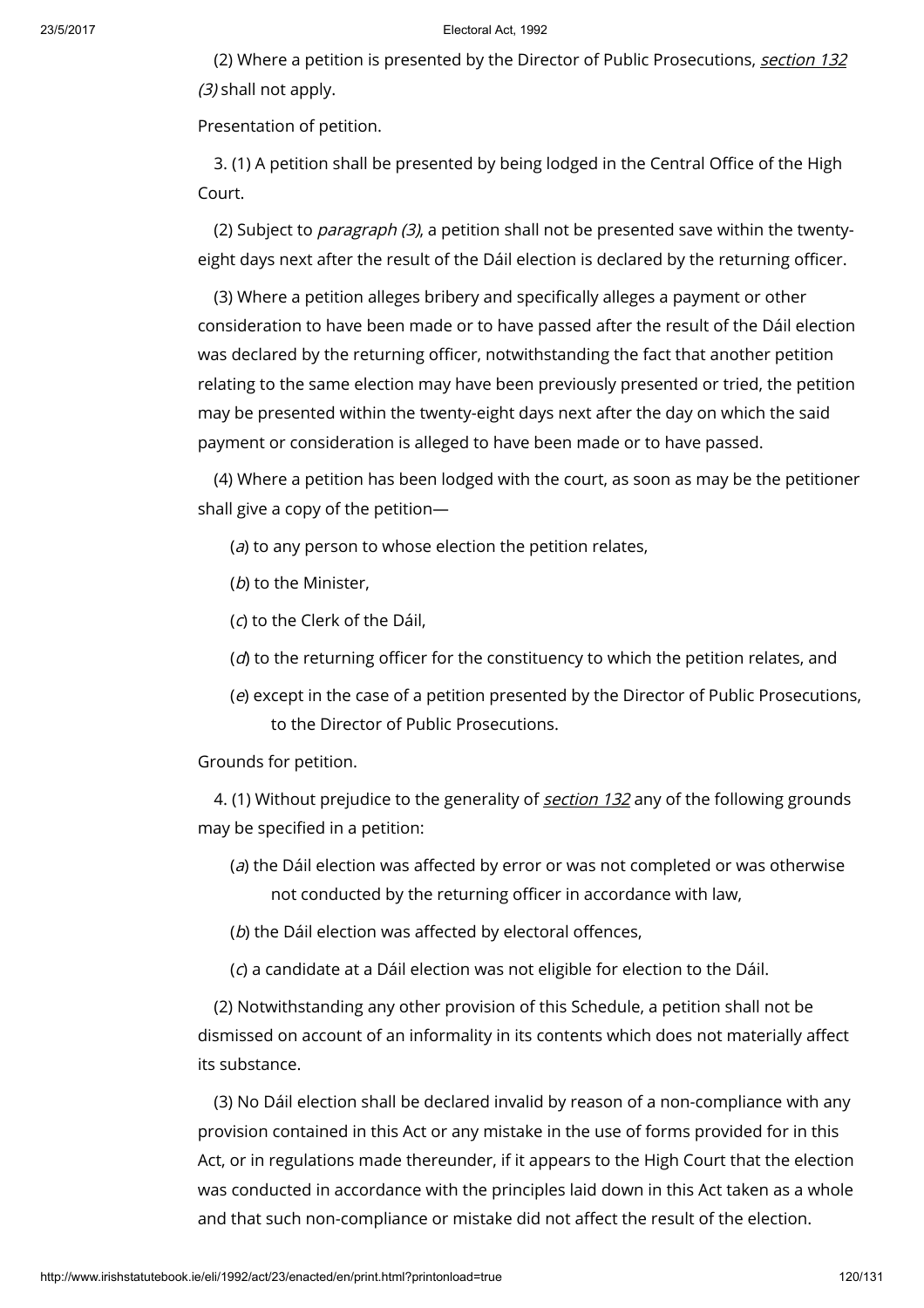Particulars in petition.

- 5. A petition shall be signed and dated by the petitioner and shall specify—
	- (a) the Dáil election to which it relates,
	- ( $b$ ) the grounds on which it is based,
	- (c) the remedy it seeks,
	- $(d)$  the name and address of the petitioner and his solicitor or agent, if any.

Trial of petition.

6. (1) A petition shall be tried by the High Court and references to the court in this Schedule shall be construed as references to the High Court.

- (2) The following provisions shall have effect in relation to the trial of a petition:
	- $(a)$  in fixing the date for and conducting the trial, the court shall deal with the matter as soon as is reasonably possible;
	- (b) notwithstanding the death of any person to whose election the petition relates, his resignation as a member of the Dáil or his otherwise ceasing to be such member, the court shall have power to continue the trial if it considers it to be in the interests of justice to do so;
	- (c) the Director of Public Prosecutions may at any stage be represented at and take part in the trial as a party, whether of his own motion or at the request of the court;
	- $(d)$  the returning officer for the relevant constituency shall, at the request of the court, attend the trial and give such assistance as shall be requested of him by the court, but without prejudice to his being a party to the proceedings or being called as a witness by any such party.

Counting of votes afresh.

7. (1) The court may, for the purposes of the trial of a petition questioning a Dáil election, if it thinks fit, order—

- $(a)$  that all the votes cast at the election in the constituency to which the petition relates shall be counted afresh, or
- (b) that all the votes so cast and recorded on the ballot papers contained in a particular parcel shall be so counted,

and where the court so orders, the provisions of the following paragraphs shall have effect.

(2) Votes to which an order under this Rule relates shall be counted afresh under the direction of the court and, subject to *paragraphs (3)*and (4) and to such modifications (if any) as the court considers necessary, the provisions of **[Part](http://www.irishstatutebook.ie/1992/en/act/pub/0023/print.html#partxix) XIX** relating to the counting of votes at an election shall apply to such counting.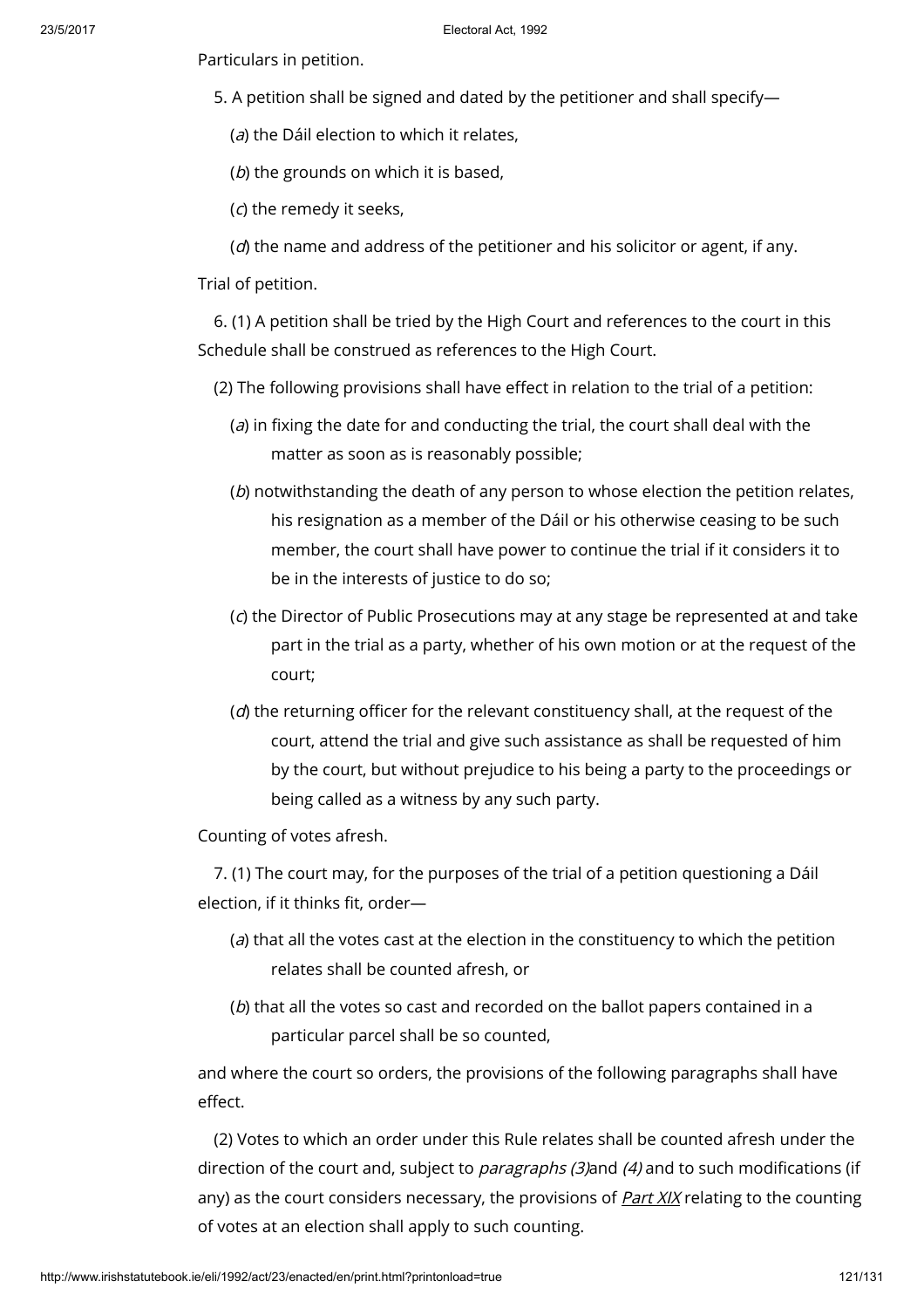(3) Where votes are counted afresh pursuant to an order under this Rule, the court shall cause the following to be disregarded:

- (a) preferences recorded on ballot papers which are invalid by virtue of [section](http://www.irishstatutebook.ie/1992/en/act/pub/0023/print.html#sec118)  $118$  $(2)$
- (b) preferences recorded on forged or counterfeited ballot papers, and
- (c) preferences recorded for any person who, with respect to the relevant Dáil election, is found by the court not to have been eligible for election to the Dáil.

(4) The court shall have power to reverse any decision of the returning officer at the original count.

(5) The costs of giving effect to an order under this Rule shall be paid by the Minister for Finance out of the Central Fund or the growing produce thereof and [section](http://www.irishstatutebook.ie/1992/en/act/pub/0023/print.html#sec32) 32 shall, with respect to the services and expenses properly rendered or incurred by the returning officer for the purposes of, or in connection with, giving effect to the order, apply in the same manner as it applied in respect of the services and expenses rendered or incurred by the returning officer for, or in connection with, the relevant Dáil election.

Withdrawal of petition.

8. (1) A petition shall not be withdrawn without the leave of the court and in giving such leave the court shall be satisfied that the notice given by the petitioner pursuant to paragraphs (3) and (4) was reasonable, and in addition to the foregoing, where a petition is presented by more than one petitioner the court, before giving such leave, shall be satisfied that all the petitioners agree to the withdrawal.

(2) Except in the case of a petition presented by the Director of Public Prosecutions, when applying for leave for the withdrawal of a petition, the petitioner shall submit to the court an affidavit stating—

- $(a)$  the reasons for the proposed withdrawal, and
- (b) that, to the best of the petitioner's knowledge and belief, neither an agreement nor an undertaking has been made or entered into in relation to the withdrawal of the petition in consideration of any payment or the cesser of membership of the Dáil or for any substantial reason not stated in the affidavit.

(3) Notice of intention to apply for leave to withdraw a petition shall be given by the petitioner by the publication in at least two daily newspapers circulating in the constituency to which the petition relates of a notice to that effect and the notice shall also state the time and place at which the application will be made and that any person may apply to the court to be substituted for the petitioner.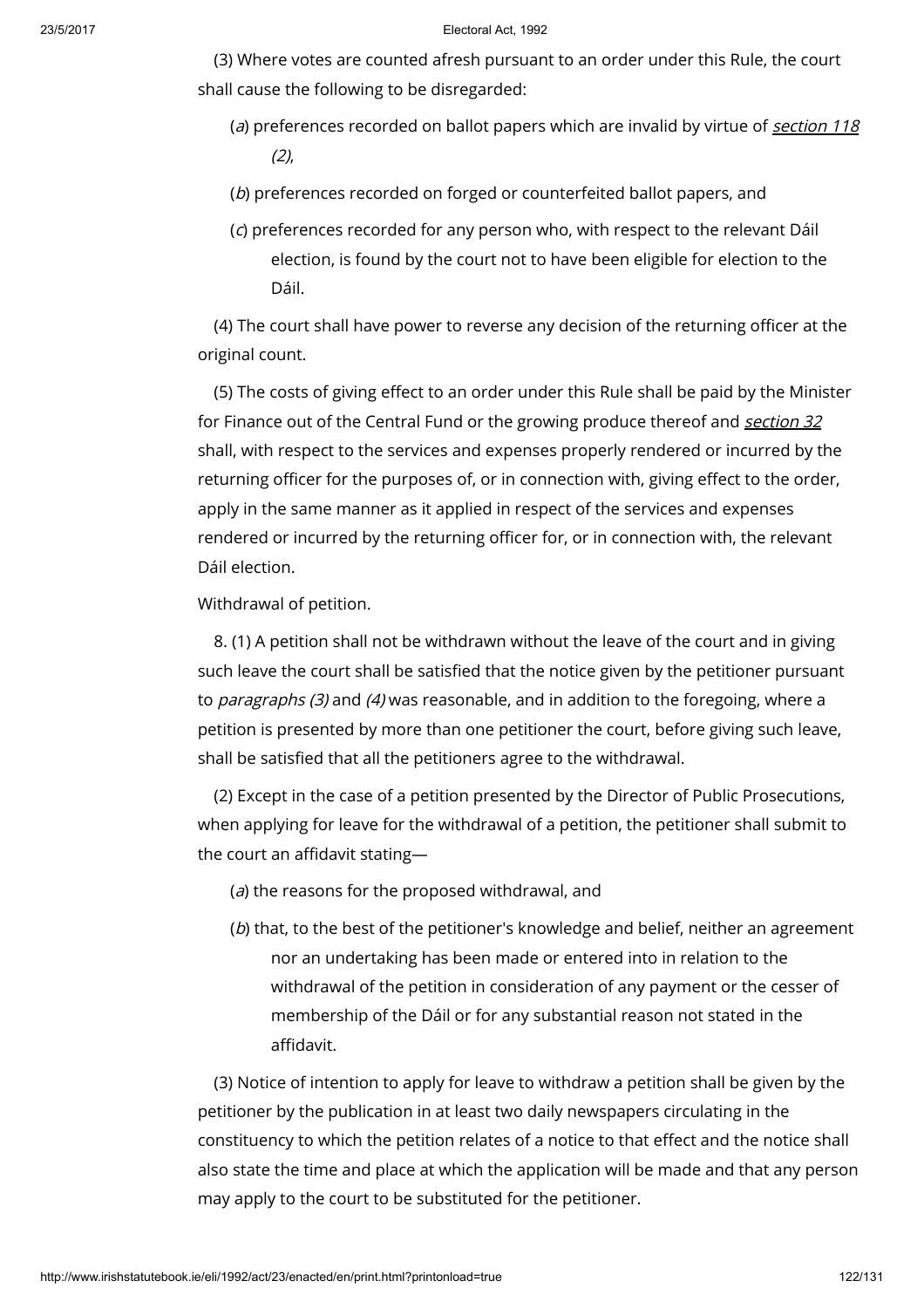(4) Except in the case of a petition presented by the Director of Public Prosecutions, a copy of the affidavit mentioned in paragraph (2) together with notice of the time and place at which the application will be made shall be given by the petitioner to the Director of Public Prosecutions who may be represented at, and if he thinks fit, oppose the application.

(5) Where the petition has been presented by more than one petitioner, the affidavit mentioned in *paragraph (2)* shall, unless the court otherwise directs, be made by all the petitioners.

(6) The withdrawal of a petition pursuant to this Rule shall not affect the liability of any person (or of his estate) for the payment of costs previously incurred.

Substitution of new petitioner following withdrawal.

9. (1) On the hearing of an application for leave to withdraw a petition, any person who, under *[section](http://www.irishstatutebook.ie/1992/en/act/pub/0023/print.html#sec132) 132*, would be eligible to present a petition, may apply to the court to be substituted as a petitioner, and the court may, if it thinks fit, substitute him accordingly.

(2) In case the court substitutes a petitioner under paragraph (1) and is of opinion that the application for leave to withdraw the petition was the result of any agreement or [undertaking](http://www.irishstatutebook.ie/1992/en/act/pub/0023/print.html#sec155) the making of which or the entering into which is declared by section  $155$  to be an offence, the court may direct that the security for costs given by the original petitioner shall remain as security for the costs that may be incurred by the substituted petitioner and that, to the extent of the sum named in the security, the original petitioner and his sureties, if any, shall be liable to pay the costs of the substituted petitioner.

Substituted petitioners.

10. (1) Subject to Rule  $9(2)$  a substituted petitioner shall, as nearly as may be, stand in the same position and be subject to the same liabilities as the original petitioner.

(2) In case the court substitutes a petitioner under Rule 9 and does not make a direction under *paragraph (2)* of that Rule, or in case the court substitutes a petitioner under Rule 11 the security required by [section](http://www.irishstatutebook.ie/1992/en/act/pub/0023/print.html#sec132) 132 in the case of a new petition, and subject to the like conditions, shall be given by the substituted petitioner, and in casesuch security is not so given no further proceedings shall be had on the petition and the petition shall abate, but the abatement shall not affect the liability of any person (or of his estate) for the payment of costs previously incurred.

Abatement of petition.

11. (1) A petition shall be abated by the death of a sole petitioner or of the survivor of several petitioners.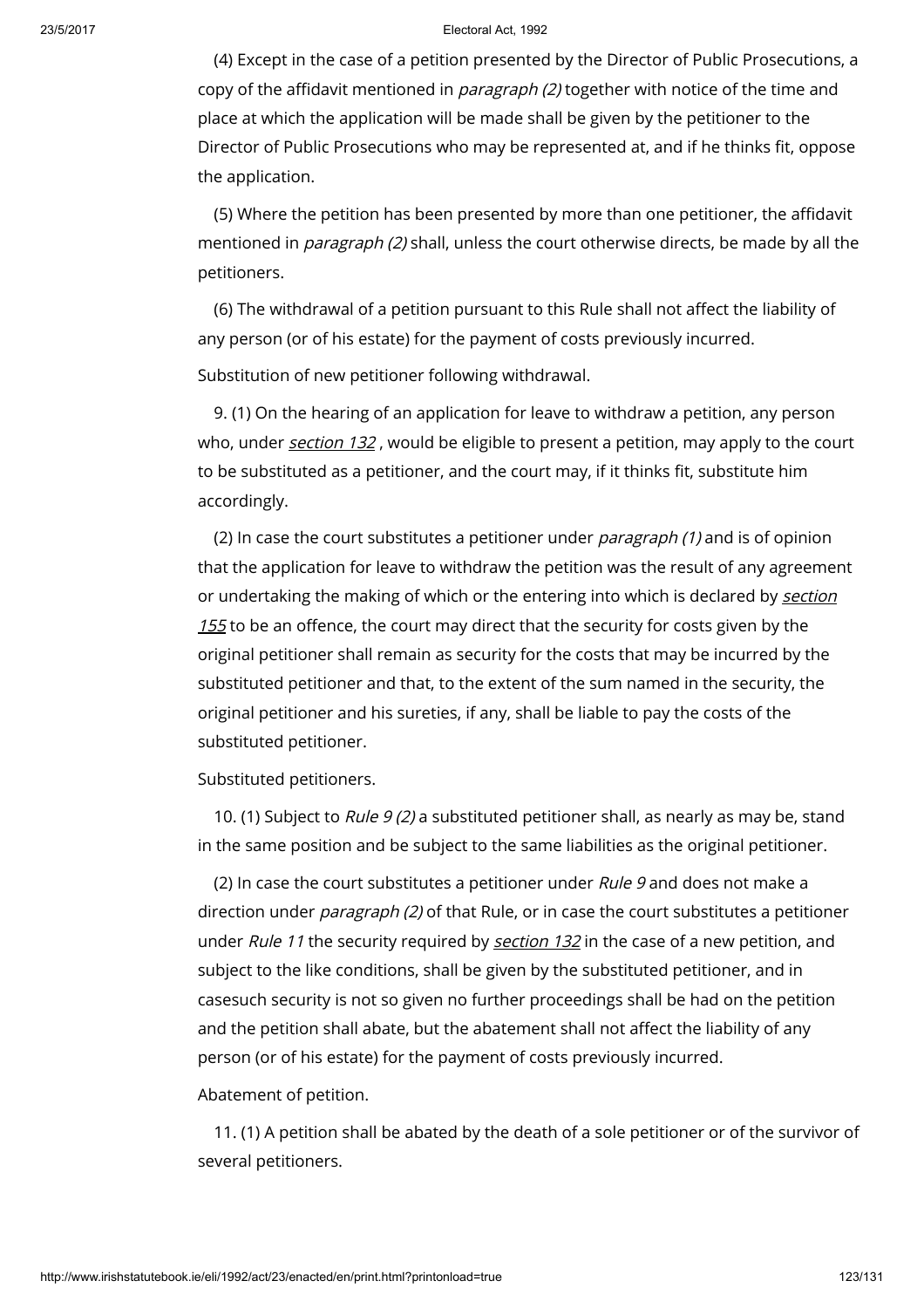(2) The abatement of a petition by virtue of *paragraph*  $(1)$  shall not affect the liability of the petitioner or any other person (or of his estate) for the payment of costs previously incurred.

(3) At any time within the fourteen days next after the day of any such abatement, any person may apply to the court to be substituted as a petitioner and the court may, if it thinks fit, substitute him accordingly, and in case the court makes an order under this Rule the petition shall thereupon be revived.

Matters relating to final order on trial of petition.

12. (1) A copy of the order determining the petition in accordance with [section](http://www.irishstatutebook.ie/1992/en/act/pub/0023/print.html#sec132) 132 shall be given forthwith by the court to each of the following, namely, any person to whose election the order relates, the Minister, the Chairman of the Dáil, the returning officer concerned and the Director of Public Prosecutions.

(2) The court shall have power to make such amendments in the return of persons elected made to the Clerk of the Dáil by a returning officer as it considers necessary in consequence of its decision on a petition.

Effect of certain declarations by court.

13. (1) Where the order of the court determining the trial of a petition declares that a person was not duly elected to the Dáil, or was not qualified for election as a member of the Dáil, or that the whole or part of a Dáil election was void, the person to whom the declaration relates, or any person declared to be elected at such void election or void part of such election (as the case may be) shall, without prejudice to his having ceased otherwise to be such member, be regarded as having ceased to be a member of the Dáil on (but not before) the day next following the day on which a copy of the order of the court is given to the Chairman of the Dáil pursuant to Rule 12 (1) and, subject to paragraph (2), a vacancy shall exist accordingly.

(2) Where an order mentioned in *paragraph (1)* declares that, in the place of any person declared by the order not to have been duly elected or not to have been eligible for election as a member of the Dáil, a specified other person was ascertained to have been elected, that other person shall, without prejudice to any dissolution of the Dáil, stand elected as a member of the Dáil on (but not before) the day next following the day on which a copy of the order is given as aforesaid to the Chairman of the Dáil.

(3) As soon as practicable after a copy of an order is given to him pursuant to Rule 12 the Chairman of the Dáil shall inform the Dáil of the terms of the order.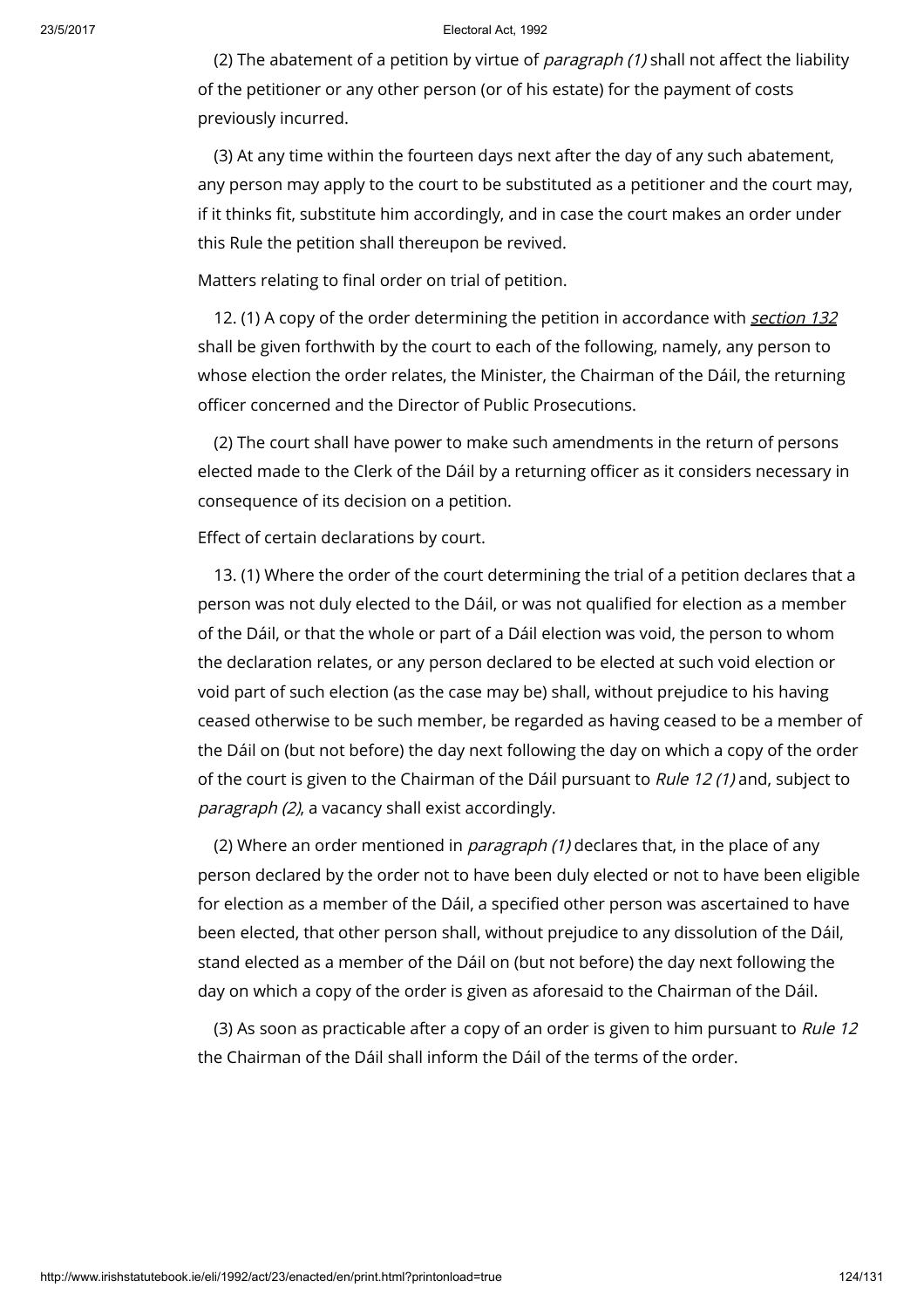(4) Where a person has been returned as a member to serve in the Dáil and, subsequent to being so returned, the person sits, votes or otherwise participates as a member in the business of the Dáil or purports to do anything by virtue of membership of the Dáil and is also declared by the court not to have been duly elected as a member to serve in the Dáil, or not to have been eligible for membership of the Dáil, for the avoidance of doubt it is hereby declared that anything done by the person while so participating and anything purporting to have been so done, either on or before the day on which a copy of the said order is given as aforesaid to the Chairman of the Dáil shall, notwithstanding the order, be valid and effectual.

No action to be taken in certain circumstances to fill vacancy in Dáil.

14. Except by a general election of members of the Dáil, no action shall be taken to fill a vacancy in the Dáil caused by the death or cesser as such member of a person who has died or resigned or otherwise ceased to be a member of the Dáil while the trial of the petition relating to him is pending or proceeding.

## Witnesses.

15. (1) The court shall be entitled of its own volition, at any time during the trial of a petition, to direct that a particular person shall be brought before the court and shall give evidence at the trial, and where the court so directs the cost of bringing the person before the court (including any moneys payable to him as witness's expenses) shall be regarded as part of the costs of the petition.

(2) Subject to paragraph (3) a person who is called as a witness at the trial of a petition shall not be excused from answering any question relating to any offence at or connected with the relevant Dáil election on the ground that the answer thereto may incriminate or tend to incriminate him or on grounds of privilege: provided that—

- $(a)$  a witness who satisfies the court that he has answered truly all the questions which he is required by the court to answer shall be entitled to receive from the court a certificate stating that the witness has so answered, and
- (b) an answer by a witness who has received such a certificate to a question put at the trial of a petition shall not, except in the case of any criminal proceeding for perjury in respect of the evidence, be in any proceeding, civil or criminal, admissible in evidence against him.

(3) Nothing in this Rule shall be construed as affecting the right of any party to a petition to call any person as a witness.

Costs of petition.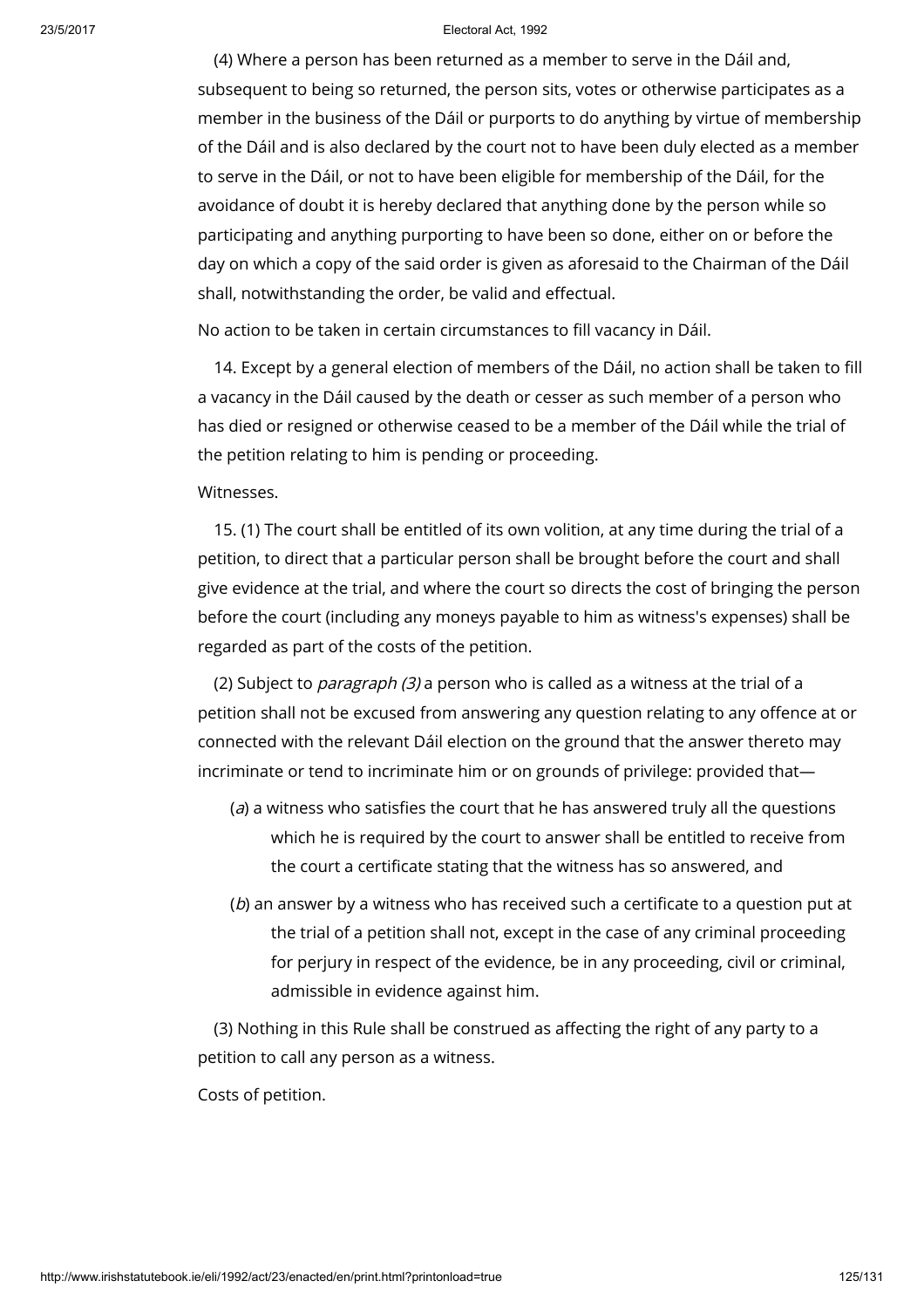16. (1) All costs, other than the costs of counting votes afresh under Rule 7, of and incidental to a petition shall be in the discretion of the court which shall have power to order such costs or any part of such costs of any party to the petition to be paid by any other such party, and, where the costs or any part of the costs of any such party are so ordered to be paid by the petitioner, the court shall, where necessary, make provision for the payment of those costs, to the extent of the amount named in the security given by the petitioner, out of or by means of such security.

(2) Without prejudice to *paragraph (1)*, where on the trial of a petition, it appears to the court that any person or persons committed electoral offences in relation to the relevant Dáil election, the court may, after giving the person or persons an opportunity of being heard to show cause why the order should not be made, if it so thinks fit, order the whole or part of the costs of the petition other than the costs of counting votes afresh under Rule 7, to be paid by that person, or those persons or any of them, and may order that in case such costs cannot be wholly recovered from the person or persons they shall be paid by some other or others of those persons.

Further provisions regarding costs.

17. (1) Subject to *paragraph (4)* the costs and other expenses incurred on his behalf by a returning officer at the trial of a petition shall be paid out of the Central Fund.

(2) Costs awarded to a returning officer at the trial of a petition shall be a simple contract debt due to the Minister for Finance andsuch debt, in default of being discharged, may be recovered by that Minister in any court of competent jurisdiction.

(3) Subject to paragraphs (4) and (5), costs awarded against a returning officer at the trial of a petition shall be paid out of the Central Fund.

(4) Where the court is satisfied that the returning officer has been grossly negligent in the discharge of his duties, the court may order that the officer shall be liable for any costs awarded against him by the court.

(5) Where an order is made under *paragraph (4)* any costs awarded against an officer which are paid out of the Central Fund shall be a debt due to the Minister for Finance by the officer, and such debt, in default of being discharged, shall be recoverable by that Minister in any court of competent jurisdiction as a simple contract debt due to him.

Statement of case to Supreme Court.

18. (1) At any stage of the trial of a petition the court may, if it so thinks proper, on its own motion or on the application of any party to the petition, state a case for the opinion of the Supreme Court on any question of law arising at the trial.

(2) Notwithstanding anything contained in this Schedule, where a case is stated under this Rule the court shall not determine the petition until the Supreme Court has given its decision and may adjourn the trial or any part thereof until such decision is given.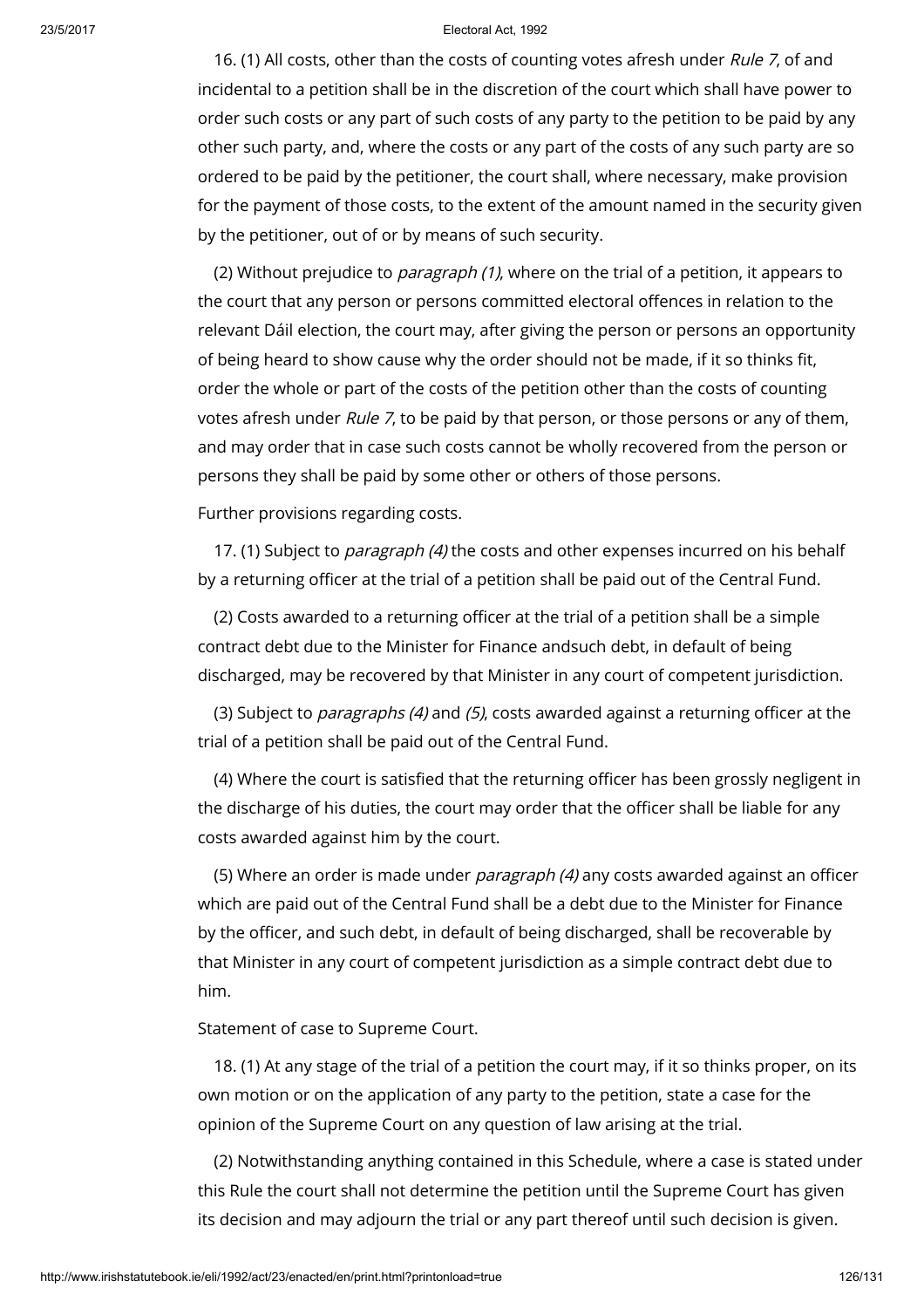(3) Costs incurred in relation to a case stated under this Rule shall for all purposes be part of the costs incurred in relation to the petition.

Service of documents.

19. Where a copy of an order, petition or other document is required by this Schedule to be given to a person, it shall be addressed to him and shall be given to him in some one of the following ways:

- (a) by delivering it to him;
- (b) by leaving it at the address at which he ordinarily resides or, in a case in which an address for service has been furnished, at that address;
- (c) by sending it by post in a prepaid registered letter addressed to him at the address at which he ordinarily resides, or in a case in which an address for service has been furnished, at that address.

FOURTH SCHEDULE

Forms

### [Sections](http://www.irishstatutebook.ie/1992/en/act/pub/0023/print.html#sec39) 39 and [88](http://www.irishstatutebook.ie/1992/en/act/pub/0023/print.html#sec88).

Part I

## Forms of Writ

### FORM OF WRIT FOR A GENERAL ELECTION.

| Do an ceann comhairimh do | To returning officer for the constituency |
|---------------------------|-------------------------------------------|
| dháilcheantar             | of………                                     |

DE BHRÍ go bhfuil Dáil Éireann lánscortha: WHEREAS Dáil Éireann is dissolved:

ANOIS, déanaimse,......... Cléireach Dháil Éireann, NOW, I,.......... Clerk of Dáil Éireann, in de réir fhorálacha *alt 39* den *Acht Toghcháin, 1992*, accordance with the provisions of <u>sect*ion 39*</u> of the a ordú leis seo duitse, i do cheann comhairimh do *Electoral Act, 1992*, do hereby direct you, as the dháilcheantar.......... toghchán a chur á dhéanamh returning officer for the constituency of.......... to sa dáilcheantar sin do.......... comhalta chun fónamh cause an election to be held in that constituency i nDáil Éireann don dáilcheantar sin: of.......... members to serve in Dáil Éireann for the said constituency:

AGUS, tar éis an toghchán sin a bheith déanta go AND that, when such election has been duly cuí, ainmneacha na gcomhaltaí a thoghfar amhlaidh a dheimhniú dom gan mhoill i m'Oifig i.......... i mBaile Átha Cliath. held, you do without delay certify to me in my Office at.......... in Dublin the names of the members so elected.

I bhFIANAISE air sin tá mé tar éis mo lámh agus mo shéala a chur leis seo.

IN WITNESS whereof I have hereunto set my hand and seal.

an this .............................

lá seo de dayof ............................., 19.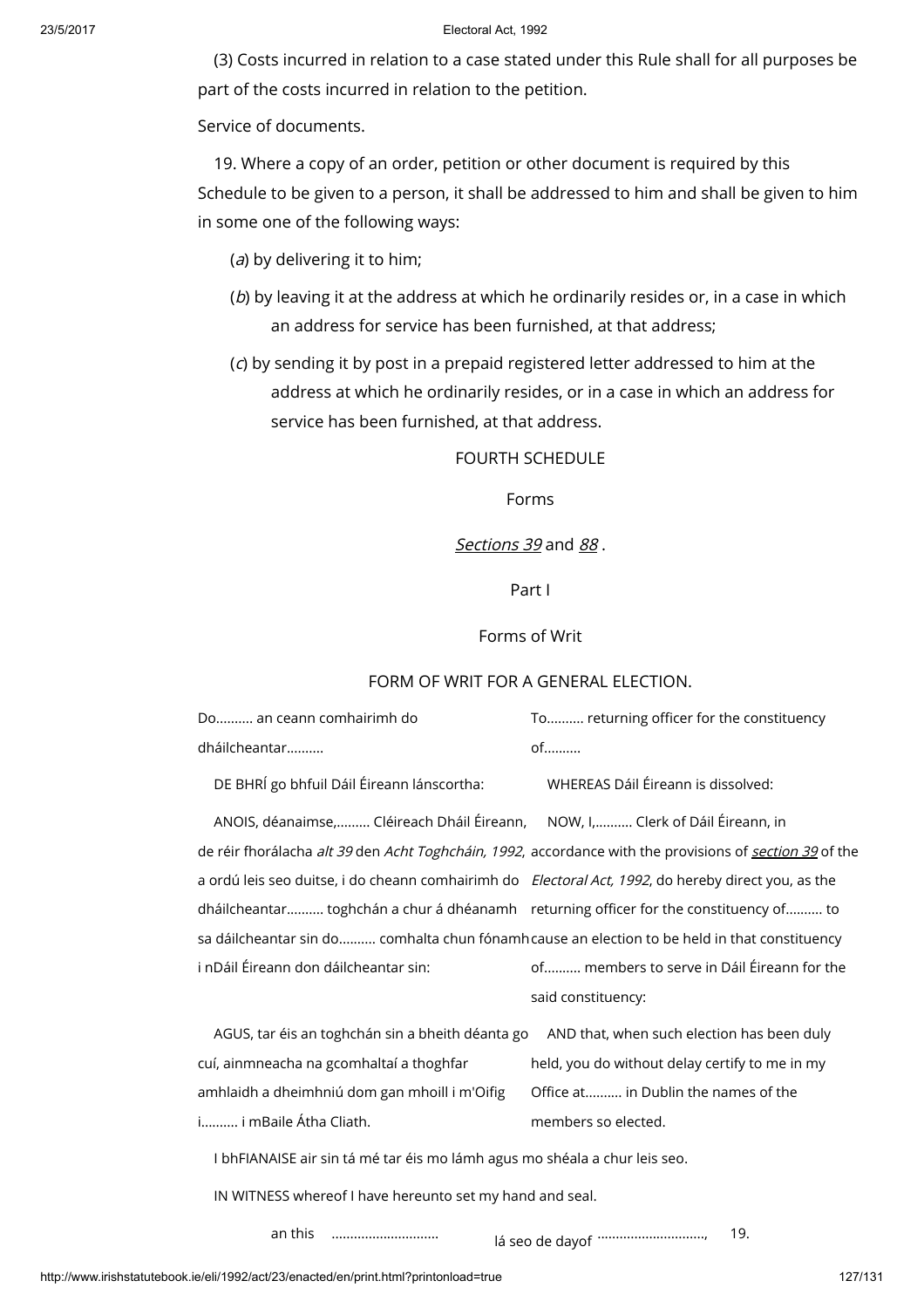NÍ FOLÁIR DON CHEANN COMHAIRIMH ADMHÁIL A THE RETURNING OFFICER MUST ACKNOWLEDGE THABHAIRT LÁITHREACH GO BHFUAIR SÉ AN EASCAIRE SEO. RECEIPT OF THIS WRIT IMMEDIATELY.

# CERTIFICATE ENDORSED ON THE WRIT.

Deimhním leis seo gurb iad na comhaltaí a toghadh chun fónamh i nDáil Éireann do dháilcheantar.......... de bhun na heascaire sin thuas:—

I hereby certify that the members elected to serve in Dáil Éireann for the constituency of.......... in pursuance of the above writ are:—

|                              | C.D.    | as<br>of                               |                                                                 | of   | i gContae in the County    |                    |
|------------------------------|---------|----------------------------------------|-----------------------------------------------------------------|------|----------------------------|--------------------|
|                              | E.F.    | as<br>of                               |                                                                 | of   | i gContae in the County    |                    |
|                              | G.H.    | as<br>of                               |                                                                 | оf   | i gContae in the County    |                    |
|                              |         |                                        | (Sínithe)<br>(Signed)                                           | A.B. |                            |                    |
|                              |         |                                        |                                                                 |      |                            | Ceann Comhairimh,  |
|                              |         |                                        |                                                                 |      |                            | Returning Officer. |
|                              |         |                                        |                                                                 |      | Dáta Date                  |                    |
|                              |         |                                        | LABEL OR DIRECTION ON THE WRIT.                                 |      |                            |                    |
|                              |         | Don cheann comhairimh do dháilcheantar |                                                                 |      |                            |                    |
|                              |         |                                        | To the returning officer for the constituency of                |      |                            |                    |
|                              |         |                                        | Eascaire chun comhaltaí a thoghadh chun fónamh i nDáil Éireann. |      |                            |                    |
|                              |         |                                        | A writ for the election of members to serve in Dáil Éireann.    |      |                            |                    |
|                              |         | Fuair mé an eascaire seo istigh-       |                                                                 |      |                            |                    |
| Received the within writ on- |         |                                        |                                                                 |      |                            |                    |
|                              | an this |                                        |                                                                 |      | lá seo de dayof ………………………… | 19.                |
|                              |         |                                        | (Sínithe)<br>(Signed)                                           | A.B. |                            |                    |
|                              |         |                                        |                                                                 |      |                            |                    |

Ceann Comhairimh,

Returning Officer.

FORM OF WRIT FOR A BYE-ELECTION.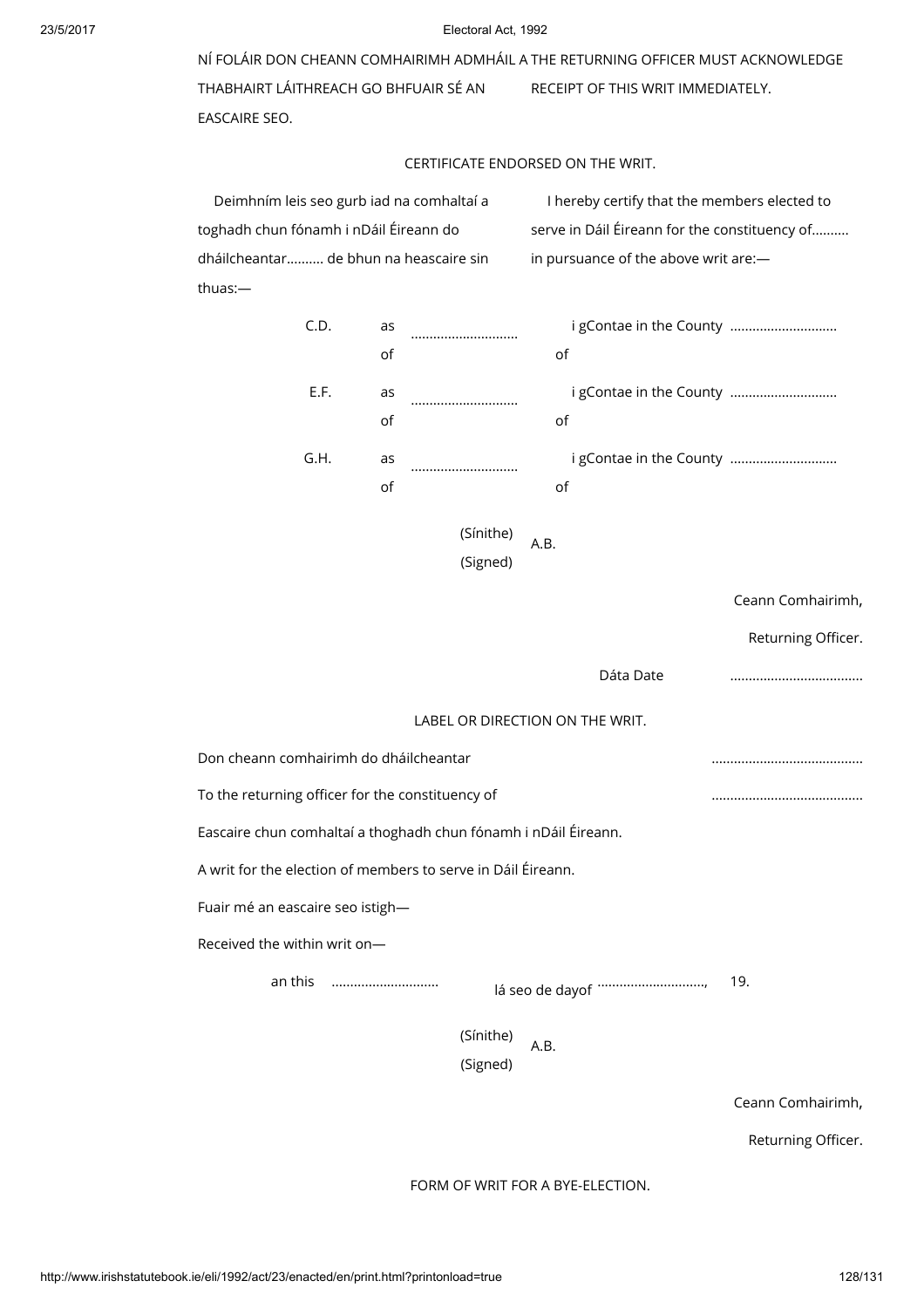(To be adapted appropriately if the Clerk of Dáil Éireann is directed on the same day to issue writs for the election of members to fill more than one vacancy in the representation of <sup>a</sup> constituency).

Do ………. an ceann comhairimh do dháilcheantar To ………. returning officer for the constituency of .......... ..........

DE BHRÍ gur tharla folúntas in ionadaíocht scor de bheith ina chomhalta ar dhóigh seachas de Eireann for the said constituency ceasing to be a chionn Dáil Éireann a lánscor:

dháilcheantar .......... i nDáil Eireann toisc .......... ba representation of the constituency of ................... chomhalta de Dháil Eireann don dáilcheantar sin a in Dáil Éireann by .......... who was a member of Dáil member otherwise than in consequence of the dissolution of Dáil Éireann:

WHEREAS a vacancy has occurred in the

AGUS DE BHRÍ gur ordaigh Cathaoirleach Dháil Éireann dom go cuí eascaire a chur amach chun comhalta a thoghadh do Dháil Éireann chun an foluntas réamhráite a lionadh:

AND WHEREAS the Chairman of Dáil Éireann has duly directed me to issue a writ for the election of a member of Dáil Éireann to fill the vacancy aforesaid:

ANOIS, déanaimse, .......... Cléireach Dháil Éireann, de réir fhorálacha alt 39 den Acht *Toghcháin, 1992*, a ordú leis seo duitse, i do cheann*Electoral Act, 1992*, do hereby direct you, as the comhairimh don dáilcheantar réamhráite, toghchán a chur á dhéanamh sa dáilcheantar sin do chomhalta chun fónamh i nDáil Eireann don dáilcheantar sin in ionad. .......... sin: NOW, I, .......... Clerk of Dáil Éireann, in accordance with the provisions of [section](http://www.irishstatutebook.ie/1992/en/act/pub/0023/print.html#sec39) 39 of the returning officer for the constituency aforesaid, to cause an election to be held in the said constituency of a member to serve in Dáil Éireann for the said constituency in the place of the said

..........

AGUS, tar éis an toghchán sin a bheith déanta go AND that, when such election has been duly cuí, ainm an chomhalta a thogh-far amhlaidh a dheimhniú dom gan mhoill i m'Oifig i .......... i mBaile Átha Cliath.

held, you do without delay certify to me in my Office at .......... in Dublin the name of the member so elected.

I bhFIANAISE air sin tá mé tar éis mo lámh agus mo shéala a chur leis seo.

IN WITNESS whereof I have hereunto set my hand and seal.

an this .............................

lá seo de dayof ............................., 19.

NÍ FOLÁIR DON CHEANN COMHAIRIMH ADMHÁIL A THE RETURNING OFFICER MUST ACKNOWLEDGE THABHAIRT LÁITHREACH GO BHFUAIR SÉ AN EASCAIRE SEO. RECEIPT OF THIS WRIT IMMEDIATELY.

### CERTIFICATE ENDORSED ON THE WRIT.

Deimhním leis seo gurb é an comhalta a toghadh chun fónamh i nDáil Éireann do dháilcheantar .......... de bhun na heascaire sin thuas:—

i hereby certify that the member elected to serve in Dáil Éireann for the constituency of .......... in pursuance of the above writ is:—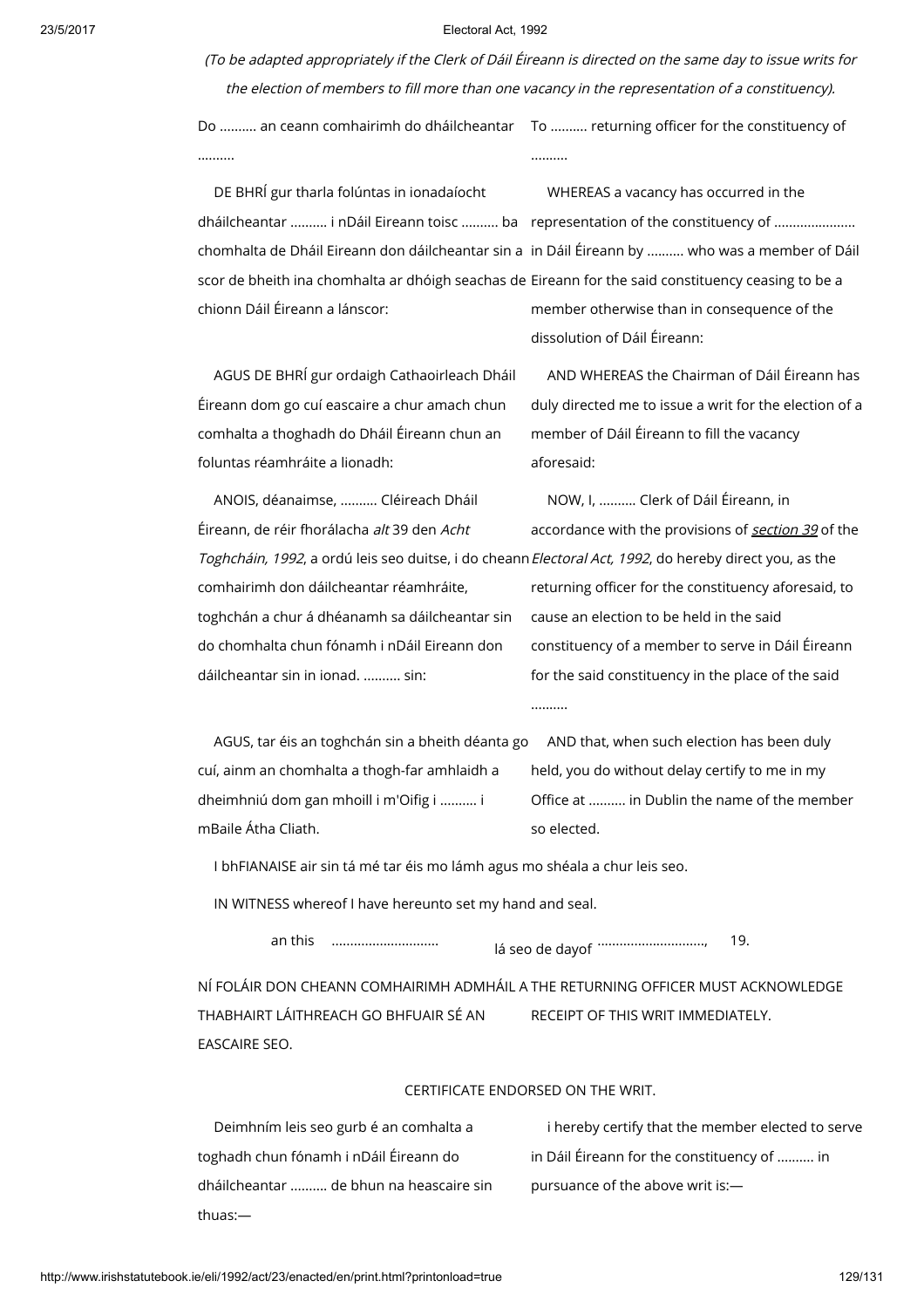| Electoral Act. 1992 |  |
|---------------------|--|
|                     |  |

|                                                                 | Electoral Act, 1992   |                            |                    |
|-----------------------------------------------------------------|-----------------------|----------------------------|--------------------|
| C.D.<br>as                                                      |                       | I gContae in the County    |                    |
| of                                                              |                       | of                         |                    |
|                                                                 | (Sínithe)<br>(Signed) | A.B.                       |                    |
|                                                                 |                       |                            | Ceann Comhairimh,  |
|                                                                 |                       |                            | Returning Officer. |
|                                                                 |                       | Dáta Date                  |                    |
| Don cheann comhairimh do dháilcheantar                          |                       |                            |                    |
| To the returning officer for the constituency of                |                       |                            |                    |
| Eascaire chun comhaltaí a thoghadh chun fónamh i nDáil Éireann. |                       |                            |                    |
| A writ for the election of a members to serve in Dáil Éireann.  |                       |                            |                    |
| ENDORSEMENT.                                                    |                       |                            |                    |
| Fuair mé an eascaire seo istigh-                                |                       |                            |                    |
| Received the within writ on-                                    |                       |                            |                    |
| an this                                                         |                       | lá seo de dayof ………………………… | 19.                |
|                                                                 | (Sínithe)<br>(Signed) | A.B.                       |                    |
|                                                                 |                       |                            | Ceann Comhairimh,  |
|                                                                 |                       |                            | Returning Officer. |
|                                                                 |                       | PART II                    |                    |
|                                                                 |                       | FORM OF BALLOT PAPER       |                    |
|                                                                 |                       | (Front of Paper)           |                    |